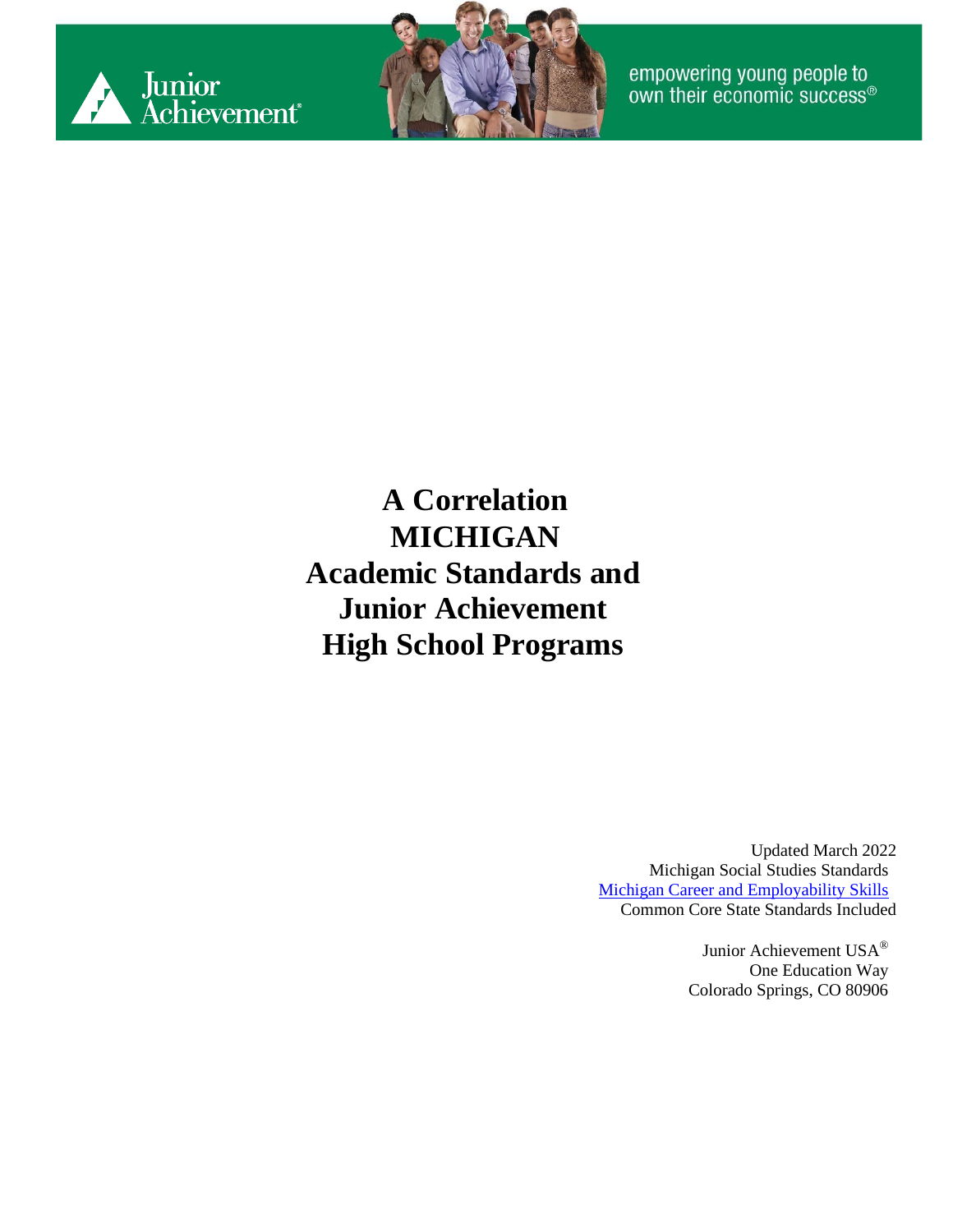#### **Overview**

Junior Achievement programs offer a multidisciplinary approach that connects learning across social studies disciplines, such as economics, geography, history, government, and civics, while incorporating mathematical concepts and reasoning and language arts skills. By design, JA Programs incorporate grade level reading, speaking, and listening skills in all programs and many programs at the High School grade level also offer opportunities to do research, use technology for writing and responding, and practice presentation skills, all while supporting the JA Pillars of Financial Literacy, Work and Career Readiness and Entrepreneurship.

In this document, Junior Achievement programs are correlated to Michigan Academic Standards for Social Studies and the Michigan Career and Employability Skills standards. This list is not meant to be exhaustive or intended to suggest that a JA program will completely address any given standard but is designed to show how it can enhance or complement efforts to do so. The flexibility of the programs and supplementary materials allow specific content or skills to be addressed in depth by the teacher and/or business volunteer as needed. Alternate delivery methods, such as remote digital delivery and student self-guided options, cover the same learning objectives for social studies standards and the JA Pathway Competencies. However, the varied implementation models may cause slight variation in English Language Arts and Mathematics correlations.

#### **High School Programs**

*JA All About Cars™* allows students to consider their needs and wants for their first automobile.

*JA Be Entrepreneurial®* introduces students to the essential components of a practical business plan and challenges them to start an entrepreneurial venture while still in high school.

*JA Be Entrepreneurial (modular)* is a reimagined, modular program that teaches students about the mindset and the skills needed for success by aspiring entrepreneurs and innovators. In JA Creative Problem Solving, students learn and apply design thinking, an innovative process for problem solving used by entrepreneurs (and intrapreneurs).

*[JA Career Exploration](#page-12-0) Fair*™ is an event where students learn about a range of career options across multiple career clusters.

*JA Career Speaker Series™* brings a volunteer guest speaker into the classroom to share information about his or her career, work, and education experience.

*JA Career Success® Blended Model* introduces high school students to the workplace as interns of a fictional company, Orbit Boom. They participate in realistic work experiences in multiple departments and concentrate on soft skills and business best practices in the context of realistic scenarios and assignments through both digital and in-class implementation and optional self-guided modules.

*[JA Company Program](#page-20-0)®* 2.0 empowers high school students to fill a need or solve a problem in their community and teaches them practical skills required to conceptualize, capitalize, and manage their own business venture.

*JA Excellence Through Ethics*™ affords students the opportunity to learn the importance of ethics and ethical decisionmaking and how ethical and unethical choices affect everyone in a community.

*JA High School Heroes ™* provides leadership development opportunities to high school students who deliver JA programs in elementary schools.

JA Inspire Virtual*®* is more than a career fair, it brings together the business community and local schools and is designed to help launch students into their futures: high school, college, and careers beyond. Within the virtual experience, students attend webinars and presentations, explore career booths, and interact with career speakers. (Grades 9-12)

*JA It's My* Job (Soft Skills)™ (Soft Skills) will help students understand the value of professional communication and soft skills, making them more employable to future employers across multiple career clusters.

*JA Job Shadow*<sup>™</sup> prepares students to acquire and apply the skills needed in demanding and ever-changing workplaces. *[JA Job Shadow](#page-36-0) [™](#page-36-0)* [Blended Model](#page-36-0) is a comprehensive experience that helps students design an individualized career path. Supporting blended as well as self-guided activities, JA Job Shadow provides a design-thinking structure for career exploration.

*[JA Personal Finance](#page-39-0)®* allows students to experience the interrelationship between today's financial decisions and future financial freedom.

*[JA Take Stock in Your Future](#page-44-0)*™ helps students discover the benefits and challenges of investing in the stock market as part of a broader, long-term investment strategy and the risks and rewards of trading.

*[JA Titan](#page-53-0)[®](#page-53-0) [Blended Model](#page-53-0)* is a simulation-based program in which high school students compete as business CEOs in the phone industry, experiencing firsthand how an organization makes decisions.

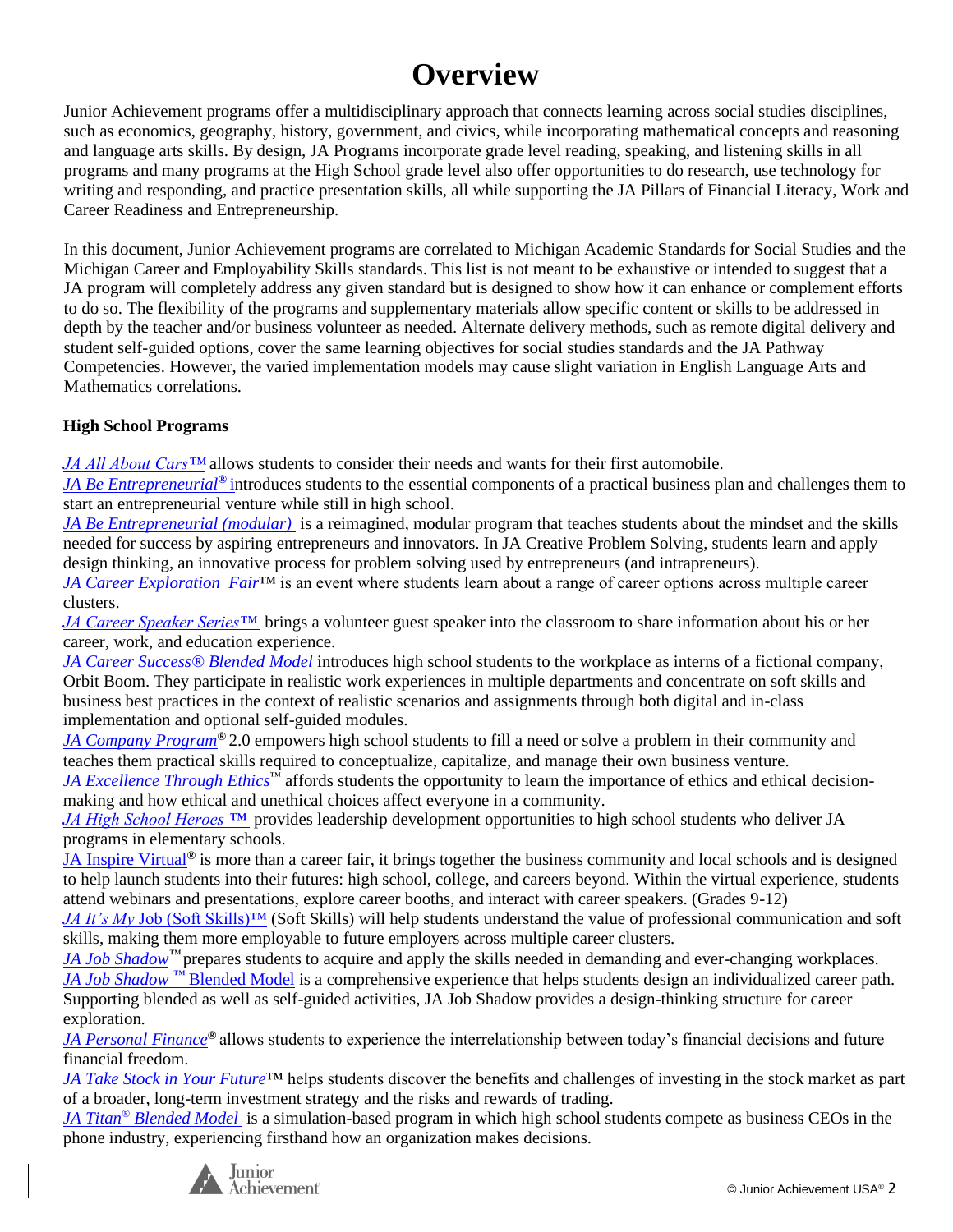# JA All About Cars

| <b>Session Description</b>                                                                                                                                                                                                                                                                                                                                                                                                                                                 | <b>Social Studies Standards</b>                                                                                                                                                                                                                                              | <b>Career and Employability</b><br><b>Skills</b> | <b>Common Core ELA</b>                                                                                                                                  |
|----------------------------------------------------------------------------------------------------------------------------------------------------------------------------------------------------------------------------------------------------------------------------------------------------------------------------------------------------------------------------------------------------------------------------------------------------------------------------|------------------------------------------------------------------------------------------------------------------------------------------------------------------------------------------------------------------------------------------------------------------------------|--------------------------------------------------|---------------------------------------------------------------------------------------------------------------------------------------------------------|
| <b>Session One: All About Cars</b><br>JA All About Cars introduces students<br>to the essential costs related to buying<br>and operating a first car and offers tips<br>on being a smart consumer when<br>purchasing a vehicle. In this volunteer-<br>led session, students will consider their<br>needs and wants to make a real-world<br>connection to the car-buying experience<br>to help motivate them to make good<br>financial decisions when buying or<br>leasing. | <b>Process and Skills</b><br>P <sub>2.4</sub> U <sub>se</sub> relevant information from<br>multiple credible sources representing a<br>wide range of views considering the<br>origin, authority, structure, and context<br>to answer a compelling or supporting<br>question. | CES 1.4.<br><b>CES 1.15</b>                      | Grades 9-10<br>RI.9-10.2,4,8<br>SL.9-10.1,2,4,6<br>$L.9-10.1, 2, 4, 6$<br>Grades 11-12<br>RI.11-12.2,4<br>SL.11-12.1,2,3,4,6<br>$L.11-12.1, 2, 3, 4, 6$ |
| <b>Students will:</b>                                                                                                                                                                                                                                                                                                                                                                                                                                                      |                                                                                                                                                                                                                                                                              |                                                  |                                                                                                                                                         |
| Assess their driving needs                                                                                                                                                                                                                                                                                                                                                                                                                                                 |                                                                                                                                                                                                                                                                              |                                                  |                                                                                                                                                         |
| Prioritize the car features that best<br>meet their needs                                                                                                                                                                                                                                                                                                                                                                                                                  |                                                                                                                                                                                                                                                                              |                                                  |                                                                                                                                                         |
| Compare the advantages of buying<br>versus leasing a car                                                                                                                                                                                                                                                                                                                                                                                                                   |                                                                                                                                                                                                                                                                              |                                                  |                                                                                                                                                         |
| Identify a care that meets their<br>driving needs                                                                                                                                                                                                                                                                                                                                                                                                                          |                                                                                                                                                                                                                                                                              |                                                  |                                                                                                                                                         |

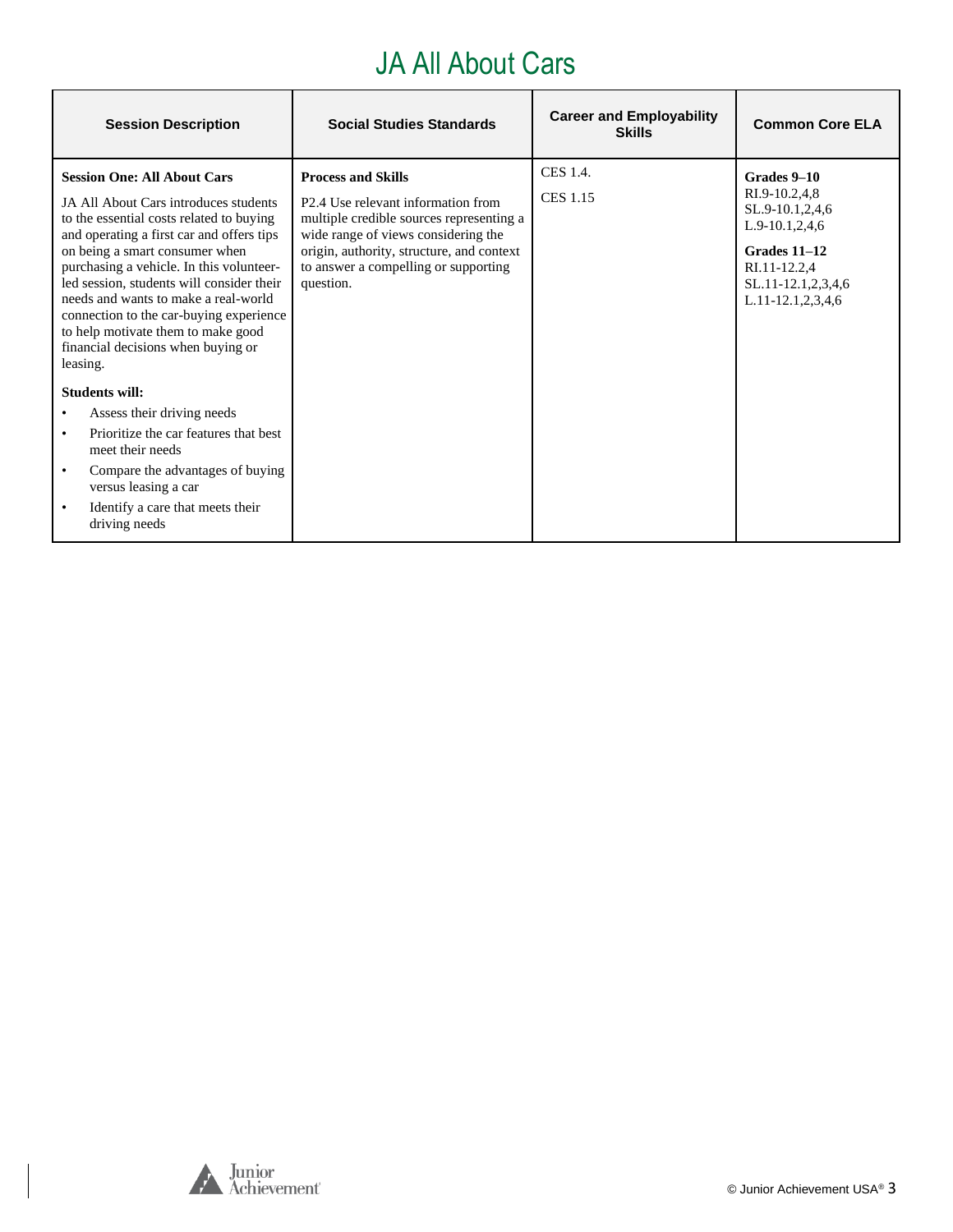# JA Be Entrepreneurial

| <b>Session Descriptions</b>                                                                                                                                                                                                                                                                                                                                                                                                            | <b>Social Studies Standards</b>                                                                                                                                                                                                                                                                                                                       | <b>Work and Career Ready</b><br><b>Standards</b>                                                                    | <b>Common Core ELA</b>                                                                                                                                                              | <b>Common</b><br><b>Core Math</b>                         |
|----------------------------------------------------------------------------------------------------------------------------------------------------------------------------------------------------------------------------------------------------------------------------------------------------------------------------------------------------------------------------------------------------------------------------------------|-------------------------------------------------------------------------------------------------------------------------------------------------------------------------------------------------------------------------------------------------------------------------------------------------------------------------------------------------------|---------------------------------------------------------------------------------------------------------------------|-------------------------------------------------------------------------------------------------------------------------------------------------------------------------------------|-----------------------------------------------------------|
| <b>Session One: Introduction to</b><br>Entrepreneurship<br>Students test their knowledge about<br>entrepreneurship. They begin the<br>process to select a product or service<br>for a business venture.<br><b>Students will:</b><br>Recognize the elements of a<br>$\bullet$<br>successful business startup<br>Evaluate myths and facts about<br>$\bullet$<br>entrepreneurship<br>Consider product-development<br>$\bullet$<br>options | <b>Economics</b><br>1.1.2 Entrepreneurship -<br>analyze the risks and rewards<br>of entrepreneurship and<br>associate the functions of<br>entrepreneurs with alleviating<br>problems associated with<br>[scarcity].                                                                                                                                   | <b>Career and Employability</b><br><b>Skills</b><br><b>CES 2.2</b><br><b>CES 3.2</b><br>CES 7.1-4                   | Grades 9-10<br>RI.9-10.2,4,8<br>W.9-10.2,4,7,8<br>SL.9-10.1,2,4,6<br>L.9-10.1,2,4,6<br>Grades 11-12<br>RI.11-12.2,4<br>W.11-12.2,4,7,8<br>SL.11-12.1,2,3,4,6<br>L.11-12.1,2,3,4,6   | NA                                                        |
| <b>Session Two: What's My Business?</b><br>Students select a product or service for<br>a business venture.<br><b>Students will:</b><br>Recognize the importance of<br>$\bullet$<br>carefully selecting a product or<br>service before starting a business<br>$\bullet$<br>Apply passions, talents, and skills<br>to a market-needs assessment to<br>determine the basis of a business<br>plans                                         | <b>Economics</b><br>1.1.2 Entrepreneurship $-$<br>analyze the risks and rewards<br>of entrepreneurship and<br>associate the functions of<br>entrepreneurs with alleviating<br>problems associated with<br>[scarcity].                                                                                                                                 | <b>Career and Employability</b><br><b>Skills</b><br>CES 3.3,5<br><b>CES 4.1</b><br>CES 7.2-4                        | Grades 9-10<br>RI.9-10.2,4,8<br>W.9-10.2,4,7,8<br>SL.9-10.1,2,3,4,6<br>L.9-10.1,2,4,6<br>Grades 11-12<br>RI.11-12.2,4<br>W.11-12.2,4,7,8<br>SL.11-12.1,2,3,4,6<br>L.11-12.1,2,3,4,6 | <b>Mathematical</b><br><b>Practices</b><br>2.<br>3.<br>5. |
| <b>Session Three: Who's My Customer?</b><br>Students analyze potential markets.<br><b>Students will:</b><br>Recognize the importance of<br>analyzing markets<br>Apply a needs assessment of the<br>market available to a specific<br>product                                                                                                                                                                                           | <b>Economics</b><br>1.2 Competitive Markets -<br>Individually and<br>collaboratively, students will<br>engage in planned inquiries to<br>analyze how the functions and<br>constraints of business<br>structures, the role of price in<br>the market, and relationships<br>of investment to productivity<br>and growth, impact<br>competitive markets. | <b>Career and Employability</b><br><b>Skills</b><br>CES 3.5-6<br>CES 5.4,17<br><b>CES 7.6-8</b>                     | Grades 9-10<br>RI.9-10.2,4,8<br>W.9-10.2,4,7,8<br>SL.9-10.1,2,3,4,6<br>L.9-10.1,2,4,6<br>Grades 11-12<br>RI.11-12.2,4<br>W.11-12.2,4,7,8<br>SL.11-12.1,2,3,4,6<br>L.11-12.1,2,3,4,6 | NA                                                        |
| <b>Session Four: What's My</b><br><b>Advantage?</b><br>Students determine how to set a<br>product apart from its competition<br><b>Students will:</b><br>Define competitive advantages<br>and recognize them in other<br>businesses<br>Express the importance of<br>$\bullet$<br>selecting competitive advantages<br>that offer an edge over the<br>competition for a product and<br>market.                                           | <b>Economics</b><br>1.2 Competitive Markets -<br>Individually and<br>collaboratively, students will<br>engage in planned inquiries to<br>analyze how the functions<br>and constraints of business<br>structures, the role of price in<br>the market, and relationships<br>of investment to productivity<br>and growth, impact<br>competitive markets. | <b>Career and Employability</b><br>Skills<br>CES 3.2,5-6<br>CES 4.1-2<br>CES 5.14-16<br>CES 6.1,3<br><b>CES 9.1</b> | Grades 9-10<br>RI.9-10.2,4,8<br>W.9-10.2,4,7,8<br>SL.9-10.1,2,3,4,6<br>L.9-10.1,2,4,6<br>Grades 11-12<br>RI.11-12.2,4<br>W.11-12.2,4,7,8<br>SL.11-12.1,2,3,4,6<br>L.11-12.1,2,3,4,6 | <b>NA</b>                                                 |

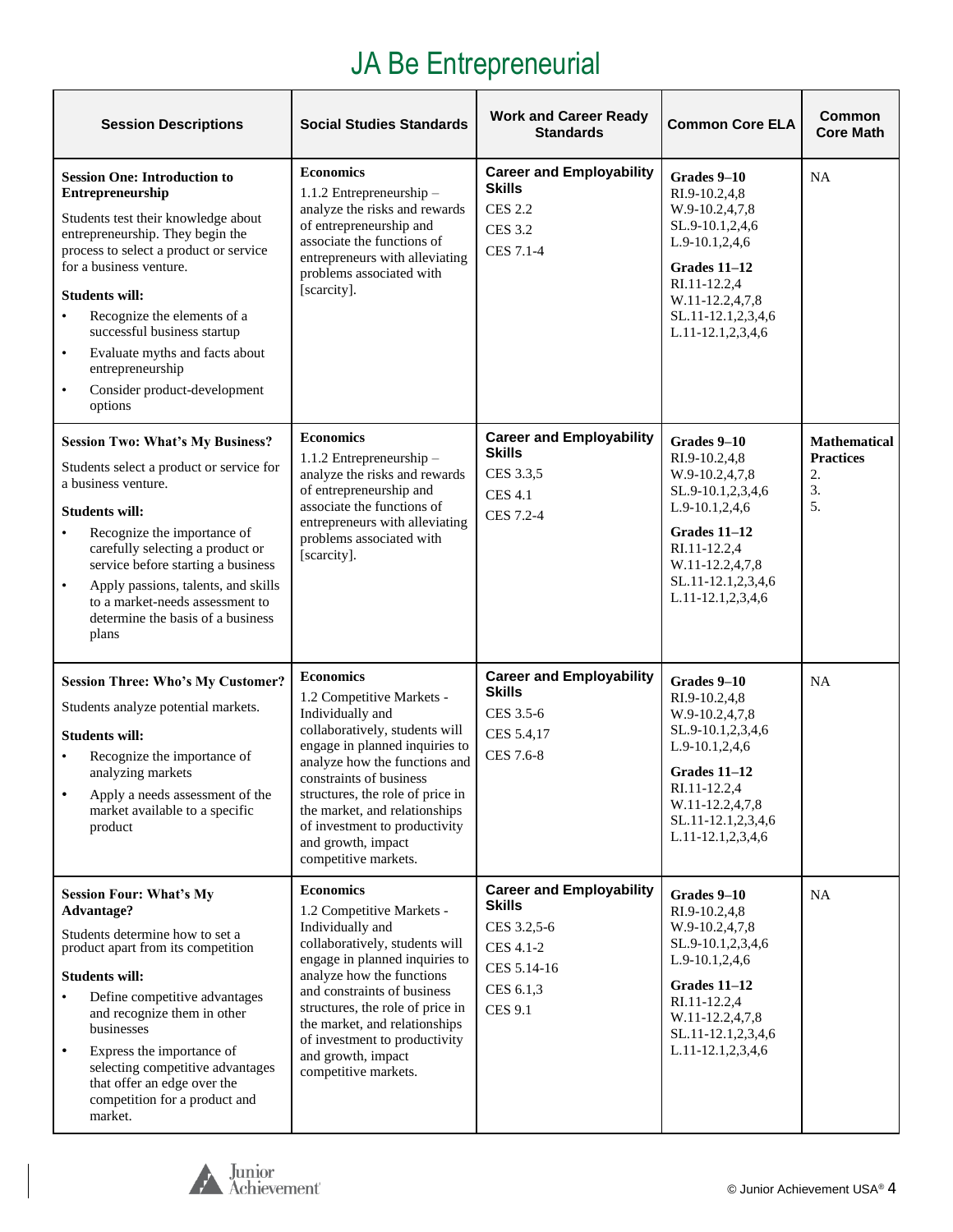# JA Be Entrepreneurial

| <b>Session Descriptions</b>                                                                                                                                                                                                                                                                                                        | <b>Social Studies Standards</b>                                                                                                                                                                                                                                                                                                                       | <b>Work and Career Ready</b><br><b>Standards</b>                                                                                                                                     | <b>Common Core</b><br><b>ELA</b>                                                                                                                                                      | Common<br><b>Core Math</b>                         |
|------------------------------------------------------------------------------------------------------------------------------------------------------------------------------------------------------------------------------------------------------------------------------------------------------------------------------------|-------------------------------------------------------------------------------------------------------------------------------------------------------------------------------------------------------------------------------------------------------------------------------------------------------------------------------------------------------|--------------------------------------------------------------------------------------------------------------------------------------------------------------------------------------|---------------------------------------------------------------------------------------------------------------------------------------------------------------------------------------|----------------------------------------------------|
| <b>Session Five: Competitive Advantages</b><br>Students decide how to set a product or<br>service apart from the competition.<br><b>Students will:</b><br>Evaluate competitive advantages<br>$\bullet$<br>Select competitive advantages that<br>$\bullet$<br>will drive a developing business<br>venture                           | <b>Economics</b><br>1.2 Competitive Markets -<br>Individually and<br>collaboratively, students will<br>engage in planned inquiries to<br>analyze how the functions and<br>constraints of business<br>structures, the role of price in<br>the market, and relationships<br>of investment to productivity<br>and growth, impact<br>competitive markets. | <b>Career and Employability</b><br><b>Skills</b><br>CES 3.2-3.6<br><b>CES 5.9</b><br>CES 8.1-3                                                                                       | Grades 9-10<br>RI.9-10.2.4.8<br>W.9-10.2,4,7,8<br>SL.9-10.1,2,3,4,6<br>L.9-10.1,2,4,6<br>Grades 11-12<br>RI.11-12.2.4<br>W.11-12.2,4,7,8<br>SL.11-12.1,2,3,4,6<br>L.11-12.1,2,3,4,6   | NA                                                 |
| <b>Session Six: Ethics Are Good for</b><br><b>Business</b><br>Students consider consequences in<br>making ethical business decisions.<br><b>Students will:</b><br>Evaluate short- and long-term<br>$\bullet$<br>consequences in making ethical<br>decisions<br>Express that being ethical can be<br>$\bullet$<br>good for business | <b>NA</b>                                                                                                                                                                                                                                                                                                                                             | <b>Career and Employability</b><br><b>Skills</b><br>CES 5.10-12<br>CES 8.1-3<br><b>Career Ready Practices</b><br>Model integrity, ethical<br>leadership and effective<br>management. | Grades 9–10<br>RI.9-10.2,4,8<br>W.9-10.2,4,7,8<br>SL.9-10.1,2,3,4,6<br>L.9-10.1,2,4,6<br>Grades $11-12$<br>RI.11-12.2,4<br>W.11-12.2,4,7,8<br>SL.11-12.1,2,3,4,6<br>L.11-12.1,2,3,4,6 | <b>NA</b>                                          |
| <b>Session Seven: The Business Plan</b><br>Students compile a sample business<br>plan.<br><b>Students will:</b><br>Compile entrepreneurial elements<br>$\bullet$<br>into a sample business plan                                                                                                                                    | <b>NA</b>                                                                                                                                                                                                                                                                                                                                             | <b>Career and Employability</b><br><b>Skills</b><br>CES 5.2,4-5<br>CES 9.1-2                                                                                                         | Grades 9-10<br>RI.9-10.2,4,8<br>W.9-10.2,4,7,8<br>SL.9-10.1,2,3,4,6<br>L.9-10.1,2,4,6<br>Grades 11-12<br>RI.11-12.2,4<br>W.11-12.2,4,7,8<br>SL.11-12.1,2,3,4,6<br>L.11-12.1,2,3,4,6   | <b>Mathematical</b><br><b>Practices</b><br>$1 - 7$ |

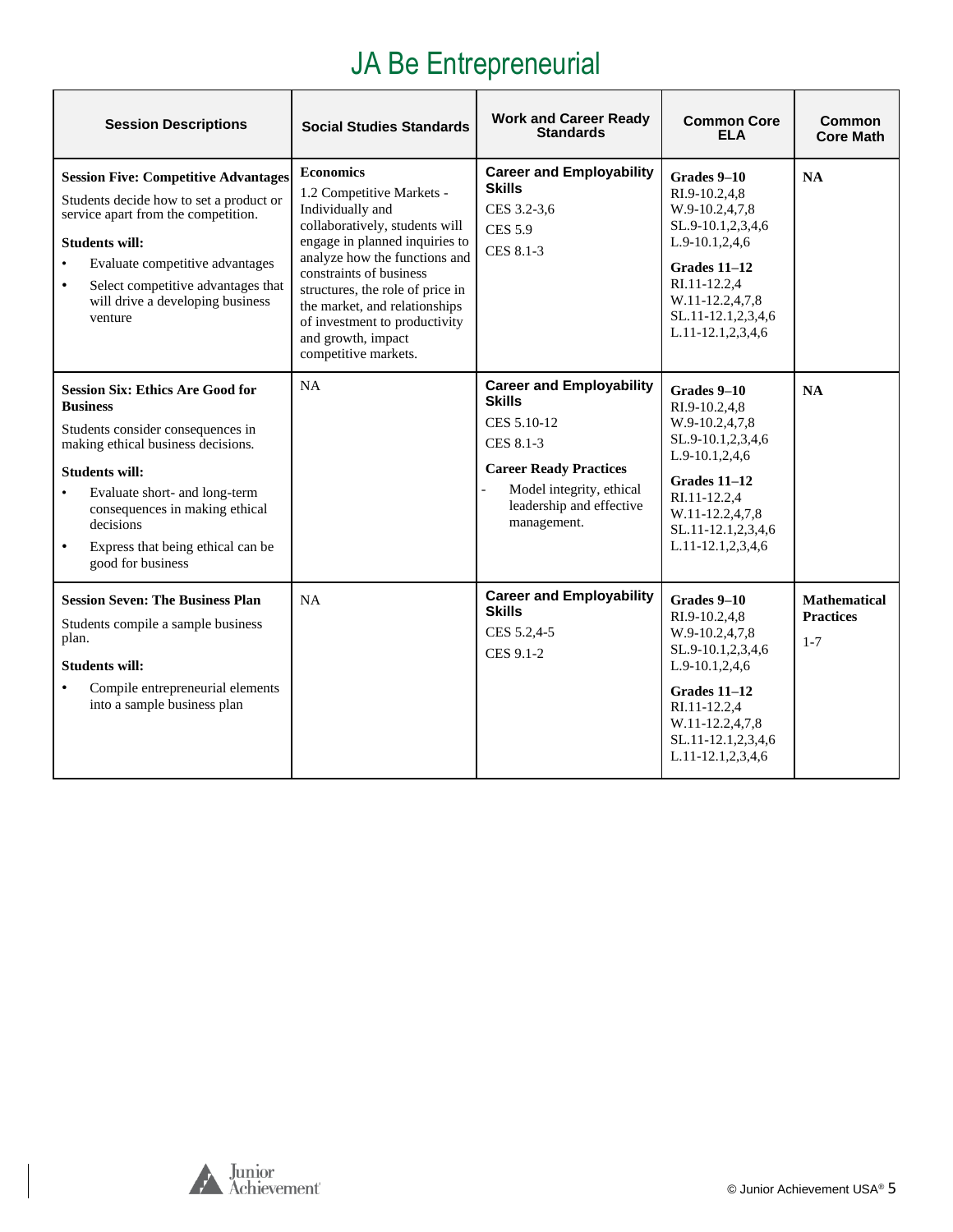# JA Be Entrepreneurial Creative Problem Solving

| <b>Session Description</b>                                                                                                                                                                                                                                                                                                                                                                                                                                                                                                                                                                                                                                                                                                                                                                                                                                                                         | <b>Social Studies Standards</b>                                                                                                                                                                                                                                                                                                                                                                        | <b>Work and Career</b><br><b>Ready Standards</b>                                                                                                                                                                             | <b>Common Core</b><br><b>ELA</b>                                                                                                                                                       |
|----------------------------------------------------------------------------------------------------------------------------------------------------------------------------------------------------------------------------------------------------------------------------------------------------------------------------------------------------------------------------------------------------------------------------------------------------------------------------------------------------------------------------------------------------------------------------------------------------------------------------------------------------------------------------------------------------------------------------------------------------------------------------------------------------------------------------------------------------------------------------------------------------|--------------------------------------------------------------------------------------------------------------------------------------------------------------------------------------------------------------------------------------------------------------------------------------------------------------------------------------------------------------------------------------------------------|------------------------------------------------------------------------------------------------------------------------------------------------------------------------------------------------------------------------------|----------------------------------------------------------------------------------------------------------------------------------------------------------------------------------------|
| <b>Session One: Identifying the Problem</b><br>Students are oriented to problem/solution<br>thinking practices and introduced to the Design<br>Thinking process of creative problem solving.<br>They explore the first step (Empathize) that<br>teaches them to look at problems as human-<br>centered, from the customer's perspective.<br><b>Students will:</b><br>Describe how brainstorming several ideas<br>$\bullet$<br>and then picking the best options will lead to<br>creative problem solving.<br>Describe the Design Thinking model and the<br>$\bullet$<br>steps involved in the process.<br>Describe the advantages of applying the<br>$\bullet$<br>Design Thinking model to new ideas or<br>problem solving.<br>Describe the Empathize step in the Design<br>$\bullet$<br>Thinking model.<br>Demonstrate how an empathy map can be<br>$\bullet$<br>used to identify a user's needs. | <b>Economics</b><br>1.1.3 Marginal Analysis -<br>weigh [marginal] benefits and<br>[marginal] costs in decision<br>making.<br><b>Process and Skills</b><br>P <sub>2.4</sub> Use relevant<br>information from multiple<br>credible sources representing<br>a wide range of views<br>considering the origin,<br>authority, structure, and<br>context to answer a<br>compelling or supporting<br>question. | <b>Career and</b><br><b>Employability Skills</b><br><b>CES.4.1</b><br><b>Career Ready Practices</b><br>Utilize critical<br>thinking to make<br>sense of problems<br>and persevere in<br>solving them.                        | Grades 9-10<br>RI.2.4.8<br>W.4,7<br>SL.1,2,3,4,6<br>L.1, 2, 3, 4, 6<br>Grades 11-12<br>RI.2,4,6<br>SL. 1,2,3,4,6<br>L.1, 2, 3, 4, 6<br>W 4,7<br>RH 9-12<br>2,4, 5, 7, 9<br>WhST4,6,7,9 |
| <b>Session Two: Exploring Solutions</b><br>Students focus on the second and third steps of<br>the Design Thinking process (Define and Ideate).<br>They summarize the root cause of the issue in a<br>problem statement and then use brainstorming<br>techniques to generate viable ideas as solutions.<br><b>Students will:</b><br>Describe the Define step in the Design<br>$\bullet$<br>Thinking model.<br>Demonstrate how to write a short, clear<br>$\bullet$<br>problem statement that reflects the problem<br>to be solved.<br>Describe the Ideate step in the Design<br>$\bullet$<br>Thinking model.<br>Apply ideation methods by brainstorming<br>$\bullet$<br>ideas in a fast-paced activity.                                                                                                                                                                                             | <b>Process and Skills</b><br>P <sub>2.3</sub> Know how to find and<br>organize information from a<br>variety of sources; analyze,<br>interpret, support<br>interpretations with evidence<br>critically evaluate, and<br>present the information orally<br>and in writing; report<br>investigation results<br>effectively.                                                                              | <b>Career Ready</b><br><b>Practices</b><br>Utilize critical<br>$\blacksquare$<br>thinking to make<br>sense of problems<br>and persevere in<br>solving them.<br>Communicate<br>clearly and<br>effectively and with<br>reason. | Grades 9-10<br>RI. 2,4,8<br>W.4<br>SL. 1,2,3,4,6<br>L. 1,2,3,4,6<br>Grades 11-12<br>RI. 2,4,8<br>SL. 1,2,3,4,6<br>L. 1,2,3,4,6<br>W 4<br>RH 9-12<br>1,2,4,5,6,7,9<br>WhST 1, 4,6,9     |

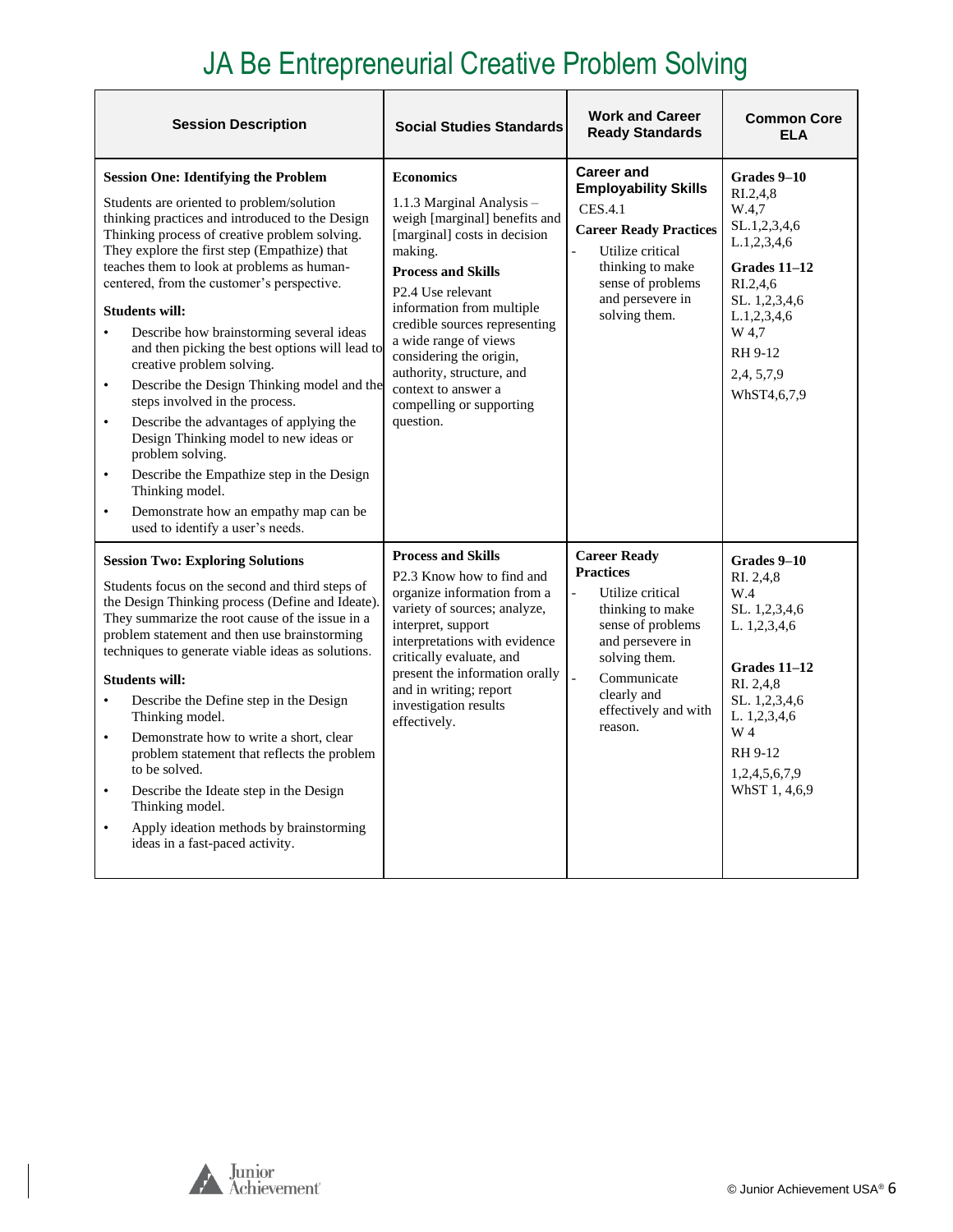# JA Be Entrepreneurial Creative Problem Solving

| <b>Session Description</b>                                                                                                                                                                                                                                                                                                                                                                                                                                                                                                               | <b>Social Studies Standards</b>                                                                                                                                                                                                                                                                                                                                                                                                                                                                                                                                                       | <b>Work and Career</b><br><b>Ready Standards</b>                                                                           | <b>Common Core</b><br>ELA                                                                                                                                                 |
|------------------------------------------------------------------------------------------------------------------------------------------------------------------------------------------------------------------------------------------------------------------------------------------------------------------------------------------------------------------------------------------------------------------------------------------------------------------------------------------------------------------------------------------|---------------------------------------------------------------------------------------------------------------------------------------------------------------------------------------------------------------------------------------------------------------------------------------------------------------------------------------------------------------------------------------------------------------------------------------------------------------------------------------------------------------------------------------------------------------------------------------|----------------------------------------------------------------------------------------------------------------------------|---------------------------------------------------------------------------------------------------------------------------------------------------------------------------|
| <b>Session Three: Prototyping the Solution</b><br>Students use rapid prototyping techniques to<br>create an inexpensive model of their solution for<br>customer review and feedback. This process<br>teaches the importance of keeping customers<br>involved in the process without large<br>investments of time or money.<br><b>Students will:</b><br>Describe the Prototype step in the Design<br>Thinking model.<br>Construct a prototype based on a problem<br>$\bullet$<br>statement and a brainstormed solution to the<br>problem. | NA                                                                                                                                                                                                                                                                                                                                                                                                                                                                                                                                                                                    | <b>Career Ready</b><br><b>Practices</b><br>Communicate<br>clearly and<br>effectively and with<br>reason.                   | Grades 9-10<br>R <sub>L.2,4</sub><br>W. 4<br>SL.1,2,3,6<br>L. 1,2,3,4,6<br>Grades 11-12<br>RI.4,8<br>SL. .1,2,3,6<br>L. 1,2,3,4,6<br>W 4<br>RH 9-12 1,2,4,5,7<br>WhST 4.6 |
| <b>Session Four: Testing the Solution</b><br>Students devise testing plans to validate the<br>design and function of their prototyped ideas<br>with customer participants. User testing<br>emphasizes the importance of ongoing<br>improvement cycles in the Design Thinking<br>model.<br><b>Students will:</b><br>Define the Test step in the Design Thinking<br>٠<br>model.<br>Develop a testing plan for a given product<br>$\bullet$<br>and target audience.                                                                         | <b>Process and Skills</b><br>P <sub>2.4</sub> Use relevant<br>information from multiple<br>credible sources representing<br>a wide range of views<br>considering the origin,<br>authority, structure, and<br>context to answer a<br>compelling or supporting<br>question.<br>P1.5 Construct and present an<br>argument supported with<br>evidence.                                                                                                                                                                                                                                    | <b>Career Ready</b><br><b>Practices</b><br>Communicate<br>$\overline{a}$<br>clearly and<br>effectively and with<br>reason. | Grades 9-10<br>RI. 2,4<br>W. 2,4,7<br>SL.1, 2, 4, 6<br>L. 1,2,3,4,6<br>Grades 11-12<br>RI.4,8<br>SL. 1,2,3,4,6<br>L. 1,2,3,4,6<br>RH 9-12<br>1,4,5,7<br>WhST<br>4,6,7,9   |
| <b>Session Five: Applying Design Thinking</b><br>(Optional, Self-Guided)<br>Students complete a cumulative Design<br>Thinking project to demonstrate comprehension<br>and execution of the creative problem-solving<br>process.<br><b>Students will:</b><br>Use the Design Thinking model to create a<br>solution to an identified problem.<br>Produce an artifact for each step of the<br>$\bullet$<br>Design Thinking process to demonstrate<br>their work.                                                                            | <b>Process and Skills</b><br>P <sub>2.3</sub> Know how to find and<br>organize information from a<br>variety of sources; analyze,<br>interpret, support<br>interpretations with evidence<br>critically evaluate, and<br>present the information orally<br>and in writing; report<br>investigation results<br>effectively.<br>P <sub>2.4</sub> U <sub>se</sub> relevant<br>information from multiple<br>credible sources representing<br>a wide range of views<br>considering the origin,<br>authority, structure, and<br>context to answer a<br>compelling or supporting<br>question. | <b>Career Ready</b><br><b>Practices</b><br>Communicate<br>$\blacksquare$<br>clearly and<br>effectively and with<br>reason. | Grades 9-10<br>RI.2,4<br>W. 2,4,7<br>SL.2,3,4,6<br>L.1, 2, 3, 4, 6<br>Grades 11–12<br>RI.2,4<br>SL. 2,3,4,6<br>L. $.1,2,3,4,6$<br>RH 9-12<br>$1-9$<br>WhST<br>1.4.6.7.9   |

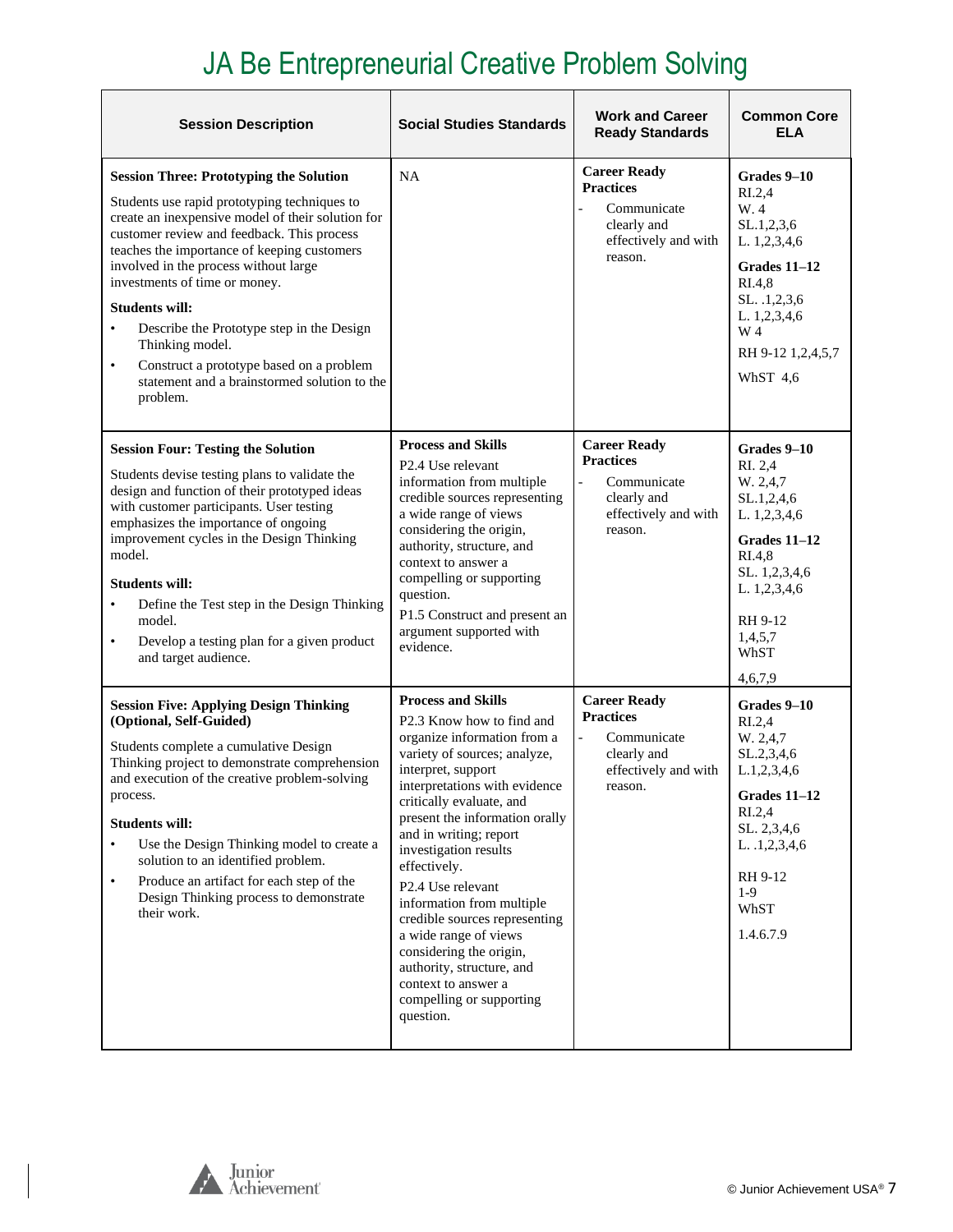# JA Be Entrepreneurial Think Like an Entrepreneur

| <b>Session Description</b>                                                                                                                                                                                                                                                                                                                                                                                                                                                                                                                                                                                                                                                                            | <b>Social Studies Standards</b>                                                                                                                                                                                  | <b>Work and Career Ready</b><br><b>Standards</b>                                                  | <b>Common Core</b><br>FI A                                                                                                                |
|-------------------------------------------------------------------------------------------------------------------------------------------------------------------------------------------------------------------------------------------------------------------------------------------------------------------------------------------------------------------------------------------------------------------------------------------------------------------------------------------------------------------------------------------------------------------------------------------------------------------------------------------------------------------------------------------------------|------------------------------------------------------------------------------------------------------------------------------------------------------------------------------------------------------------------|---------------------------------------------------------------------------------------------------|-------------------------------------------------------------------------------------------------------------------------------------------|
| <b>Session One: Developing a Mindset</b><br>Students are introduced to entrepreneurship and<br>the characteristics of a mindset that promote<br>success in their personal and professional lives.<br><b>Students will:</b><br>Define entrepreneurship and some key<br>$\bullet$<br>qualities of entrepreneurs.<br>Differentiate the important components of a<br>$\bullet$<br>positive, growth mindset from a fixed<br>mindset as a foundation of entrepreneurship.<br>Describe the advantages in life of<br>$\bullet$<br>embracing a growth mindset.<br>Define the entrepreneurial mindset.<br>$\bullet$<br>Describe the key characteristics of a<br>$\bullet$<br>successful entrepreneur's mindset. | <b>Economics</b><br>$1.1.2$ Entrepreneurship – analyze<br>the risks and rewards of<br>entrepreneurship and associate the<br>functions of entrepreneurs with<br>alleviating problems associated<br>with scarcity. | <b>Career Ready Practices</b><br>Demonstrate creativity and<br>innovation.                        | Grades 9-10<br>RIA<br>W.4<br>SL.1, 2, 3<br>L.1,2,4,6<br>Grades 11-12<br>RI.4<br>SL.1,2,3<br>L.1, 2, 3, 4, 6<br>W 4<br>RH 9-12<br>2,4,7,9  |
| <b>Session Two: Assessing Entrepreneurial</b><br><b>Potential</b><br>Students demonstrate their understanding of the<br>entrepreneurial characteristics by identifying<br>prevalent skills in scenarios. Then, they<br>complete an introspective personal assessment<br>about their entrepreneurial potential.<br><b>Students will:</b><br>Analyze the characteristics of the<br>$\bullet$<br>entrepreneurial mindset.<br>Evaluate personal entrepreneurial strengths<br>$\bullet$<br>and areas for refinement using an<br>entrepreneurial potential self-assessment.                                                                                                                                 | <b>Economics</b><br>$1.1.2$ Entrepreneurship – analyze<br>the risks and rewards of<br>entrepreneurship and associate the<br>functions of entrepreneurs with<br>alleviating problems associated<br>with scarcity. | <b>Career and Employability</b><br><b>Skills</b><br><b>CES 2.2</b><br><b>CES 3.2</b><br>CES 7.1-4 | Grades 9-10<br>$R_{1.2,4.8}$<br>SL.1.2.3<br>$L.1-6$<br>Grades 11-12<br>R <sub>L.2,4</sub><br>SL. 1,2,3<br>L.1,4,6<br>RH 9-12<br>1,2,4,5,7 |

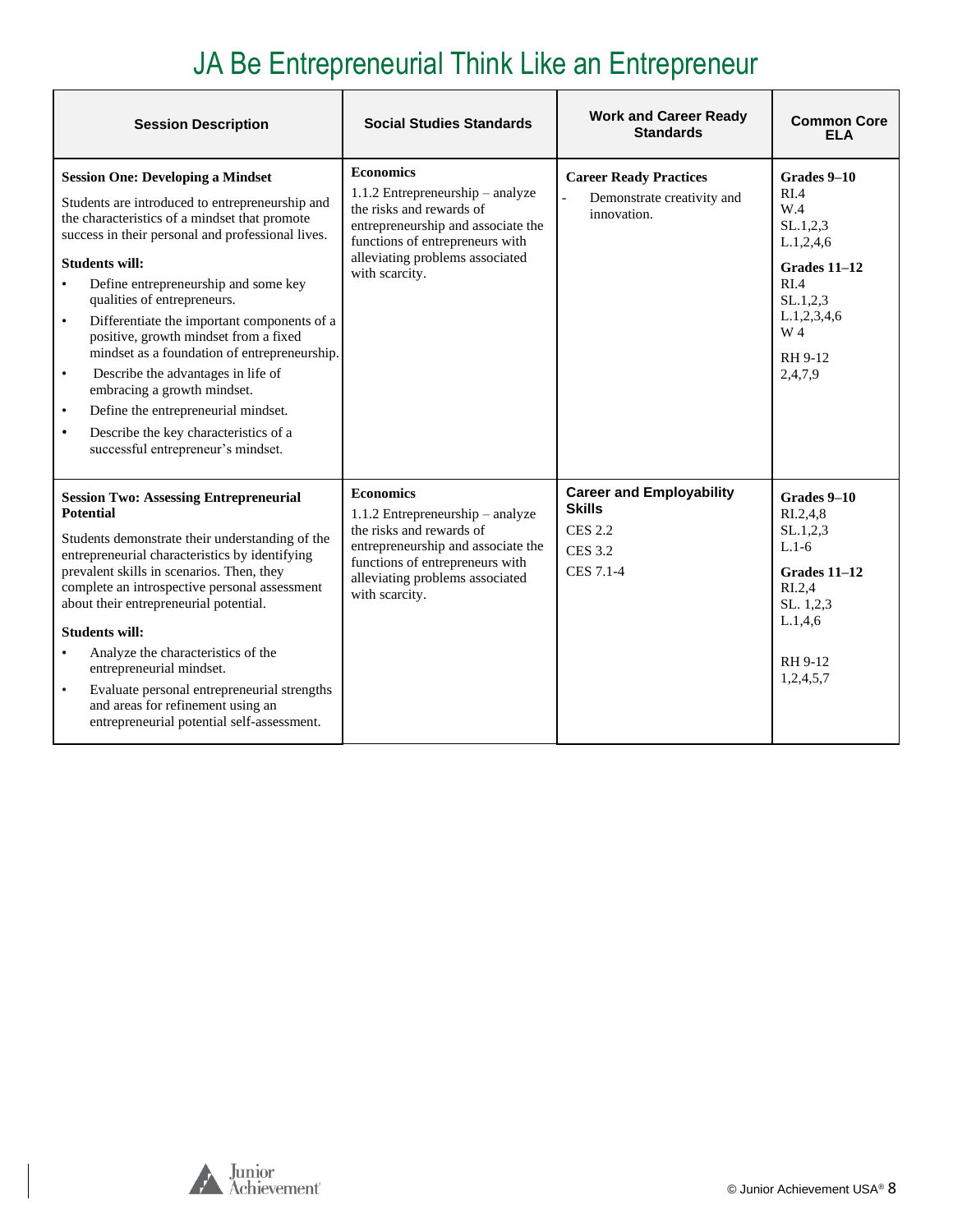# JA Be Entrepreneurial Think Like an Entrepreneur

| <b>Session Description</b>                                                                                                                                                                                                                                                                                                                                                                                                                                                       | <b>Social Studies Standards</b>                                                                                                                                                                                  | <b>Work and Career Ready</b><br><b>Standards</b>                                                  | <b>Common Core</b><br>ELA                                                                                                                                                                       |
|----------------------------------------------------------------------------------------------------------------------------------------------------------------------------------------------------------------------------------------------------------------------------------------------------------------------------------------------------------------------------------------------------------------------------------------------------------------------------------|------------------------------------------------------------------------------------------------------------------------------------------------------------------------------------------------------------------|---------------------------------------------------------------------------------------------------|-------------------------------------------------------------------------------------------------------------------------------------------------------------------------------------------------|
| <b>Session Three: Creating an Entrepreneurial</b><br><b>Action Plan (Optional, Self-Guided)</b><br>Students craft a personal action plan to start<br>thinking like an entrepreneur in their daily life<br>and career aspirations.<br>Students will:<br>Evaluate the results of the entrepreneurial<br>$\bullet$<br>mindset self-assessment.<br>Develop a personal action plan that includes<br>$\bullet$<br>goal setting to strengthen aspects of an<br>entrepreneurial mindset. | <b>Economics</b><br>$1.1.2$ Entrepreneurship – analyze<br>the risks and rewards of<br>entrepreneurship and associate the<br>functions of entrepreneurs with<br>alleviating problems associated<br>with scarcity. | <b>Career and Employability</b><br><b>Skills</b><br><b>CES 2.2</b><br><b>CES 3.2</b><br>CES 7.1-4 | Grades 9–10<br>R <sub>L.2,4</sub><br>W.2,4,7<br>$SL.1-6$<br>$L.1-6$<br>Grades 11–12<br>R <sub>L.2.4</sub><br>$SL.1-6$<br>$L.1-6$<br>W. 2,4,7<br><b>RH</b><br>1,2,4,5,7,8,9<br>WhST<br>1,4,6,7,9 |

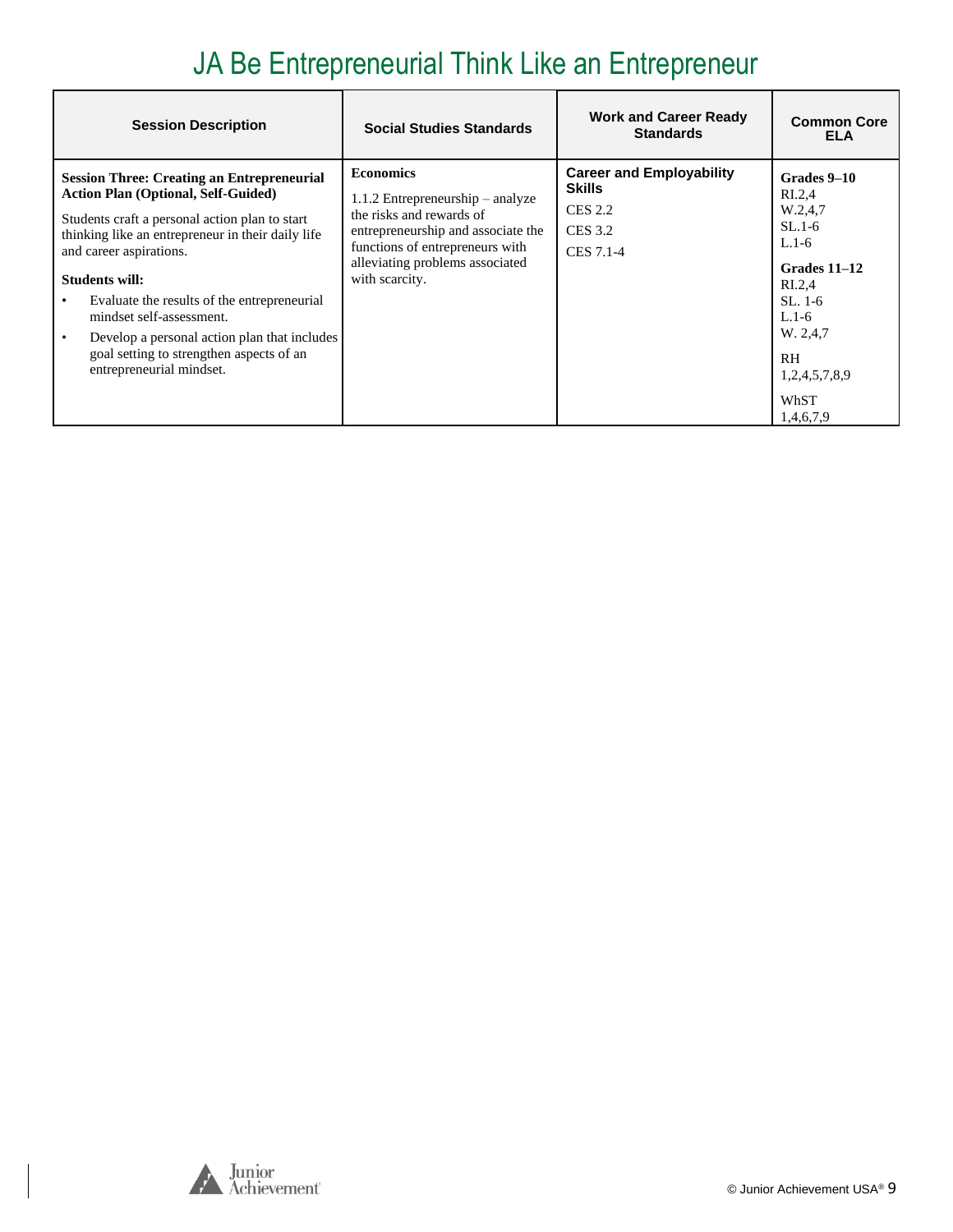# JA Be Entrepreneurial Rapid Business Planning

| <b>Session Description</b>                                                                                                                                                                                                                                                                                                                                                                                                                                                                                                                                                                                                                                                                                                        | <b>Social Studies Standards</b>                                                                                                                   | <b>Work and Career Ready</b><br><b>Standards</b>                                                                                                                                                                                  | <b>Common Core ELA</b>                                                                                                                                                                   |
|-----------------------------------------------------------------------------------------------------------------------------------------------------------------------------------------------------------------------------------------------------------------------------------------------------------------------------------------------------------------------------------------------------------------------------------------------------------------------------------------------------------------------------------------------------------------------------------------------------------------------------------------------------------------------------------------------------------------------------------|---------------------------------------------------------------------------------------------------------------------------------------------------|-----------------------------------------------------------------------------------------------------------------------------------------------------------------------------------------------------------------------------------|------------------------------------------------------------------------------------------------------------------------------------------------------------------------------------------|
| <b>Planning with the Customer in Mind</b><br>Students are introduced to lean business planning<br>and focus on the customer-focused segments of the<br>Lean Canvas. They identify customer segments, the<br>problem to be solved, and the intended solution.<br><b>Students will:</b><br>Identify the purpose of a business plan.<br>$\bullet$<br>Describe the key elements of the lean business<br>$\bullet$<br>plan model.<br>State the problem to be solved in the Lean<br>$\bullet$<br>Canvas as a customer-centered problem<br>statement.<br>$\bullet$<br>Identify the customers in the target audience<br>for the proposed product or service.<br>$\bullet$<br>Identify the solution that answers the problem<br>statement. | <b>NA</b>                                                                                                                                         | <b>Career and Employability</b><br><b>Skills</b><br><b>CES 2.2</b><br><b>CES 3.2</b><br>CES 7.1-4<br><b>Career Ready Practices</b><br>Utilize critical thinking to<br>make sense of problems<br>and persevere in solving<br>them. | Grades 9-10<br>RI.2,4,8<br>W.4<br>SL.1, 2, 3, 4<br>L. 1,2,3,4,6<br>Grades $11-12$<br>$R_{1.2,4,8}$<br>SL. 1,2,3,4<br>L. 1,2,3,4,6<br>RH 9-12<br>$1-9$<br>WhST<br>4.6.9                   |
| <b>Summarizing the Customer Elements</b><br>Students learn about customer communication<br>channels and the most effective practices for<br>reaching their customers. Then, they practice<br>completing the customer elements of the lean<br>business plan using an original or supplied idea.<br><b>Students will:</b><br>Define channels as they relate to business<br>planning<br>Differentiate uses of each channel based on<br>$\bullet$<br>situations/context<br>$\bullet$<br>Practice the lean business planning process by<br>applying information to the Problem, Customer<br>Segments, Solution, and Channels sections of<br>the Lean Canvas.                                                                           | <b>Process and Skills</b><br>P1.1Use appropriate strategies<br>to read and analyze social<br>science tables, graphs, graphics,<br>maps and texts. | <b>Career and Employability</b><br><b>Skills</b><br><b>CES 2.2</b><br><b>CES 3.2</b><br>CES 7.1-4                                                                                                                                 | Grades 9-10<br>RI. 2.4<br>W.4<br>SL. 1,2,3,4,6<br>L. 1,2,3,4,6<br><b>Grades 11-12</b><br>R <sub>L.2,4</sub><br>SL. 1,2,3,4,6<br>L. 1,2,3,4,6<br>W 4<br>RH 9-12<br>$1-9$<br>WhST<br>4.6.9 |

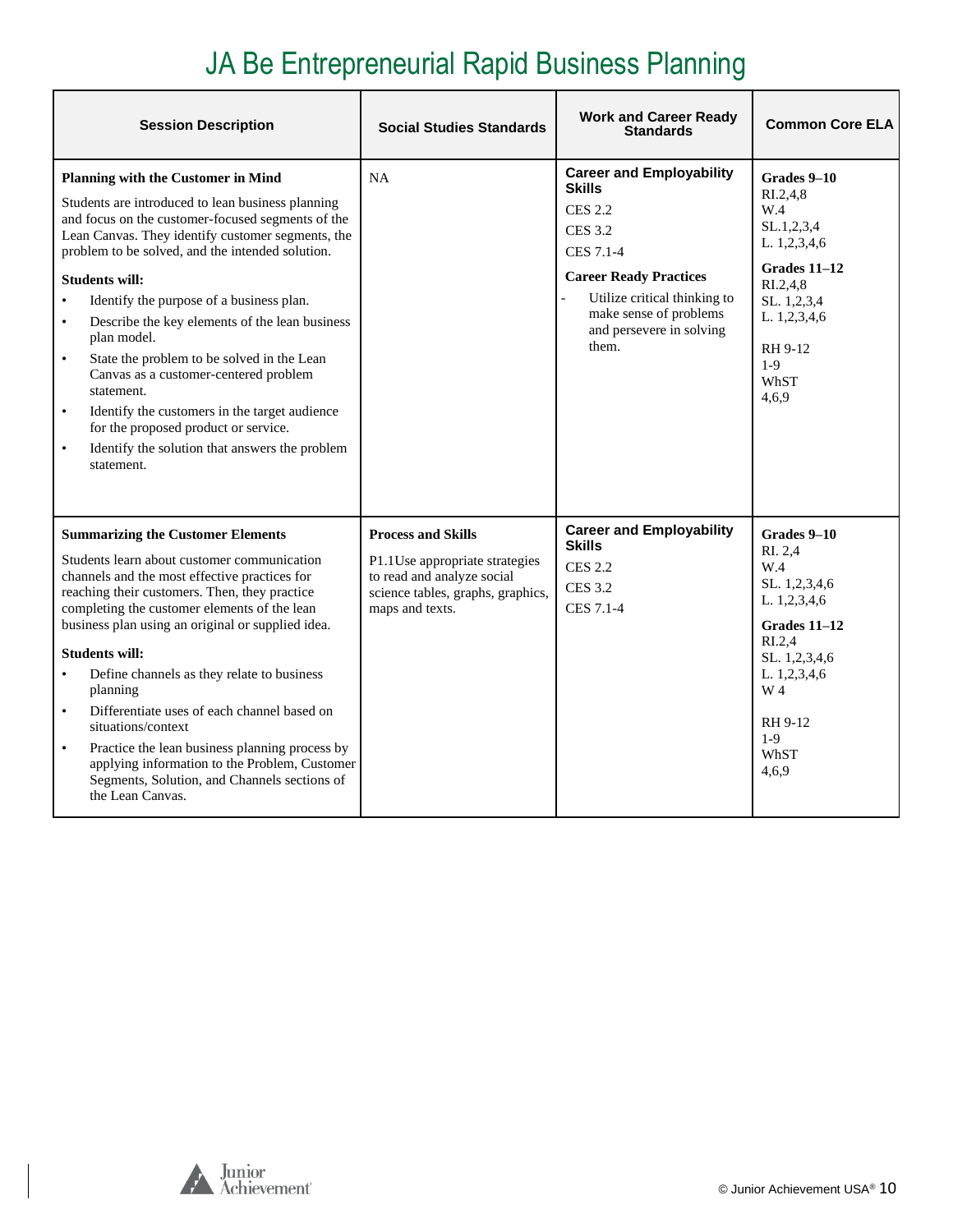# JA Be Entrepreneurial Rapid Business Planning

| <b>Session Description</b>                                                                                                                                                                                                                                                                                                                                                                                                                                                                                                                                                                                                                                                                                                                                                                                                                                                                                                                    | <b>Social Studies Standards</b>                                                                                                                                                                                                                        | <b>Work and Career Ready</b><br><b>Standards</b>                                                                                                                                                                                          | <b>Common Core</b><br>ELA                                                                                                                                                   |
|-----------------------------------------------------------------------------------------------------------------------------------------------------------------------------------------------------------------------------------------------------------------------------------------------------------------------------------------------------------------------------------------------------------------------------------------------------------------------------------------------------------------------------------------------------------------------------------------------------------------------------------------------------------------------------------------------------------------------------------------------------------------------------------------------------------------------------------------------------------------------------------------------------------------------------------------------|--------------------------------------------------------------------------------------------------------------------------------------------------------------------------------------------------------------------------------------------------------|-------------------------------------------------------------------------------------------------------------------------------------------------------------------------------------------------------------------------------------------|-----------------------------------------------------------------------------------------------------------------------------------------------------------------------------|
| <b>Formulating the Finances:</b><br>Students focus on financial elements of the Lean<br>Canvas, including cost structure, pricing, and<br>revenue streams. Then, they identify what metrics<br>are key to gauge the performance and health of the<br>venture.<br><b>Students will:</b><br>Identify the cost structure for a product/service<br>by listing associated fixed and variable costs.<br>Determine the appropriate price for a<br>$\bullet$<br>product/service given data about the associated<br>costs, breakeven point, and desired profitability.<br>Recognize the revenue streams that will<br>generate profitability for a product or service.<br>Explain how key metrics help determine the<br>$\bullet$<br>success of a product/service and impact the<br>business decisions made about it. Explain how<br>key metrics help determine the success of a<br>product/service and impact the business<br>decisions made about it. | <b>Economics</b><br>4.1.2 Buying Goods And<br>Services - describe the factors<br>that consumers may consider<br>when purchasing a good or<br>service, including the costs,<br>benefits, and the role of<br>government in obtaining the<br>information. | <b>Career Ready Practices</b><br>Apply appropriate academic<br>and technical skills.<br>Attend to personal health<br>and financial well-being.                                                                                            | Grades 9-10<br>RI.4.8<br>W. 4<br>SL.1,2,3,4<br>L.1, 2, 3, 4, 6<br>Grades $11-12$<br>RI.4<br>SL. 1,2,3,4<br>L.1, 2, 3, 4, 6<br>W. 4<br>RH 9-12<br>4,7,9<br>WhST <sub>4</sub> |
| <b>Conveying the Business's Value:</b><br>Students identify the business's unique value and<br>competitive advantage to convey its "edge." Then,<br>they practice writing compelling unique value<br>proposition (UVP) statements and identifying the<br>business's competitive advantage.<br><b>Students will:</b><br>Describe the process used to convey the unique<br>value proposition of a business idea.<br>Identify what competitive (or unfair) advantage<br>$\bullet$<br>is as it relates to a lean business plan.                                                                                                                                                                                                                                                                                                                                                                                                                   | <b>NA</b>                                                                                                                                                                                                                                              | <b>Career and Employability</b><br><b>Skills</b><br><b>CES 2.2</b><br><b>CES 3.2</b><br>CES 7.1-4<br><b>Career Ready Practices</b><br>Demonstrate creativity and<br>innovation.<br>Communicate clearly and<br>effectively and with reason | Grades 9-10<br>RI. 4,8<br>W. 4<br>SL. 1,2,3,4,6<br>L. 1,2,3,4,6<br>Grades $11-12$<br>RI.4<br>SL. 1,2,3,4,6<br>L. 1,2,3,4,6<br>W 4<br>RH 9-12<br>2,4,5,7,9WhST 4,6           |

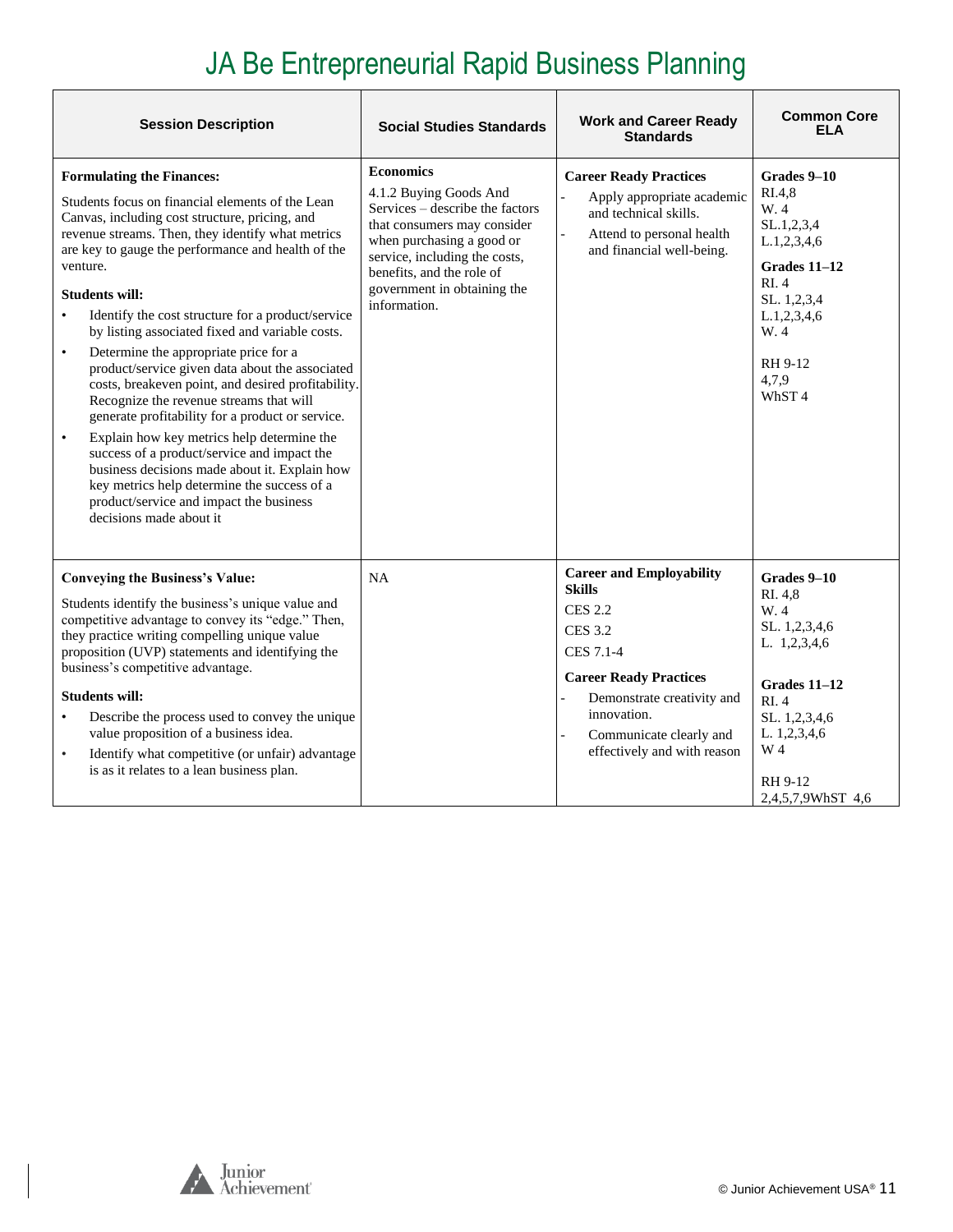# JA Be Entrepreneurial Rapid Business Planning

| <b>Session Description</b>                                                                                                                                                                                                                                                                                                                                                                                                                                                                                                                                                                                                                                                             | <b>Social Studies Standards</b>                                                                                                                   | <b>Work and Career Ready</b><br><b>Standards</b>                                                                                                                                                                                             | <b>Common Core</b><br><b>ELA</b>                                                                                                                               |
|----------------------------------------------------------------------------------------------------------------------------------------------------------------------------------------------------------------------------------------------------------------------------------------------------------------------------------------------------------------------------------------------------------------------------------------------------------------------------------------------------------------------------------------------------------------------------------------------------------------------------------------------------------------------------------------|---------------------------------------------------------------------------------------------------------------------------------------------------|----------------------------------------------------------------------------------------------------------------------------------------------------------------------------------------------------------------------------------------------|----------------------------------------------------------------------------------------------------------------------------------------------------------------|
| <b>Completing and Testing the Lean Business</b><br>Plan<br>Students practice completing the marketing and<br>financial elements of the lean business plan<br>using an original or supplied idea. Then, they<br>review the importance of testing the business<br>plan for ongoing refinement.<br><b>Students will:</b><br>Practice the lean business planning process<br>by applying information to the Cost<br>Structure, Revenue Streams, Key Metrics,<br>Unique Value Proposition, and Competitive<br>(Unfair) Advantage sections of the Lean<br>Canvas<br>Describe the importance of testing and<br>$\bullet$<br>validating the assumptions and ideas that<br>frame a business plan | <b>Process and Skills</b><br>P1.1Use appropriate strategies to<br>read and analyze social science<br>tables, graphs, graphics, maps and<br>texts. | <b>Career and Employability</b><br><b>Skills</b><br><b>CES 2.2</b><br><b>CES 3.2</b><br>CES 7.1-4<br><b>Career Ready Practices</b><br>Demonstrate creativity<br>and innovation.<br>Communicate clearly and<br>effectively and with<br>reason | Grades 9-10<br>RI.4<br>W. 2,4<br>SL.1,2,4<br>L. 1,2,3,4,6<br>Grades 11-12<br>RI.4<br>SL.1, 2, 4, 6<br>L. 1,2,3,4,6<br>W 2,4<br>RH 9-12<br>4,5,9                |
| Developing a Lean Business Plan (Optional,<br>Self-Guided)<br>Students construct a lean business plan with an<br>original idea using the Lean Canvas to<br>demonstrate comprehension and execution of<br>business planning.<br><b>Students will:</b><br>Produce a lean business plan in the Lean<br>Canvas template using the identified<br>problem or a startup business idea                                                                                                                                                                                                                                                                                                         | <b>NA</b>                                                                                                                                         | <b>Career and Employability</b><br><b>Skills</b><br><b>CES 2.2</b><br><b>CES 3.2</b><br>CES 7.1-4<br><b>Career Ready Practices</b><br>Demonstrate creativity<br>and innovation.                                                              | Grades 9-10<br>RIA<br>W. 2,4,7<br>SL.2,4,6<br>L. 1,2,3,4,6<br>Grades 11-12<br>RI.4<br>SL.1.4<br>L. 1,2,3,4,6<br>W 2,4,7<br>RH 9-12<br>1,2,4,5<br>WhST<br>1,4,6 |

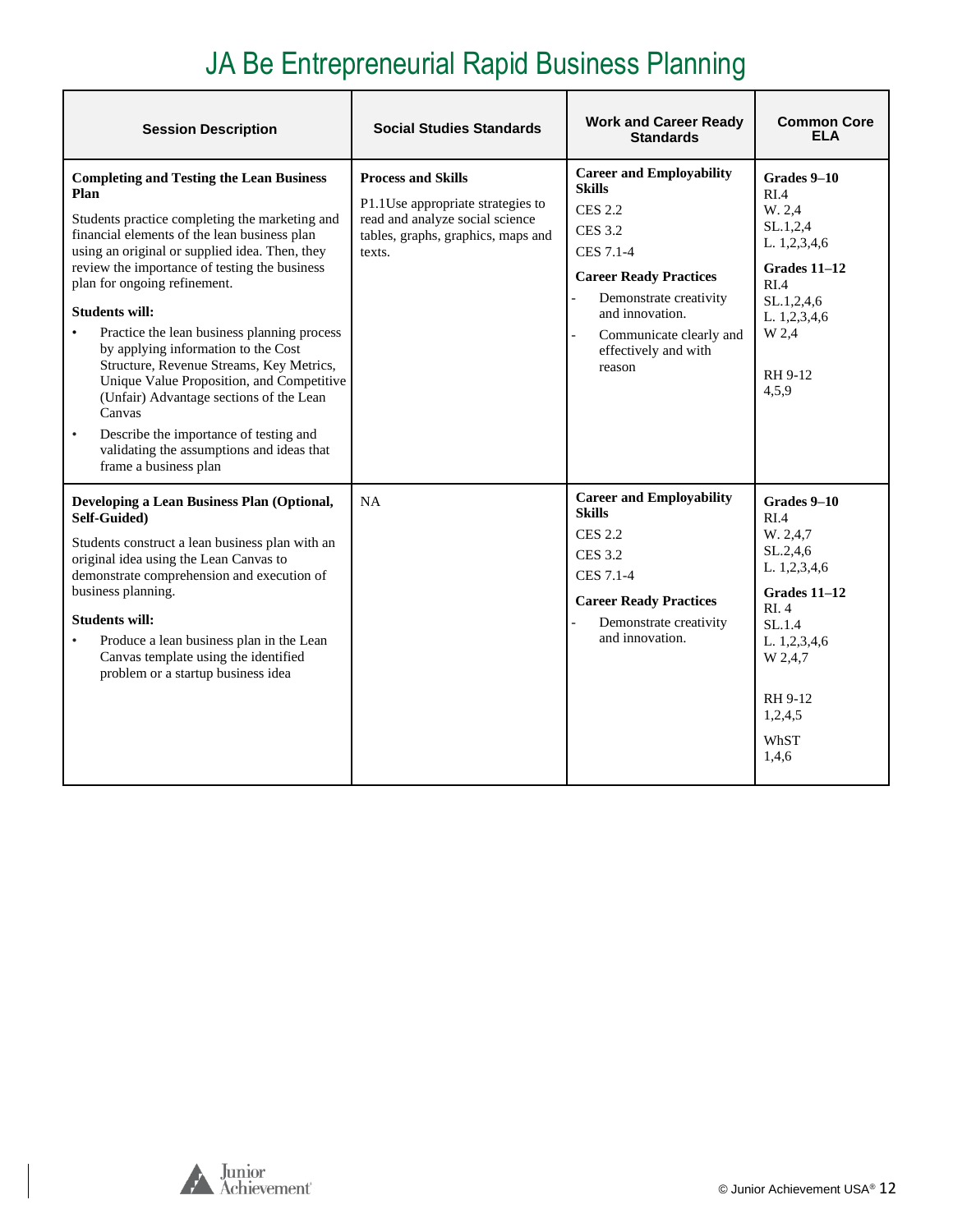# JA Career Exploration Fair High School

<span id="page-12-0"></span>

| <b>Session Description</b>                                                                                                                                                                                                                                                                                                                                                                                                                                                                                                                                                                            | <b>Social Studies Standards</b>                                                                                                                                                                                                                                        | <b>Work and Career Ready</b><br><b>Standards</b>                                                                                                                                                                               | <b>Common Core</b><br>ELA                                                                                                                                                                                                                                                                                         |
|-------------------------------------------------------------------------------------------------------------------------------------------------------------------------------------------------------------------------------------------------------------------------------------------------------------------------------------------------------------------------------------------------------------------------------------------------------------------------------------------------------------------------------------------------------------------------------------------------------|------------------------------------------------------------------------------------------------------------------------------------------------------------------------------------------------------------------------------------------------------------------------|--------------------------------------------------------------------------------------------------------------------------------------------------------------------------------------------------------------------------------|-------------------------------------------------------------------------------------------------------------------------------------------------------------------------------------------------------------------------------------------------------------------------------------------------------------------|
| <b>Session One: Before the Fair</b><br>In the pre-fair session, students will assess their<br>abilities, interests, work preferences, and values<br>in preparation for the JA Career Exploration Fair.<br><b>Students will:</b><br>Define careers<br>$\bullet$<br>Differentiate among abilities, interests, work<br>$\bullet$<br>preferences, and values<br>Identify their personal characteristics<br>$\bullet$                                                                                                                                                                                      | <b>NA</b>                                                                                                                                                                                                                                                              | <b>Career and Employability</b><br><b>Skills</b><br><b>CES 2.1</b><br>CES 2.3-4<br>CES 3.1-3<br>CES 5.1-4<br><b>CES 6.7</b><br>CES 6.12-13                                                                                     | <b>Reading for</b><br><b>Informational Text</b><br>RI <sub>4</sub><br>RI <sub>7</sub><br><b>Speaking and Listening</b><br>SL <sub>1</sub><br>SL <sub>2</sub><br>Language<br>L <sub>3</sub><br>L <sub>4</sub><br>L <sub>6</sub><br><b>Social Studies Literacy</b><br>RH.9-10.3<br>RH.9-10.4.                       |
| <b>Session Two: Day of the Fair</b><br>During the JA Career Exploration Fair, students<br>engage with volunteers and learn more about<br>different businesses and jobs.<br><b>Students will:</b><br>Relate the impact of personal interests and<br>abilities on career choices<br>Investigate a variety of careers and the skills,<br>$\bullet$<br>educational preparation, training, and<br>personal qualities needed for those careers<br>Examine how school skills apply to career<br>$\bullet$<br>paths<br>Explain the importance of staying in school<br>$\bullet$<br>and graduating high school | <b>Process and Skills</b><br>P1.1Use appropriate strategies<br>to read and analyze social<br>science tables, graphs, graphics,<br>maps and texts.<br>P2.3 Know how to find,<br>organize, evaluate, and interpret<br>information from a variety of<br>credible sources. | <b>Career Ready Practices</b><br>Demonstrate creativity and<br>innovation.<br>Communicate clearly and<br>$\qquad \qquad -$<br>effectively and with reason.<br>Plan education and career<br>paths aligned to personal<br>goals. | <b>Reading for</b><br><b>Informational Text</b><br>RI <sub>4</sub><br>RI <sub>7</sub><br><b>Speaking and Listening</b><br>SL <sub>1</sub><br>SL <sub>2</sub><br>Writing<br>W 4<br>W 7<br>Language<br>L <sub>3</sub><br>L <sub>4</sub><br>L <sub>6</sub><br><b>Social Studies Literacy</b><br>RH.6-8.3<br>RH.6-8.4 |
| <b>Session Three: After the Fair</b><br>In the post-fair session, students will reflect on<br>their JA Career Exploration Fair experiences.<br><b>Students will:</b><br>Identify a future career goal<br>Create a personal action plan                                                                                                                                                                                                                                                                                                                                                                |                                                                                                                                                                                                                                                                        | <b>Career and Employability</b><br><b>Skills</b><br><b>CES 2.2</b><br><b>CES 3.2</b><br>CES 7.1-4<br><b>Career Ready Practices</b><br>Plan education and career<br>paths aligned to personal<br>goals                          | <b>Reading for</b><br><b>Informational Text</b><br>RI <sub>2</sub><br>RI <sub>4</sub><br>RI <sub>5</sub><br>RI7<br><b>Speaking and Listening</b><br>SL <sub>1</sub><br>SL <sub>2</sub><br>Writing<br>W 4<br>W 7<br><b>Social Studies Literacy</b><br>RH.6-8.3<br>RH.6-8.4                                         |

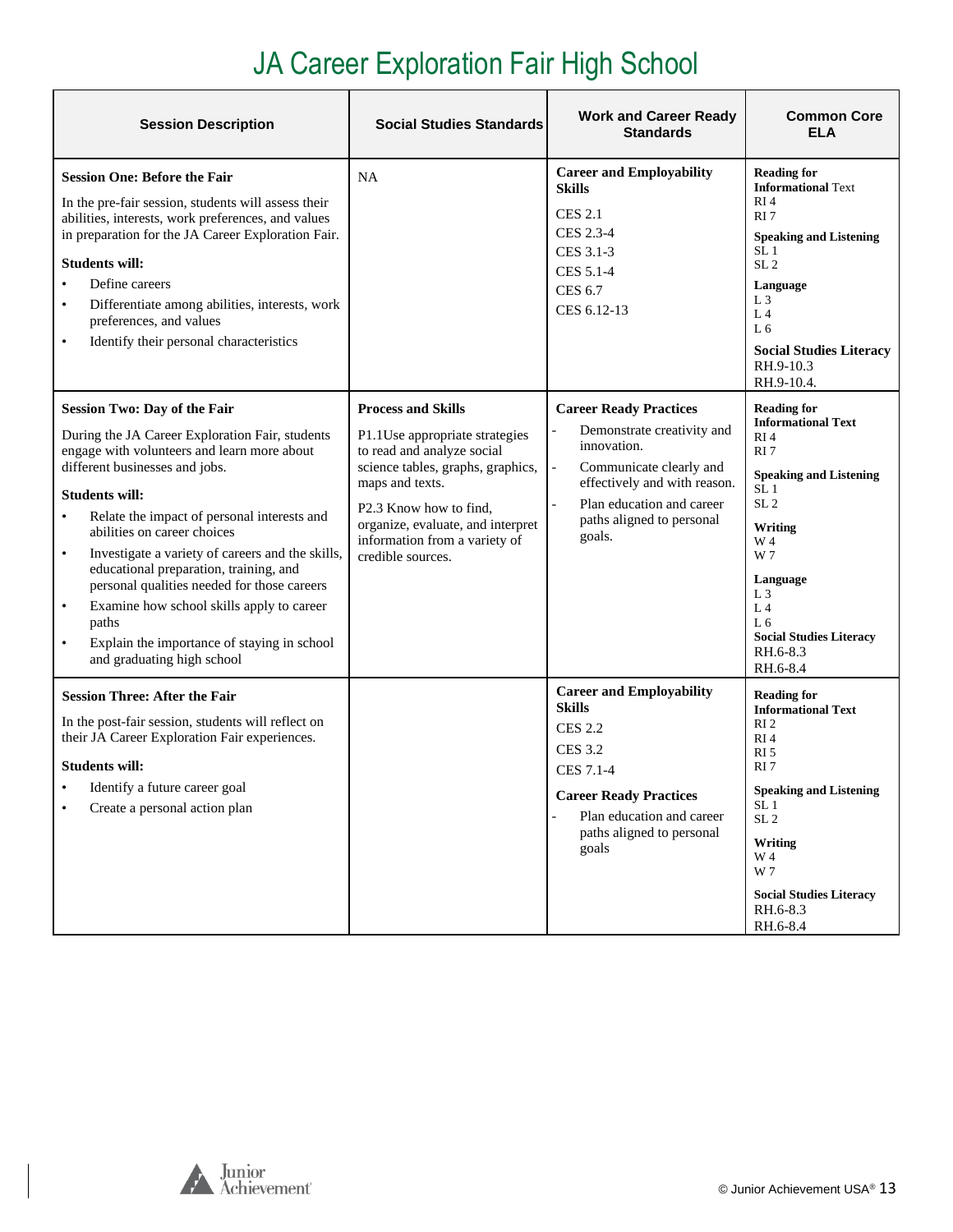# JA Career Speaker Series

| <b>Session Descriptions</b>                                                                                                                                                                                                                                                                                           | <b>Social Studies Standards</b>                                                                                                                                                                                                                                     | <b>Work and Career Ready</b><br><b>Standards</b>                                                                                                                                                          | <b>Common Core</b><br><b>ELA</b>                                                                                                                                                                                                                                   |
|-----------------------------------------------------------------------------------------------------------------------------------------------------------------------------------------------------------------------------------------------------------------------------------------------------------------------|---------------------------------------------------------------------------------------------------------------------------------------------------------------------------------------------------------------------------------------------------------------------|-----------------------------------------------------------------------------------------------------------------------------------------------------------------------------------------------------------|--------------------------------------------------------------------------------------------------------------------------------------------------------------------------------------------------------------------------------------------------------------------|
| <b>Session One: Before the Event</b><br>Students research the visiting career speaker<br>and his or her company, and prepare<br>questions for the speaker event.<br><b>Students will:</b><br>Identify skills and interests.<br><b>Recognize Career Clusters</b><br>Recall future high-demand occupations<br>$\bullet$ | <b>Process and Skills</b><br>P1.1Use appropriate strategies to<br>read and analyze social science<br>tables, graphs, graphics, maps and<br>texts.<br>P2.3 Know how to find, organize,<br>evaluate, and interpret information<br>from a variety of credible sources. | <b>Career and Employability</b><br><b>Skills</b><br><b>CES 2.1</b><br>CES 2.3-4<br>CES 3.1-3<br>CES 5.1-4<br><b>CES 6.7</b><br>CES 6.12-13                                                                | <b>Reading for</b><br><b>Informational Text</b><br>R <sub>I</sub> 1<br>RI4<br>RI <sub>7</sub><br><b>Speaking and</b><br>Listening<br>SL <sub>1</sub><br>SL <sub>2</sub><br>Writing<br>W 4<br>W 7<br>Language<br>L <sub>3</sub><br>L <sub>4</sub><br>L <sub>6</sub> |
| <b>Session Two: During the Event</b><br>Students learn about the guest speaker's job<br>experiences and stories, ask questions, and<br>take notes.<br><b>Students will:</b><br>Practice active listening skills.<br>Equate job responsibilities with skills<br>$\bullet$<br>and interests                             | <b>NA</b>                                                                                                                                                                                                                                                           | <b>Career Ready Practices</b><br>Demonstrate creativity and<br>innovation.<br>Communicate clearly and<br>effectively and with reason.<br>Plan education and career<br>paths aligned to personal<br>goals. | Speaking and<br>Listening<br>SL <sub>1</sub><br>SL <sub>2</sub><br>Writing<br>W 4<br>W 7<br>Language<br>L <sub>3</sub><br>L <sub>4</sub><br>L <sub>6</sub>                                                                                                         |
| <b>Session Three: After the Event</b><br>Students reflect on what they learned during<br>their preparation and the speaker event.<br><b>Students will:</b><br>Recognize Career Clusters                                                                                                                               | <b>Process and Skills</b><br>P1.1Use appropriate strategies to<br>read and analyze social science<br>tables, graphs, graphics, maps and<br>texts.<br>P2.3 Know how to find, organize,<br>evaluate, and interpret information<br>from a variety of credible sources. | <b>Career and Employability</b><br><b>Skills</b><br><b>CES 2.2</b><br><b>CES 3.2</b><br>CES 7.1-4<br><b>Career Ready Practices</b><br>Plan education and career<br>paths aligned to personal<br>goals     | <b>Speaking and</b><br>Listening<br>SL <sub>1</sub><br>SL <sub>2</sub><br>Writing<br>W <sub>2</sub><br>W 4<br>W 7<br>Language<br>$L_3$<br>L <sub>4</sub><br>L <sub>6</sub>                                                                                         |

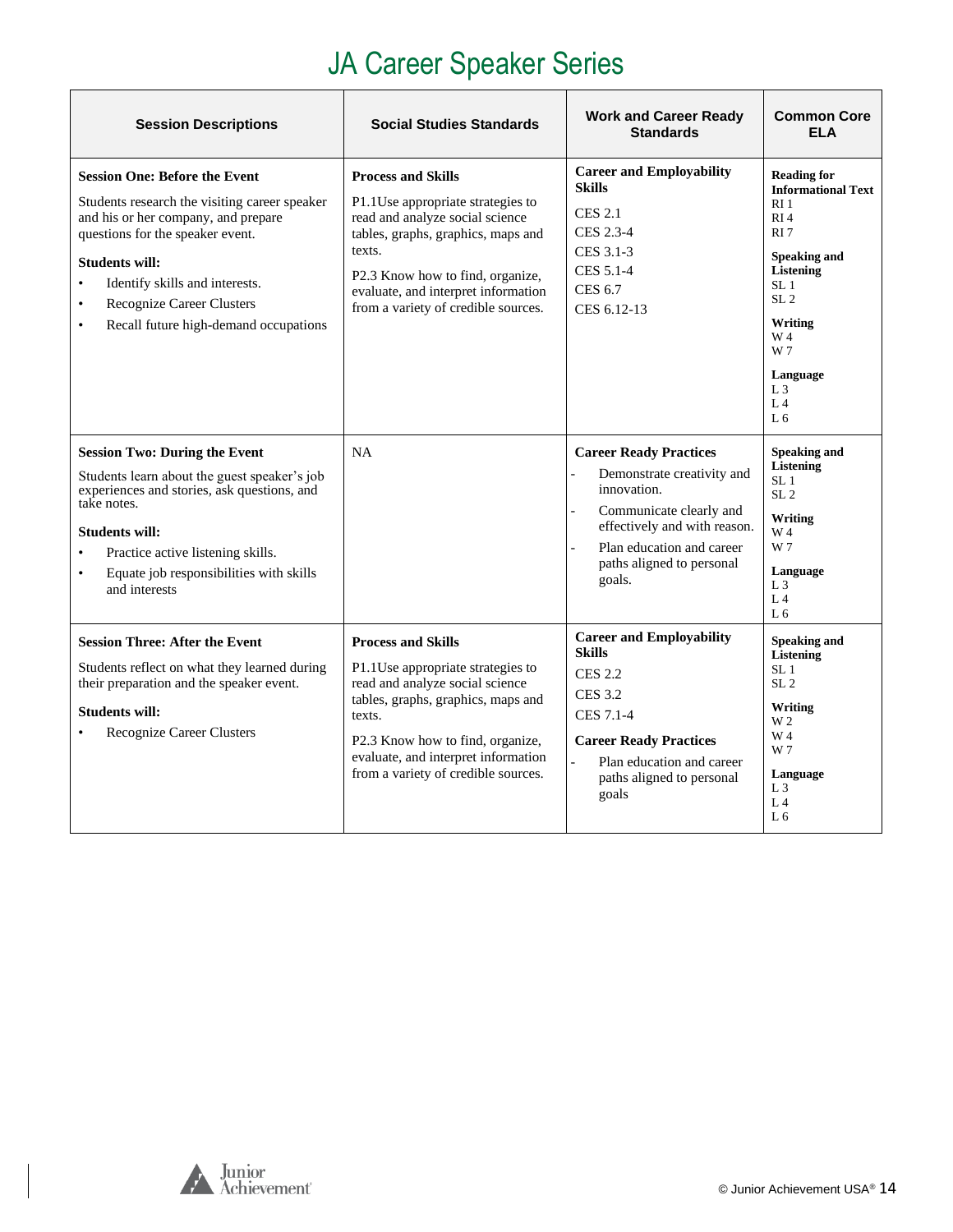#### JA Career Success

| <b>Session Descriptions</b>                                                                                                                                                                                                                                                                                                                                                                                                                                                                                                                                                                                                | <b>Social Studies Standards</b> | <b>Work and Career Ready</b><br><b>Standards</b>                                                                                                                                                                                                                                                                                                                                                                     | <b>Common Core</b><br>ELA                                                                                          |
|----------------------------------------------------------------------------------------------------------------------------------------------------------------------------------------------------------------------------------------------------------------------------------------------------------------------------------------------------------------------------------------------------------------------------------------------------------------------------------------------------------------------------------------------------------------------------------------------------------------------------|---------------------------------|----------------------------------------------------------------------------------------------------------------------------------------------------------------------------------------------------------------------------------------------------------------------------------------------------------------------------------------------------------------------------------------------------------------------|--------------------------------------------------------------------------------------------------------------------|
| <b>Session One: Get Hired– Critical</b><br><b>Thinking and Creativity</b><br>Students are introduced to the need to be<br>work ready by developing the 4 C's skills<br>that employers want from people entering<br>the workforce. Students apply critical-<br>thinking skills and creativity to solve<br>problems in real-life work scenarios.<br><b>Students will:</b><br>Use a problem-solving technique to<br>solve personal and professional<br>problems<br>Apply critical-thinking skills to work-<br>$\bullet$<br>based problems<br>Recognize that decisions made in the<br>$\bullet$<br>workplace have consequences | <b>NA</b>                       | <b>Career and Employability Skills</b><br><b>CES.4.1</b><br>CES.5.17<br>CES.6.13<br>CES.6.14<br>CES.6.15<br>CES.8.3<br><b>Career Ready Practices</b><br>Utilize critical thinking to<br>$\overline{a}$<br>make sense of problems and<br>persevere in solving them.                                                                                                                                                   | Grades 9–10<br>$RI.9-10.4$<br>SL.9-10.1<br>$L.9-10.1$<br>Grades $11-12$<br>RI.11-12.4<br>SL.11-12.1<br>$L.11-12.1$ |
| <b>Session Two: Get Hired-</b><br><b>Communication and Conflict-</b><br><b>Management Skills</b><br>Students apply communication skills to<br>resolve conflicts in work-based scenarios.<br>They role-play conflicts and conflict<br>management and explore behaviors that<br>inflame conflict and behaviors that lead to<br>resolution.<br><b>Students will:</b><br>Recognize common responses to<br>$\bullet$<br>conflict<br>Apply conflict-management skills to<br>$\bullet$<br>resolve work-based issues                                                                                                               | <b>NA</b>                       | <b>Career and Employability Skills</b><br><b>CES.1.2</b><br><b>CES.4.2</b><br>CES.5.2-3<br>CES.5.11-12<br>CES.7.6<br><b>CES.7.8</b><br><b>Career Ready Practices</b><br>Act as a responsible and<br>contributing citizen and<br>employee.<br>Communicate clearly and<br>$\overline{a}$<br>effectively and with reason.<br>Work productively in teams<br>$\overline{a}$<br>while using cultural global<br>competence. | Grades 9-10<br>RI.9-10.4<br>SL.9-10.1<br>$L.9-10.1$<br>Grades 11-12<br>RI.11-12.4<br>SL.11-12.1<br>$L.11-12.1$     |
| <b>Session Three: Get Hired– Collaboration</b><br>and Creativity<br>Students practice collaboration, a 4 C's<br>skill, by using a teambuilding model<br>referred to as the GRPI (Goals, Roles and<br>Responsibilities, Processes, and<br>Interpersonal Relationship Skills). The<br>model describes the behaviors found in<br>high-performance teams in the workplace.<br><b>Students will:</b><br>Demonstrate collaboration with team<br>members to accomplish work-based<br>challenges<br>Recognize the components of a high-<br>$\bullet$<br>performance team                                                           | <b>NA</b>                       | <b>Career and Employability Skills</b><br>CES.3.4 CES.4.1 CES.5.4<br>CES.7.1-4<br>CES.7.10<br><b>Career Ready Practices</b><br>Demonstrate creativity and<br>innovation.<br>Utilize critical thinking to<br>make sense of problems and<br>persevere in solving them.<br>Work productively in teams<br>$\overline{a}$<br>while using cultural global<br>competence.                                                   | Grades 9-10<br>RI.9-10.4<br>SL.9-10.1,6<br>$L.9-10.1$<br>Grades 11-12<br>RI.11-12.4<br>SL.11-12.1<br>$L.11-12.1$   |

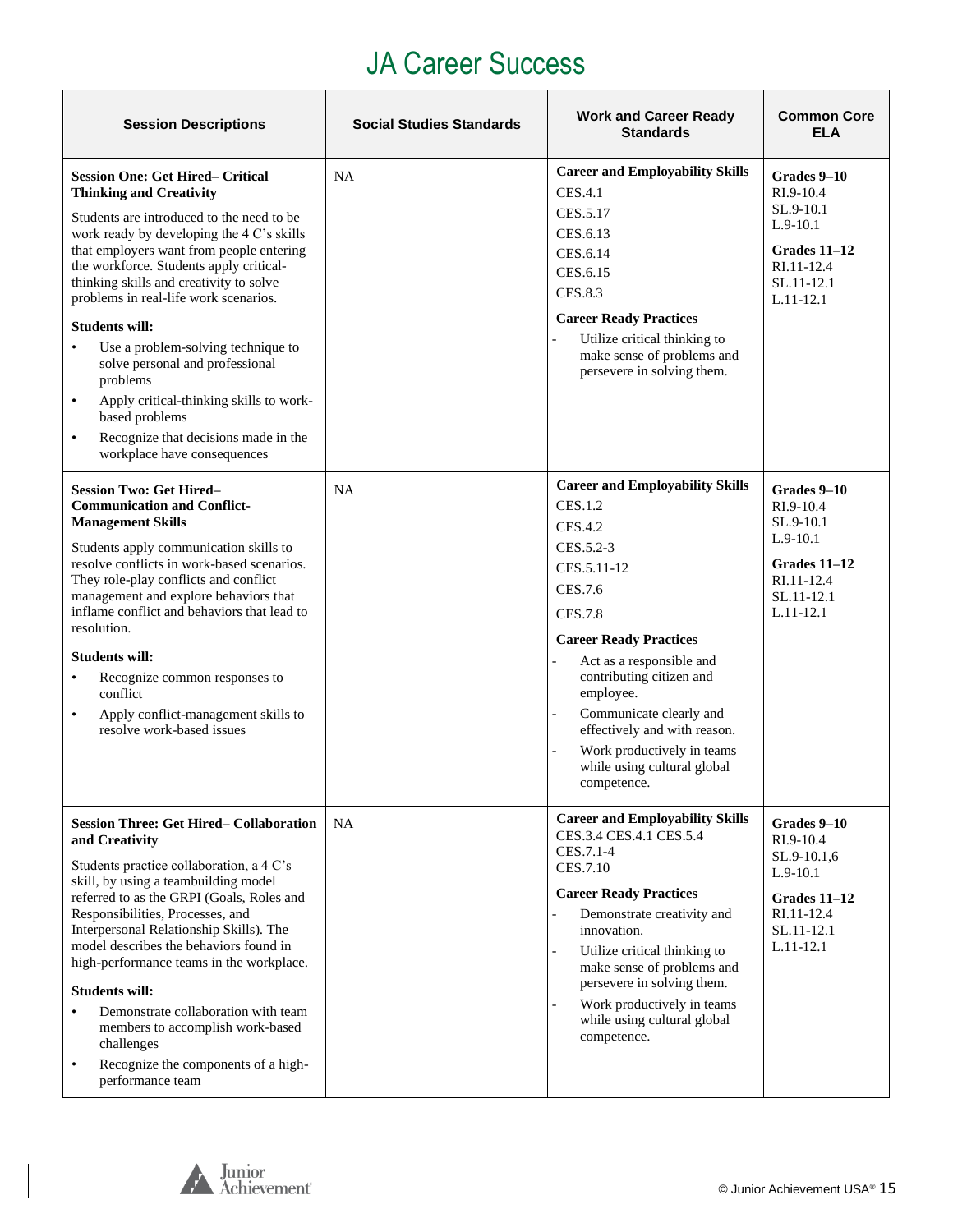#### JA Career Success

| <b>Session Descriptions</b>                                                                                                                                                                                                                                                                                                                                                                                                                                                                                                                                                                                         | <b>Social Studies Standards</b>                                                                                                                                                                                                                                                                                                                                        | <b>Work and Career Ready</b><br><b>Standards</b>                                                                                                                                                                                                                                            | <b>Common Core</b><br>ELA                                                                                                  |
|---------------------------------------------------------------------------------------------------------------------------------------------------------------------------------------------------------------------------------------------------------------------------------------------------------------------------------------------------------------------------------------------------------------------------------------------------------------------------------------------------------------------------------------------------------------------------------------------------------------------|------------------------------------------------------------------------------------------------------------------------------------------------------------------------------------------------------------------------------------------------------------------------------------------------------------------------------------------------------------------------|---------------------------------------------------------------------------------------------------------------------------------------------------------------------------------------------------------------------------------------------------------------------------------------------|----------------------------------------------------------------------------------------------------------------------------|
| <b>Session Four: Get Hired-Strong Soft</b><br><b>Skills</b><br>Students will review soft skills that are in<br>demand by employers and rate their own<br>soft skills. They will use personal stories in<br>a job interview workshop to communicate<br>these skills to a potential employer.<br><b>Students will:</b><br>Identify soft skills that are in demand<br>by employers<br>Demonstrate personal soft skills in a<br>$\bullet$<br>mock interview                                                                                                                                                             | <b>Process and Skills</b><br>P1.5 Construct and present an<br>argument supported with evidence.                                                                                                                                                                                                                                                                        | <b>Career and Employability Skills</b><br>CES.1.6<br>CES.2.4<br>CES.3.6<br>CES.5.2-4<br>CES.5.15<br>CES.10.3<br><b>Career Ready Practices</b><br>Apply appropriate academic<br>and technical skills.                                                                                        | Grades 9-10<br>RI.9-10.4<br>W.9-10.2<br>SL.9-10.1<br>$L.9-10.1$<br>Grades 11-12<br>RI.11-12.4<br>SL.11-12.1<br>$L.11-12.1$ |
| <b>Session Five: Know Your Work</b><br><b>Priorities</b><br>Students learn that in the current workforce,<br>people change jobs or careers several times<br>over a lifetime. That means it is important<br>to be prepared and adaptable. Students<br>explore which of their priorities should be<br>their anchors as they prepare to enter the<br>working world.<br><b>Students will:</b><br>Recognize the importance of being<br>$\bullet$<br>focused, proactive, and adaptable<br>when exploring careers<br>Rank work environment priorities as<br>$\bullet$<br>an anchor for making career planning<br>decisions | <b>Economics</b><br>4.1.1 Earning Income – conduct<br>research regarding potential income<br>and employee benefit packages, non-<br>income factors that may influence<br>career choice, benefits and costs of<br>obtaining the necessary education or<br>technical skills, taxes a person is<br>likely to pay, and other possible<br>sources of income.                | <b>Career and Employability Skills</b><br><b>CES.2.1</b><br>CES.2.4-5<br><b>CES.5.8</b><br>CES.7.6-8<br><b>Career Ready Practices</b><br>Model integrity, ethical<br>leadership and effective<br>management.                                                                                | Grades 9-10<br>RI.9-10.4<br>SL.9-10.1<br>$L.9-10.1$<br>Grades 11-12<br>RI.11-12.4<br>SL.11-12.1<br>$L.11-12.1$             |
| <b>Session Six: Know Who's Hiring</b><br>In groups, students analyze factors to<br>consider when researching careers: skills<br>learned through training and education;<br>interests in various career clusters: and<br>specific high-growth jobs and the<br>requirements needed to earn them.<br><b>Students will:</b><br>Analyze requirements needed for high-<br>growth industries, such as those<br>offering STEM-related jobs<br>Identify the education and training<br>$\bullet$<br>needed to be adaptable and<br>competitive in the job market                                                               | <b>Process and Skills</b><br>P2.3 Know how to find, organize,<br>evaluate, and interpret information<br>from a variety of credible sources.<br>P2.4 Use relevant information from<br>multiple credible sources<br>representing a wide range of views<br>considering the origin, authority,<br>structure, and context to answer a<br>compelling or supporting question. | <b>Career and Employability Skills</b><br>CES 2.1-2<br>CES.2.4-5<br><b>CES.3.1</b><br>CES.5.4<br>CES.6.7<br>CES.9.1-3<br>CES.10.6<br><b>Career Ready Practices</b><br>Employ valid and reliable<br>research strategies.<br>Plan education and career<br>paths aligned to personal<br>goals. | Grades 9-10<br>$W.9-10.1$<br>$L.9-10.1$<br>Grades 11–12<br>$L.11-12.1$                                                     |

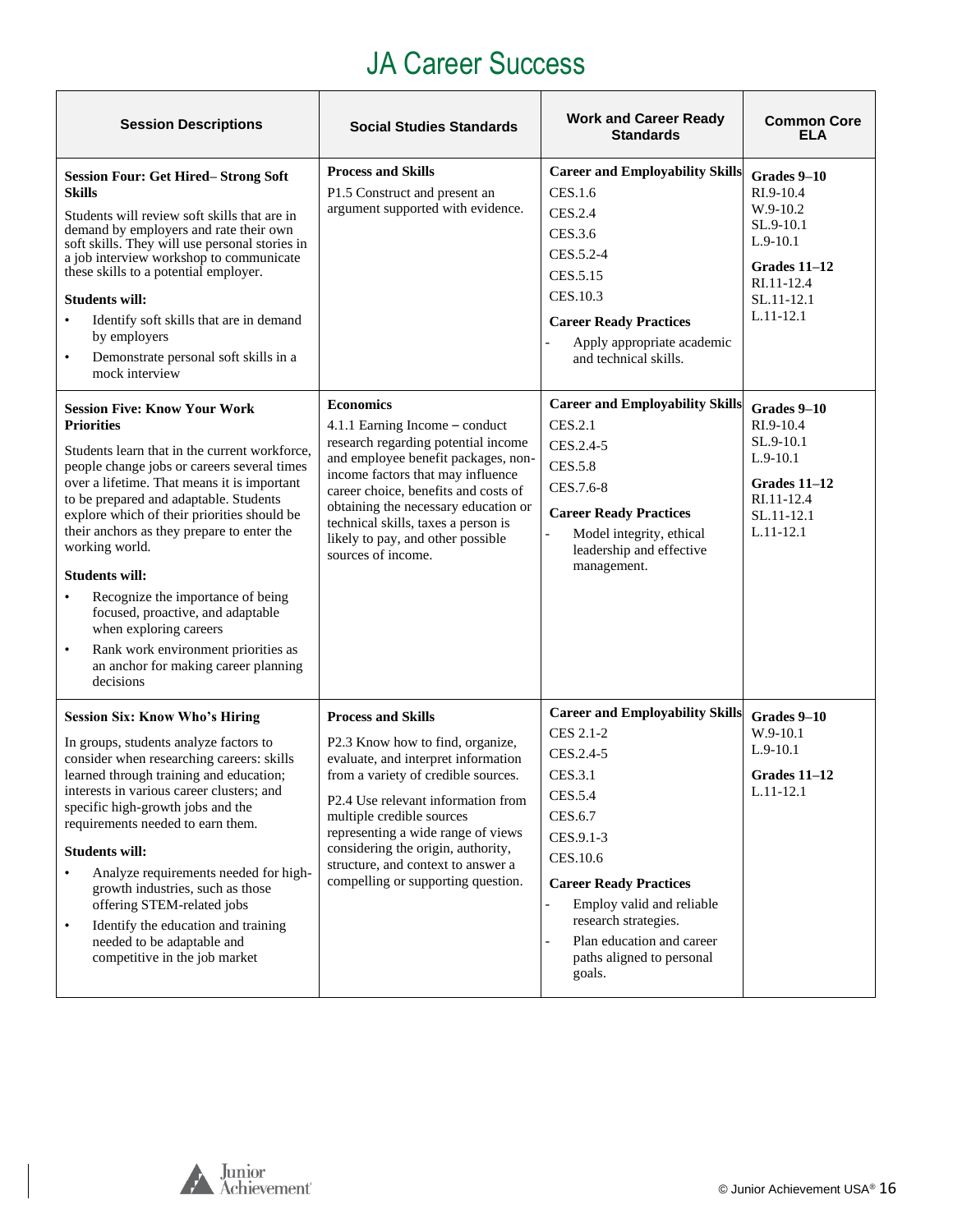#### JA Career Success

| <b>Session Descriptions</b>                                                                                                                                                                                                                                                                                                                                                                                                                     | <b>Social Studies Standards</b>                                                                                                                                                                                                                                                                                                                                                                                                                                                                                                           | <b>Work and Career Ready</b><br><b>Standards</b>                                                                                                                                                                                                  | <b>Common Core</b><br>ELA                                                                                                                               |
|-------------------------------------------------------------------------------------------------------------------------------------------------------------------------------------------------------------------------------------------------------------------------------------------------------------------------------------------------------------------------------------------------------------------------------------------------|-------------------------------------------------------------------------------------------------------------------------------------------------------------------------------------------------------------------------------------------------------------------------------------------------------------------------------------------------------------------------------------------------------------------------------------------------------------------------------------------------------------------------------------------|---------------------------------------------------------------------------------------------------------------------------------------------------------------------------------------------------------------------------------------------------|---------------------------------------------------------------------------------------------------------------------------------------------------------|
| <b>Session Seven: Know Your Personal</b><br><b>Brand</b><br>Students work in teams to rate the<br>personal brand of candidates applying<br>for a job by comparing cover letters,<br>resumes, and digital profiles of the<br>candidates.<br><b>Students will:</b><br>Explore how to hunt for a job and<br>the tools needed<br>Determine choices they can make<br>$\bullet$<br>to create a positive personal brand<br>as they build their careers | <b>Process and Skills</b><br>P1.1 Use appropriate strategies to<br>read and analyze social science<br>tables, graphs, graphics, maps<br>and texts.<br>P <sub>2.3</sub> Know how to find.<br>organize, evaluate, and interpret<br>information from a variety of<br>credible sources.<br>P <sub>2.4</sub> U <sub>se</sub> relevant information<br>from multiple credible sources<br>representing a wide range of<br>views considering the origin,<br>authority, structure, and context<br>to answer a compelling or<br>supporting question. | <b>Career and Employability</b><br><b>Skills</b><br>CES.2.1-3<br>CES.3.2-3<br>CES.5.9<br>CES.5.12<br>CES.10.5<br><b>Career Ready Practices</b><br>Model integrity, ethical<br>$\overline{\phantom{a}}$<br>leadership and effective<br>management. | Grades 9-10<br>RI.9-10.4,5<br>$W.9-10.2$<br>$SL.9-10.1,2$<br>$L.9-10.1$<br>Grades 11–12<br>RI.11-12.4,5<br>W.11-12.1.3.9<br>SL.11-12.1,2<br>$L.11-12.1$ |

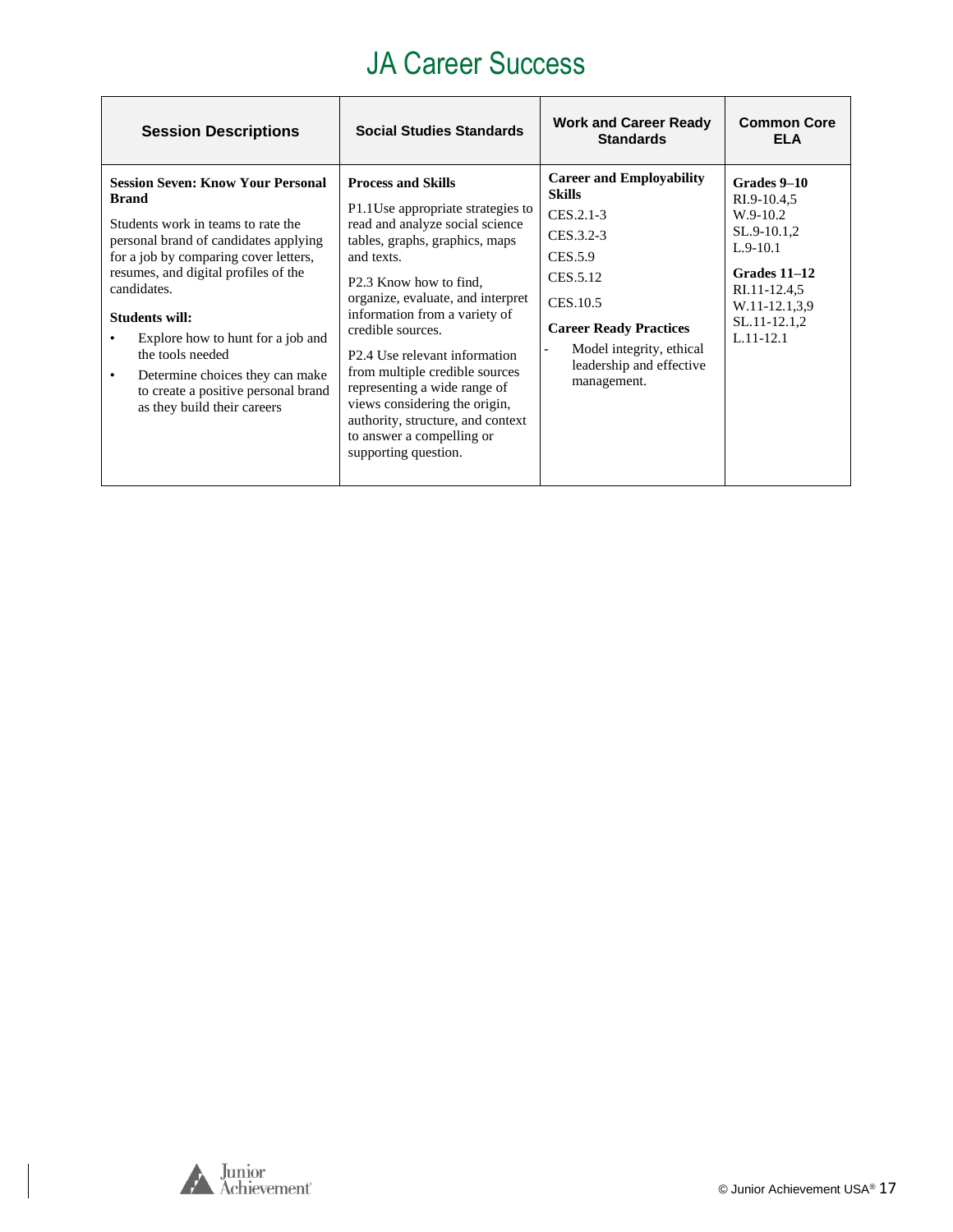#### JA Career Success Blended

| <b>Session Descriptions</b>                                                                                                                                                                                                                                                                                                                                                                                                                                                                            | <b>Academic Standards</b>                                                                                                                                                                                                                                                                                                                                                                                                                                                      | <b>Work and Career</b><br><b>Ready Standards</b>                                                                                                                                                                                                               | <b>Common Core ELA</b>                                                                                                                                                                                            |
|--------------------------------------------------------------------------------------------------------------------------------------------------------------------------------------------------------------------------------------------------------------------------------------------------------------------------------------------------------------------------------------------------------------------------------------------------------------------------------------------------------|--------------------------------------------------------------------------------------------------------------------------------------------------------------------------------------------------------------------------------------------------------------------------------------------------------------------------------------------------------------------------------------------------------------------------------------------------------------------------------|----------------------------------------------------------------------------------------------------------------------------------------------------------------------------------------------------------------------------------------------------------------|-------------------------------------------------------------------------------------------------------------------------------------------------------------------------------------------------------------------|
| <b>Welcome to the Workplace</b><br>Students are onboarded by the<br>Human Resources department<br>on their first day at Orbit Boom,<br>explore the employee handbook<br>and organizational hierarchy,<br>and set SMART goals for their<br>internship.<br><b>Students:</b><br>• Examine a company's<br>organizational hierarchy and<br>cultural norms to adapt to the<br>specific business environment.<br>· Establish SMART performance<br>goals that align with the<br>company's key success factors. | <b>Process and Skills</b><br>P2.4 Use relevant information from<br>multiple credible sources representing a<br>wide range of views considering the<br>origin, authority, structure, and context<br>to answer a compelling or supporting<br>question.                                                                                                                                                                                                                           | <b>Career and</b><br><b>Employability Skills</b><br><b>CES 2.2</b><br><b>CES 3.2</b><br>CES 7.1-4<br><b>Career Ready Practices</b><br>Employ valid and<br>reliable research<br>strategies.<br>Plan education and<br>career paths aligned<br>to personal goals. | $9-10$<br>RI 1.RI.4,RI.10<br>W.2b.e.f., W.4, W.5, W.6<br>SL.1, SL2, SL3, SL.6<br>L1, L2, L3, L4, L5, L6<br>11-12<br>RI 1.RI.4,RI.10<br>W.2b.e.f., W.4, W.5, W.6<br>SL.1, SL2, SL3, SL.6<br>L1, L2, L3, L4, L5, L6 |
| <b>Workplace Decision</b><br><b>Making</b><br>Students are asked by the head of<br>Information Services to evaluate<br>communication platform options<br>using a seven-step decision-making<br>process and share their<br>decision in a persuasive summary.<br><b>Students:</b><br>• Demonstrate self-direction by<br>identifying credible sources,<br>conducting research, and<br>summarizing recommendations.<br>• Communicate recommendations<br>using evidence for persuasion.                     | <b>Process and Skills</b><br>P1.5 Construct and present an argument<br>supported with evidence.                                                                                                                                                                                                                                                                                                                                                                                | <b>Career Ready Practices</b><br>Employ valid and<br>reliable research<br>strategies.                                                                                                                                                                          | $9-10$<br>RI 1.R2, RI.4, RI.10<br>W.1, W.4, W.5, W.6<br>SL.1, SL2, SL3, SL.6<br>L1, L2, L3, L4, L5, L6<br>11-12<br>RI 1.R2, RI.4, RI.10<br>W.1., W.4, W.5, W.6<br>SL.1, SL2, SL3, SL.6<br>L1, L2, L3, L4, L5, L6  |
| <b>Work Smart: Planning and Remote</b><br><b>Collaboration</b><br>Students work in groups to plan<br>a company-wide remote meeting<br>with a detailed timeline for the<br>Executive team.<br><b>Students:</b><br>· Organize work priorities based<br>on importance and urgency.<br>• Plan realistic pacing for tasks<br>to self-manage time and<br>productivity.<br>· Identify best practices for<br>collaborating when working<br>remotely.                                                           | <b>Process and Skills</b><br>P1.5 Construct and present an<br>argument supported with evidence.<br><b>Social Studies - Economics</b><br>4.1.1 Earning Income - conduct<br>research regarding potential<br>income and employ ee benefit<br>packages, non-income factors that<br>may influence career choice,<br>benefits and costs of obtaining the<br>necessary education or technical<br>skills, taxes a person is likely to<br>pay, and other possible sources of<br>income. | <b>Career Ready Practices</b><br>Use technology to<br>enhance<br>productivity.                                                                                                                                                                                 | $9-10$<br>RI 1.R2, RI.4, RI.10<br>W.4<br>SL.1, SL2, SL3, SL.5, SL6<br>L1, L2, L3, L4, L5, L6<br>11-12<br>RI 1.R2, RI.4, RI.10<br>W.4<br>SL.1, SL2, SL3, SL5, SL.6<br>L1, L2, L3, L4, L5, L6                       |

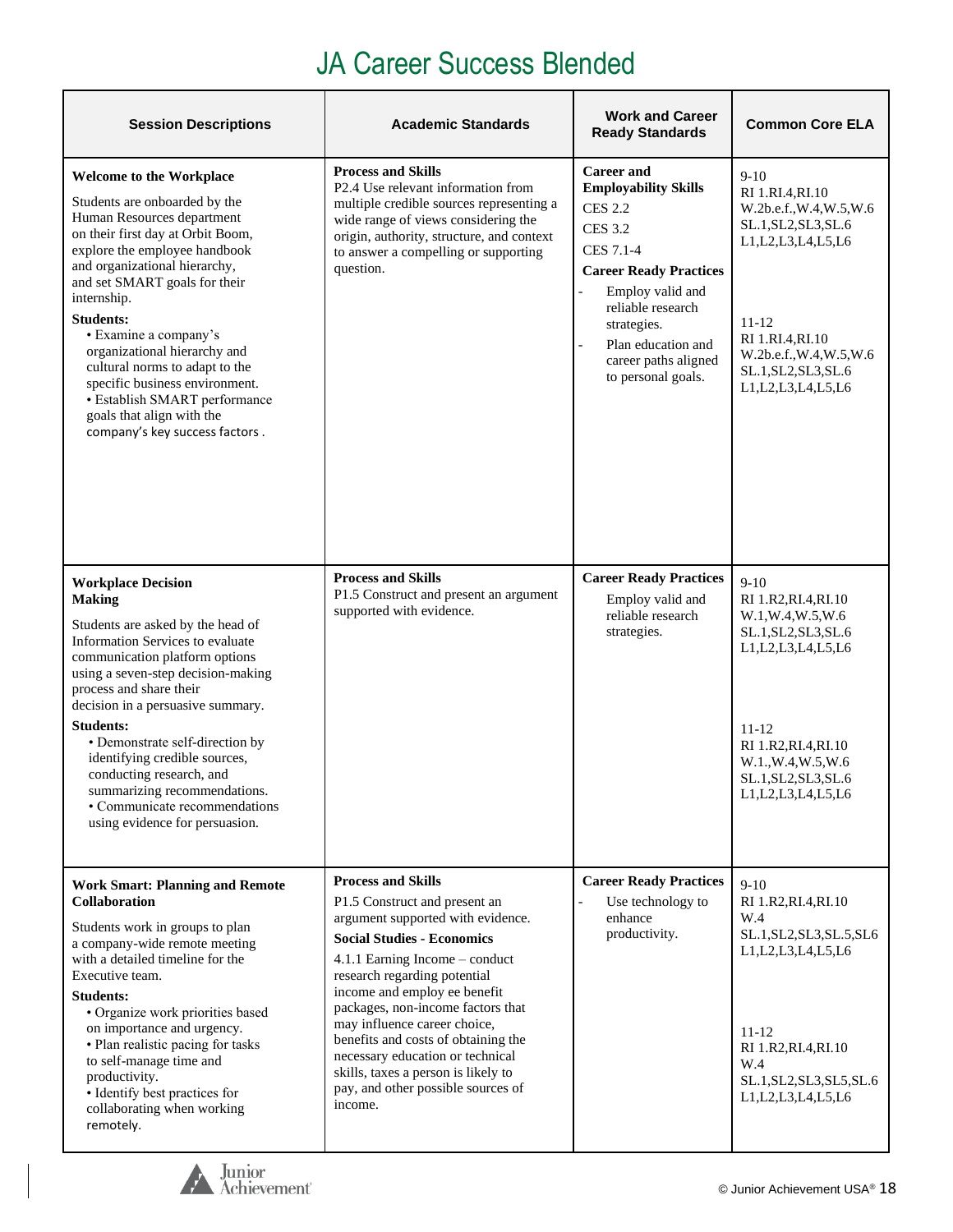#### JA Career Success Blended

| <b>Session Descriptions</b>                                                                                                                                                                                                                                                                                                                                                                                                                                                                                           | <b>Academic Standards</b>                                                                                                                                                                                                                                                                                                                                                                                                                    | <b>Work and Career</b><br><b>Ready Standards</b>                                                                                | <b>Common Core ELA</b>                                                                                                                                                                                           |
|-----------------------------------------------------------------------------------------------------------------------------------------------------------------------------------------------------------------------------------------------------------------------------------------------------------------------------------------------------------------------------------------------------------------------------------------------------------------------------------------------------------------------|----------------------------------------------------------------------------------------------------------------------------------------------------------------------------------------------------------------------------------------------------------------------------------------------------------------------------------------------------------------------------------------------------------------------------------------------|---------------------------------------------------------------------------------------------------------------------------------|------------------------------------------------------------------------------------------------------------------------------------------------------------------------------------------------------------------|
| <b>Conflict Resolution in the Workplace</b><br>Students role-play conflicts in the<br>Logistics department and apply<br>conflict management techniques<br>through improvisation to resolve<br>conflicts in the warehouse.<br><b>Students:</b><br>• Apply logic and reason to<br>determine a win-win outcome<br>for the team's success.<br>• Express empathy and use active<br>listening in a conflict resolution<br>situation.                                                                                        | <b>Process and Skills</b><br>P2.3 Know how to find, organize,<br>evaluate, and interpret information<br>from a variety of credible sources.<br>P2.4 Use relevant information from<br>multiple credible sources<br>representing a wide range of views<br>considering the origin, authority,<br>structure, and context to answer a<br>compelling or supporting question.                                                                       | <b>Career Ready Practices</b><br>Communicate clearly<br>and effectively and<br>with reason.                                     | $9-10$<br>RI 1.R2, RI.4, RI.10<br>W.4<br>SL.1, SL2, SL3, SL.5, SL6<br>L1, L2, L3, L4, L5, L6<br>$11 - 12$<br>RI 1.R2, RI.4, RI.10<br>W.4<br>SL.1, SL2, SL3, SL5, SL.6<br>L1, L2, L3, L4, L5, L6                  |
| <b>Workplace Creativity</b><br>Students collaborate to generate,<br>narrow down, and elaborate on<br>creative ideas for new products<br>and services with the R&D<br>department.<br><b>Students:</b><br>• Invent creative and reasonable<br>solutions using collaborative<br>brainstorming techniques.<br>• Present the creative idea clearly<br>and briefly, highlighting the<br>solution's features and benefits.<br>• Adjust the chosen solution<br>based on business requirements and real-<br>world limitations. | <b>Process and Skills</b><br>P2.3 Know how to find, organize,<br>evaluate, and interpret information<br>from a variety of credible sources.<br>P2.4 Use relevant information from<br>multiple credible sources<br>representing a wide range of views<br>considering the origin, authority,<br>structure, and context to answer a<br>compelling or supporting question.<br>P1.5 Construct and present an<br>argument supported with evidence. | <b>Career Ready Practices</b><br>Utilize critical<br>thinking to make<br>sense of problems<br>and persevere in<br>solving them. | $9-10$<br>RI 1.R2, RI.4, RI.10<br>W.2, W.4, W.5, W.6<br>SL.1, SL4, SL6<br>L1, L2, L3, L4, L5, L6<br>$11 - 12$<br>RI 1.R2, RI.4, RI.10<br>W.2., W.4, W.5, W.6<br>SL.1, SL4, SL6<br>L1, L2, L3, L4, L5, L6         |
| <b>Solving Work Problems</b><br>Students analyze declining<br>sales of a key software product.<br>They identify the root cause and<br>present findings to the Sales &<br>Marketing department head.<br><b>Students:</b><br>• Apply analytical thinking to<br>research and identify the root<br>cause of an issue.<br>• Present a clear solution that<br>conveys sound reasoning and<br>directly addresses the root<br>cause.                                                                                          | <b>Process and Skills</b><br>P2.3 Know how to find, organize,<br>evaluate, and interpret information<br>from a variety of credible sources.<br>P1.5 Construct and present an<br>argument supported with evidence.                                                                                                                                                                                                                            | <b>Career Ready Practices</b><br>Utilize critical<br>thinking to make<br>sense of problems<br>and persevere in<br>solving them. | $9-10$<br>RI 1.R2, RI.4, RI.7<br>W.2, W.4, W.5, W.6<br>SL.1, SL2, SL4, SL6<br>L1, L2, L3, L4, L5, L6<br>$11 - 12$<br>RI 1.R2, RI.4, RI.7<br>W.2., W.4, W.5, W.6<br>SL.1, SL2, SL4, SL6<br>L1, L2, L3, L4, L5, L6 |

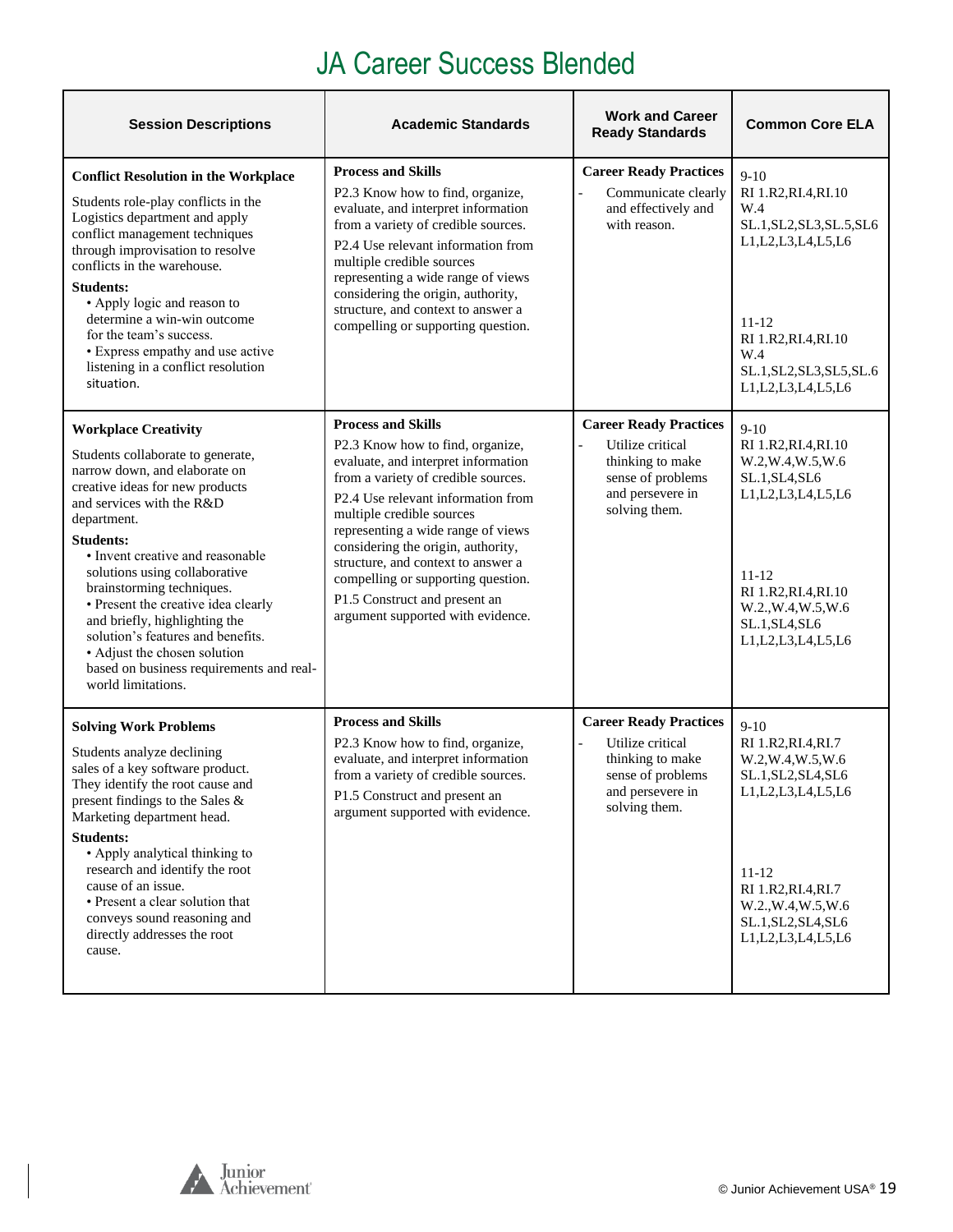#### JA Career Success Blended

| <b>Session Descriptions</b>                                                                                                                                                                                                                                                                                                                                                                                                                                                                                                                                                                                                                                                                                                           | <b>Academic Standards</b>                                                                                                                                                                                         | <b>Work and Career</b><br><b>Ready Standards</b>                                                                                                                                                                                                                                                                                                                     | <b>Common Core ELA</b>                                                                                                                                                                             |
|---------------------------------------------------------------------------------------------------------------------------------------------------------------------------------------------------------------------------------------------------------------------------------------------------------------------------------------------------------------------------------------------------------------------------------------------------------------------------------------------------------------------------------------------------------------------------------------------------------------------------------------------------------------------------------------------------------------------------------------|-------------------------------------------------------------------------------------------------------------------------------------------------------------------------------------------------------------------|----------------------------------------------------------------------------------------------------------------------------------------------------------------------------------------------------------------------------------------------------------------------------------------------------------------------------------------------------------------------|----------------------------------------------------------------------------------------------------------------------------------------------------------------------------------------------------|
| <b>Crisis Management</b><br>Students evaluate an existing<br>contingency plan in the<br>Production department and<br>generate recommendations for<br>improvement in an executive<br>summary. They reassess their<br>Session One goals, and Orbit Boom<br>hires them.<br><b>Students:</b><br>• Identify potential crises and plan<br>appropriate risk responses for<br>each situation (avoid, reduce,<br>transfer, or accept).<br>• Develop recommendations to<br>revise an existing contingency<br>plan to prepare for future<br>problems.<br>• Communicate the revised<br>contingency plan accurately and<br>briefly.<br>• Reassess the original SMART<br>goal based on the soft skills<br>practiced in the simulated<br>internship. | <b>Process and Skills</b><br>P2.3 Know how to find, organize,<br>evaluate, and interpret information<br>from a variety of credible sources.<br>P1.5 Construct and present an<br>argument supported with evidence. | Career and<br><b>Employability Skills</b><br><b>CES 2.2</b><br>CES 3.2<br>CES 7.1-4<br><b>Career Ready Practices</b><br>Utilize critical<br>thinking to make<br>sense of problems<br>and persevere in<br>solving them.<br>Model integrity,<br>ethical leadership<br>and effective<br>management.<br>Plan education and<br>career paths aligned<br>to personal goals. | $9-10$<br>RI 1.R2, RI.4, RI.10<br>W.2, W.4,<br>SL.1, SL2, SL4, SL6<br>L1, L2, L3, L4, L5, L6<br>$11 - 12$<br>RI 1.R2, RI.4, RI.10<br>W.2., W.4.<br>SL.1, SL, 2, SL4, SL6<br>L1, L2, L3, L4, L5, L6 |

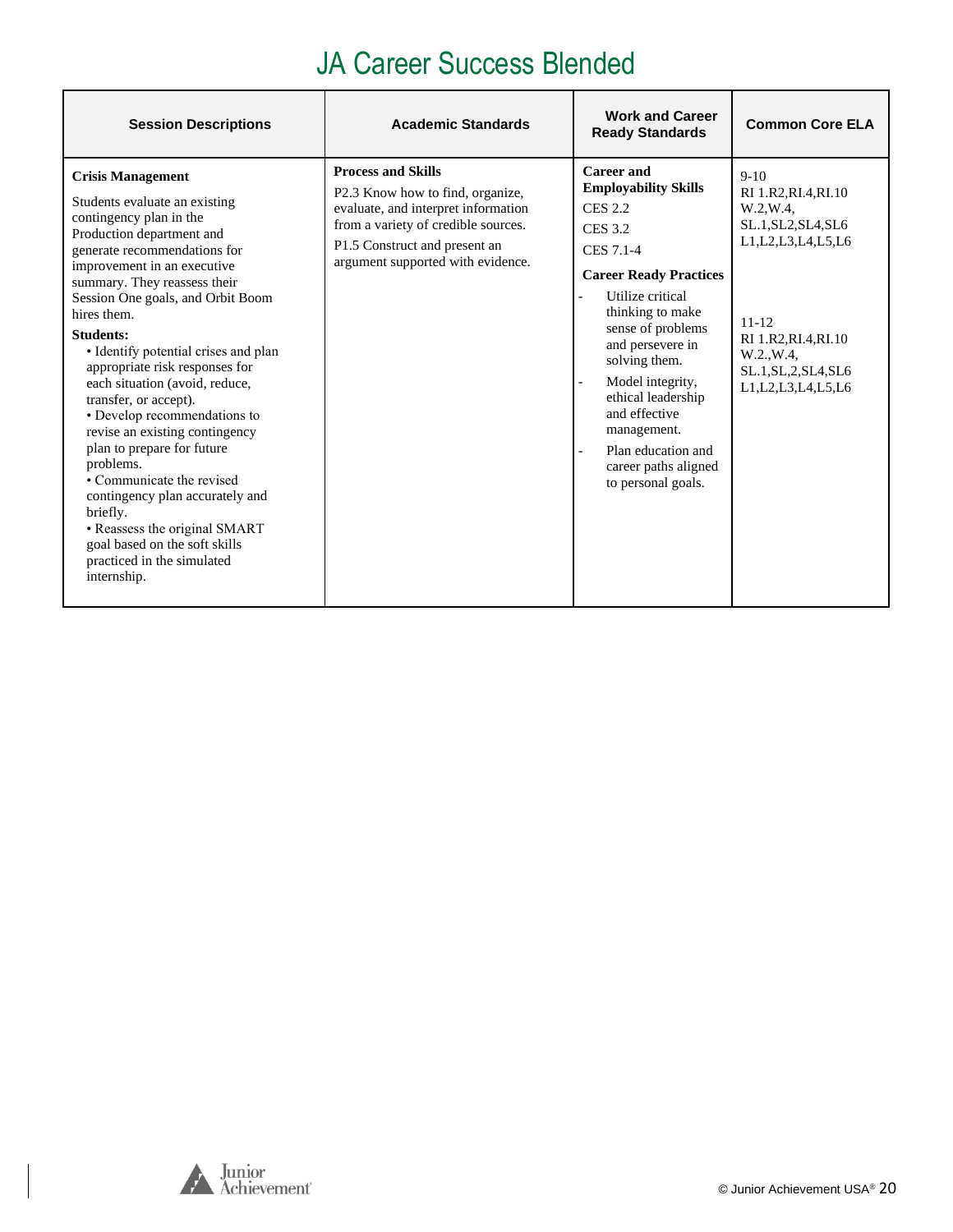<span id="page-20-0"></span>

| <b>Session Descriptions</b>                                                                                                                                                                                                                                                                                                                                                                                                                                                                                                                                                                                                                                                                                                                                                                                                                                                                                                                                                                                                                                                                     | <b>Social Studies Standards</b>                                                                                                                                                                                                                                                                                                                                                                                                                                                                                                                                                                                                                                                                                                                                                  | <b>Other Standards</b>                                                                                                                                                                                                                                                  | <b>Common Core</b><br>ELA                                                                                                                                          |
|-------------------------------------------------------------------------------------------------------------------------------------------------------------------------------------------------------------------------------------------------------------------------------------------------------------------------------------------------------------------------------------------------------------------------------------------------------------------------------------------------------------------------------------------------------------------------------------------------------------------------------------------------------------------------------------------------------------------------------------------------------------------------------------------------------------------------------------------------------------------------------------------------------------------------------------------------------------------------------------------------------------------------------------------------------------------------------------------------|----------------------------------------------------------------------------------------------------------------------------------------------------------------------------------------------------------------------------------------------------------------------------------------------------------------------------------------------------------------------------------------------------------------------------------------------------------------------------------------------------------------------------------------------------------------------------------------------------------------------------------------------------------------------------------------------------------------------------------------------------------------------------------|-------------------------------------------------------------------------------------------------------------------------------------------------------------------------------------------------------------------------------------------------------------------------|--------------------------------------------------------------------------------------------------------------------------------------------------------------------|
| <b>Meeting One: Start a Business</b><br>Students are introduced to the JA Company<br>Program experience, explore ways to raise<br>capital for their business venture, and analyze<br>their personal strengths to help inform their<br>individual roles in their company project.<br><b>Students will:</b><br>Identify the JA Company Program<br>$\bullet$<br>overall objectives by reviewing the<br>major milestones.<br>Describe the importance of setting goals<br>$\bullet$<br>and developing a vision as first steps<br>toward entrepreneurial success.<br>Identify the roles and associated skill<br>$\bullet$<br>sets that are integral in a company<br>structure. Assess personal strengths<br>against the designated company roles to<br>determine a potential business role.<br>Identify different means by which to<br>$\bullet$<br>raise capital for a start-up business.<br>Differentiate between facts and myths<br>$\bullet$<br>about entrepreneurs.<br>Reflect on personal and professional<br>$\bullet$<br>vision and set some immediate goals for<br>becoming an entrepreneur. | <b>Economics</b><br>1.1.2 Entrepreneurship -<br>Analyze the risks and<br>rewards of entrepreneurship<br>and associate the functions of<br>entrepreneurs with alleviating<br>problems associated with<br>scarcity.                                                                                                                                                                                                                                                                                                                                                                                                                                                                                                                                                                | <b>Career and Employability</b><br><b>Skills</b><br><b>CES 2.2</b><br><b>CES 3.2</b><br>CES 7.1-4                                                                                                                                                                       | Grades 9-10<br>RI.9-10 2,.4,6,7,10<br>SL.9-10.1-3<br>L.9-10.1,2,4,5,6<br>Grades 11-12<br>RI.11-12.<br>2, 4, 6, 7, 10<br>SL.11-12.1-3<br>L.11-12.1,2,4,5,6          |
| <b>Meeting Two: Solve a Customer's Problem</b><br>Students use creative problem solving to<br>brainstorm ideas for a business<br>service/product, with the goal of identifying<br>their top choices to research.<br><b>Students will:</b><br>Describe how brainstorming several<br>ideas and then picking the best option<br>will lead to creative problem solving.<br>Describe the Design Thinking model and<br>$\bullet$<br>the steps involved in the process.<br>Describe the advantages of applying the<br>$\bullet$<br>Design Thinking model to new ideas or<br>problem solving.<br>Describe the Empathize, Define, and<br>$\bullet$<br>Ideate steps in the Design Thinking<br>model.<br>Apply the Empathize, Define, and Ideate<br>$\bullet$<br>steps of the Design Thinking model to<br>identify a customer need and some<br>plausible solutions.                                                                                                                                                                                                                                        | <b>Process and Skills</b><br>P1.2 Analyze point of view,<br>context, and bias to interpret<br>primary and secondary source<br>documents.<br>P2.3 Know how to find and<br>organize information from a<br>variety of sources; analyze,<br>interpret, support<br>interpretations with evidence<br>critically evaluate, and present<br>the information orally and in<br>writing; report investigation<br>results effectively.<br>P2.4 Use relevant information<br>from multiple credible sources<br>representing a wide range of<br>views considering the origin,<br>authority, structure, and<br>context to answer a<br>compelling or supporting<br>question.<br><b>Economics</b><br>1.2.2 Market Structures -<br>Identify the characteristics of<br>the various market structures. | <b>Career Ready Practices</b><br>Utilize critical thinking to<br>make sense of problems<br>and persevere in solving<br>them.<br>Model integrity, ethical<br>leadership and effective<br>management.<br>Plan education and career<br>paths aligned to personal<br>goals. | Grades 9-10<br>RI.9-10 2,4,7,10<br>W. 9-104<br>SL.9-10.1-5<br>L.9-10.1,2,4,5,6<br>Grades 11-12<br>RI.11-12 2,.4,6,7,10<br>W.11-124<br>SL11-12.1-3<br>$L.11-12.1-2$ |

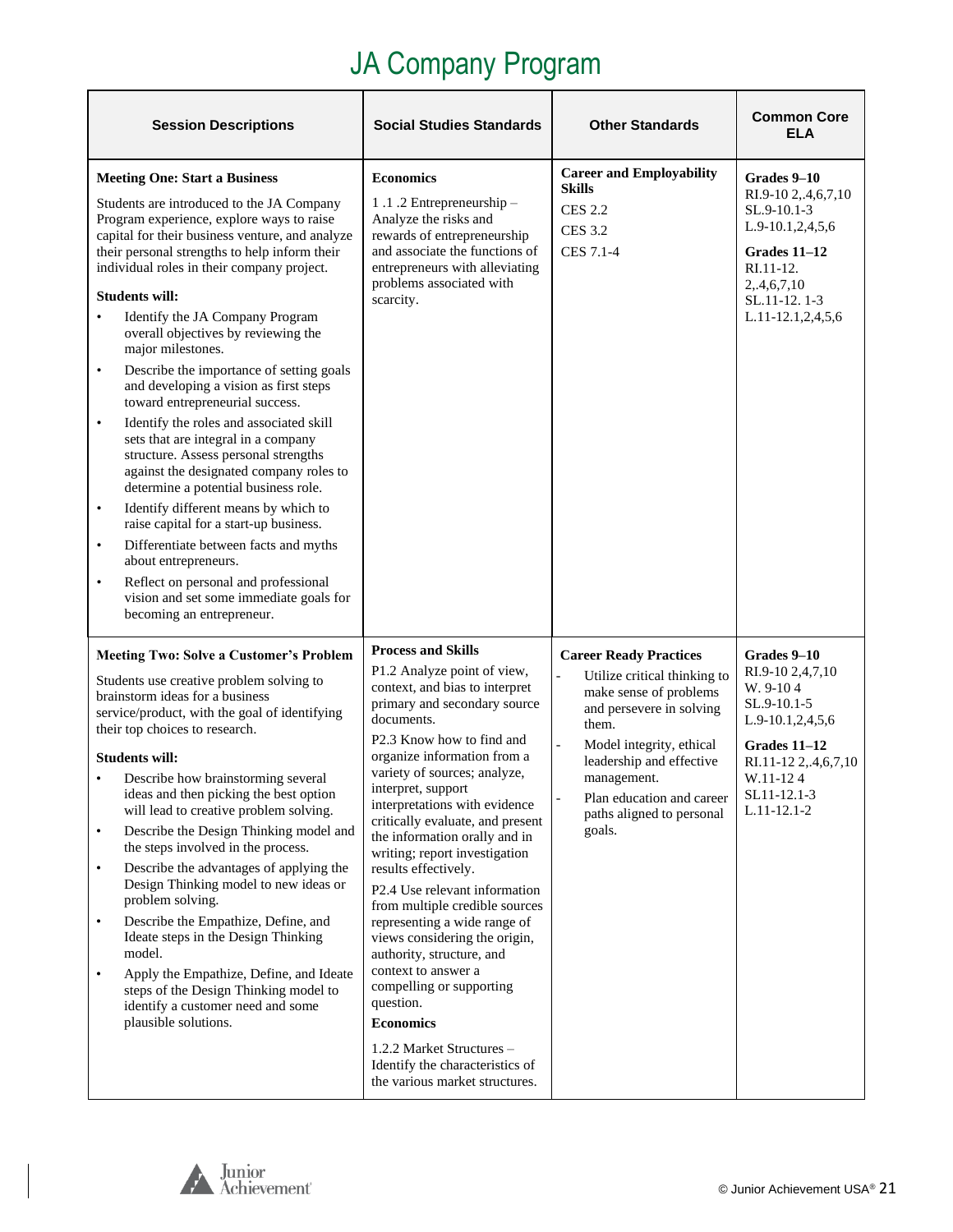| <b>Session Descriptions</b>                                                                                                                                                                                                                                                                                                                                                                                                                                                                                                                                                                                                                                                                                                                                                                                                                                                                                                                                                                                                                                                                                                                                                                                                                                                                                                                                                         | <b>Social Studies Standards</b>                                                                                                                                                                                                                                                                                                              | <b>Other Standards</b>                                                                                                                                                                                                                                                                                                                                                                                                                                                            | <b>Common Core</b><br>ELA                                                                                                                                                                      |
|-------------------------------------------------------------------------------------------------------------------------------------------------------------------------------------------------------------------------------------------------------------------------------------------------------------------------------------------------------------------------------------------------------------------------------------------------------------------------------------------------------------------------------------------------------------------------------------------------------------------------------------------------------------------------------------------------------------------------------------------------------------------------------------------------------------------------------------------------------------------------------------------------------------------------------------------------------------------------------------------------------------------------------------------------------------------------------------------------------------------------------------------------------------------------------------------------------------------------------------------------------------------------------------------------------------------------------------------------------------------------------------|----------------------------------------------------------------------------------------------------------------------------------------------------------------------------------------------------------------------------------------------------------------------------------------------------------------------------------------------|-----------------------------------------------------------------------------------------------------------------------------------------------------------------------------------------------------------------------------------------------------------------------------------------------------------------------------------------------------------------------------------------------------------------------------------------------------------------------------------|------------------------------------------------------------------------------------------------------------------------------------------------------------------------------------------------|
| <b>Meeting Three: Evaluate the Options</b><br>Students apply their personal entrepreneurial<br>skills while exploring good decision making<br>and vetting the viability of a venture, using a<br>SWOT analysis tool to narrow their decision<br>on their company's final product idea.<br><b>Students will:</b><br>Explain why innovation is an integral<br>factor for a company's health and<br>growth.<br>Explain how failure leads to success<br>and how using a growth mindset can<br>provide the appropriate perspective in<br>challenging situations.<br>Define the entrepreneurial mindset.<br>$\bullet$<br>Describe the key characteristics that a<br>$\bullet$<br>successful entrepreneur embodies.<br>Explain the uses and benefits of a<br>$\bullet$<br>SWOT analysis for a start-up venture.<br>Apply a SWOT analysis to each<br>$\bullet$<br>product/service the company is<br>considering.<br>Define the terms pivot and persevere<br>$\bullet$<br>related to business venture startups.<br>Use data to make informed decisions<br>$\bullet$<br>about the direction of the business.<br>Execute a final decision about whether<br>$\bullet$<br>to proceed with the team's chosen<br>product/service using data-informed<br>decision making.<br>Demonstrate that entrepreneurs have<br>accountability by completing a Product<br>Approval application to submit to JA. | <b>Process and Skills</b><br>P1.5 Construct and present an<br>argument supported with evidence.<br><b>Economics</b><br>1.1.1 Scarcity, Choice, Opportunity<br>Costs - Using examples, explain<br>how scarcity, choice, opportunity<br>costs affect decisions that<br>households, businesses, and<br>governments make in the market<br>place. | <b>CTE General</b><br><b>Management Career</b><br>Pathway<br>BM-MGT 1.2: Apply<br>regulations for business<br>expansion to meet<br>government requirements<br>and industry standards.<br><b>Career Ready Practices</b><br>Demonstrate creativity<br>$\overline{a}$<br>and innovation<br>Model integrity, ethical<br>$\overline{a}$<br>leadership and effective<br>management.<br>Consider the<br>$\overline{a}$<br>environmental, social<br>and economic impacts<br>of decisions. | Grades 9–10<br>RI.9-10 2,4,5,6,10<br>$W.9-10$<br>4,6,7,8,9,10<br>SL.9-10.1-4<br>$L.9-10.1-6$<br>Grades 11–12<br>RI.11-12.2,.4,6,10<br>W.11-12<br>4,6,7,8,9,10<br>SL.11-12.1-4<br>$L.11-12.1-6$ |

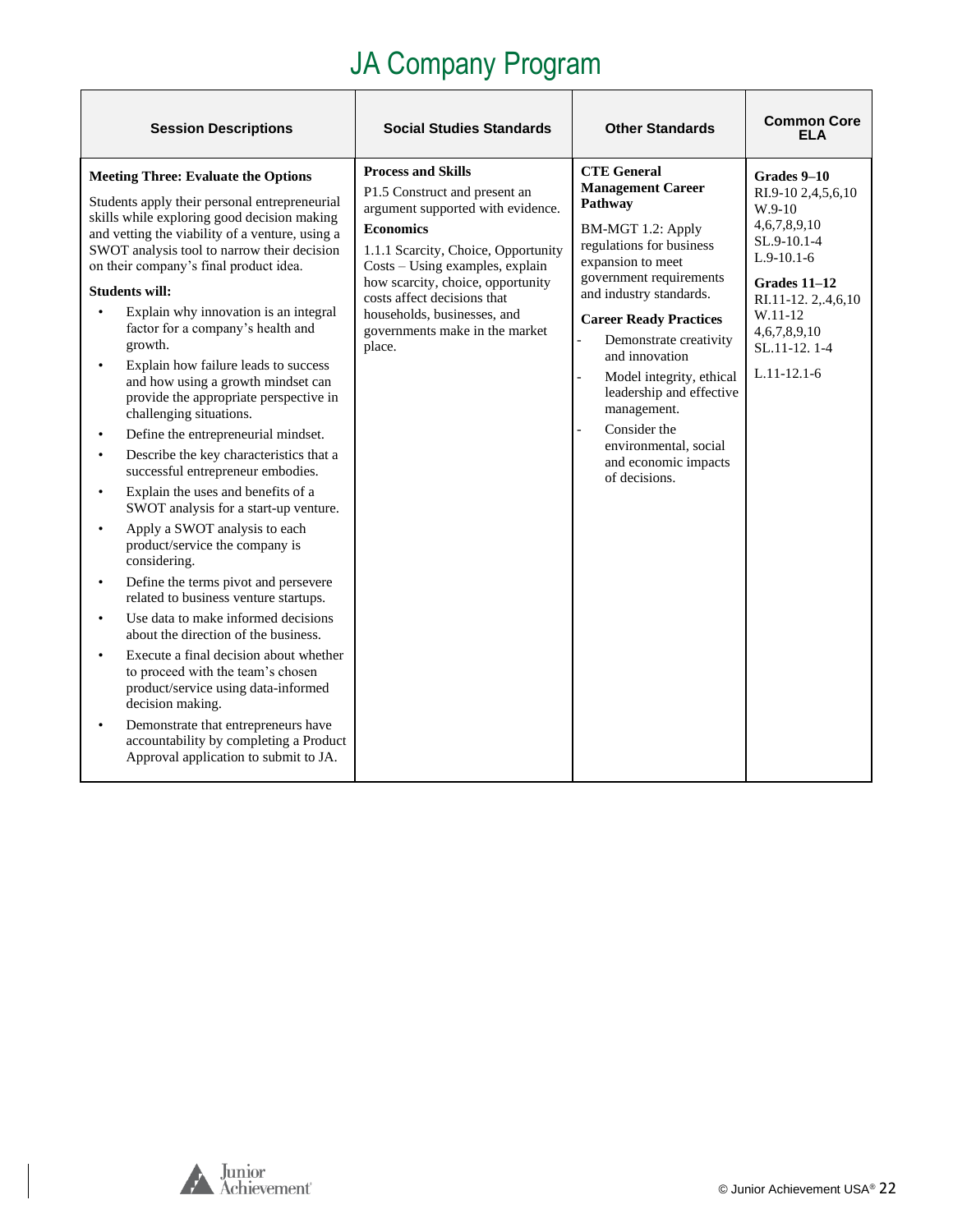|                                                               | <b>Session Descriptions</b>                                                                                                                                                                                                                                                                                                                                                                                                                                                                                                                                                                                                                                                                                                                                                                                                                                                                                                                                                                                                                                                                                                                                                                                                        | <b>Social Studies Standards</b>                                                                                                                                                                                                                                                                                                                                                                           | <b>Other Standards</b>                                                                                                                                                                                                                                                                                                                                                                                                                                                                                                                                                                                                                                                                                                                              | <b>Common Core</b><br><b>ELA</b>                                                                                                                                                                        |
|---------------------------------------------------------------|------------------------------------------------------------------------------------------------------------------------------------------------------------------------------------------------------------------------------------------------------------------------------------------------------------------------------------------------------------------------------------------------------------------------------------------------------------------------------------------------------------------------------------------------------------------------------------------------------------------------------------------------------------------------------------------------------------------------------------------------------------------------------------------------------------------------------------------------------------------------------------------------------------------------------------------------------------------------------------------------------------------------------------------------------------------------------------------------------------------------------------------------------------------------------------------------------------------------------------|-----------------------------------------------------------------------------------------------------------------------------------------------------------------------------------------------------------------------------------------------------------------------------------------------------------------------------------------------------------------------------------------------------------|-----------------------------------------------------------------------------------------------------------------------------------------------------------------------------------------------------------------------------------------------------------------------------------------------------------------------------------------------------------------------------------------------------------------------------------------------------------------------------------------------------------------------------------------------------------------------------------------------------------------------------------------------------------------------------------------------------------------------------------------------------|---------------------------------------------------------------------------------------------------------------------------------------------------------------------------------------------------------|
| $\bullet$<br>$\bullet$<br>$\bullet$<br>$\bullet$<br>$\bullet$ | <b>Meeting Four: Create a Structure</b><br>Students initiate the company's structure by<br>establishing roles, commence planning within<br>business teams, and finalize capitalization decisions.<br><b>Students will:</b><br>Explain the five functional roles of the company<br>and the essential responsibilities of each role.<br>Relate the sections of the Business Snapshot<br>with the business planning information necessary<br>to identify for a start-up company.<br>Evaluate personal strengths aligned to each role<br>and select team members for business teams.<br>Evaluate the different means for raising capital<br>and select an option for the company's start-up<br>venture.<br>Identify essential tasks for different roles in the<br>startup by drafting Business Team task lists for<br>each functional role.<br>Discuss collaboration and communication<br>strategies within and between business teams.                                                                                                                                                                                                                                                                                                | <b>Process and Skills</b><br>P1.1Use appropriate strategies<br>to read and analyze social<br>science tables, graphs,<br>graphics, maps and texts.<br><b>Economics</b><br>1.2.1 Institutions - Describe<br>the roles of various economic<br>institutions and purposes they<br>serve in a market economy.<br>1.2.2 Market Structures -<br>Identify the characteristics of<br>the various market structures. | <b>CTE General Management</b><br><b>Career Pathway</b><br>BM-MGT 7.5: Design<br>organizational structure to<br>facilitate business activities.<br>BM-MGT 7.6: Determine<br>staffing needs to minimize costs<br>while maximizing business<br>contribution.<br><b>Career Ready Practices</b><br>Demonstrate creativity and<br>innovation<br>Model integrity, ethical<br>leadership and effective<br>management.                                                                                                                                                                                                                                                                                                                                       | Grades 9–10<br>RI.9-10 2,4,5,6,10<br>W.9-10 4, 6, 7, 8, 9, 10<br>SL.9-10.1-4<br>$L.9-10.1-6$<br>Grades 11-12<br>RI.11-12.2,.4,6,10<br>W.11-12<br>4,6,7,8,9,10<br>SL.11-12.1-4<br>$L.11-12.1-6$          |
| $\bullet$<br>$\bullet$<br>$\bullet$<br>$\bullet$<br>$\bullet$ | <b>Meeting Five: Launch the</b><br><b>Business</b><br>Students explore corporate leadership roles and<br>responsibilities, evaluate personal leadership skills,<br>and elect leaders for the business venture. Then, they<br>organize their business teams, start deep dives into<br>business team roles, and complete work on the<br>Business Snapshot and Company Charter.<br><b>Students will:</b><br>Evaluate different leadership styles and the most<br>positive leadership influence for companies in<br>different situations.<br>Assess personal leadership styles and reflect on<br>what considerations might be important in<br>decision making as a leader of a start-up<br>company.<br>Describe the significance of accountability as an<br>entrepreneur and a student as it relates to a<br>company venture and JA experience.<br>Evaluate the different leader candidates, and<br>elect people for the company leadership<br>positions.<br>Demonstrate basic business planning by<br>completing the Business Snapshot which<br>outlines all the key elements to launch a<br>business.<br>Express the legal and social need for a<br>company's guiding principles by developing and<br>agreeing to a company charter. | <b>Economics</b><br>1.1.2 Entrepreneurship -<br>Analyze the risks and<br>rewards of entrepreneurship<br>and associate the functions of<br>entrepreneurs with<br>alleviating problems<br>associated with scarcity.                                                                                                                                                                                         | <b>CTE General Management</b><br><b>Career Pathway</b><br>BM-MGT 3.3: Examine payment<br>considerations.<br>BM-MGT 7.2: Plan<br>organization's/department's<br>activities to guide and support<br>decisions and to ensure that staff<br>focus on priorities.<br>BM-MGT 7.3: Develop business<br>plans to meet company needs.<br>BM-MGT 7.4: Plan for future<br>company growth to guide<br>company operations.<br>BM-MGT 8.1: Develop and<br>implement strategic plan.<br>BM-MGT 8.2: Analyze strategic<br>plans.<br><b>Career Ready Practices</b><br>Act as a responsible and<br>contributing citizen and<br>employee.<br>Apply appropriate academic<br>and technical skills<br>Model integrity, ethical<br>leadership and effective<br>management. | Grades 9-10<br>RI.9-10.1,2,4,10<br>W.9-10.2<br>W.9-10.4-6<br>SL.9-10.1,3,4,5,6<br>$L.9-10.1-6$<br>Grades 11-12<br>RI.11-12.1<br>RI.11-12.4<br>W.11-12.2-7<br>SL.11-12.1-2<br>L.11-12.1-2<br>$L.11-12.6$ |

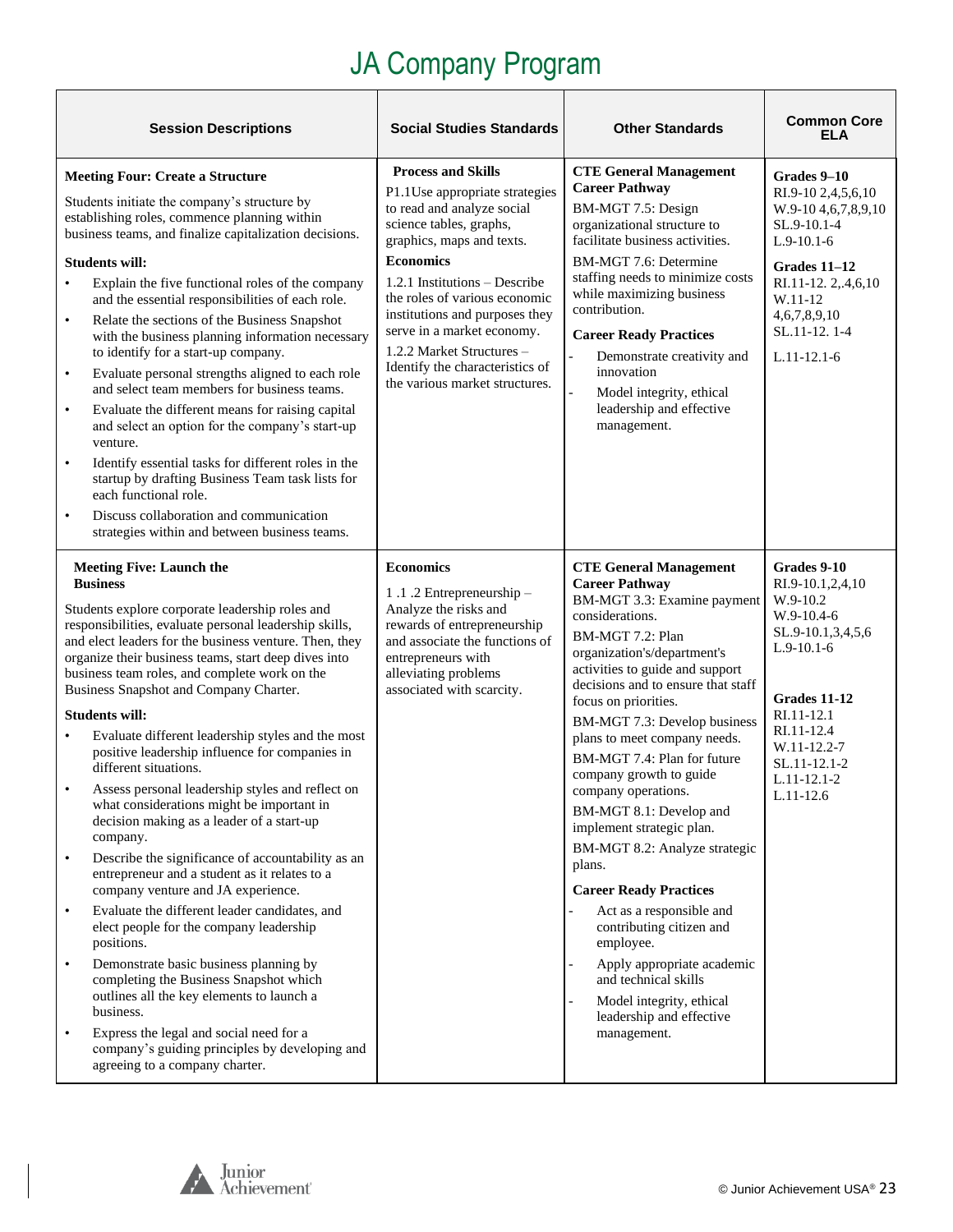| <b>Session Descriptions</b>                                                                                                                                                                                                                                                                                                                                                                                                                                                                                                                                                                          | <b>Social Studies Standards</b>                                                                                                                                                                                                                                                                                                                                                                                                    | <b>Other Standards</b>                                                                                                                                                                                                                                                                                                                                                                                                                                                                                                         | <b>Common Core</b><br>ELA                                                                                                                                                                                                       |
|------------------------------------------------------------------------------------------------------------------------------------------------------------------------------------------------------------------------------------------------------------------------------------------------------------------------------------------------------------------------------------------------------------------------------------------------------------------------------------------------------------------------------------------------------------------------------------------------------|------------------------------------------------------------------------------------------------------------------------------------------------------------------------------------------------------------------------------------------------------------------------------------------------------------------------------------------------------------------------------------------------------------------------------------|--------------------------------------------------------------------------------------------------------------------------------------------------------------------------------------------------------------------------------------------------------------------------------------------------------------------------------------------------------------------------------------------------------------------------------------------------------------------------------------------------------------------------------|---------------------------------------------------------------------------------------------------------------------------------------------------------------------------------------------------------------------------------|
| <b>Topic: Finances (Self-Guided)</b><br>Students learn how the finance department<br>is a vital part of an organization and review<br>the characteristics that contribute to a strong<br>finance team<br><b>Students will:</b><br>Describe the importance of finance in a<br>company.<br>Explain the primary tasks and<br>$\bullet$<br>responsibilities of the finance team to<br>understand this team's role in company<br>operations.                                                                                                                                                              | <b>Economics</b><br>4.1.5 Financial Investing – Analyze the<br>risks, expected rate of return, tax benefits,<br>impact of inflation, role of government<br>agencies, and importance of<br>diversification when investing in<br>financial assets.<br>1.1.3 Marginal Benefits and Costs - Use<br>marginal benefits and marginal costs to<br>construct an argument for or against an<br>approach or solution to an economic<br>issue. | <b>CTE General Management</b><br><b>Career Pathway</b><br>BM-MGT 3.3: Examine<br>payment considerations<br>BM-MGT 2.2: Utilize<br>information from analytical<br>reports to develop/implement<br>organizational projects.<br>BM-MGT 5.1: Manage business<br>risks to protect a business's<br>finances.<br>BM-MGT 5.2: Manage<br>financial resources to ensure<br>solvency.                                                                                                                                                     | Grades 9-10<br>$RI.9-10.1$<br>W.9-10.4-7<br>SL.9-10.1-2<br>SL.9-10.4-6<br>$L.9-10.1-2$<br>$L.9-10.4$<br>Grades 11-12<br>RI.11-12.1<br>RI.11-12.4<br>W.11-12.2,4<br>W.11-12.5-6<br>SL.11-12.1-2<br>SL.11-12.1-2<br>$L.11-12.1,6$ |
| Topic: Leadership and Management (Self-<br>Guided)<br>Students review the concept of leadership<br>and how leaders guide organizations,<br>discover the characteristics that foster strong<br>leadership skills, and identify the primary<br>responsibilities of this business role in the JA<br>Company Program.<br><b>Students will:</b><br>Describe the importance of leadership<br>$\bullet$<br>and management in a company.<br>Explain the primary tasks and<br>$\bullet$<br>responsibilities of the Leadership and<br>Management team to understand this<br>team's role in company operations. | NA                                                                                                                                                                                                                                                                                                                                                                                                                                 | <b>CTE General Management</b><br><b>Career Pathway</b><br>BM-MGT 2.2: Utilize<br>information from analytical<br>reports to develop/implement<br>organizational projects.<br>BM-MGT 4.1: Demonstrate<br>managerial ethics.<br>BM-MGT 4.2: Manage internal<br>and external intercultural<br>business relationships.<br>BM-MGT 7.1: Explain<br>management's role in<br>contributing to successful<br>business operations.<br><b>Career Ready Practices</b><br>Model integrity, ethical<br>leadership and effective<br>management. | Grades 9-10<br>$RI.9-10.1-2$<br>RI.9-10.4,10<br>$SL.9-10.1-2$<br>$L.9-10.1-2$<br>$L.9-10.4$<br>Grades 11-12<br>RI.11-12.2,4,10<br>SL.11-12.1-2<br>$L.11-12.1-6$                                                                 |
| <b>Topic: Marketing (Self-Guided)</b><br>Students learn how marketing connects the<br>company with the customer and is really the<br>way that a company communicates with<br>customers and other businesses. They learn<br>the four Ps of the marketing mix and the<br>primary responsibilities of the Marketing<br>team during the JA Company Program.<br><b>Students will:</b><br>Describe the importance of marketing<br>in a company<br>Explain the primary tasks and<br>$\bullet$<br>responsibilities of the Marketing team<br>to understand this team's role in<br>company operations.         | <b>NA</b>                                                                                                                                                                                                                                                                                                                                                                                                                          | <b>CTE General Management</b><br><b>Career Pathway</b><br>BM-MGT 2.2: Utilize<br>information from analytical<br>reports to develop/implement<br>organizational projects.<br><b>Career Ready Practices</b><br>Communicate clearly and<br>effectively and with reason.<br>Communicate clearly and<br>effectively and with reason.                                                                                                                                                                                                | Grades 9-10<br>RI.9-10.2,4,7,10<br>W.9-<br>10.2,4,5,6,7,8,10<br>SL.9-10.1-6<br>$L.9-10.1-6$<br>Grades 11-12<br>RI.11-12.2,4,7,10<br>W.11-12.2<br>W.11-12.4-8<br>SL.11-12.1-6<br>$L.11-12.1-6$                                   |

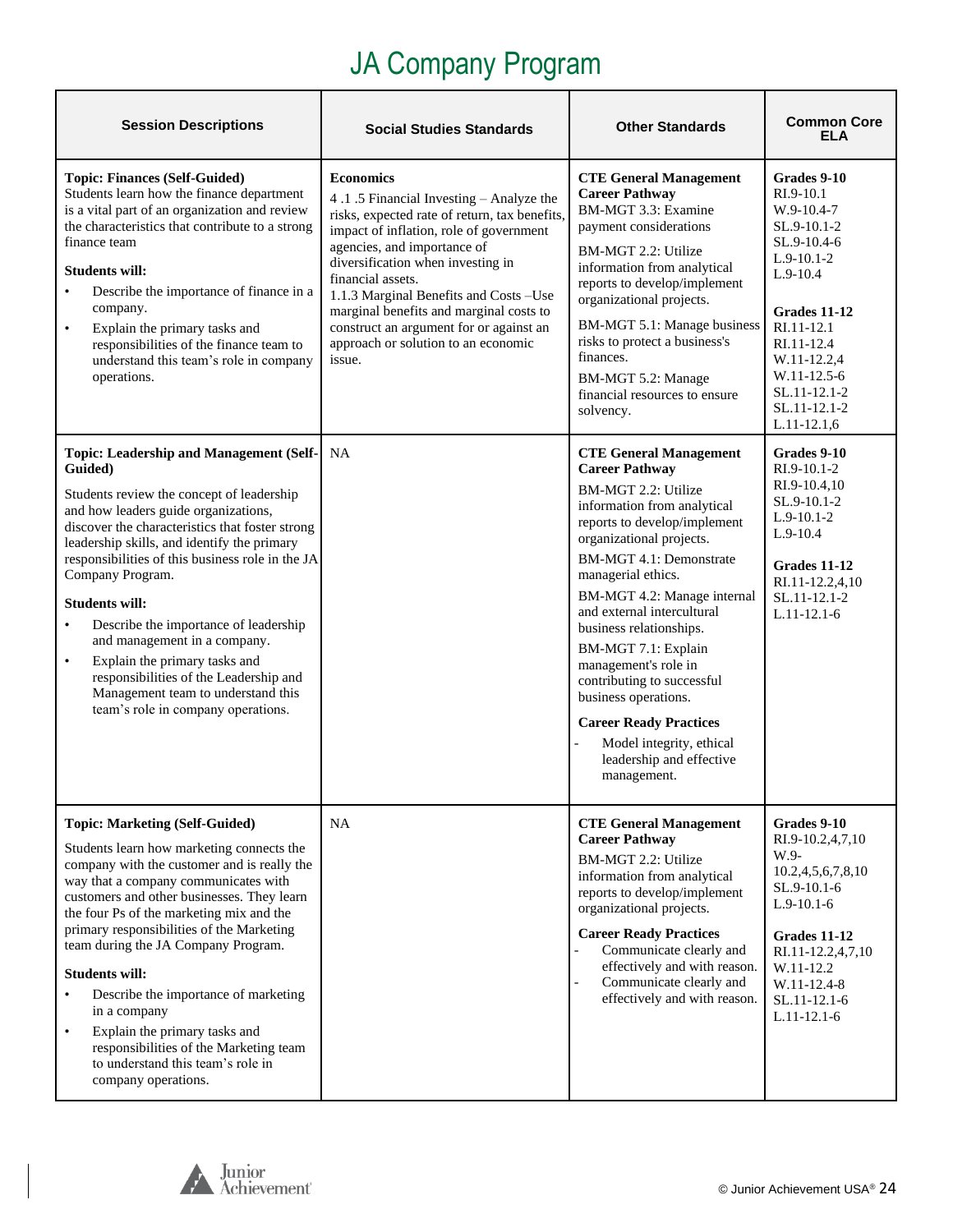| <b>Session Descriptions</b>                                                                                                                                                                                                                                                                                                                                                                                                                                                                                                                                                                                                                                                                                                                                                                                                                                                        | <b>Social Studies Standards</b>                                                                                                                                                                                                                                                 | <b>Other Standards</b>                                                                                                                                                                                                                                                                                                                                                                                                                                                                                                                                                                                                                                                                                                                                         | <b>Common Core</b><br><b>ELA</b>                                                                                                                                                                |
|------------------------------------------------------------------------------------------------------------------------------------------------------------------------------------------------------------------------------------------------------------------------------------------------------------------------------------------------------------------------------------------------------------------------------------------------------------------------------------------------------------------------------------------------------------------------------------------------------------------------------------------------------------------------------------------------------------------------------------------------------------------------------------------------------------------------------------------------------------------------------------|---------------------------------------------------------------------------------------------------------------------------------------------------------------------------------------------------------------------------------------------------------------------------------|----------------------------------------------------------------------------------------------------------------------------------------------------------------------------------------------------------------------------------------------------------------------------------------------------------------------------------------------------------------------------------------------------------------------------------------------------------------------------------------------------------------------------------------------------------------------------------------------------------------------------------------------------------------------------------------------------------------------------------------------------------------|-------------------------------------------------------------------------------------------------------------------------------------------------------------------------------------------------|
| Topic: Sales (Self-Guided)<br>Students learn how sales teams are<br>vital to an organization and discover<br>the primary responsibilities of the<br>Sales team for the JA Company<br>Program and learn tips for sales<br>success.<br><b>Students will:</b><br>Describe the importance of sales<br>$\bullet$<br>in a company<br>Explain the primary tasks and<br>$\bullet$<br>responsibilities of the<br>Sales team to understand this<br>$\bullet$<br>team's role in company<br>operations.                                                                                                                                                                                                                                                                                                                                                                                        | NA                                                                                                                                                                                                                                                                              | <b>CTE General Management</b><br><b>Career Pathway</b><br>BM-MGT 3.3: Examine payment<br>considerations<br><b>Career Ready Practices</b><br>Utilize critical thinking to make<br>sense of problems and<br>persevere in solving them.<br>Model integrity, ethical<br>leadership and effective<br>management.                                                                                                                                                                                                                                                                                                                                                                                                                                                    | Grades 9-10<br>RI.9-10.2,4,5,6,10<br>SL.9-10.1-6<br>$L.9-10.1-6$<br>Grades 11-12<br>RI.11-12.2,4,6,10<br>SL.11-12.1-6<br>$L.11-12.1-6$                                                          |
| <b>Topic: Supply Chain Workflow</b><br>(Self-Guided)<br>Students learn that a supply chain is<br>the network established to gather<br>components, manufacture a product,<br>and distribute that product to<br>consumers. responsibilities.<br><b>Students will:</b><br>Describe the function of a supply<br>chain and the purpose of each<br>link in the supply chain as it<br>relates to company operations.                                                                                                                                                                                                                                                                                                                                                                                                                                                                      | <b>NA</b>                                                                                                                                                                                                                                                                       | <b>CTE General Management</b><br><b>Career Pathway</b><br>BM-MGT 6.1: Manage purchasing<br>activities to obtain the best<br>service/product at the least cost.<br>BM-MGT 6.2: Manage quality-<br>control processes to minimize<br>errors and to expedite workflow.                                                                                                                                                                                                                                                                                                                                                                                                                                                                                             | Grades 9-10<br>RI.9-10.1,2,4,7,10<br>W.9-10.4,7<br>SL.9-10.1-6<br>$L.9-10.1,4,6$<br>Grades 11-12<br>RI.11-12.1,2,4,7,10<br>W.11-12.4,7,10<br>$SL.11-12.1-6$<br>$L.11 - 12.1 - 4$<br>$L.11-12.6$ |
| <b>Business Operations</b><br>Over the course of several meetings,<br>students launch their business, work<br>in their business teams to run the<br>business, and share weekly progress<br>with Leadership. They have access to<br>self-guided content to support their<br>specific roles.<br><b>Students will:</b><br>Explain the five functional roles<br>of the company and the essential<br>responsibilities of each role.<br>Describe the steps involved in a<br>$\bullet$<br>company status update report.<br>Present status updates from each<br>$\bullet$<br>business team of the company.<br>Identify the purpose of each<br>$\bullet$<br>element of the Finance<br>Workbook and when each will be<br>used in company operations.<br>Establish a functional startup<br>$\bullet$<br>through completing tasks related<br>to the management and running<br>of their company | <b>Economics</b><br>1.3.2 Analyze how prices change through<br>the interaction of buyers and sellers in a<br>market including the role of supply,<br>demand, equilibrium, elasticity, and<br>explain how incentives affect choices of<br>households and economic organizations. | <b>CTE General Management</b><br><b>Career Pathway</b><br>BM-MGT 2.1: Write internal and<br>external analytical reports that<br>examine a problem/issue and<br>recommend an action.<br>BM-MGT 2.2: Utilize information<br>from analytical reports to<br>develop/implement organizational<br>projects.<br>BM-MGT 7.2: Plan<br>organization's/department's<br>activities to guide and support<br>decisions and to ensure that staff<br>focus on priorities.<br>BM-MGT 7.7: Control<br>organization's /department's<br>activities to monitor business<br>activities and to make business<br>decisions.<br><b>Career Ready Practices</b><br>Use technology to enhance<br>productivity.<br>Work productively in teams<br>while using cultural global<br>competence. | Grades 9-10<br>RI.9-10.2,4,6,10<br>$W.9-10.2,4,8-10$<br>SL.9-10.1-6<br>$L.9-10.1-6$<br><b>Grades 11-12</b><br>RI.11-12.2,4,6,7,10<br>W.11-12.2,4,8,10<br>SL.11-12.1-6<br>$L.11-12.1-6$          |

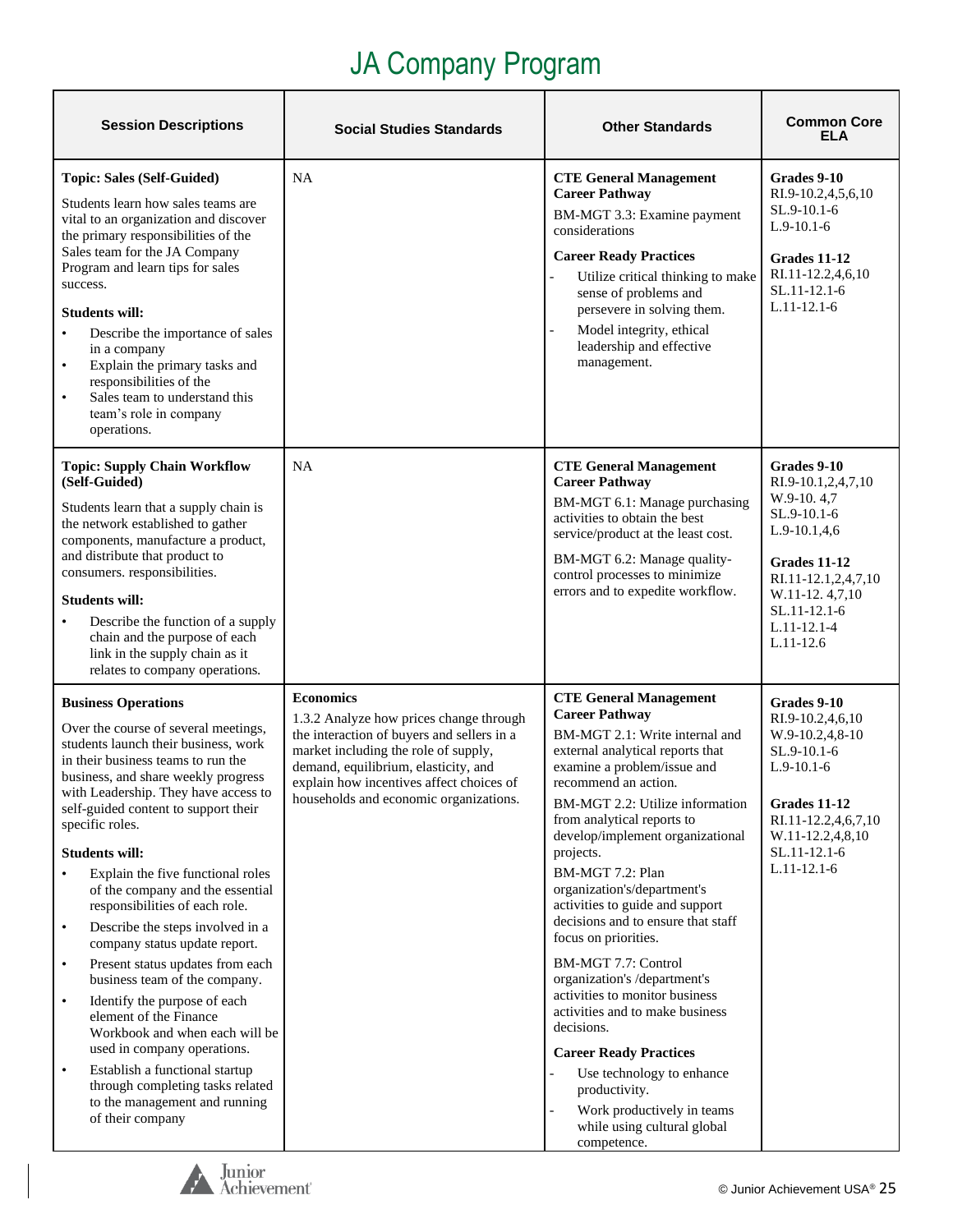| <b>Session Descriptions</b>                                                                                                                                                                                                                                                                                                                                                                                                                                                                                                                                                                                                                                                               | <b>Social Studies Standards</b>                                                                                                                                                                                                                                                                                                                                                                                                    | <b>Other Standards</b>                                                                                                                                                                                                                                                                                                           | <b>Common Core</b><br><b>ELA</b>                                                                                                                                                            |
|-------------------------------------------------------------------------------------------------------------------------------------------------------------------------------------------------------------------------------------------------------------------------------------------------------------------------------------------------------------------------------------------------------------------------------------------------------------------------------------------------------------------------------------------------------------------------------------------------------------------------------------------------------------------------------------------|------------------------------------------------------------------------------------------------------------------------------------------------------------------------------------------------------------------------------------------------------------------------------------------------------------------------------------------------------------------------------------------------------------------------------------|----------------------------------------------------------------------------------------------------------------------------------------------------------------------------------------------------------------------------------------------------------------------------------------------------------------------------------|---------------------------------------------------------------------------------------------------------------------------------------------------------------------------------------------|
| <b>Meeting Twelve: Liquidate the</b><br>Company<br>Students finalize their company's<br>operations, initiate the steps necessary<br>to liquidate their company's assets,<br>and complete the steps to close out<br>their company.<br><b>Students will:</b><br>Describe the liquidation process<br>for the company and the<br>associated tasks.<br>Demonstrate the liquidation<br>$\bullet$<br>process of a business by<br>executing the tasks to complete<br>the student company.                                                                                                                                                                                                         | <b>Process and Skills</b><br>P1.4 Express social science ideas clearly in<br>written, spoken and graphic forms.                                                                                                                                                                                                                                                                                                                    | <b>Career Ready Practices</b><br>Utilize critical thinking to make<br>sense of problems and<br>persevere in solving them.<br>Model integrity, ethical<br>leadership and effective<br>management.                                                                                                                                 | Grades 9-10<br>RI.9-10.2,4,7,10<br>SL.9-10.1-4<br>$L.9-10.1-4$<br>Grades 11-12<br>RI.11-12.2,4,10<br>SL.11-12.1-4<br>$L.11-12.1-4$                                                          |
| <b>Meeting Thirteen: Create a</b><br><b>Personal Plan of Action</b><br>Students recognize the necessity of<br>networking as an entrepreneur and<br>work on a personal action plan to<br>develop their personal network and to<br>refine their entrepreneurial skills.<br><b>Students will:</b><br>Describe the importance of<br>networking related to your<br>business and overall<br>entrepreneurial success.<br>Execute an introductory plan to<br>$\bullet$<br>initiate networking by<br>determining immediate people<br>and organizations you can<br>connect with.<br>Execute a personal action plan to<br>detail the next steps you will<br>take in your entrepreneurial<br>journey. | <b>Economics</b><br>4.1.5 Personal Decisions - Use a decision-<br>making model to evaluate the different<br>aspects of personal finance including<br>careers, savings and investing tools, and<br>different forms of income generation.<br>1.1.2 Entrepreneurship - Analyze the<br>risks and rewards of entrepreneurship and<br>associate the functions of entrepreneurs<br>with alleviating problems associated with<br>scarcity. | <b>Career and Employability Skills</b><br><b>CES 2.2</b><br><b>CES 3.2</b><br><b>CES 7.1-4</b><br><b>Career Ready Practices</b><br>-Communicate clearly and<br>effectively and with reason.<br>Plan education and career paths<br>$\Box$<br>aligned to personal goals.<br>Use technology to enhance<br>$\equiv$<br>productivity. | Grades 9-10<br>RI.9-10. 2,4,6,7,10<br>W.9-10.4,6<br>SL.9-10.1-2<br>L.9-10. $1-4,6$<br>Grades 11-12<br>RI.11-12. 2,4,6,7,10<br>SL.11-12.1-2<br>$L.11-12.1-4,6$                               |
| <b>Meeting Fourteen: Develop an</b><br><b>Annual Report (Optional)</b><br>During this optional meeting, students<br>create an annual report as a summary<br>of their student company experience.<br>Students will:<br>Describe an annual report and its<br>purpose.<br>Develop a summary annual<br>$\bullet$<br>report project to complete the<br>business venture experience.                                                                                                                                                                                                                                                                                                            | NA                                                                                                                                                                                                                                                                                                                                                                                                                                 | <b>Career Ready Practices</b><br>-Communicate clearly and<br>effectively and with reason.                                                                                                                                                                                                                                        | Grades 9-10<br>RI.9-10. 2,4,6,10<br>W.9-10.2,4-10<br>SL.9-10.1-2, 4-6<br>$L.9-10.1-6$<br><b>Grades 11-12</b><br>RI.11-12. 2,4,6,10<br>W.11-12. 2, 4-10<br>SL.11-12.1-2,4-6<br>$L.11-12.1-6$ |

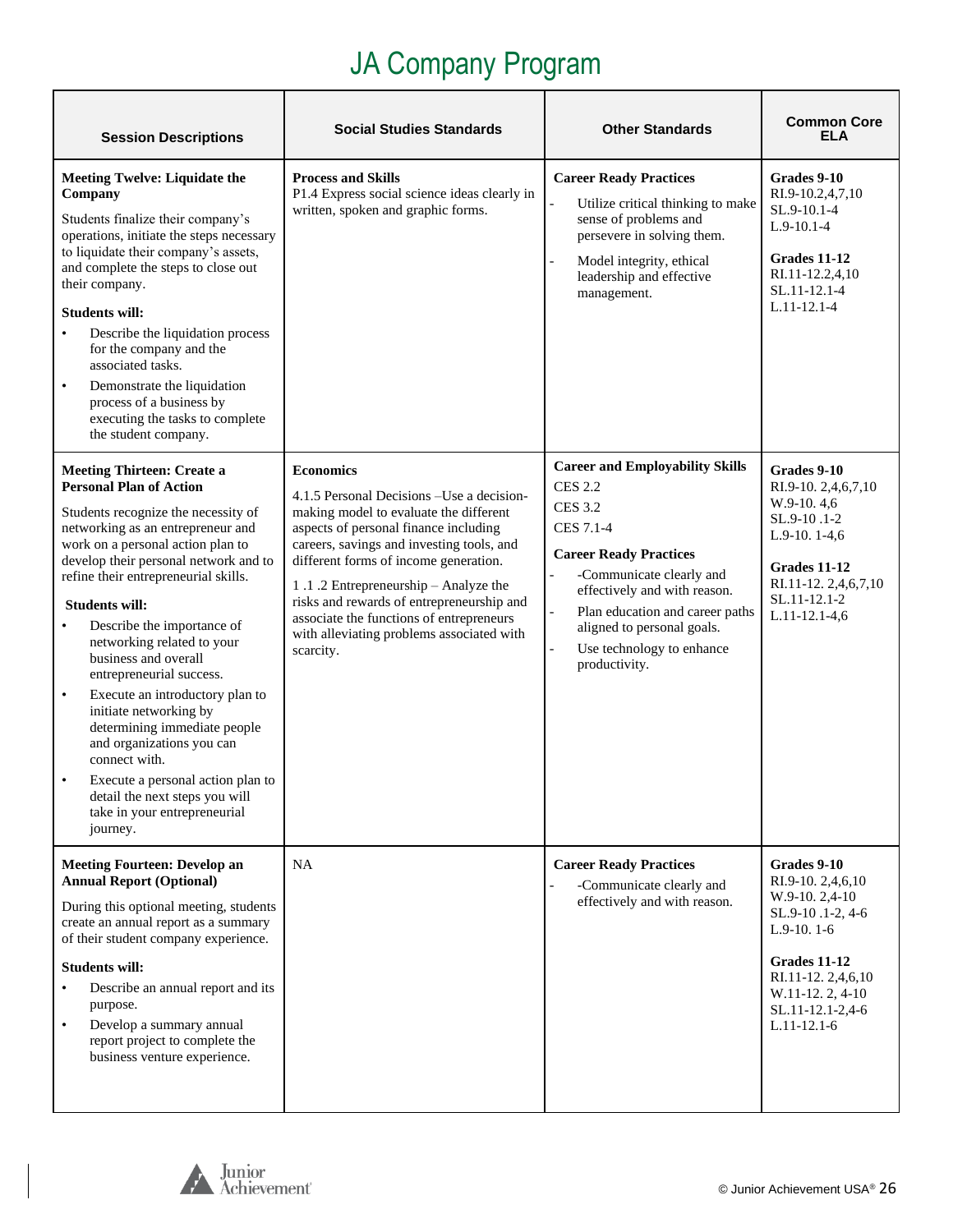# JA Excellence Through Ethics

| <b>Session Descriptions</b>                                                                                                                                                                                                                                                                                                                                                                                                                                                                                                                                                                                                                                                                                                                                                              | <b>Social Studies Standards</b>                                                                 | <b>Other Standards</b>                                                                               | <b>Common Core ELA</b>                                                                                                          |
|------------------------------------------------------------------------------------------------------------------------------------------------------------------------------------------------------------------------------------------------------------------------------------------------------------------------------------------------------------------------------------------------------------------------------------------------------------------------------------------------------------------------------------------------------------------------------------------------------------------------------------------------------------------------------------------------------------------------------------------------------------------------------------------|-------------------------------------------------------------------------------------------------|------------------------------------------------------------------------------------------------------|---------------------------------------------------------------------------------------------------------------------------------|
| Day of the Visit<br>A business professional volunteer will speak to<br>the students about ethics and lead self-<br>assessment and ethics scenario activities.<br><b>Students will:</b><br>Define ethics.<br>$\bullet$<br>Evaluate personal values in ethical<br>٠<br>dilemmas.<br>Articulate and identify the steps necessary<br>$\bullet$<br>to make ethical decisions.<br>Recognize the importance of identifying<br>$\bullet$<br>and understanding personal values as a<br>means of avoiding unethical choices.                                                                                                                                                                                                                                                                       | <b>Process and Skills</b><br>P1.5 Construct and present an<br>argument supported with evidence. | <b>Career Ready Practices</b><br>Model integrity, ethical<br>leadership and effective<br>management. | Grades 9-10<br>W.9-10.4,7<br>SL.9-10.1-2<br>$L.9-10.3-6$<br>Grades 11-12<br>W.11-12.4,7<br>SL.11-12.1-2<br>$L.11-12.3-6$        |
| <b>Reflection Activity (Optional)</b><br>Students will reflect and discuss their learnings<br>after interacting with a local business<br>professional.<br><b>Students will:</b><br>Reflect on what they learned during their<br>$\bullet$<br>volunteer visit.<br>Begin to understand ethical choices beyond<br>$\bullet$<br>the perspective of what they read in books.<br>Give thoughtful consideration to "right"<br>$\bullet$<br>and "wrong" choices and examination of<br>personal beliefs.<br>Self-examine to develop a personal<br>$\bullet$<br>awareness of values to begin to see the<br>disconnect between their words and<br>actions.<br>Strengthen the belief that ethics is an active<br>$\bullet$<br>ethos and start to develop a deeper<br>commitment to living ethically. | <b>NA</b>                                                                                       | <b>Career Ready Practices</b><br>Model integrity, ethical<br>leadership and effective<br>management. | Grades 9-10<br>W.9-10.4,7<br>SL.9-10 .1-2<br>$L.9-10.3-6$<br>Grades 11-12<br>W.11-12.4,7<br>SL.11-12.1-2<br>$L.11 - 12.3 - 6$   |
| <b>Extended Learning Opportunities</b><br>(Optional)<br>Students can log on to the JA My Way website<br>to learn more about ethics or have a debate<br>about an ethical dilemma.<br><b>Students will:</b><br>Learn more about ethics.                                                                                                                                                                                                                                                                                                                                                                                                                                                                                                                                                    | NA                                                                                              | <b>Career Ready Practices</b><br>Model integrity, ethical<br>leadership and effective<br>management. | Grades 9-10<br>W.9-10.4,7<br>SL.9-10.1-2<br>$L.9-10.3-6$<br><b>Grades 11-12</b><br>W.11-12.4,7<br>SL.11-12.1-2<br>$L.11-12.3-6$ |

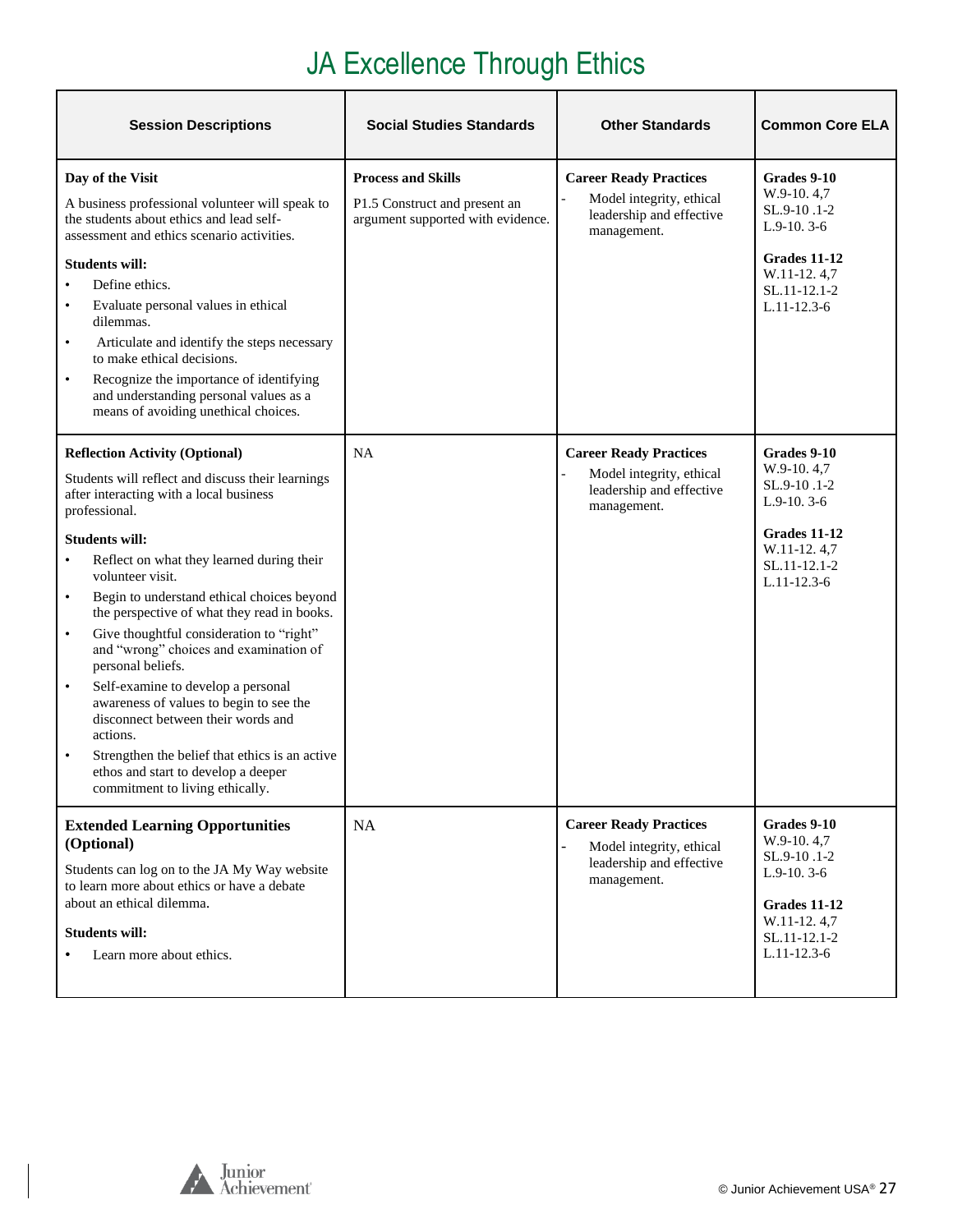# JA High School Heroes

| <b>Session Descriptions</b>                                                                                                                                                                                                                                                                                                                                                                                                                                                                                                                       | <b>Social Studies Standards</b>                                                                 | <b>Work and Career Ready</b><br><b>Standards</b>                                                                                                                                    | <b>Common Core</b><br><b>ELA</b>                                                                                                                                                                                    |
|---------------------------------------------------------------------------------------------------------------------------------------------------------------------------------------------------------------------------------------------------------------------------------------------------------------------------------------------------------------------------------------------------------------------------------------------------------------------------------------------------------------------------------------------------|-------------------------------------------------------------------------------------------------|-------------------------------------------------------------------------------------------------------------------------------------------------------------------------------------|---------------------------------------------------------------------------------------------------------------------------------------------------------------------------------------------------------------------|
| <b>Effective Civic Leadership.</b><br>Students explore the importance of leadership<br>skills and the value of community involvement.<br>They learn the importance of communication and<br>conflict-management skills to achieve group<br>goals.<br><b>Students will:</b><br>Identify qualities of a leader.<br>$\bullet$<br>Recognize the role of civic leadership in a<br>$\bullet$<br>community.<br>Develop conflict-resolution skills.                                                                                                        | <b>NA</b>                                                                                       | <b>Career Ready Practices</b><br>Model integrity, ethical<br>leadership and effective<br>management.                                                                                | Grades 9-10<br>RI.9-10.1<br>$W.9-10.2$<br>W.9-10.4-7<br>$SL.9-10.1-6$<br>$L.9-10.1-2$<br>$L.9-10.4$<br>Grades 11-12<br>RI.11-12.1<br>RI.11-12.4<br>W.11-12.2-7<br>SL.11-12.1-2<br>$L.11-12.1-2$<br>$L.11-12.6$      |
| <b>Presentation Skills and Classroom</b><br><b>Management</b><br>Students learn effective presentation techniques<br>to get an audience's attention and keep it. They<br>gain insight into classroom dynamics to assist<br>with managing elementary school students when<br>in that environment.<br><b>Students will:</b><br>Use strong presentation skills to<br>$\bullet$<br>communicate effectively.<br>Develop classroom management practices.<br>Recognize and use techniques that further<br>$\bullet$<br>teamwork and achieve group goals. | <b>Process and Skills</b><br>P1.5 Construct and present an<br>argument supported with evidence. | <b>Career and Employability Skills</b><br><b>CES 2.2</b><br><b>CES 3.2</b><br>CES 7.1-4<br><b>Career Ready Practices</b><br>Communicate clearly and<br>effectively and with reason. | Grades 9-10<br>RI.9-10.1<br>$W.9-10.2$<br>W.9-10.4-7<br>SL.9-10.1-6<br>$L.9-10.1-2$<br>$L.9-10.4$<br>Grades 11-12<br>RI.11-12.1<br>RI.11-12.4<br>W.11-12.2-7<br>SL.11-12.1-2<br>$L.11-12.1-2$<br>$L.11-12.6$        |
| <b>Critical Thinking and Problem Solving</b><br>Students advance their critical thinking skills so<br>that they can adapt quickly to new circumstances<br>and develop successful solutions to problems.<br><b>Students will:</b><br>Use a problem-solving technique to solve<br>personal and professional problems.<br>Apply critical-thinking skills to work-based<br>$\bullet$<br>problems.<br>Recognize that decisions have<br>$\bullet$<br>consequences.                                                                                      | <b>NA</b>                                                                                       | <b>Career Ready Practices</b><br>Utilize critical thinking to<br>make sense of problems and<br>persevere in solving them.                                                           | Grades 9-10<br>RI.9-10.1<br>W.9-10.2<br>$W.9-10.4-7$<br>SL.9-10.1-6<br>$L.9-10.1-2$<br>$L.9-10.4$<br><b>Grades 11-12</b><br>RI.11-12.1<br>RI.11-12.4<br>W.11-12.2-7<br>SL.11-12.1-2<br>$L.11-12.1-2$<br>$L.11-12.6$ |

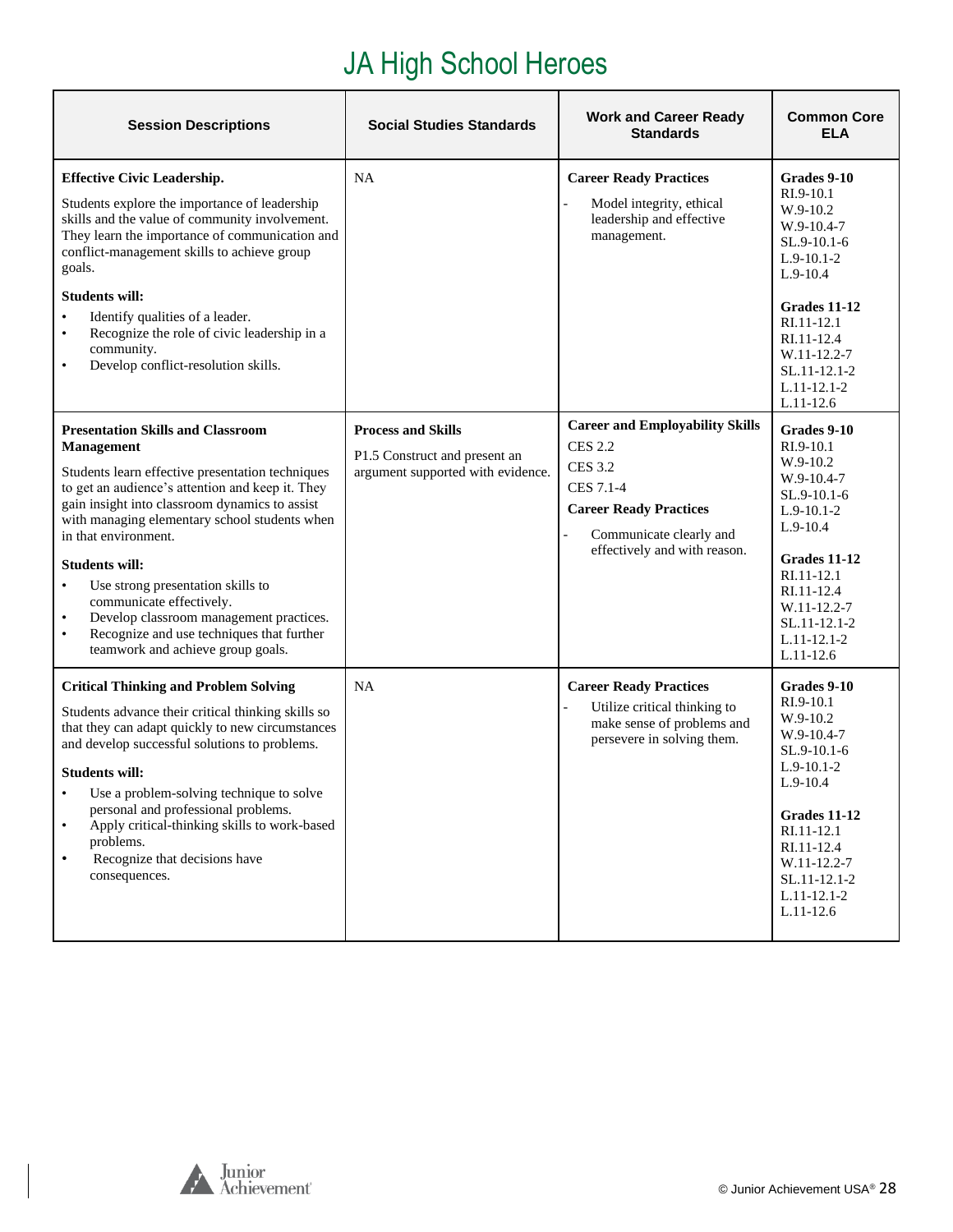# JA High School Heroes

| <b>Session Descriptions</b>                                                                                                                                                                                                                                                                                                                                                                                                                                                   | <b>Social Studies Standards</b>                                                                                                                                                                                                                                                                                                                    | <b>Work and Career Ready</b><br><b>Standards</b>                                                                                                                         | <b>Common Core</b><br><b>ELA</b>                                                                                                                                                                                   |
|-------------------------------------------------------------------------------------------------------------------------------------------------------------------------------------------------------------------------------------------------------------------------------------------------------------------------------------------------------------------------------------------------------------------------------------------------------------------------------|----------------------------------------------------------------------------------------------------------------------------------------------------------------------------------------------------------------------------------------------------------------------------------------------------------------------------------------------------|--------------------------------------------------------------------------------------------------------------------------------------------------------------------------|--------------------------------------------------------------------------------------------------------------------------------------------------------------------------------------------------------------------|
| <b>Reflection</b><br>Students share their JA High<br>School Heroes experience and learn<br>about its relevance to their futures.<br>They complete a self-assessment<br>designed to reiterate lessons about<br>leadership, presentations, and<br>critical thinking.<br>Students will:<br>Implement objective criteria to self-evaluate<br>Recognize the value of constructive<br>$\bullet$<br>feedback and the growth mind-set<br>Develop a personal action plan.<br>$\bullet$ | <b>Process and Skills</b><br>P <sub>2.4</sub> U <sub>se</sub> relevant information<br>from multiple credible sources<br>representing a wide range of views<br>considering the origin, authority,<br>structure, and context to answer a<br>compelling or supporting question.<br>P1.5 Construct and present an<br>argument supported with evidence. | <b>Career Ready Practices</b><br>Model integrity, ethical<br>leadership and effective<br>management.<br>Plan education and career<br>paths aligned to personal<br>goals. | Grades 9-10<br>$RI.9-10.1$<br>$W.9-10.2$<br>W.9-10.4-7<br>$SL.9-10.1-6$<br>$L.9-10.1-2$<br>$L.9-10.4$<br>Grades 11-12<br>RI.11-12.1<br>RI.11-12.4<br>W.11-12.2-7<br>$SL.11-12.1-2$<br>$L.11-12.1-2$<br>$L.11-12.6$ |

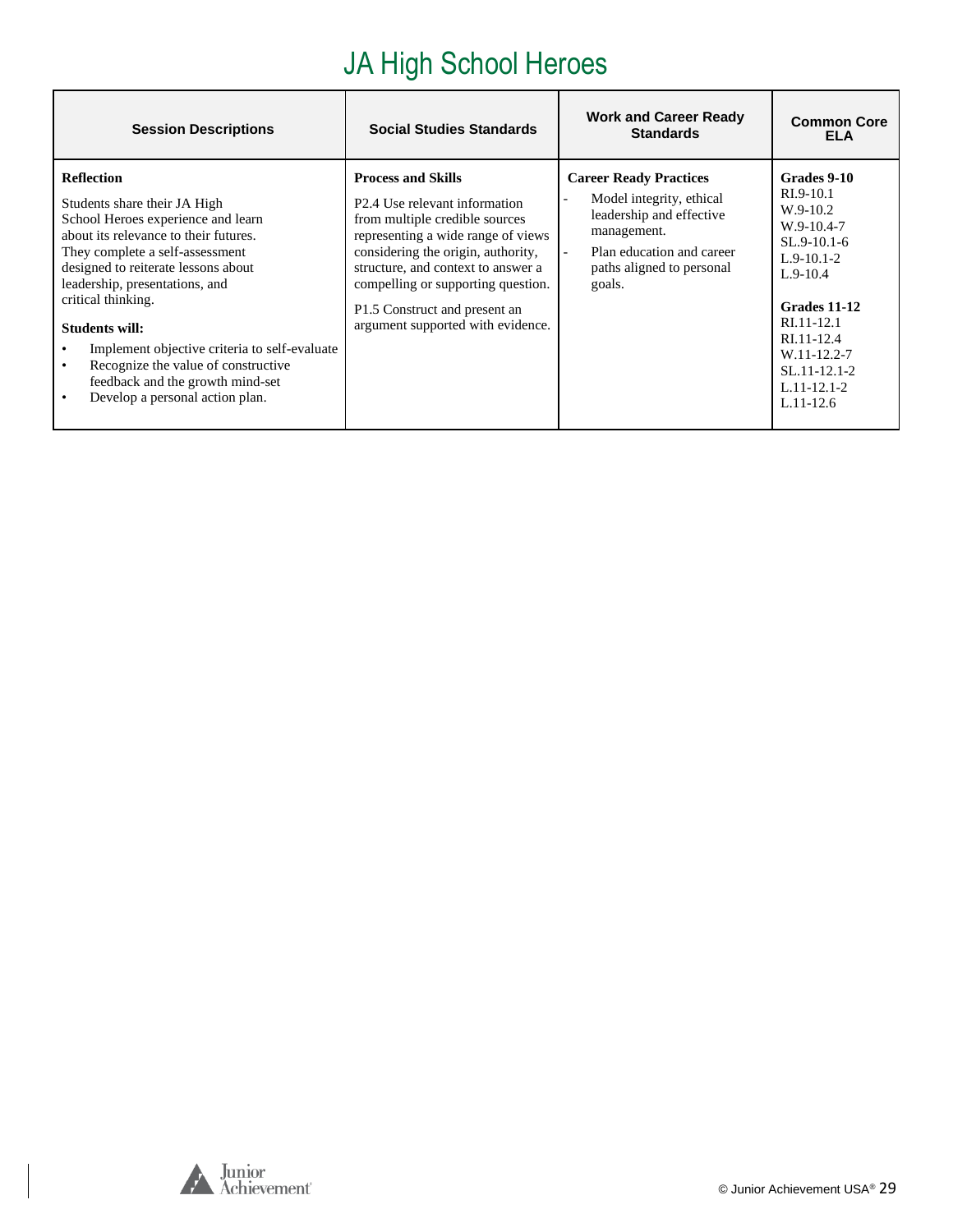| <b>Session Descriptions</b>                                                                                                                                                                                                                                                                                                                                                                                                                                                                                                                                                                                              | <b>Social Studies Standards</b>                                                                                                                                                                                                                                                                                                                     | <b>Work and Career Ready</b><br><b>Standards</b>                                                                                                                                                                                   | Common<br><b>Core ELA</b>                                                                                                                |
|--------------------------------------------------------------------------------------------------------------------------------------------------------------------------------------------------------------------------------------------------------------------------------------------------------------------------------------------------------------------------------------------------------------------------------------------------------------------------------------------------------------------------------------------------------------------------------------------------------------------------|-----------------------------------------------------------------------------------------------------------------------------------------------------------------------------------------------------------------------------------------------------------------------------------------------------------------------------------------------------|------------------------------------------------------------------------------------------------------------------------------------------------------------------------------------------------------------------------------------|------------------------------------------------------------------------------------------------------------------------------------------|
| <b>Session One: Career Interests and Your Path</b><br>Students understand the importance of career<br>planning and complete a Career Interest<br>Inventory to assess their own values, skills, and<br>interests in the context of career paths.<br><b>Students will:</b><br>Consider their values, skills, and interests.<br>$\bullet$<br>Take a Career Interest Inventory.<br>$\bullet$<br>Relate their values, skills, interests, and<br>$\bullet$<br>Career Interest Inventory to future career<br>opportunities.                                                                                                     | <b>Economics</b><br>4.1.1 Earning Income – Conduct<br>research regarding potential income and<br>employee benefit packages, non-income<br>factors that may influence career choice,<br>benefits and costs of obtaining the<br>necessary education or technical skills,<br>taxes a person is likely to pay, and other<br>possible sources of income. | . Career and<br><b>Employability Skills</b><br><b>CES 2.2</b><br><b>CES 3.2</b><br>CES 7.1-4<br><b>Career Ready Practices</b><br>Plan education and<br>career paths aligned to<br>personal goals                                   | Reading for<br>Information<br>R <sub>L</sub> 1<br>RI.3<br>RI.4<br>RI.5<br>Language<br>L.1<br>L.3<br>L.4<br>L.5<br>L.6                    |
| <b>Session Two: Career Planning and Your Path</b><br>Students learn to recognize career clusters and<br>focus on those tied to the results of their Career<br>Interest Inventory. They explore the knowledge,<br>skills, and abilities needed for their careers of<br>interest, as well as the outlook for openings in<br>those fields.<br><b>Students will:</b><br>Learn why career planning is important.<br>$\bullet$<br>Recognize career clusters.<br>$\bullet$<br>Identify career clusters that match their skills<br>and interests.<br>Identify requirements to obtain jobs in fields<br>$\bullet$<br>of interest. | <b>Economics</b><br>4.1.1 Earning Income – Conduct<br>research regarding potential income and<br>employee benefit packages, non-income<br>factors that may influence career choice,<br>benefits and costs of obtaining the<br>necessary education or technical skills,<br>taxes a person is likely to pay, and other<br>possible sources of income. | <b>Career and Employability</b><br><b>Skills</b><br>CES2.1<br>CES2.3-4<br>CES3.1-3<br>CES5.1-4<br><b>CES6.7</b><br>CES6.12-13<br><b>Career Ready Practices</b><br>Plan education and<br>career paths aligned to<br>personal goals. | Reading for<br>Information<br>RI.1<br>RL3<br>RI.4<br>RI.5<br>Writing<br>W.4<br>W.5<br>W.6<br>Language<br>L.1<br>L.2<br>L.3<br>L.4<br>L.6 |

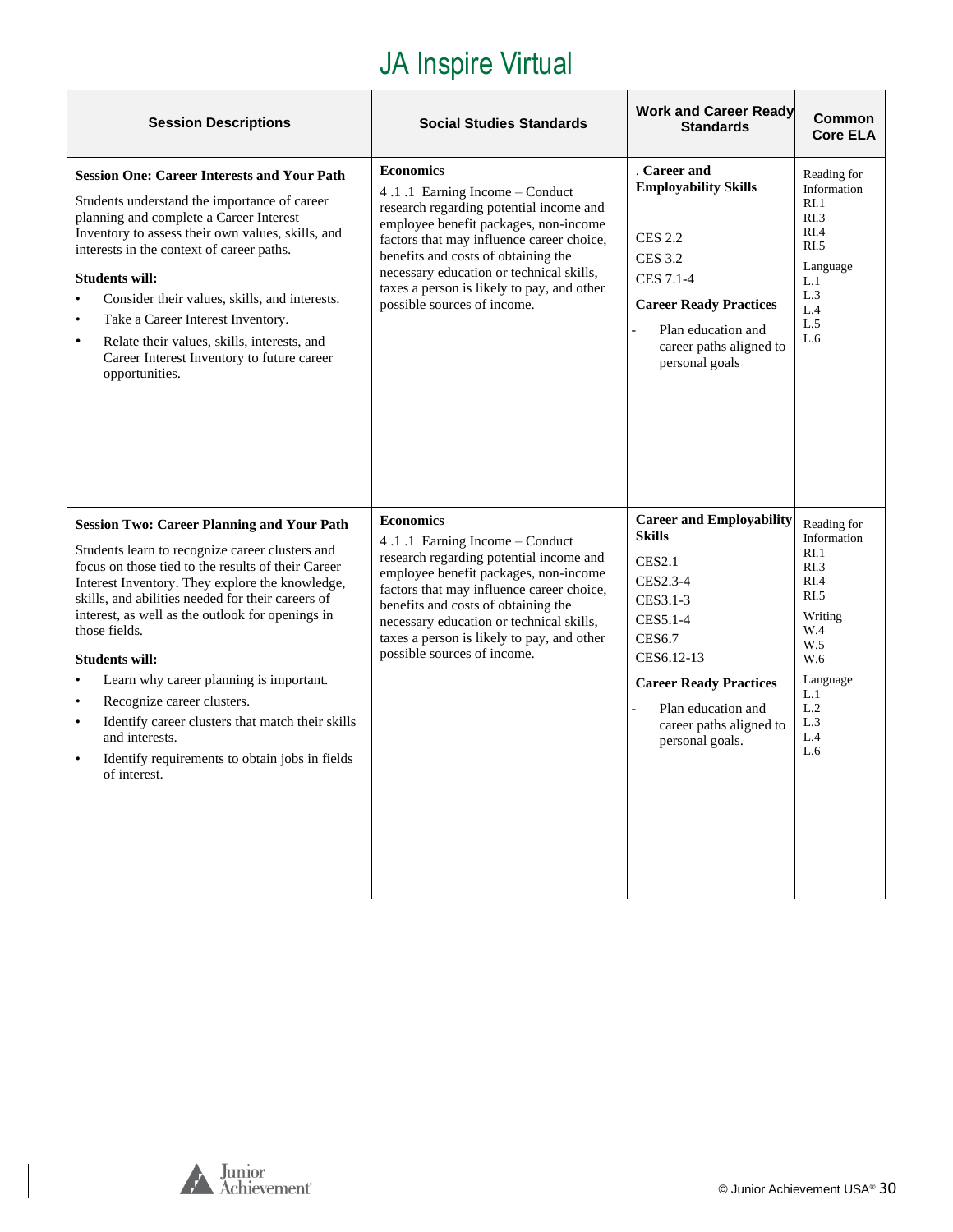| <b>Session Descriptions</b>                                                                                                                                                                                                                                                                                                                                                                                                                                                                                                                                                                                                 | <b>Social Studies Standards</b>                                                                                                                                                                                                                                                                                                                     | <b>Work and Career Ready</b><br><b>Standards</b>                                                                                     | Common<br><b>Core ELA</b>                                                                                                                             |
|-----------------------------------------------------------------------------------------------------------------------------------------------------------------------------------------------------------------------------------------------------------------------------------------------------------------------------------------------------------------------------------------------------------------------------------------------------------------------------------------------------------------------------------------------------------------------------------------------------------------------------|-----------------------------------------------------------------------------------------------------------------------------------------------------------------------------------------------------------------------------------------------------------------------------------------------------------------------------------------------------|--------------------------------------------------------------------------------------------------------------------------------------|-------------------------------------------------------------------------------------------------------------------------------------------------------|
| <b>Session Three: Preparing to Meet Your Future</b><br>Students learn how awareness of their values,<br>skills, and interests helps guide them to<br>a career that is meaningful, enjoyable, and<br>positioned for success. They learn about soft<br>skills and explore education and training<br>requirements in their fields of interest.<br><b>Students will:</b><br>Understand why it's important to choose a<br>career where they can be successful and<br>develop a career plan.<br>Practice soft skills.<br>$\bullet$<br>Recognize education and training requirements<br>and opportunities for careers of interest. | <b>Economics</b><br>4.1.1 Earning Income – Conduct<br>research regarding potential income and<br>employee benefit packages, non-income<br>factors that may influence career choice,<br>benefits and costs of obtaining the<br>necessary education or technical skills,<br>taxes a person is likely to pay, and other<br>possible sources of income. | <b>Career Ready Practices</b><br>Plan education and<br>career paths aligned to<br>personal goals.                                    | Reading for<br>Information<br>R <sub>L</sub> 1<br>RI.3<br>RI.4<br>RI.5<br>Language<br>L.1<br>L.3<br>L.4<br>L.5<br>L.6                                 |
| <b>Session Four: Local Business Means</b><br>Opportunity<br>Students learn about their local economy. They<br>review the list of JA Inspire Virtual career fair<br>exhibitors and the website of their local Chamber<br>of Commerce and look for common themes, such<br>as career clusters. They identify companies they<br>would like to visit during the virtual career fair.<br><b>Students will:</b><br>Recognize traits of their local economy.<br>Identify common career clusters in their area<br>and among JA Inspire Virtual exhibitors.<br>Create a list of exhibitors to visit during JA<br>Inspire Virtual.     | <b>Economics</b><br>1.2.1 Institutions $-$ describe the roles of<br>various economic institutions and purposes<br>they serve in a market economy.                                                                                                                                                                                                   | <b>Career and Employability</b><br><b>Skills</b><br><b>CES2.1</b><br>CES2.3-4<br>CES3.1-3<br>CES5.1-4<br><b>CES6.7</b><br>CES6.12-13 | Reading for<br>Information<br>RI.1<br>R <sub>L.3</sub><br>RI.4<br>RI.5<br>Writing<br>W.4<br>W.5<br>W.6<br>Language<br>L.1<br>L.2<br>L.3<br>L.4<br>L.6 |

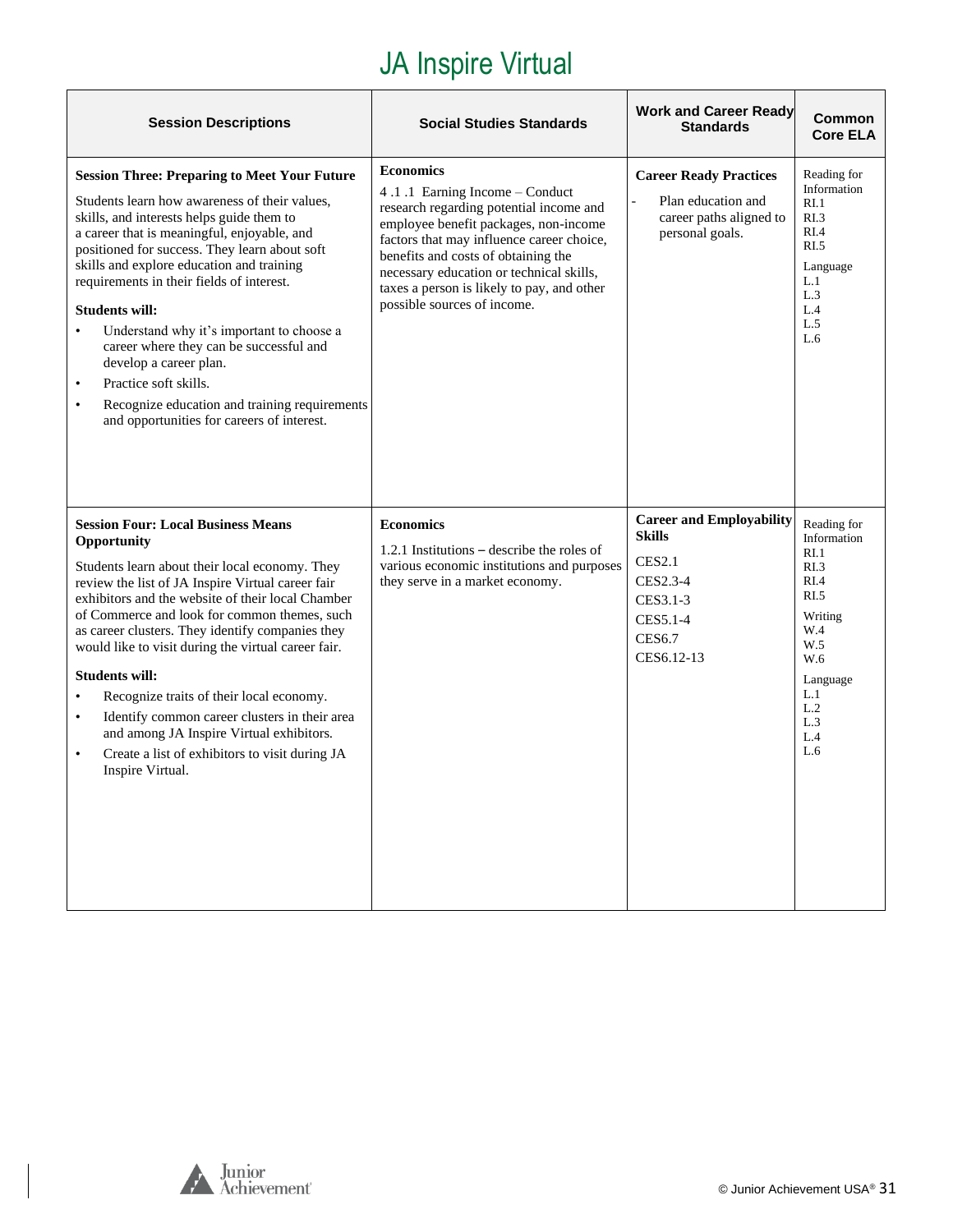| <b>Session Descriptions</b>                                                                                                                                                                                                                                                                                                                                                                                                                                                                                                                                        | <b>Social Studies Standards</b>                                                                                                                                                                                                                                                                                                                     | <b>Work and Career Ready</b><br><b>Standards</b>                                                                                                                                                                                                                           | Common<br><b>Core ELA</b>                                                                                                                 |
|--------------------------------------------------------------------------------------------------------------------------------------------------------------------------------------------------------------------------------------------------------------------------------------------------------------------------------------------------------------------------------------------------------------------------------------------------------------------------------------------------------------------------------------------------------------------|-----------------------------------------------------------------------------------------------------------------------------------------------------------------------------------------------------------------------------------------------------------------------------------------------------------------------------------------------------|----------------------------------------------------------------------------------------------------------------------------------------------------------------------------------------------------------------------------------------------------------------------------|-------------------------------------------------------------------------------------------------------------------------------------------|
| <b>Session Five: Learn from the Experts</b><br>Students review the speakers and webinars available<br>at the JA Inspire Virtual career fair, create a list of at<br>least three to view, and define what they would like<br>to learn from them.<br><b>Students will:</b><br>Identify relevant JA Inspire<br>$\bullet$<br>Virtual speakers and webinars to attend.<br>$\bullet$<br>Note facts about the speakers and topics of<br>$\bullet$<br>webinars they will attend.<br>Develop questions to consider when watching<br>$\bullet$<br>the speakers and webinars. | <b>Process and Skills</b><br>P2.3 Know how to find, organize,<br>evaluate, and interpret information from a<br>variety of credible sources.                                                                                                                                                                                                         | <b>Career Ready Practices</b><br>Utilize critical thinking<br>to make sense of<br>problems and<br>persevere in solving<br>them.<br>Model integrity,<br>ethical leadership and<br>effective management.<br>Plan education and<br>career paths aligned to<br>personal goals. | Reading for<br>Information<br>RI.1<br>RI.3<br>RI.4<br>RI.5<br>Language<br>L.1<br>L.3<br>L.4<br>L.5<br>L.6                                 |
| <b>Session Six: Welcome to JA Inspire Virtual</b><br>Students attend the JA Inspire Virtual Career fair.<br><b>Students will:</b><br>Visit exhibits at JA Inspire Virtual.<br>Attend speeches and webinars at JA Inspire<br>Virtual.<br>Complete the What I Learned section of the<br>$\bullet$<br>chart from their Learn from the Experts<br>worksheet.                                                                                                                                                                                                           | <b>Economics</b><br>4.1.1 Earning Income - Conduct<br>research regarding potential income and<br>employee benefit packages, non-income<br>factors that may influence career choice,<br>benefits and costs of obtaining the<br>necessary education or technical skills,<br>taxes a person is likely to pay, and other<br>possible sources of income. | <b>Career Ready Practices</b><br>Act as a responsible<br>and contributing citizen<br>and employee.<br>Apply appropriate<br>academic and technical<br>skills.<br>Attend to personal<br>health and financial<br>well-being.                                                  | Reading for<br>Information<br>RI.1<br>RI.3<br>RI.4<br>RI.5<br>Writing<br>W.4<br>W.5<br>W.6<br>Language<br>L.1<br>L.2<br>L.3<br>L.4<br>L.6 |

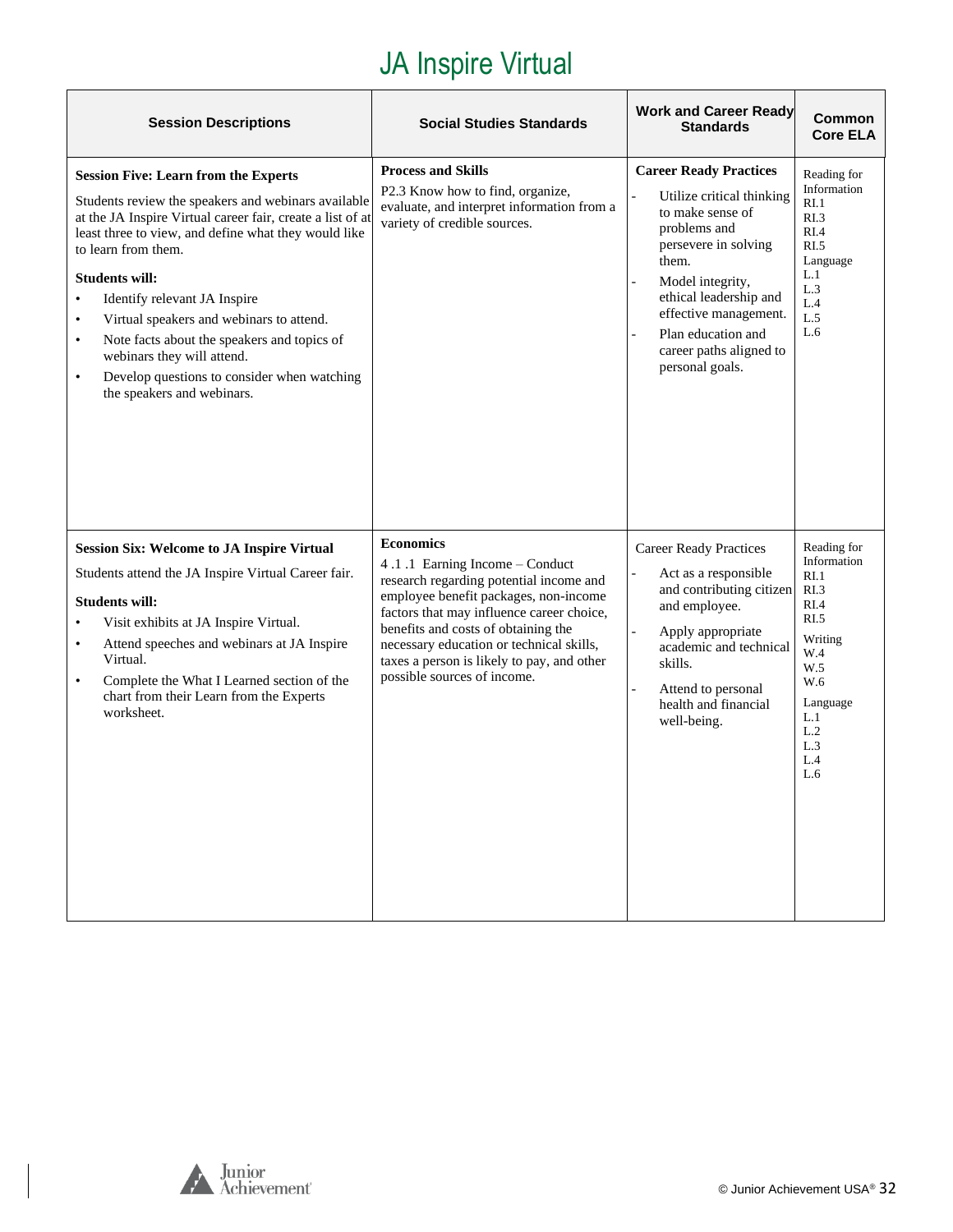| <b>Session Descriptions</b>                                                                                                                                                                                                                                                                                                                                                                                                             | <b>Social Studies Standards</b>                                                                                                                                                                                                                                                                                                                     | <b>Work and Career Ready</b><br><b>Standards</b>                                                                                                                                                                                                               | Common<br><b>Core ELA</b>                                                                                             |
|-----------------------------------------------------------------------------------------------------------------------------------------------------------------------------------------------------------------------------------------------------------------------------------------------------------------------------------------------------------------------------------------------------------------------------------------|-----------------------------------------------------------------------------------------------------------------------------------------------------------------------------------------------------------------------------------------------------------------------------------------------------------------------------------------------------|----------------------------------------------------------------------------------------------------------------------------------------------------------------------------------------------------------------------------------------------------------------|-----------------------------------------------------------------------------------------------------------------------|
| <b>Session Seven: JA Inspire Personal Reflection</b><br>Students reflect on what they have learned and<br>identify next steps to further define their<br>academic choices and career path.<br><b>Students will:</b><br>Evaluate personal goals and priorities based on<br>their experience at the JA Inspire Virtual event.<br>Identify next steps, including exploration of<br>$\bullet$<br>high school coursework and other research. | <b>Economics</b><br>4.1.1 Earning Income – Conduct<br>research regarding potential income and<br>employee benefit packages, non-income<br>factors that may influence career choice,<br>benefits and costs of obtaining the<br>necessary education or technical skills,<br>taxes a person is likely to pay, and other<br>possible sources of income. | <b>Career and Employability</b><br><b>Skills</b><br><b>CES 2.2</b><br><b>CES 3.2</b><br>CES 7.1-4<br><b>Career Ready Practices</b><br>Employ valid and<br>reliable research<br>strategies.<br>Plan education and<br>career paths aligned to<br>personal goals. | Reading for<br>Information<br>RI.1<br>R <sub>L.3</sub><br>RI.4<br>RI.5<br>Language<br>L.1<br>L.3<br>L.4<br>L.5<br>L.6 |

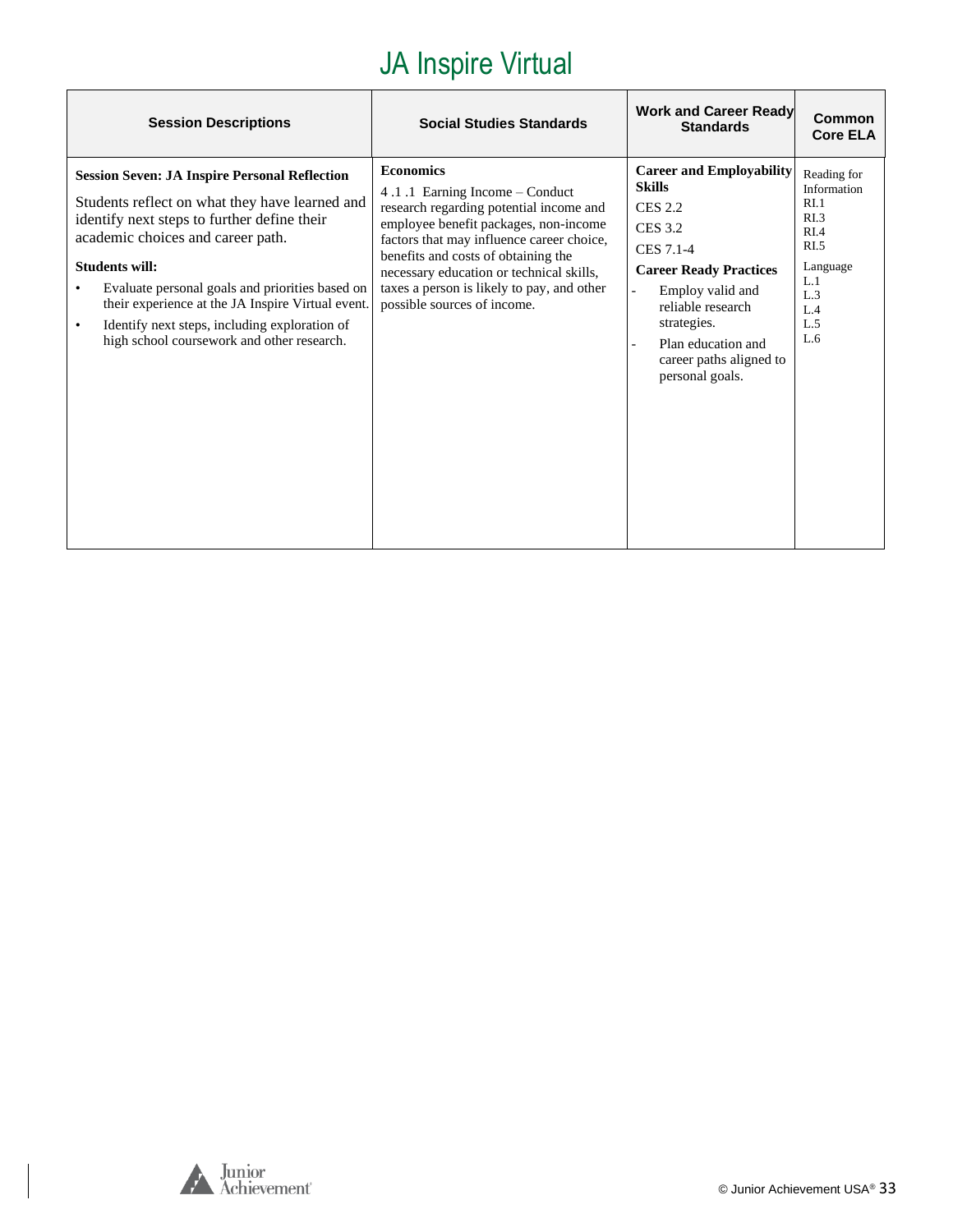# JA It's My Job (Soft Skills)

| <b>Session Descriptions</b>                                                                                                                                                                                                                                                                                                                                                                                                                                                                                                                                                                | <b>Social Studies Standards</b>                                                                                                                                                                                                                                                                                                                           | <b>Work and Career Ready</b><br><b>Standards</b>                                                                                                                     | <b>Common Core ELA</b>                                                                                                                                                               |
|--------------------------------------------------------------------------------------------------------------------------------------------------------------------------------------------------------------------------------------------------------------------------------------------------------------------------------------------------------------------------------------------------------------------------------------------------------------------------------------------------------------------------------------------------------------------------------------------|-----------------------------------------------------------------------------------------------------------------------------------------------------------------------------------------------------------------------------------------------------------------------------------------------------------------------------------------------------------|----------------------------------------------------------------------------------------------------------------------------------------------------------------------|--------------------------------------------------------------------------------------------------------------------------------------------------------------------------------------|
| <b>Communicating About Yourself</b><br>Students learn what their dress, speech, and<br>listening skills communicate to others about<br>them.<br><b>Students will:</b><br>Recognize the importance of manners as an<br>$\bullet$<br>element of professionalism.<br>Identify language and style appropriate for<br>$\bullet$<br>the workplace.<br>Listen actively for content, not to anticipate<br>$\bullet$<br>response.                                                                                                                                                                   | NA                                                                                                                                                                                                                                                                                                                                                        | <b>Career and Employability</b><br><b>Skills</b><br>CES <sub>1</sub><br><b>Career Ready Practices</b><br>Communicate clearly and<br>effectively and with reason.     | Grades 9-10<br>RI.9-10.1,4,11<br>SL.9-10.1-3<br>$L.9-10.1-2$<br>$L.9-10.4$<br>Grades 11-12<br>RI.11-12.1,4,11<br>SL.11-12.1-3<br>$L.11-12.1-2$<br>$L.11-12.6$                        |
| <b>Applications and Resumes</b><br>This session covers job applications and<br>resumes, two written methods of applying for a<br>job. Students examine both documents and<br>begin to think about how to adapt their<br>experiences, skills, and achievements to the<br>applicable template to present themselves to a<br>potential employer.<br><b>Students will:</b><br>Identify information necessary for a job<br>$\bullet$<br>application.<br>Recognize key features and formatting of<br>$\bullet$<br>resumes.<br>Use appropriate language for a resume.                             | <b>Economics</b><br>4.1.1 Earning Income – Conduct<br>research regarding potential<br>income and employee benefit<br>packages, non-income factors that<br>may influence career choice,<br>benefits and costs of obtaining the<br>necessary education or technical<br>skills, taxes a person is likely to<br>pay, and other possible sources of<br>income. | <b>Career Ready Practices</b><br>Act as a responsible and<br>contributing citizen and<br>employee.<br>Apply appropriate academic<br>and technical skills.            | Grades 9-10<br>RI.9-10.2<br>W.9-10.2,4,6<br>SL.9-10.1-2<br>$L.9-10.1-2$<br>$L.9-10.4$<br>Grades 11-12<br>RI.11-12.2<br>W.11-12.2,4,6<br>SL.11-12.1-3<br>$L.11-12.1-2$<br>$L.11-12.6$ |
| <b>Interviewing for a Job</b><br>This session covers communication styles used<br>during the process of job hunting, with an<br>emphasis on interviewing. Students complete an<br>activity and track their accomplishments in a<br>"brag sheet."<br><b>Students will:</b><br>Identify appropriate content for a personal<br>$\bullet$<br>brag sheet<br>Adapt personal information to interview<br>$\bullet$<br>situations.<br>Develop answers to common interview<br>$\bullet$<br>questions.<br>Recognize appropriate professional dress<br>$\bullet$<br>and demeanor for a job interview. | <b>NA</b>                                                                                                                                                                                                                                                                                                                                                 | <b>Career and Employability</b><br><b>Skills</b><br><b>CES2.14</b><br>CES5.9-13<br>CES5.14-16<br><b>CES6.1</b><br>CES6.12-15<br>CES10.2-.3<br>CES10.4-7<br>CES10.8-9 | Grades 9-10<br>RI.9-10.2<br>W.9-10.2,4,6<br>SL.9-10.1-4<br>$L.9-10.1-2$<br>$L.9-10.4$<br>Grades 11-12<br>RI.11-12.1,4,11<br>SL.11-12.1-4<br>L.11-12.1-2<br>$L.11-12.6$               |

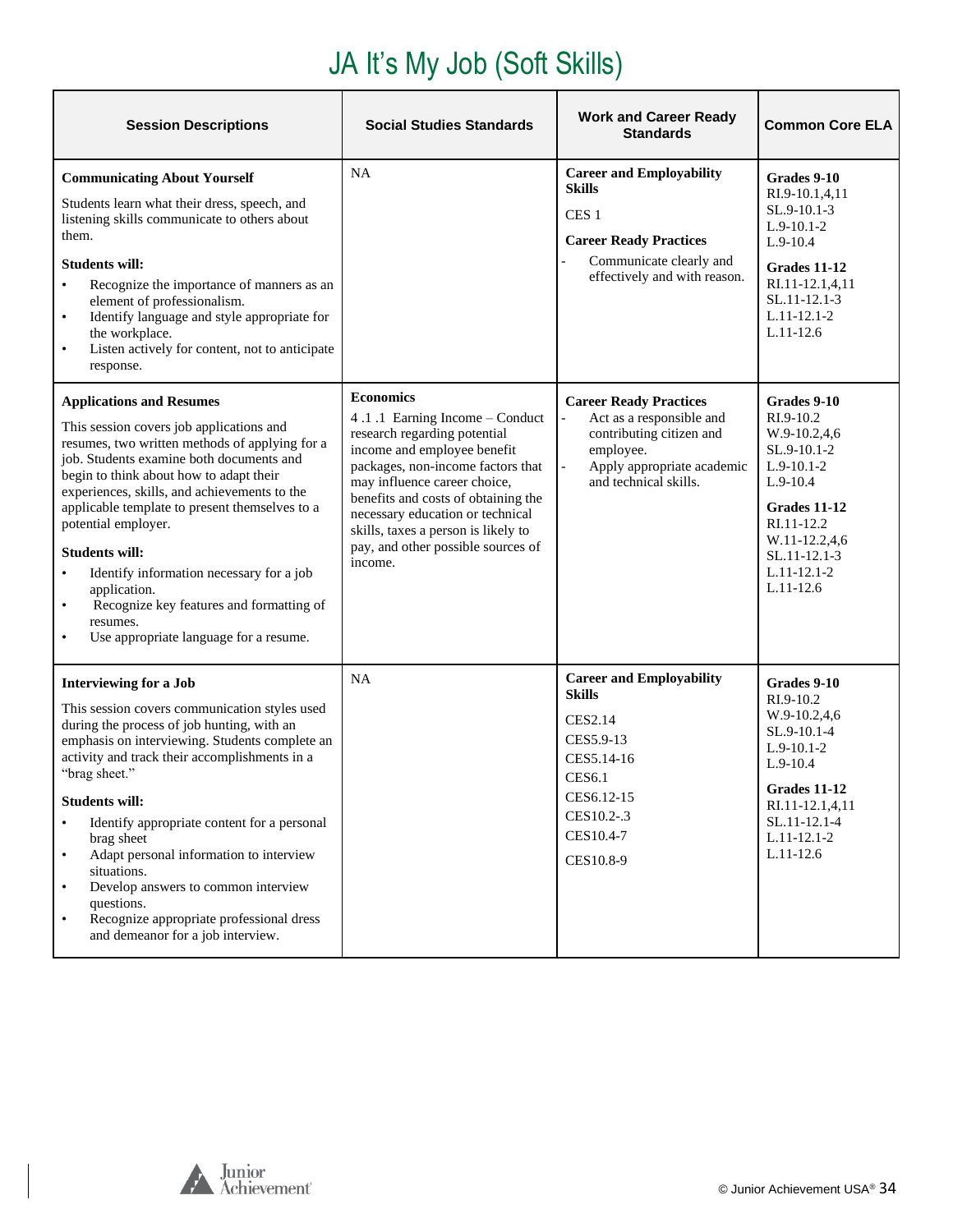# JA It's My Job (Soft Skills)

| <b>Session Descriptions</b>                                                                                                                                                                                                                                                                                                                                                                                                                                                                                                                                                                                                                                                                                                  | <b>Social Studies Standards</b>                                                                 | <b>Work and Career Ready</b><br><b>Standards</b>                                                                                                                                     | <b>Common Core ELA</b>                                                                                                                                                                          |
|------------------------------------------------------------------------------------------------------------------------------------------------------------------------------------------------------------------------------------------------------------------------------------------------------------------------------------------------------------------------------------------------------------------------------------------------------------------------------------------------------------------------------------------------------------------------------------------------------------------------------------------------------------------------------------------------------------------------------|-------------------------------------------------------------------------------------------------|--------------------------------------------------------------------------------------------------------------------------------------------------------------------------------------|-------------------------------------------------------------------------------------------------------------------------------------------------------------------------------------------------|
| <b>Cell Phones in the Workplace</b><br>This session covers communication methods to<br>ensure workplace success, focusing on using cell<br>phones in the workplace. A required activity<br>covers cell phone etiquette, plus there are three<br>additional activities from which to choose.<br><b>Students will:</b><br>Recognize and identify appropriate and<br>$\bullet$<br>inappropriate uses of cell phones in the<br>workplace.<br>Identify the effects of inappropriate usage<br>$\bullet$<br>of cell phones in the workplace.<br>Adapt cell phone behavior and functions<br>$\bullet$<br>for professional uses.<br>Recognize and apply appropriate texting<br>$\bullet$<br>style for communicating in the workplace. | <b>NA</b>                                                                                       | <b>Career Ready Practices</b><br>Communicate clearly and<br>effectively and with reason.                                                                                             | Grades 9-10<br>RI.9-10.2<br>SL.9-10.1-4<br>$L.9-10.1-2$<br>$L.9-10.4$<br>Grades 11-12<br>RI.11-12.1,4,11<br>SL.11-12.1-4<br>$L.11 - 12.1 - 2$<br>$L.11-12.6$                                    |
| <b>Workplace Communication</b><br>This session covers communication methods in<br>the workplace. Activities focus on appropriate<br>tone and topics for the workplace and<br>communication strategies for collaborating<br>effectively.<br><b>Students will:</b><br>Identify and use an appropriate<br>$\bullet$<br>professional tone in workplace<br>communication.<br>Identify appropriate and inappropriate<br>$\bullet$<br>subjects for workplace discussion.<br>Enable cooperative and productive group<br>$\bullet$<br>interactions.<br>Communicate to solve problems<br>$\bullet$<br>collaboratively and respectfully.                                                                                                | NA                                                                                              | <b>Career Ready Practices</b><br>Communicate clearly and<br>effectively and with reason.<br>Utilize critical thinking to<br>make sense of problems and<br>persevere in solving them. | Grades 9-10<br>RI.9-10.2<br>SL.9-10.1-4<br>$L.9-10.1-2$<br>$L.9-10.4$<br>Grades 11-12<br>RI.11-12.1,4,11<br>SL.11-12.1-4<br>$L.11 - 12.1 - 2$<br>$L.11-12.6$                                    |
| <b>Workplace Writing</b><br>This session covers the basics of professional<br>writing. Included are activities that allow<br>students to practice writing concisely, clearly,<br>and correctly, with appropriate workplace style.<br><b>Students will:</b><br>Use proper spelling, grammar, and<br>punctuation in the workplace.<br>List best practices for effective business<br>$\bullet$<br>writing.<br>Use clear language and appropriate style<br>$\bullet$<br>for written communication in the<br>workplace.<br>Identify important ideas and express them<br>$\bullet$<br>clearly and concisely in writing.                                                                                                            | <b>Process and Skills</b><br>P1.5 Construct and present an<br>argument supported with evidence. | <b>Career Ready Practices</b><br>Communicate clearly and<br>effectively and with reason.<br>Apply appropriate academic<br>and technical skills.                                      | Grades 9-10<br>RI.9-10.2<br>W.9-10.2,4,6,10<br>SL.9-10.1-4<br>$L.9-10.1-2$<br>$L.9 - 10.4$<br>Grades 11-12<br>RI.11-12.1,4,11<br>W.11-12.2,4,6,10<br>SL.11-12.1-4<br>L.11-12.1-2<br>$L.11-12.6$ |

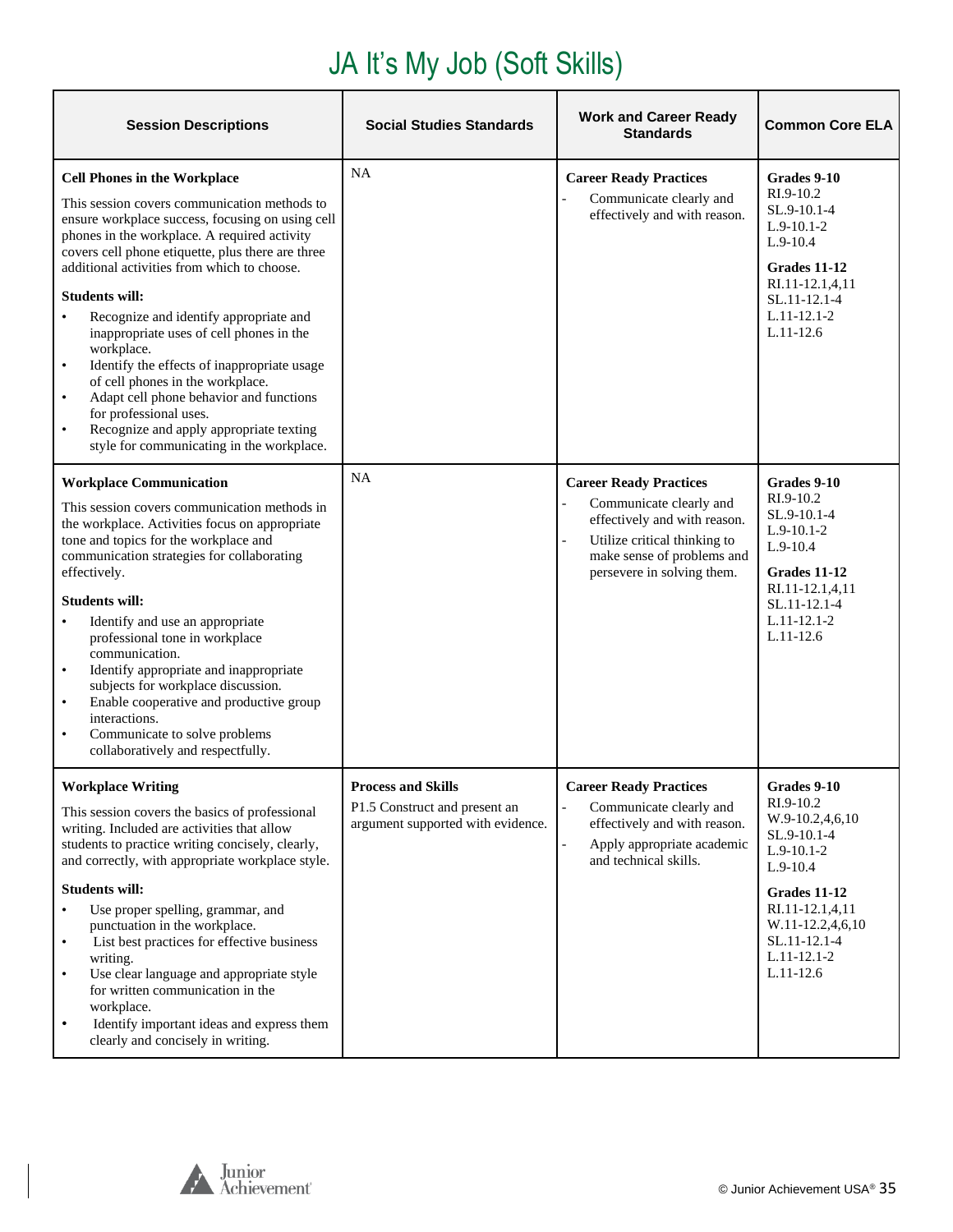#### JA Job Shadow

| <b>Session Descriptions</b>                                                                                                                                                                                                                                                                                                                                                                                                                                                                                                                                                                                                                                  | <b>Social Studies Standards</b>                                                                                                                                                                                   | <b>Work and Career Ready</b><br><b>Standards</b>                                                                                                           | <b>Common Core</b><br><b>ELA</b>                                                                                                                                                       |
|--------------------------------------------------------------------------------------------------------------------------------------------------------------------------------------------------------------------------------------------------------------------------------------------------------------------------------------------------------------------------------------------------------------------------------------------------------------------------------------------------------------------------------------------------------------------------------------------------------------------------------------------------------------|-------------------------------------------------------------------------------------------------------------------------------------------------------------------------------------------------------------------|------------------------------------------------------------------------------------------------------------------------------------------------------------|----------------------------------------------------------------------------------------------------------------------------------------------------------------------------------------|
| <b>Session One: Before the Hunt</b><br>Students are introduced to the JA Job Shadow<br>program and the Seven Steps to Get Hired and<br>Succeed. Through a close examination of<br>specific skills and career clusters, they learn the<br>key factors to investigate in career planning:<br>skills, interest, work priorities, and job outlook.<br><b>Students will:</b><br>Recognize career clusters that match their<br>$\bullet$<br>skills and interests<br>Demonstrate self-awareness of their soft<br>$\bullet$<br>skills in work scenarios                                                                                                              | <b>NA</b>                                                                                                                                                                                                         | <b>Career and Employability Skills</b><br><b>CES2.1</b><br>CES2.3-4<br>CES3.1-3<br>CES5.1-4<br><b>CES6.7</b><br>CES6.12-13                                 | Grades 9–10<br>RI.9-10.1<br>W.9-10.7<br>SL.9-0.1<br>$L.9-10.4$<br>Grades $11-12$<br>RI.11-2.1<br>SL.11-2.1<br>L.11-12.4                                                                |
| <b>Session Two: Perfect Match</b><br>Students review the Seven Steps to Get Hired<br>and Succeed and analyze job hunting skills.<br>They then participate in mock interviews to<br>prepare for the Job Shadow Challenge at the<br>site visit.<br><b>Students will:</b><br>Review methods of identifying job openings<br>$\bullet$<br>Demonstrate professional interviewing skills<br>$\bullet$<br>Express expectations for the upcoming site<br>visit                                                                                                                                                                                                        | <b>Process and Skills</b><br>P2.3 Know how to find, organize,<br>evaluate, and interpret information<br>from a variety of credible sources.<br>P1.5 Construct and present an<br>argument supported with evidence. | <b>Career and Employability Skills</b><br><b>CES2.14</b><br>CES5.9-13<br>CES5.14-16<br><b>CES6.1</b><br>CES6.12-15<br>CES10.2-.3<br>CES10.4-7<br>CES10.8-9 | Grades 9–10<br>$W.9-10.4-5$<br>W.9-10.7<br>SL.9-10.1<br>$L.9-10.1,3$<br>$L.9-10.4$<br>Grades 11-12<br>W.11-12.2,7<br>SL.11-12.1<br>$L.11-12.3$<br>L.11-12.4                            |
| <b>Session Three: Get Hired- Collaboration</b><br>and Creativity<br>Students reflect on what they learned before and<br>during the site visit, and practice business<br>communication by composing a thank-you note.<br>They create one of four career preparation tools:<br>career assessment, elevator pitch, resume, or<br>infographic profile.<br>Students will:<br>Evaluate personal priorities based on their<br>site visit experience<br>Showcase identified skills<br>$\bullet$<br>Apply program knowledge to at least one of<br>$\bullet$<br>four career preparation tools: career<br>assessment, elevator pitch, resume, or<br>infographic profile | <b>Process and Skills</b><br>P1.5 Construct and present an<br>argument supported with evidence.                                                                                                                   | <b>Career and Employability Skills</b><br>CES2.1-4<br>CES5.1-4<br>CES5.8-12<br>CES7.1-4<br>CES7.12-14<br>CES10.2-3<br>CES10.5                              | Grades 9-10<br>$W.9-10.4-5$<br>W.9-10.7<br>SL.9-10.1,4<br>$L.9-10.1$<br>$L.9 - 10.3 - 4$<br>Grades 11-12<br>W.11-12.4-5<br>W.11-12.7<br>SL.11-12.1,4<br>L.11-12.1<br>$L.11 - 12.3 - 4$ |

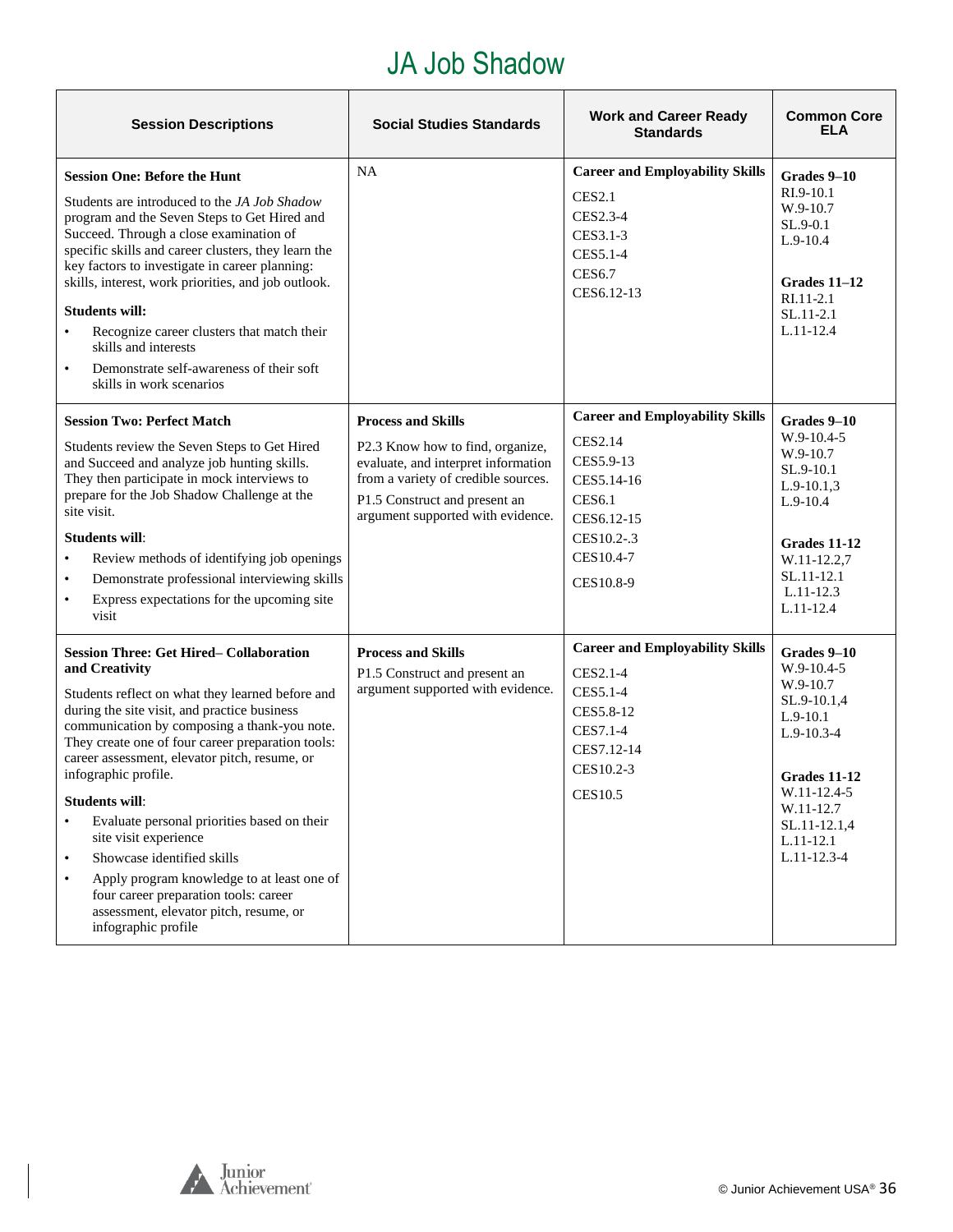# JA Job Shadow Blended Model

<span id="page-36-0"></span>

| <b>Session Descriptions</b>                                                                                                                                                                                                                                                                                                                                                                                                                                                                                                                                                                                                                                                                                                                                                                                                                                                                                                                                                      | <b>Social Studies Standards</b>                                                                                                                                                                                                                                                                                                                                        | <b>Work and Career Ready</b><br><b>Standards</b>                                                                                                                     | <b>Common Core</b><br><b>ELA</b>                                                                                                                                                                              |
|----------------------------------------------------------------------------------------------------------------------------------------------------------------------------------------------------------------------------------------------------------------------------------------------------------------------------------------------------------------------------------------------------------------------------------------------------------------------------------------------------------------------------------------------------------------------------------------------------------------------------------------------------------------------------------------------------------------------------------------------------------------------------------------------------------------------------------------------------------------------------------------------------------------------------------------------------------------------------------|------------------------------------------------------------------------------------------------------------------------------------------------------------------------------------------------------------------------------------------------------------------------------------------------------------------------------------------------------------------------|----------------------------------------------------------------------------------------------------------------------------------------------------------------------|---------------------------------------------------------------------------------------------------------------------------------------------------------------------------------------------------------------|
| <b>Session One: Finding Your Future</b><br>In this session, students are introduced to the<br>Design for Delight innovation model and how to<br>use it for career planning. They examine career<br>options and pathways in relation to their skills and<br>interests, to allow them to choose potential<br>occupations to explore.<br><b>Students will:</b><br>Identify the three Design for Delight<br>$\bullet$<br>innovation principles<br>Correlate the Design for Delight innovation<br>$\bullet$<br>principles to the development of a personal<br>career plan<br>$\bullet$<br>Explain career clusters and their relationship<br>to career pathways, industries, and careers                                                                                                                                                                                                                                                                                               | NA                                                                                                                                                                                                                                                                                                                                                                     | <b>Career and Employability</b><br><b>Skills</b><br><b>CES2.1</b><br>CES2.3-4<br>CES3.1-3<br>CES5.1-4<br><b>CES6.7</b><br>CES6.12-13                                 | <b>Reading for</b><br><b>Informational</b><br><b>Text</b><br>9-10 RI.1,2,4,6<br>11-12 RI 2,4,8<br><b>Speaking and</b><br>Listening<br>9-12 SL.1.2<br>Writing<br>9-12 W.7<br>Language<br>$9-12$ L, $1-4$       |
| <b>Session Two: Career Exploration &amp;</b><br><b>Informational Interviews</b><br>In this session, students work with a partner to<br>explore their top three career choices and explain<br>how they made their selections. They learn what an<br>informational interview is and how to conduct one<br>with a professional contact to learn more about a<br>career of interest, and they prepare for a site visit.<br><b>Students will:</b><br>$\bullet$<br>Analyze which career options most closely<br>relate to their interests, strengths, and skills<br>Describe informational interviews and their<br>$\bullet$<br>relevancy to personal career exploration<br>Develop questions for informational<br>$\bullet$<br>interviews to identify preferable careers<br>Practice positive interview techniques and<br>$\bullet$<br>etiquette<br>Research local individuals working in<br>$\bullet$<br>preferable careers (optional)<br>Craft a personal elevator pitch (optional) | <b>Process and Skills</b><br>P2.3 Know how to find, organize,<br>evaluate, and interpret information<br>from a variety of credible sources.<br>P2.4 Use relevant information from<br>multiple credible sources<br>representing a wide range of views<br>considering the origin, authority,<br>structure, and context to answer a<br>compelling or supporting question. | <b>Career and Employability</b><br><b>Skills</b><br><b>CES2.14</b><br>CES5.9-13<br>CES5.14-16<br><b>CES6.1</b><br>CES6.12-15<br>CES10.2-.3<br>CES10.4-7<br>CES10.8-9 | <b>Reading for</b><br><b>Informational</b><br><b>Text</b><br>9-10 RI. 1,2,4<br>11-12 RI. 2,4<br><b>Speaking and</b><br><b>Listening</b><br>9-12 SL.1-6<br>Writing<br>9-12 W. 4.6<br>Language<br>$9-12$ L, 1-6 |

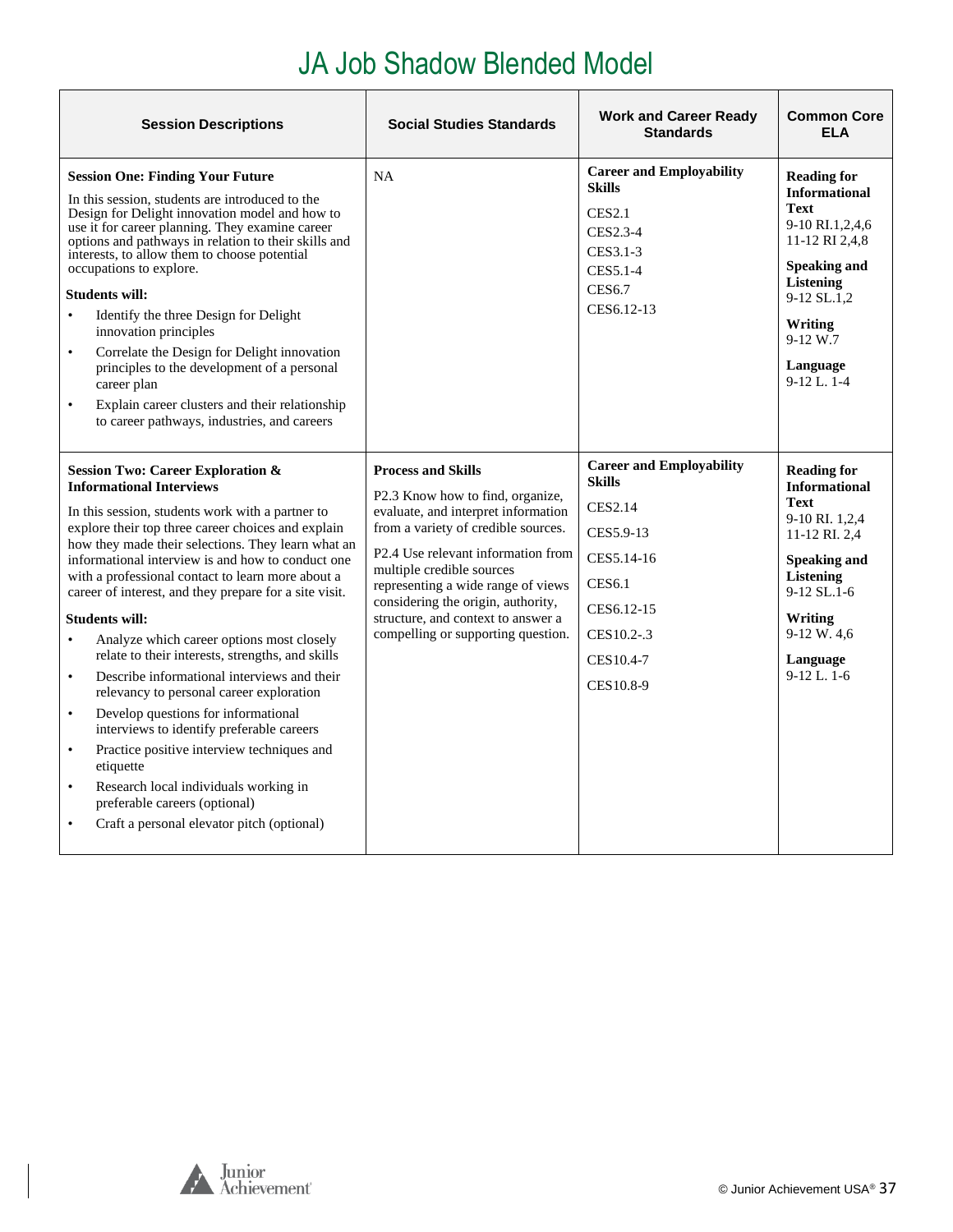# JA Job Shadow Blended Model

| <b>Session Descriptions</b>                                                                                                                                                                                                                                                                                                                                                                                                                                                                                                                                                                                                                               | <b>Social Studies Standards</b>                                                                                                                                                                                                                                                                                               | <b>Work and Career Ready</b><br><b>Standards</b>                                                                                                                                                                                   | <b>Common Core</b><br>ELA                                                                                                                                                                                                   |
|-----------------------------------------------------------------------------------------------------------------------------------------------------------------------------------------------------------------------------------------------------------------------------------------------------------------------------------------------------------------------------------------------------------------------------------------------------------------------------------------------------------------------------------------------------------------------------------------------------------------------------------------------------------|-------------------------------------------------------------------------------------------------------------------------------------------------------------------------------------------------------------------------------------------------------------------------------------------------------------------------------|------------------------------------------------------------------------------------------------------------------------------------------------------------------------------------------------------------------------------------|-----------------------------------------------------------------------------------------------------------------------------------------------------------------------------------------------------------------------------|
| <b>Session Three: Job Site Visit</b><br>In this session students attend a workplace<br>site visit. They see presentations about the<br>company, conduct informational interviews,<br>and participate in a series of challenges. A<br>detailed itinerary is in the JA Job Shadow<br>Site Coordinator Guide.<br><b>Students will:</b><br>Observe and analyze a company's<br>presentations to discern business<br>mission, values, and functions<br>Make ethical decisions related to a<br>$\bullet$<br>business scenario<br>Conduct informational interviews<br>$\bullet$<br>Relate what was learned from a<br>workplace visit to a personal career<br>path | <b>Process and Skills</b><br>P2.4 Use relevant information from<br>multiple credible sources representing a<br>wide range of views considering the<br>origin, authority, structure, and context to<br>answer a compelling or supporting<br>question.<br>P1.5 Construct and present an argument<br>supported with evidence.    | <b>Career Ready Practices</b><br>Model integrity, ethical<br>leadership and effective<br>management.                                                                                                                               | <b>Reading for</b><br><b>Informational Text</b><br>9-10 RI. 1,2,4<br>11-12 RI. 2,4<br><b>Speaking and</b><br>Listening<br>9-12 SL.1,2,3,6<br>Language<br>$9-12$ L. 1-6                                                      |
| <b>Session Four: Site Visit Reflection</b><br>In this session students reflect on their site<br>visit and write a thank you note to their<br>hosts and any informational interview<br>subjects. They create a resume and an<br>online professional profile.<br><b>Students will:</b><br>Evaluate personal career plan<br>Create a resume<br>$\bullet$<br>Research local individuals working in<br>$\bullet$<br>preferable careers (optional)<br>Create an online job search profile<br>$\bullet$<br>Write thank you notes                                                                                                                                 | <b>Process and Skills</b><br>P1.2 Analyze point of view, context, and<br>bias to interpret primary and secondary<br>source documents.<br>P2.3 Know how to find, organize,<br>evaluate, and interpret information from a<br>variety of credible sources.<br>P1.5 Construct and present an argument<br>supported with evidence. | <b>Career and Employability</b><br><b>Skills</b><br>CES 2.5.<br><b>Career Ready Practices</b><br>Communicate clearly and<br>effectively and with reason.<br>Use technology to enhance<br>$\overline{\phantom{a}}$<br>productivity. | <b>Reading for</b><br><b>Informational Text</b><br>9-10 RI. 2,4,6<br>11-12 RI. 2,4,8<br><b>Speaking and</b><br><b>Listening</b><br>9-12 SL. 1-4<br>Writing<br>9-10 W. 3,4,6<br>11-12 W.2,4,6<br>Language<br>$9-12$ L. $1-6$ |
| <b>Session Five: Interviewing for a Job</b><br>In this session students learn how to<br>behave professionally and answer<br>questions on job interviews, and they<br>practice interviewing for a job. They<br>explore how to secure a job shadow<br>placement.<br><b>Students will:</b><br>Identify common interview mistakes<br>Investigate common job interview<br>formats<br>Practice job interviews from both the<br>$\bullet$<br>employer's and applicant's<br>perspectives<br>$\bullet$<br>Prepare for job interview<br>$\bullet$<br>Plan and obtain job shadow<br>commitment                                                                       | <b>Process and Skills</b><br>P2.3 Know how to find, organize,<br>evaluate, and interpret information from a<br>variety of credible sources.<br>P1.5 Construct and present an argument<br>supported with evidence.                                                                                                             | <b>Career and Employability</b><br>Skills<br><b>CES 2.14</b><br>CES 5.9-13<br>CES 5.14-16<br>CES 6.1<br>CES 6.12-15<br>CES 10.2-.3<br>CES 10.4-7<br>CES 10.8-9                                                                     | <b>Reading for</b><br><b>Informational Text</b><br>9-12 RI. 2,4<br><b>Speaking and</b><br><b>Listening</b><br>$9-12$ SL. $1-6$<br>Language<br>$9-12$ L, $1-6$                                                               |

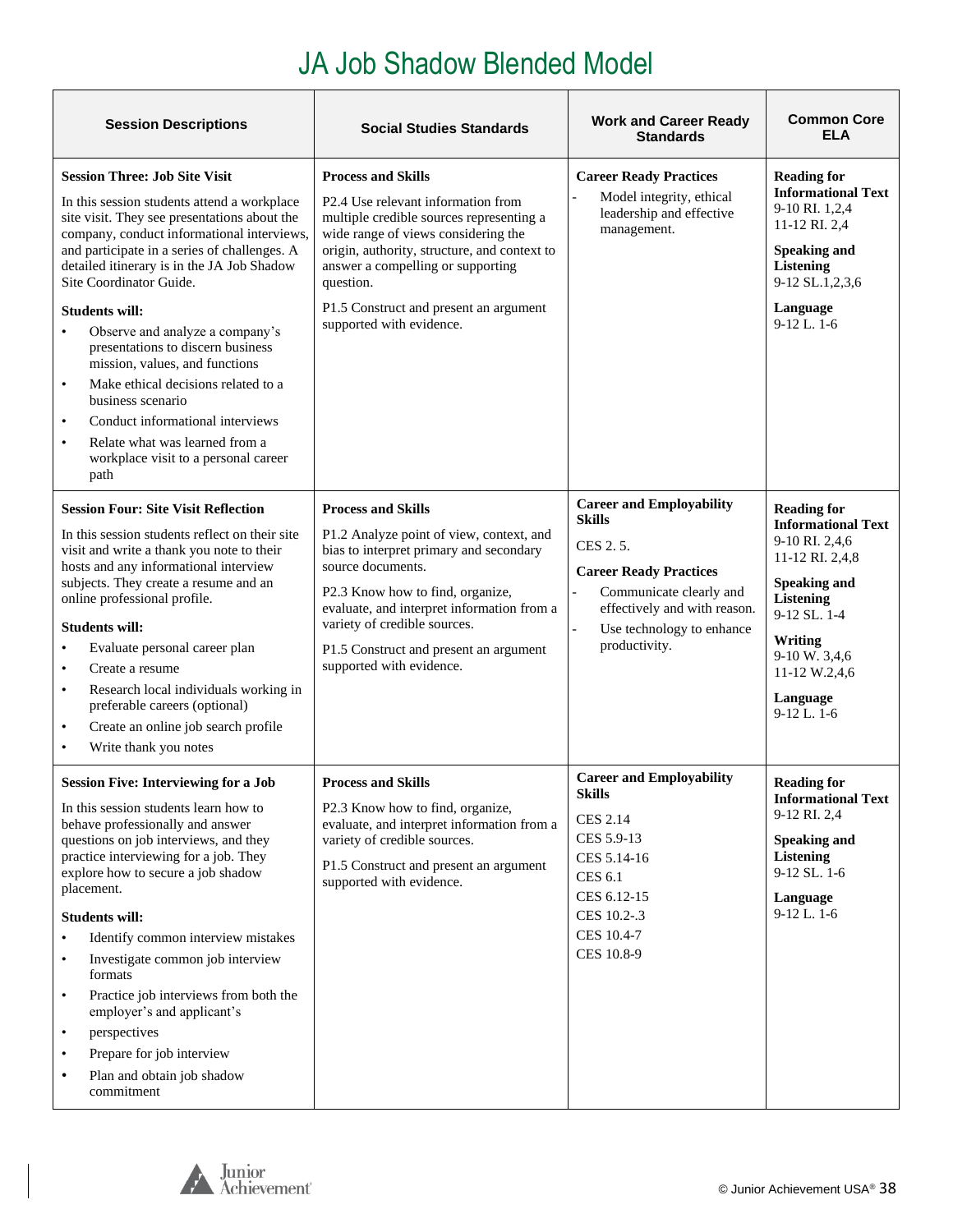#### JA Job Shadow Blended Model

| <b>Session Descriptions</b>                                                                                                                                                                                                                                                                                                                                                                                                                                                                                                                                                                                                             | <b>Social Studies Standards</b>                                                                                                             | <b>Work and Career Ready</b><br><b>Standards</b>                                                                                                                                                                                                                                                | <b>Common Core</b><br><b>ELA</b>                                                                                                                                                                    |
|-----------------------------------------------------------------------------------------------------------------------------------------------------------------------------------------------------------------------------------------------------------------------------------------------------------------------------------------------------------------------------------------------------------------------------------------------------------------------------------------------------------------------------------------------------------------------------------------------------------------------------------------|---------------------------------------------------------------------------------------------------------------------------------------------|-------------------------------------------------------------------------------------------------------------------------------------------------------------------------------------------------------------------------------------------------------------------------------------------------|-----------------------------------------------------------------------------------------------------------------------------------------------------------------------------------------------------|
| <b>Session Six: Job Shadow Prep</b><br>In this session students prepare for their job<br>shadow experience by developing<br>questions to ask of their job shadow<br>subjects, learning about appropriate<br>workplace behavior, and researching the<br>companies where they will spend time.<br><b>Students will:</b><br>Research the job shadow subject's<br>company, employees, and industry<br>Develop questions for the job shadow<br>$\bullet$<br>experience<br>Distinguish between appropriate and<br>$\bullet$<br>inappropriate workplace behavior<br>Assess personal preparedness for the<br>$\bullet$<br>job shadow experience | <b>Process and Skills</b><br>P2.3 Know how to find, organize,<br>evaluate, and interpret information from a<br>variety of credible sources. | <b>Career and Employability</b><br><b>Skills</b><br><b>CES 2.1</b><br><b>CES 2.3</b><br><b>CES 5.12</b>                                                                                                                                                                                         | <b>Reading for</b><br><b>Informational Text</b><br>9-12 RI. 2,4<br><b>Speaking and</b><br><b>Listening</b><br>9-12 SL. 1,2,4,6<br>Writing<br>9-12 W. 4,6,7<br>Language<br>$9-12$ L. $1-6$           |
| <b>Session Seven: Job Shadow Experience</b><br>In this session students visit a workplace<br>and participate in an independent job<br>shadow experience with the host(s) they<br>identified.<br><b>Students will:</b><br>Complete a job shadow experience<br>Observe and analyze a workplace to<br>$\bullet$<br>evaluate relevancy to personal career<br>plan<br>Adapt behavior to a work environment<br>$\bullet$<br>Develop professional networking<br>$\bullet$<br>contacts                                                                                                                                                          | NA                                                                                                                                          | <b>Career and Employability</b><br><b>Skills</b><br><b>CES 2.1</b><br><b>CES 2.3</b><br><b>CES 5.12</b><br><b>Career Ready Practices</b><br>Communicate clearly and<br>effectively and with reason.<br>Utilize critical thinking to<br>make sense of problems and<br>persevere in solving them. | <b>Reading for</b><br><b>Informational Text</b><br>9-12 RI. 2,4<br><b>Speaking and</b><br><b>Listening</b><br>9-12 SL.1,2,3,6<br>Language<br>$9-12$ L. $1-6$                                        |
| <b>Session Eight: Job Shadow Reflection &amp;</b><br><b>Career Planning</b><br>In this session students reflect on their job<br>shadow experience and write up their notes.<br>They analyze the relevance of the company<br>and jobs they observed to their own career<br>path plans and consider next steps.<br><b>Students will:</b><br>Analyze job shadow experience.<br>Re-evaluate personal career plan.<br>Demonstrate appropriate workplace<br>etiquette.                                                                                                                                                                        | <b>NA</b>                                                                                                                                   | <b>Career Ready Practices</b><br>Communicate clearly and<br>effectively and with reason.<br>Utilize critical thinking to<br>make sense of problems and<br>persevere in solving them.<br>Plan education and career<br>paths aligned to personal<br>goals.                                        | <b>Reading for</b><br><b>Informational Text</b><br>9-12 RI. 2,4<br><b>Speaking and</b><br><b>Listening</b><br>9-12 SL.1,2,3,6<br>Writing<br>9-10 W. 3,4,6<br>11-12 2,4,6<br>Language<br>9-12 L. 1-6 |

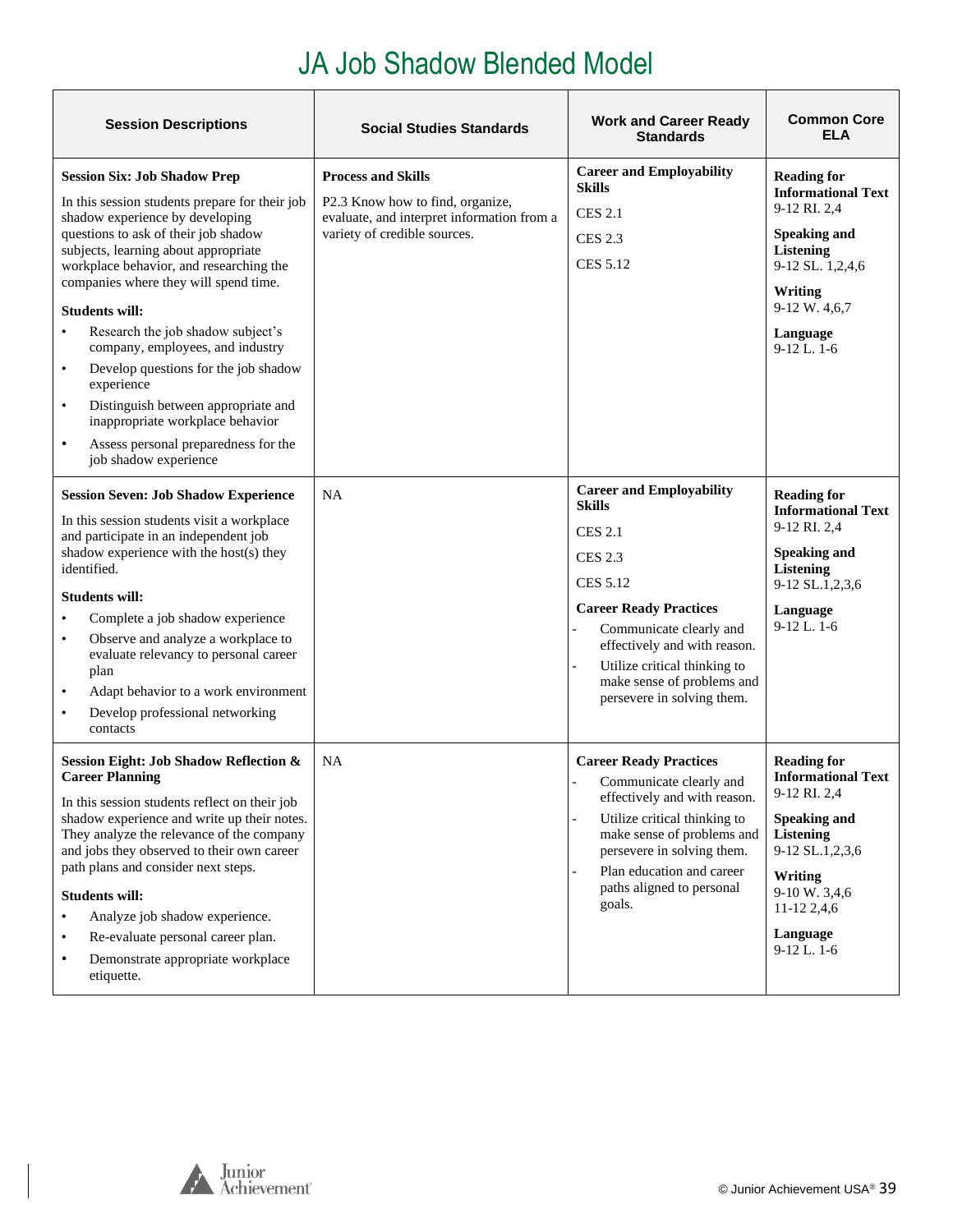<span id="page-39-0"></span>

| <b>Session Descriptions</b>                                                                                                                                                                                                                                                                                                                                                                                                                                                                                                                                                                                                                                                                                                                                                                                                                                                                         | <b>Social Studies Standards</b>                                                                                                                                                                                                                                                                                                                                             | <b>Work and Career Ready</b><br><b>Standards</b>                                                             | <b>Common Core</b><br><b>ELA</b>                                                                |
|-----------------------------------------------------------------------------------------------------------------------------------------------------------------------------------------------------------------------------------------------------------------------------------------------------------------------------------------------------------------------------------------------------------------------------------------------------------------------------------------------------------------------------------------------------------------------------------------------------------------------------------------------------------------------------------------------------------------------------------------------------------------------------------------------------------------------------------------------------------------------------------------------------|-----------------------------------------------------------------------------------------------------------------------------------------------------------------------------------------------------------------------------------------------------------------------------------------------------------------------------------------------------------------------------|--------------------------------------------------------------------------------------------------------------|-------------------------------------------------------------------------------------------------|
| <b>Session One: Earning, Employment, and Income</b><br>Students learn that healthy personal finances require<br>planning and managing. They begin to analyze<br>the financial implications of their educational and<br>career choices as a basis for understanding the<br>relationship between earnings and personal finance.<br>Students also explore how their decisions can affect other<br>people with whom they have relationships and practice<br>using healthy behaviors to discuss shared financial<br>decisions.<br><b>Students will:</b><br>Explain how values, priorities, and educational goals<br>$\bullet$<br>can affect career decisions.<br>Identify employment options that align with your<br>$\bullet$<br>priorities and values.<br>Recognize how your financial decisions can affect<br>others.<br>Use healthy relationship behaviors to discuss shared<br>financial decisions. | <b>Social Studies-Economics</b><br>4.1.1 Earning Income -<br>Conduct research regarding<br>potential income and<br>employee benefit packages,<br>non-income factors that may<br>influence career choice,<br>benefits and costs of obtaining<br>the necessary education or<br>technical skills, taxes a person<br>is likely to pay, and other<br>possible sources of income. | <b>Career and Employability</b><br><b>Skills</b><br>CES 2.1.<br>CES 2.5.<br>CES 3.1.                         | Grades 9-12<br>9-12 RI.4<br>9-12.RI.6<br>$9-12.W.3-4$<br>$9 - 12$ .SL.1-3<br>$9 - 12$ .L.1-4    |
| <b>Session Two: Budgeting</b><br>Students investigate the importance of budgeting and<br>how to<br>plan for staying within a budget. They review<br>characteristics of a healthy relationship and explore<br>how shared budgeting creates opportunities to talk about<br>equality, independence, and respect.<br><b>Students will:</b><br>Recognize the importance of making and keeping a<br>budget or spending plan.<br>Identify categories of expenses on a budget.<br>$\bullet$<br>Explain how to use a budget to clarify shared<br>$\bullet$<br>financial decisions with another person.<br>Prioritize expense categories on a budget.<br>$\bullet$                                                                                                                                                                                                                                            | <b>Social Studies - Economics</b><br>4.1.2 Buying Goods and<br>Services – Describe the<br>factors that consumers may<br>consider when purchasing a<br>good or service, including the<br>costs, benefits, and the role of<br>government in obtaining the<br>information.                                                                                                     | <b>Career and Employability</b><br><b>Skills</b><br>CES 5.4.<br>CES 5.5.<br><b>CES 6.4</b><br><b>CES 6.5</b> | Grades 9-12<br>9-12 RI.1 RI 4<br>9-12.RI.6<br>$9-12.W.4$<br>9-12.SL.1-3<br>$9 - 12$ .L. $1 - 4$ |

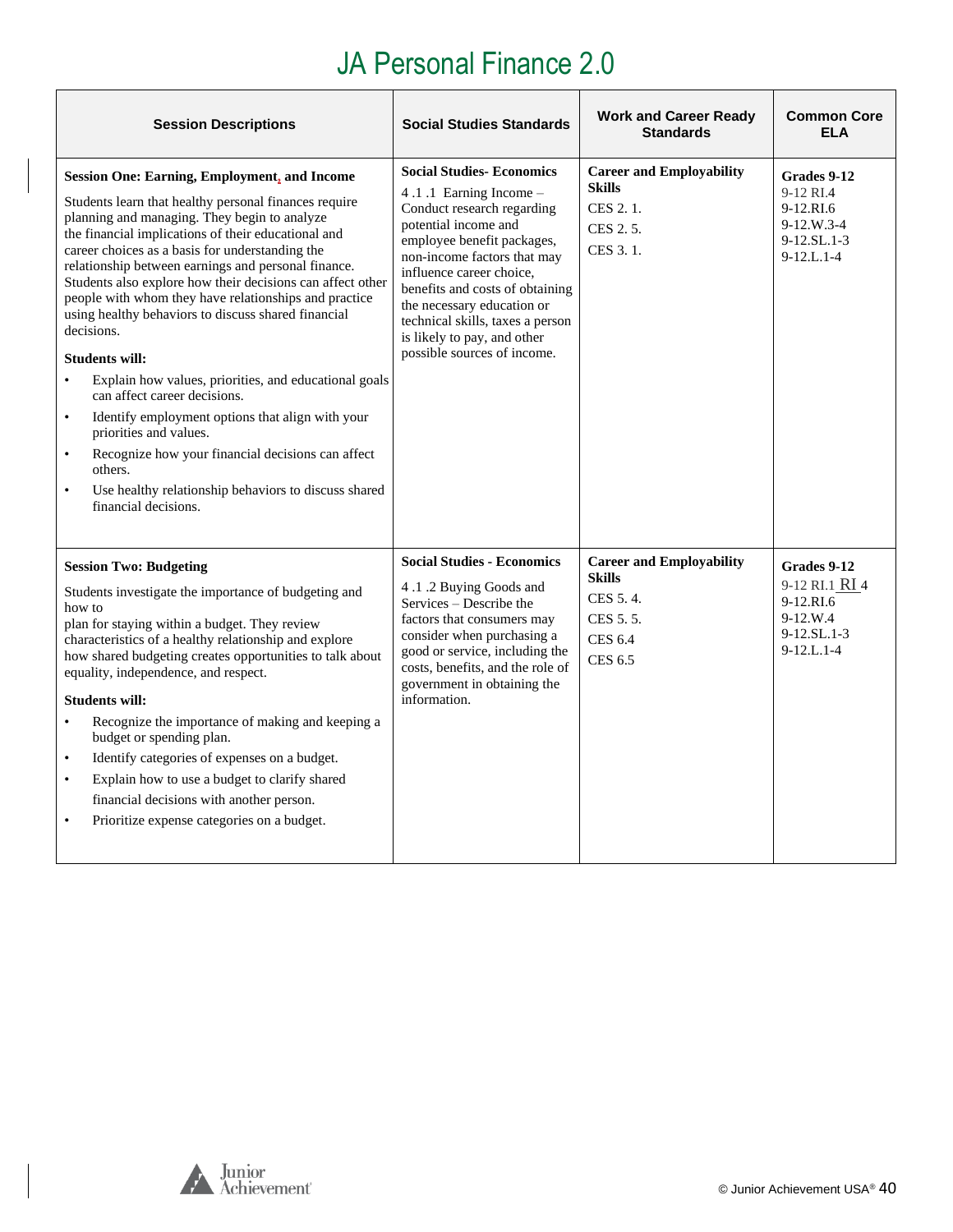| <b>Session Descriptions</b>                                                                                                                                                                                                                                                                                                                                                                   | <b>Social Studies Standards</b>                                                                                                                                                                                                                 | <b>Work and Career Ready</b><br><b>Standards</b>                                      | <b>Common Core</b><br><b>FLA</b>                                                                     |
|-----------------------------------------------------------------------------------------------------------------------------------------------------------------------------------------------------------------------------------------------------------------------------------------------------------------------------------------------------------------------------------------------|-------------------------------------------------------------------------------------------------------------------------------------------------------------------------------------------------------------------------------------------------|---------------------------------------------------------------------------------------|------------------------------------------------------------------------------------------------------|
| <b>Session Three: Savings</b><br>Students analyze the role that saving plays in their<br>personal finances. They explore how having a<br>healthy savings plan is necessary in all phases of<br>life but is especially critical for big-ticket items<br>and emergencies. Students learn how to apply<br>communication strategies when discussing<br>financial issues.<br><b>Students will:</b> | <b>Social Studies - Economics</b><br>4.1.3 Saving – Identify the<br>incentives people have to set<br>aside income for future<br>consumption, and evaluate the<br>impact of time, interest rates,<br>and inflation upon the value<br>of savings. | <b>Career and Employability</b><br><b>Skills</b><br>CES 5.6.<br>CES 8.3.<br>CES 7.4.  | Grades 9-12<br>9-12 RI.4<br>9-12.RI.6<br>$9-12.W.3-4$<br>$9-12$ .SL.1-2<br>9-12 SL.4<br>$9-12.L.1-4$ |
| Recognize reasons for saving.<br>$\bullet$<br>Explain how saving can help you earn interest<br>$\bullet$<br>instead of paying interest.<br>Use strategies to achieve a saving goal.<br>$\bullet$<br>Recognize unhealthy relationship behaviors related<br>$\bullet$<br>to saving.                                                                                                             |                                                                                                                                                                                                                                                 |                                                                                       |                                                                                                      |
| <b>Session Four: Credit and Debt</b><br>Students analyze the importance of credit and<br>the outcomes of wise and poor use of credit. They<br>examine the potential consequences of sharing credit or<br>cosigning for loans.<br><b>Students will:</b>                                                                                                                                        | <b>Economics</b><br>4.1.4 Using Credit – Evaluate<br>the benefits, costs, and<br>potential impacts of using<br>credit to purchase goods and<br>services.                                                                                        | <b>Career and Employability</b><br><b>Skills</b><br>CES 5.4.<br>CES 6.1.<br>CES 9.10. | Grades 9-12<br>9-12.RL1<br>9-12 RI.4<br>9-12.RI.6<br>9-12.SL.1-3<br>$9-12L1$<br>$9-12$ . $1.3-4$     |
| Differentiate between credit and debt.<br>$\bullet$<br>Recognize the factors that affect an individual's<br>$\bullet$<br>credit score and credit history.<br>Recognize the consequences of a low credit score.<br>$\bullet$<br>Recognize the impact of sharing credit cards or<br>$\bullet$<br>cosigning for loans.                                                                           |                                                                                                                                                                                                                                                 |                                                                                       |                                                                                                      |

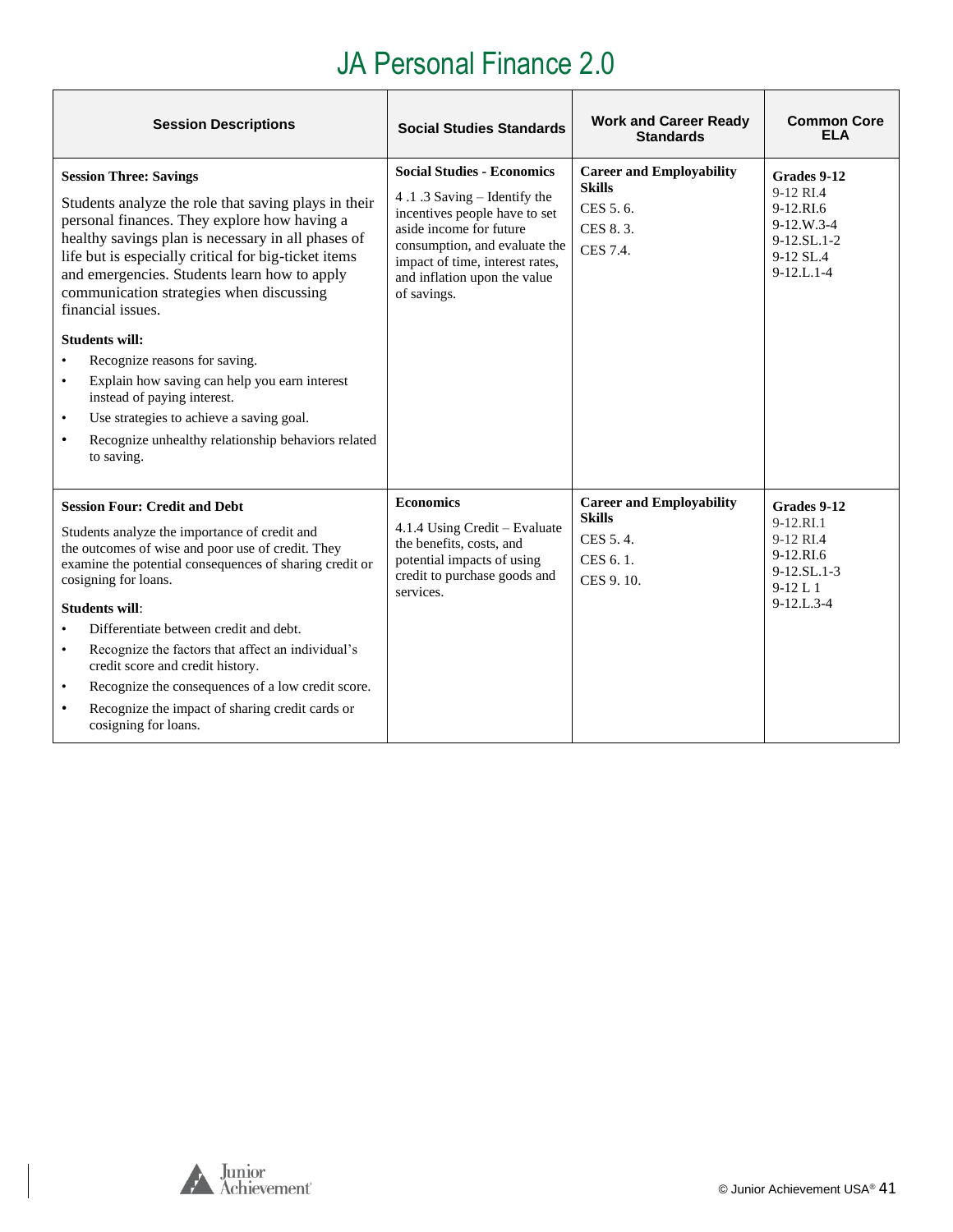| <b>Session Descriptions</b>                                                                                                                                                                                                                                                                                                                                                                                                                                                                                                                                                             | <b>Social Studies Standards</b>                                                                                                                                                                                                                                                                                                              | <b>Career and Employability</b><br><b>Skills</b>                                     | <b>Common Core</b><br>ELA                                                                                   |
|-----------------------------------------------------------------------------------------------------------------------------------------------------------------------------------------------------------------------------------------------------------------------------------------------------------------------------------------------------------------------------------------------------------------------------------------------------------------------------------------------------------------------------------------------------------------------------------------|----------------------------------------------------------------------------------------------------------------------------------------------------------------------------------------------------------------------------------------------------------------------------------------------------------------------------------------------|--------------------------------------------------------------------------------------|-------------------------------------------------------------------------------------------------------------|
| <b>Session Five: Consumer Protection</b><br>Students explore consumer protection basics,<br>including how to avoid scams, manage their money,<br>use credit and loans carefully, and protect their<br>personal information. They learn some of the risks<br>associated with sharing finances with others.<br><b>Students will:</b><br>List ways to protect online information.<br>$\bullet$<br>Recognize how a credit report can help<br>$\bullet$<br>identify suspicious activity related to your<br>finances.<br>Recognize risks involved with sharing<br>$\bullet$<br>finances.      | <b>Social Studies - Economics</b><br>4.1.6 Protecting and Insuring –<br>Assess the financial risk of lost<br>income, assets, health, or identity,<br>and determine if a person should<br>accept the risk exposure, reduce<br>risk, or transfer the risk to others<br>by paying a fee now to avoid loss.                                      | <b>Career and Employability</b><br><b>Skills</b><br>CES 1.2.<br>CES 3.1.<br>CES 3.2. | Grades 9-12<br>$9-12.RI.1$<br>9-12 RI.4<br>9-12.RI.6<br>9-12.W.4<br>9-12.SL.1<br>9-12.SL.3-4<br>$9-12 L1-4$ |
| <b>Session Six: Smart Shopping</b><br>Students learn about comparison shopping and<br>participate in a simulated shopping experience.<br>They explore communicating with other people<br>about consumer behaviors and shared shopping. A<br>volunteer or the teacher can introduce and wrap up<br>the session.<br><b>Students will:</b><br>Identify the factors necessary for making an<br>$\bullet$<br>informed purchase.<br>Compare and contrast prices and data when<br>$\bullet$<br>making a purchase decision.<br>Calculate savings gained through smart<br>$\bullet$<br>shopping. | <b>Process and Skills</b><br>P1.1Use appropriate strategies to<br>read and analyze social science<br>tables, graphs, graphics, maps and<br>texts.<br>P1.5 Construct and present an<br>argument supported with evidence.                                                                                                                      | <b>Career and Employability</b><br><b>Skills</b><br>CES 3.4.<br>CES 9.10.            | Grades 9-12<br>9-12 RI.4<br>9-12.RI.6<br>9-12.SL.2<br>$9 - 12$ .L.3                                         |
| <b>Session Seven: Risk Management</b><br>Students practice applying appropriate risk<br>management strategies in scenarios and learn how<br>to discuss risk management and manage the risks<br>associated with shared financial choices.<br><b>Students will:</b><br>Recognize the risk of financial loss as an<br>everyday reality for everyone.<br>Recognize risk management strategies and<br>apply them appropriately.<br>Understand the role of personal responsibility<br>$\bullet$<br>in preventing financial loss.                                                              | <b>Social Studies - Economics</b><br>4.1.6 Protecting and Insuring -<br>Assess the financial risk of lost<br>income, assets, health, or identity,<br>and determine if a person should<br>accept the risk exposure, reduce<br>risk, or transfer the risk to others<br>by paying a fee now to avoid the<br>possibility of a larger loss later. | <b>Career and Employability</b><br><b>Skills</b><br>CES 7.7.<br>CES 7.8.             | Grades 9-12<br>9-12.RI.1<br>9-12 RI.4<br>9-12.RI.6                                                          |

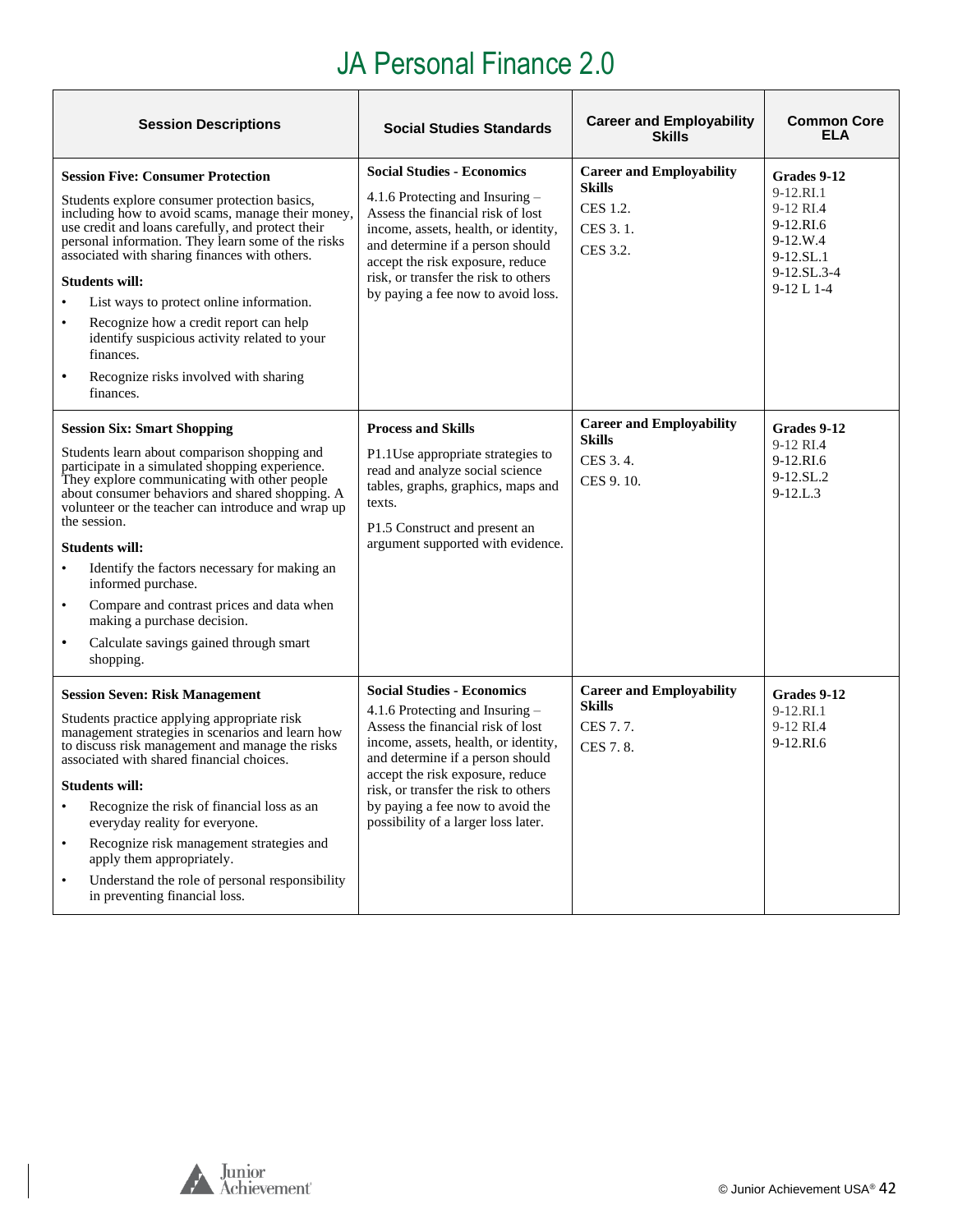| <b>Session Descriptions</b>                                                                                                                                                                                                                                                                                                                                                                                                                                                                                                                                                                                                                                                                                                                                                                                                                                                                   | <b>Social Studies Standards</b>                                                                                                                                                                                                              | <b>Career and Employability</b><br><b>Skills</b>                   | <b>Common Core</b><br><b>ELA</b>                                                                                                        |
|-----------------------------------------------------------------------------------------------------------------------------------------------------------------------------------------------------------------------------------------------------------------------------------------------------------------------------------------------------------------------------------------------------------------------------------------------------------------------------------------------------------------------------------------------------------------------------------------------------------------------------------------------------------------------------------------------------------------------------------------------------------------------------------------------------------------------------------------------------------------------------------------------|----------------------------------------------------------------------------------------------------------------------------------------------------------------------------------------------------------------------------------------------|--------------------------------------------------------------------|-----------------------------------------------------------------------------------------------------------------------------------------|
| <b>Session Eight: Investing</b><br>Students explore the difference between saving and<br>investing, the advantages and potential returns of<br>investing, and common types of investment<br>products. Students also learn about various types of<br>investment risks and self-assess their personal<br>investment risk tolerance and communication with<br>others about shared investments.<br><b>Students will:</b><br>Evaluate investments with different levels of<br>$\bullet$<br>risk and reward.<br>$\bullet$<br>Describe the role that compound interest plays<br>in wealth over time.<br>Recognize that investment options carry<br>$\bullet$<br>different levels of risk and reward.<br>Analyze the risk tolerances for different<br>$\bullet$<br>investment strategies. Recognize the<br>importance of practicing healthy relationship<br>behaviors in shared investment decisions. | <b>Social Studies - Economics</b><br>4.1.3 Saving - Identify the<br>incentives people have to set aside<br>income for future consumption, and<br>evaluate the impact of time, interest<br>rates, and inflation upon the value of<br>savings. | <b>Career and Employability</b><br><b>Skills</b><br>CES 1.4.       | Grades 9-12<br>9-12.RI.1<br>9-12 RL4<br>9-12.RI.6<br>9-12.SL.1<br>9-12.SL.2<br>$9-12.SL.3$<br>9-12 SL.4<br>$9 - 12$ .L.4                |
| <b>Session Nine: Credit Cards (Optional: Self-</b><br>Guided)<br>These 10-minute, student self-guided activities<br>introduce credit cards as a form of short-term<br>financing that can be used to pay a bill or make a<br>purchase. Other topics covered include credit card<br>types, credit card terms and credit card rights.<br><b>Students will:</b><br>Define the term "credit card."<br>$\bullet$<br>Understand the difference between a credit card<br>$\bullet$<br>and a debit card.<br>Discuss the reasons to use—and not to use—a<br>$\bullet$<br>credit card.<br>Describe how using a credit card can impact<br>$\bullet$<br>your credit rating for better or worse.<br>$\bullet$<br>Discuss some of the pros and cons of sharing a<br>credit card.                                                                                                                             | <b>Economics</b><br>4.1.4 Using Credit – evaluate the<br>benefits, costs, and potential impacts<br>of using credit to purchase goods and<br>services.                                                                                        | <b>Career and Employability</b><br><b>Skills</b><br><b>CES 6.5</b> | Grades 9-10<br>RI.9-10.1,2,4<br>$W.9-10.4-7$<br>$L.9-10.1, 2, 4, 6$<br>Grades 11-12<br>RI.11-12.1,2,4<br>W.11-12.4-7<br>L.11-12.1,2,4,6 |

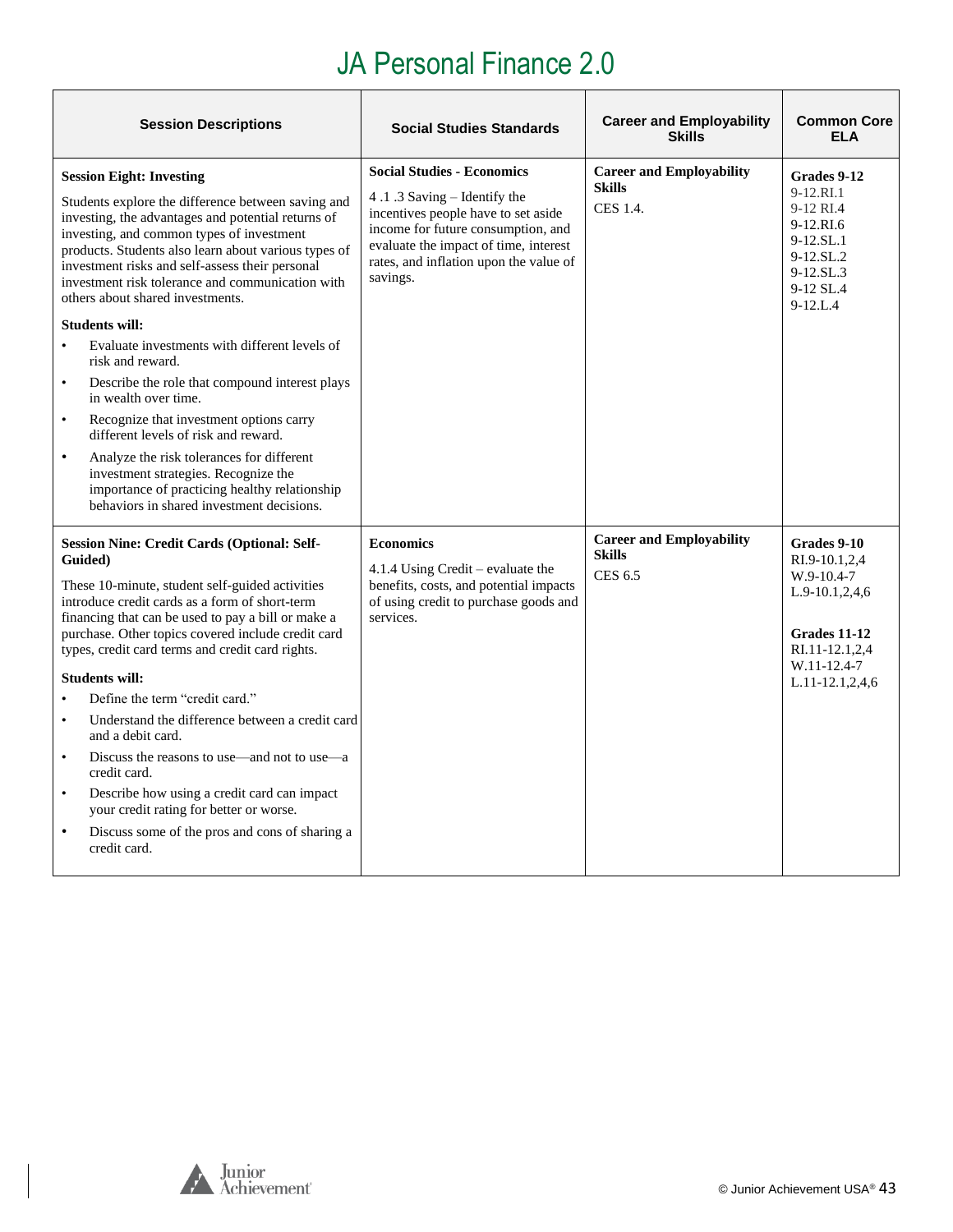| <b>Session Descriptions</b>                                                                                                                                                                                                                                                                                                                                                                                                                                                                                                                                                                         | <b>Social Studies</b><br><b>Standards</b>                                                                                                                  | <b>Career and Employability</b><br><b>Skills</b>                                                  | <b>Common Core</b><br><b>ELA</b>                                                                                                        |
|-----------------------------------------------------------------------------------------------------------------------------------------------------------------------------------------------------------------------------------------------------------------------------------------------------------------------------------------------------------------------------------------------------------------------------------------------------------------------------------------------------------------------------------------------------------------------------------------------------|------------------------------------------------------------------------------------------------------------------------------------------------------------|---------------------------------------------------------------------------------------------------|-----------------------------------------------------------------------------------------------------------------------------------------|
| <b>Session Ten: Debt Management (Optional: Self-Guided)</b><br>These 10-minute, student self-guided activities include<br>lessons on bankruptcy, loans, managing debt, defaulting on<br>loans, and consumer credit counselling.<br><b>Students will:</b><br>Recognize the process, purpose, and outcomes of<br>$\bullet$<br>declaring bankruptcy.<br>Identify the different types of bankruptcy.<br>$\bullet$<br>Evaluate the pros and cons of declaring bankruptcy in<br>$\bullet$<br>different situations.<br>Analyze the impact of bankruptcy when debt is shared.<br>$\bullet$                  | <b>Economics</b><br>4.1.4 Using Credit $-$<br>Evaluate the benefits, costs,<br>and potential impacts of<br>using credit to purchase<br>goods and services. | <b>Career and Employability</b><br><b>Skills</b><br>CES 5.4.<br>CES 6.1.<br>CES 9.10. U           | Grades 9-10<br>RI.9-10.1,2,4<br>W.9-10.4-7<br>L.9-10.1,2,4,6<br><b>Grades 11-12</b><br>RI.11-12.1,2,4<br>W.11-12.4-7<br>L.11-12.1,2,4,6 |
| Session 11: Net Worth (Optional: Self-Guided)<br>These 10-minute, student self-guided activities explain net<br>worth and the process of determining net worth. Students<br>will explore the different types of net worth, set financial<br>goals, and learn about investing to build wealth.<br><b>Students will:</b><br>Define net worth.<br>$\bullet$<br>Explore the process of determining net worth.<br>$\bullet$<br>Summarize the different types of net worth.<br>$\bullet$<br>Investigate the significance of shared net worth.<br>$\bullet$<br>Calculate their own net worth.<br>$\bullet$ | <b>Process and Skills</b><br>P1.1Use appropriate<br>strategies to read and<br>analyze social science<br>tables, graphs, graphics,<br>maps and texts.       | <b>Career and Employability</b><br><b>Skills</b><br><b>CES 2.2</b><br><b>CES 3.2</b><br>CES 7.1-4 | Grades 9-10<br>RI.9-10.1,2,4<br>W.9-10.4-7<br>L.9-10.1,2,4,6<br>Grades 11-12<br>RI.11-12.1,2,4<br>W.11-12.4-7<br>L.11-12.1,2,4,6        |

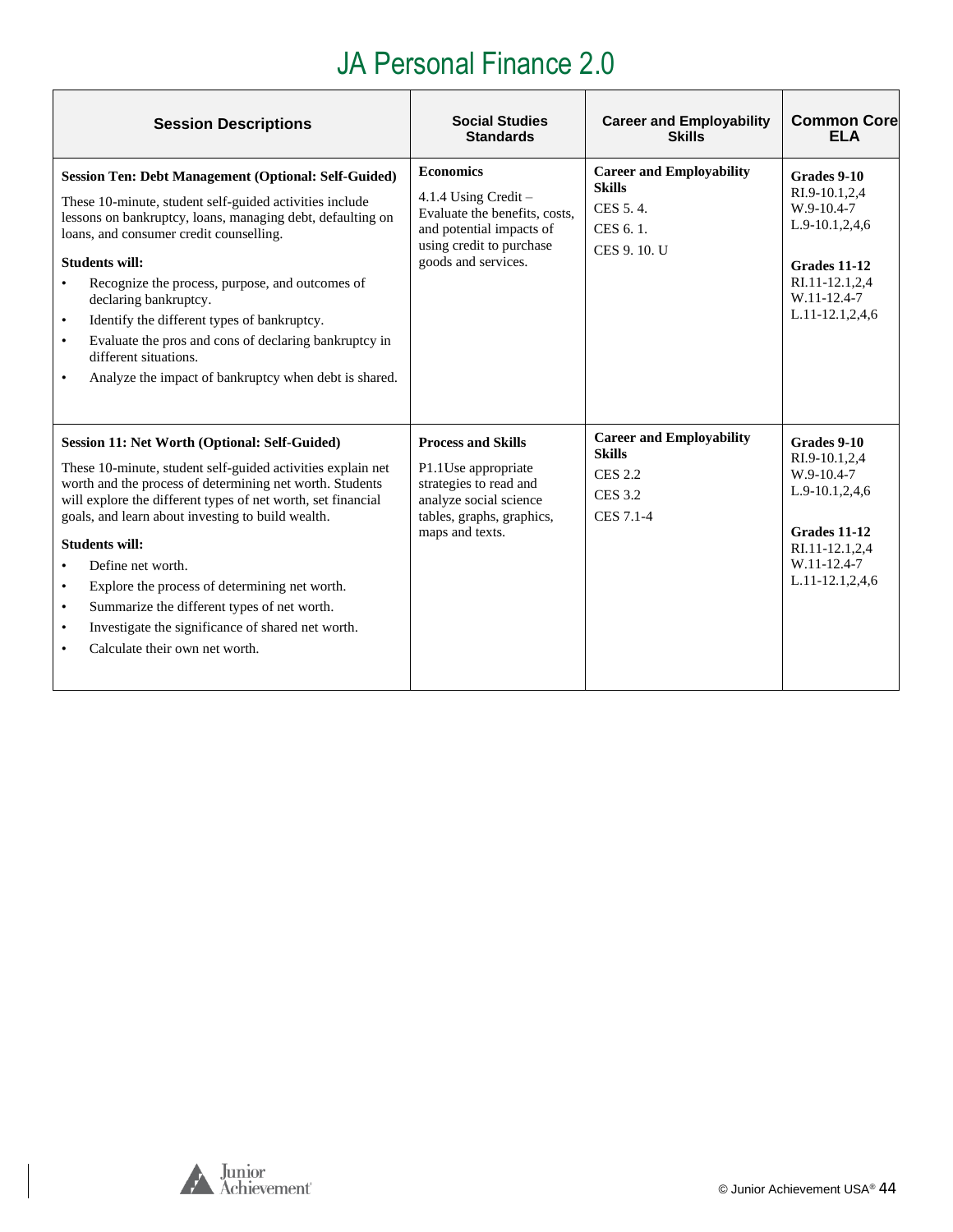<span id="page-44-0"></span>

| <b>Session Descriptions</b>                                                                                                                                                                                                                                                                                                                                                                                                                                                                                                                                                                                                                                                                                                   | <b>Social Studies Standards</b>                                                                                                                                                                                                                                                                                                                                                                                                                                                                                                                                                                                                                                                              | <b>Work and Career Ready</b><br><b>Standards</b>                                                                                                                                                           | <b>Common Core ELA</b>                                                                                                           |
|-------------------------------------------------------------------------------------------------------------------------------------------------------------------------------------------------------------------------------------------------------------------------------------------------------------------------------------------------------------------------------------------------------------------------------------------------------------------------------------------------------------------------------------------------------------------------------------------------------------------------------------------------------------------------------------------------------------------------------|----------------------------------------------------------------------------------------------------------------------------------------------------------------------------------------------------------------------------------------------------------------------------------------------------------------------------------------------------------------------------------------------------------------------------------------------------------------------------------------------------------------------------------------------------------------------------------------------------------------------------------------------------------------------------------------------|------------------------------------------------------------------------------------------------------------------------------------------------------------------------------------------------------------|----------------------------------------------------------------------------------------------------------------------------------|
| <b>Session One: Understanding Stocks</b><br>Students are introduced to the foundational concepts<br>of stocks and the stock market through the analysis of<br>an authentic, real-time stock market report. Then, they<br>practice selecting stocks from a fictitious market to<br>develop a portfolio.<br><b>Students will:</b><br>Distinguish between private and public<br>companies.<br>Explain how and why people invest in<br>$\bullet$<br>corporations when they purchase stocks.<br>Identify why companies issue stock.<br>$\bullet$<br>Explain how stocks can increase and decrease in<br>$\bullet$<br>value.<br>Identify the steps in the process for buying and<br>$\bullet$<br>selling stocks on the stock market. | <b>Process and Skills</b><br>P1.1Use appropriate strategies to<br>read and analyze social science<br>tables, graphs, graphics, maps<br>and texts.<br>P1.2 Analyze point of view,<br>context, and bias to interpret<br>primary and secondary source<br>documents.<br>P2.3 Know how to find, organize,<br>evaluate, and interpret<br>information from a variety of<br>credible sources.<br>P2.4 Use relevant information<br>from multiple credible sources<br>representing a wide range of<br>views considering the origin,<br>authority, structure, and context<br>to answer a compelling or<br>supporting question.<br>P1.5 Construct and present an<br>argument supported with<br>evidence. | <b>Career Ready Practices</b><br>Act as a responsible and<br>contributing citizen and<br>employee.<br>Apply appropriate<br>academic and technical<br>skills.<br>Use technology to<br>enhance productivity. | Grades 9-10<br>RI.9-10.1,2,4<br>SL.9-10.1,2,3<br>$L.9-10.1-6$<br>Grades 11-12<br>RI.11-12.1,2,4<br>SL.11-12.1-3<br>$L.11-12.1-6$ |
| <b>Session Two: Stock Trading</b><br>Students explore how stocks are traded, how stock<br>prices are affected by current events, and how<br>investors make investment decisions and diversify<br>their portfolios. Students are introduced to stock<br>indexes/averages and stock tables, and they practice<br>buying, selling, or holding stocks from their fictitious<br>stock portfolio.<br><b>Students will:</b><br>Discuss the impact that economic events have on<br>stock prices and supply and demand.<br>Analyze the data in a stock table.<br>$\bullet$<br>Practice following the process for buying and<br>$\bullet$<br>selling stocks on the stock market.                                                        | <b>Process and Skills</b><br>P2.4 Use relevant information<br>from multiple credible sources<br>representing a wide range of<br>views considering the origin,<br>authority, structure, and context<br>to answer a compelling or<br>supporting question.<br>P1.5 Construct and present an<br>argument supported with<br>evidence.                                                                                                                                                                                                                                                                                                                                                             | <b>Career Ready Practices</b><br>Act as a responsible and<br>contributing citizen and<br>employee.<br>Apply appropriate<br>academic and technical<br>skills.<br>Use technology to<br>enhance productivity. | Grades 9-10<br>RI.9-10.2,4,6<br>SL.9-10.1-3<br>$L.9-10.1-6$<br>Grades 11-12<br>RI.11-12.2,4,6,7<br>SL.11-12.1-3<br>$L.11-12.1-6$ |
| <b>Session Three: Exploring Dividends</b><br>Students analyze today's stock market and explore the<br>concept of dividends. Students analyze their fictitious<br>stock portfolio and calculate their dividend payments.<br><b>Students will:</b><br>Analyze how current events are affecting stock<br>prices.<br>Demonstrate an understanding of how cash<br>$\bullet$<br>dividends are earned and calculated.<br>Evaluate the success of a fictitious stock portfolio<br>$\bullet$<br>in relation to market events.                                                                                                                                                                                                          | <b>Process and Skills</b><br>P1.2 Analyze point of view,<br>context, and bias to interpret<br>primary and secondary source<br>documents.<br>P2.3 Know how to find, organize,<br>evaluate, and interpret<br>information from a variety of<br>credible sources.                                                                                                                                                                                                                                                                                                                                                                                                                                | <b>Career Ready Practices</b><br>Act as a responsible and<br>contributing citizen and<br>employee.<br>Apply appropriate<br>academic and technical<br>skills.<br>Use technology to<br>enhance productivity. | Grades 9-10<br>RI.9-10.2,4<br>SL.9-10.1-2<br>$L.9-10.1-6$<br>Grades 11-12<br>RI.11-12.2,4<br>SL.11-12.1<br>$L.11-12.1-6$         |

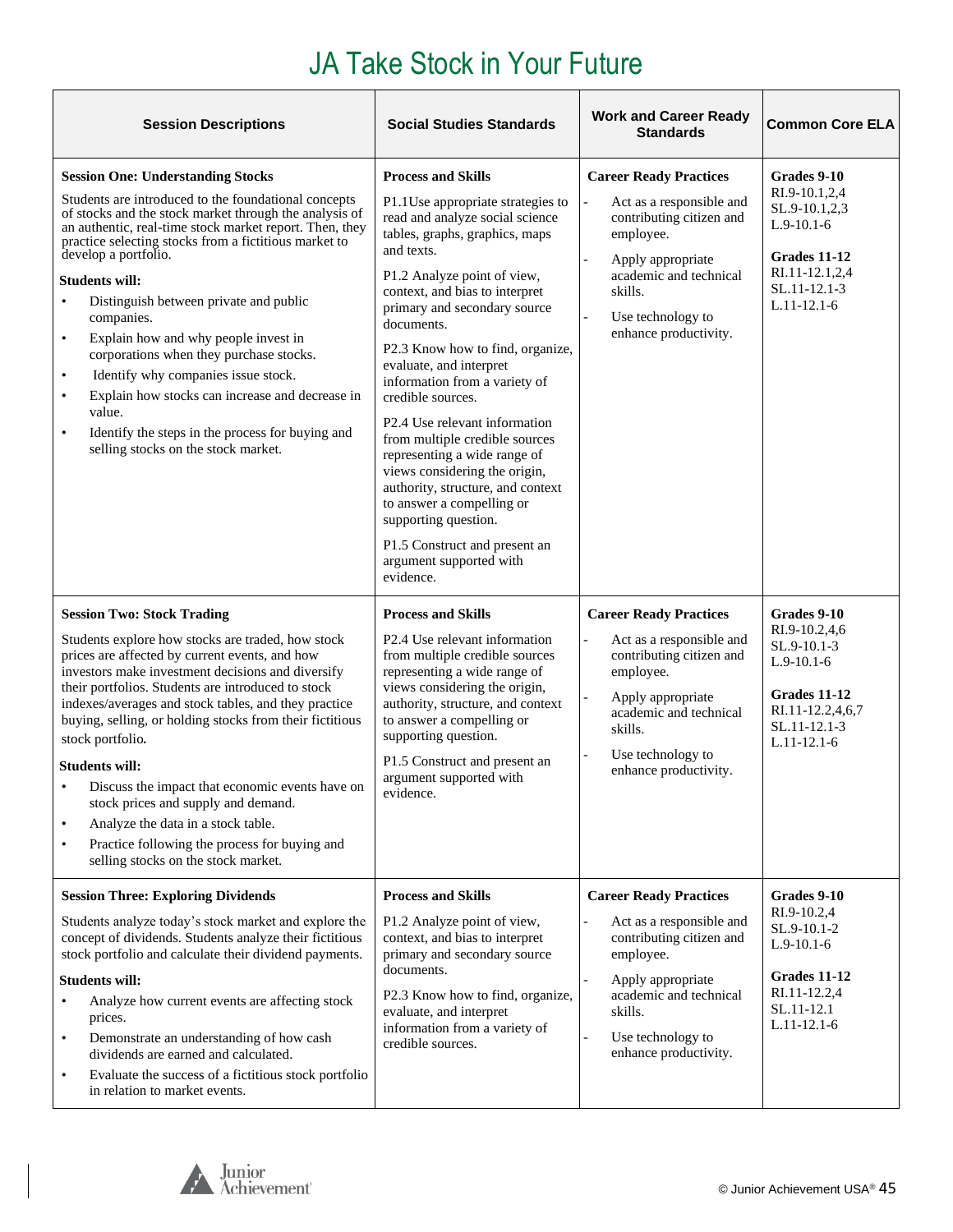| <b>Session Descriptions</b>                                                                                                                                                                                                                                                                                                                                                                                                                                                                                                                                                                                                                                                                                                                                     | <b>Social Studies Standards</b>                                                                                                                                                                                                                                                                                                                                                                                                                                                                                                                                                                                     | <b>Work and Career Ready</b><br><b>Standards</b>                                                                                                                                                           | <b>Common Core</b><br><b>ELA</b>                                                                                                                   |
|-----------------------------------------------------------------------------------------------------------------------------------------------------------------------------------------------------------------------------------------------------------------------------------------------------------------------------------------------------------------------------------------------------------------------------------------------------------------------------------------------------------------------------------------------------------------------------------------------------------------------------------------------------------------------------------------------------------------------------------------------------------------|---------------------------------------------------------------------------------------------------------------------------------------------------------------------------------------------------------------------------------------------------------------------------------------------------------------------------------------------------------------------------------------------------------------------------------------------------------------------------------------------------------------------------------------------------------------------------------------------------------------------|------------------------------------------------------------------------------------------------------------------------------------------------------------------------------------------------------------|----------------------------------------------------------------------------------------------------------------------------------------------------|
| <b>Session Four: Best-in-Class Competition</b><br>Students put their new stock market knowledge and<br>skills into practice as they compete to win an in-class<br>competition. This session is designed to be flexible<br>based on students' grade level and experience, plus the<br>online stock market simulation tool selected by local JA<br>Areas.<br><b>Students will:</b><br>Implement knowledge of how to buy and sell<br>stocks.<br>Apply knowledge of how current events can impact<br>$\bullet$<br>stock prices.<br>Evaluate the possible trade-off for each stock<br>$\bullet$<br>decision, prior to committing to the decision.<br>Communicate and collaborate effectively within a<br>$\bullet$<br>team to successfully implement game strategies | <b>Process and Skills</b><br>P1.1Use appropriate strategies<br>to read and analyze social<br>science tables, graphs,<br>graphics, maps and texts.<br>P1.2 Analyze point of view,<br>context, and bias to interpret<br>primary and secondary source<br>documents.<br>P2.3 Know how to find,<br>organize, evaluate, and<br>interpret information from a<br>variety of credible sources.<br>P2.4 Use relevant information<br>from multiple credible sources<br>representing a wide range of<br>views considering the origin,<br>authority, structure, and context<br>to answer a compelling or<br>supporting question. | <b>Career Ready Practices</b><br>Act as a responsible and<br>contributing citizen and<br>employee.<br>Apply appropriate<br>academic and technical<br>skills.<br>Use technology to<br>enhance productivity. | Grades 9-10<br>RI.9-10.2,4,6<br>SL.9-10.1,2,3<br>$L.9-10.1-6$<br>Grades 11-12<br>RI.11-12.2,4,6<br>SL.11-12.1-3<br>$L.11-12.1-6$                   |
| <b>Session Five: Planning for the Future</b><br>Students reflect on the experience of participating in the<br>in-class competition and/or the JA Stock Market<br>Challenge event and connect the simulations to the real<br>world. They conclude the program by developing their<br>own.<br><b>Students will:</b><br>Compare and contrast real vs. simulated stock<br>$\bullet$<br>markets<br>Identify various asset classes and assess the risks of<br>$\bullet$<br>each<br>Develop a personal financial plan<br>Reflect on your learning and growth throughout the<br>program                                                                                                                                                                                 | <b>Process and Skills</b><br>P1.1Use appropriate strategies<br>to read and analyze social<br>science tables, graphs,<br>graphics, maps and texts.<br>P1.2 Analyze point of view,<br>context, and bias to interpret<br>primary and secondary source<br>documents.<br>P <sub>2.3</sub> Know how to find.<br>organize, evaluate, and<br>interpret information from a<br>variety of credible sources.                                                                                                                                                                                                                   | <b>Career and Employability</b><br><b>Skills</b><br>CES 3.5-6<br>CES 5.4,17<br>CES 7.6-8                                                                                                                   | Grades 9-10<br>RI.9-10.2,4<br>W.9-10.2,4,5,6<br>SL.9-10.1,2,4<br>$L.9-10.1-6$<br>Grades 11-12<br>RI.11-12.2,4<br>SL.11-12.1,2,3,4<br>$L.11-12.1-6$ |
| <b>Analyzing Initial Public Offerings (IPOs)</b><br>Students learn some of the factors that investors consider<br>when selecting an IPO for investment.<br><b>Students will:</b><br>Identify the factors to consider when deciding<br>whether to invest in an IPO                                                                                                                                                                                                                                                                                                                                                                                                                                                                                               | <b>Process and Skills</b><br>P2.4 Use relevant information<br>from multiple credible sources<br>representing a wide range of<br>views considering the origin,<br>authority, structure, and context<br>to answer a compelling or<br>supporting question.<br>P1.5 Construct and present an<br>argument supported with<br>evidence.                                                                                                                                                                                                                                                                                    | <b>Career Ready Practices</b><br>Act as a responsible and<br>contributing citizen and<br>employee.<br>Apply appropriate<br>academic and technical<br>skills.<br>Use technology to<br>enhance productivity. | Grades 9-10<br>RI.9-10.1,2,4<br>W.9-10.4,6,7<br>$L.9-10.1-6$<br>Grades 11-12<br>RI.11-12.2,4<br>W.11-124,6,7.<br>$L.11-12.1-6$                     |

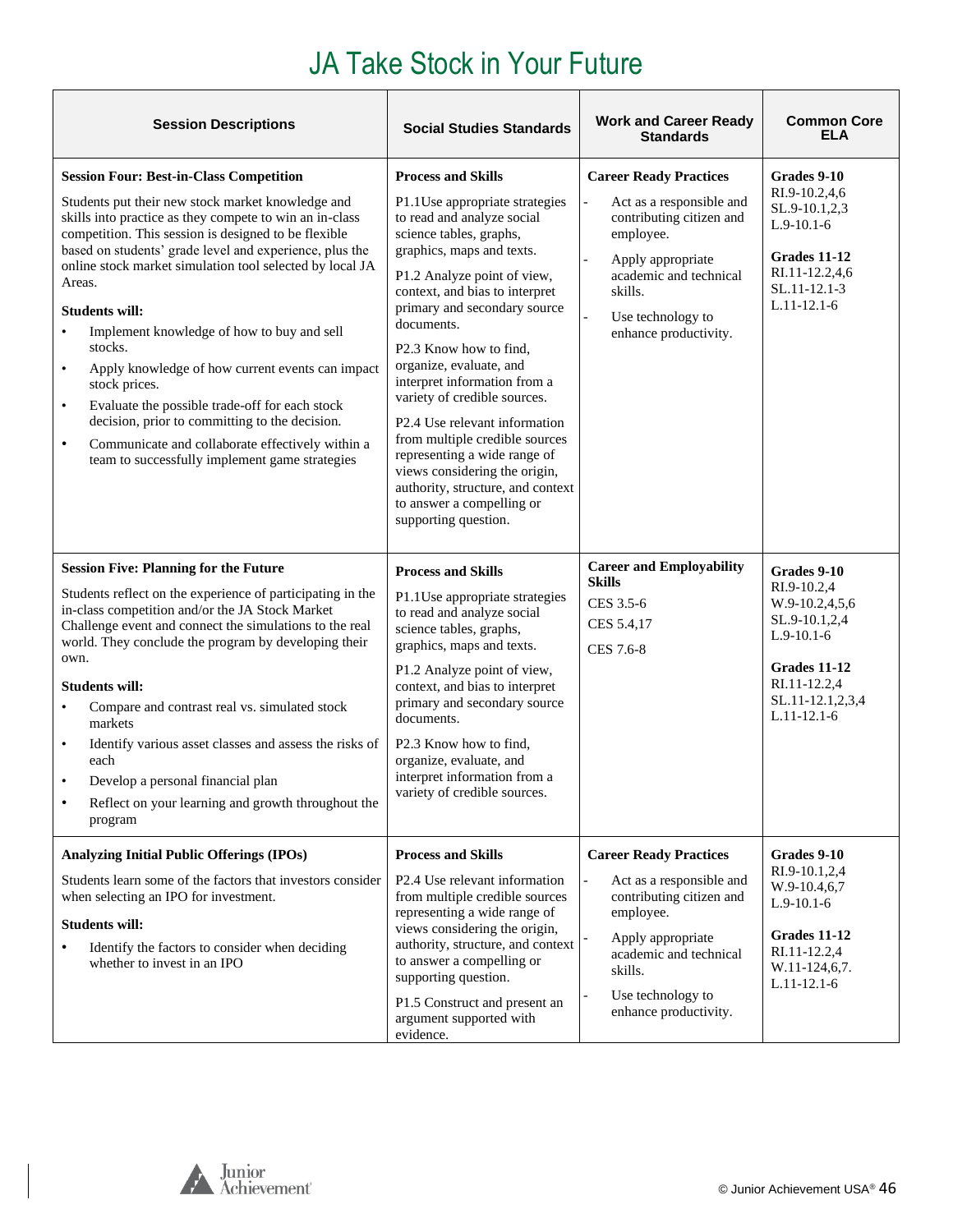| <b>Session Descriptions</b>                                                                                                                                                                                                                                                                                                                                                          | <b>Social Studies Standards</b>                                                                                                                                                                                                                                        | <b>Work and Career Ready</b><br><b>Standards</b>                                                                                                                                                                                                                                  | <b>Common Core</b><br><b>ELA</b>                                                                                                              |
|--------------------------------------------------------------------------------------------------------------------------------------------------------------------------------------------------------------------------------------------------------------------------------------------------------------------------------------------------------------------------------------|------------------------------------------------------------------------------------------------------------------------------------------------------------------------------------------------------------------------------------------------------------------------|-----------------------------------------------------------------------------------------------------------------------------------------------------------------------------------------------------------------------------------------------------------------------------------|-----------------------------------------------------------------------------------------------------------------------------------------------|
| <b>Comparing Investment Channels</b><br>Students learn about several ways in which investors buy<br>and sell stocks, uncovering the upsides and downsides of<br>each method.<br><b>Students will:</b><br>Compare the advantages and disadvantages of buying<br>and selling investments through various channels.                                                                     | <b>Process and Skills</b><br>P1.5 Construct and present an<br>argument supported with<br>evidence.                                                                                                                                                                     | <b>Career Ready Practices</b><br>Act as a responsible and<br>contributing citizen and<br>employee.<br>Apply appropriate<br>academic and technical<br>skills.<br>Use technology to<br>enhance productivity.                                                                        | Grades 9-10<br>RI.9-10.1,4<br>W.9-10.4,6<br>$L.9-10.3-6$<br>Grades 11-12<br>RI.11-12.1,4<br>W.11-12.4,6<br>L.11-12.1,2,4,6                    |
| <b>Data Gathering</b><br>Students learn where investors can find detailed<br>information about companies and how to evaluate each<br>source of information.<br><b>Students will:</b><br>Identify what resources investors use to make<br>$\bullet$<br>informed investment decisions.<br>$\bullet$<br>Express why investors research companies before<br>making investment decisions. | <b>Process and Skills</b><br>P1.1Use appropriate strategies<br>to read and analyze social<br>science tables, graphs,<br>graphics, maps and texts.<br>P1.2 Analyze point of view,<br>context, and bias to interpret<br>primary and secondary source<br>documents.       | <b>Career and Employability</b><br><b>Skills</b><br><b>CES</b> 2.5.<br><b>Career Ready Practices</b><br>Act as a responsible and<br>contributing citizen and<br>employee.<br>Apply appropriate<br>academic and technical<br>skills.<br>Use technology to<br>enhance productivity. | Grades 9-10<br>RI.9-10.1,2,4<br>W.9-10.4,6<br>$L.9-10.1, 2, 4, 6$<br><b>Grades 11-12</b><br>RI.11-12.1,2,4<br>W.11-12.4,6<br>L.11-12.1,2,4,6  |
| <b>Diversification and Risk</b><br>Students learn that, even though individual investors<br>may have different risk tolerances, smart investors<br>always seek to minimize their risk by diversifying their<br>portfolios.<br><b>Students will:</b><br>Identify different levels of risk tolerance.<br>Express how and why investors use diversification<br>to minimize risk.        | <b>Process and Skills</b><br>P2.3 Know how to find,<br>organize, evaluate, and<br>interpret information from a<br>variety of credible sources.                                                                                                                         | <b>Career Ready Practices</b><br>Act as a responsible and<br>contributing citizen and<br>employee.<br>Apply appropriate<br>academic and technical<br>skills.<br>Use technology to enhance<br>productivity.<br><b>Career and Employability</b>                                     | Grades 9-10<br>RI.9-10.1,2,4<br>W.9-10.4-7<br>L.9-10.1,2,4,6<br>Grades 11-12<br>RI.11-12.1,2,4<br>W.11-12.4-7<br>L.11-12.1,2,4,6              |
| <b>Evaluating Your Financial Plan</b><br>Students learn how to review their financial plans and<br>select investments that meet stated goals.<br><b>Students will:</b><br>Review and evaluate their financial plans.<br>Select possible investments that meet the goals of<br>the financial plan.                                                                                    | <b>Process and Skills</b><br>P1.1Use appropriate strategies<br>to read and analyze social<br>science tables, graphs,<br>graphics, maps and texts.<br>P2.3 Know how to find,<br>organize, evaluate, and<br>interpret information from a<br>variety of credible sources. | <b>Skills</b><br><b>CES 2.2</b><br><b>CES 3.2</b><br>CES 7.1-4                                                                                                                                                                                                                    | Grades 9-10<br>RI.9-10.1,2,4<br>W.9-10.2,4,6,7<br>L.9-10.1,2,4,6<br><b>Grades 11-12</b><br>RI.11-12.1,2,4<br>W.11-12.2,4,6<br>L.11-12.1,2,4,6 |

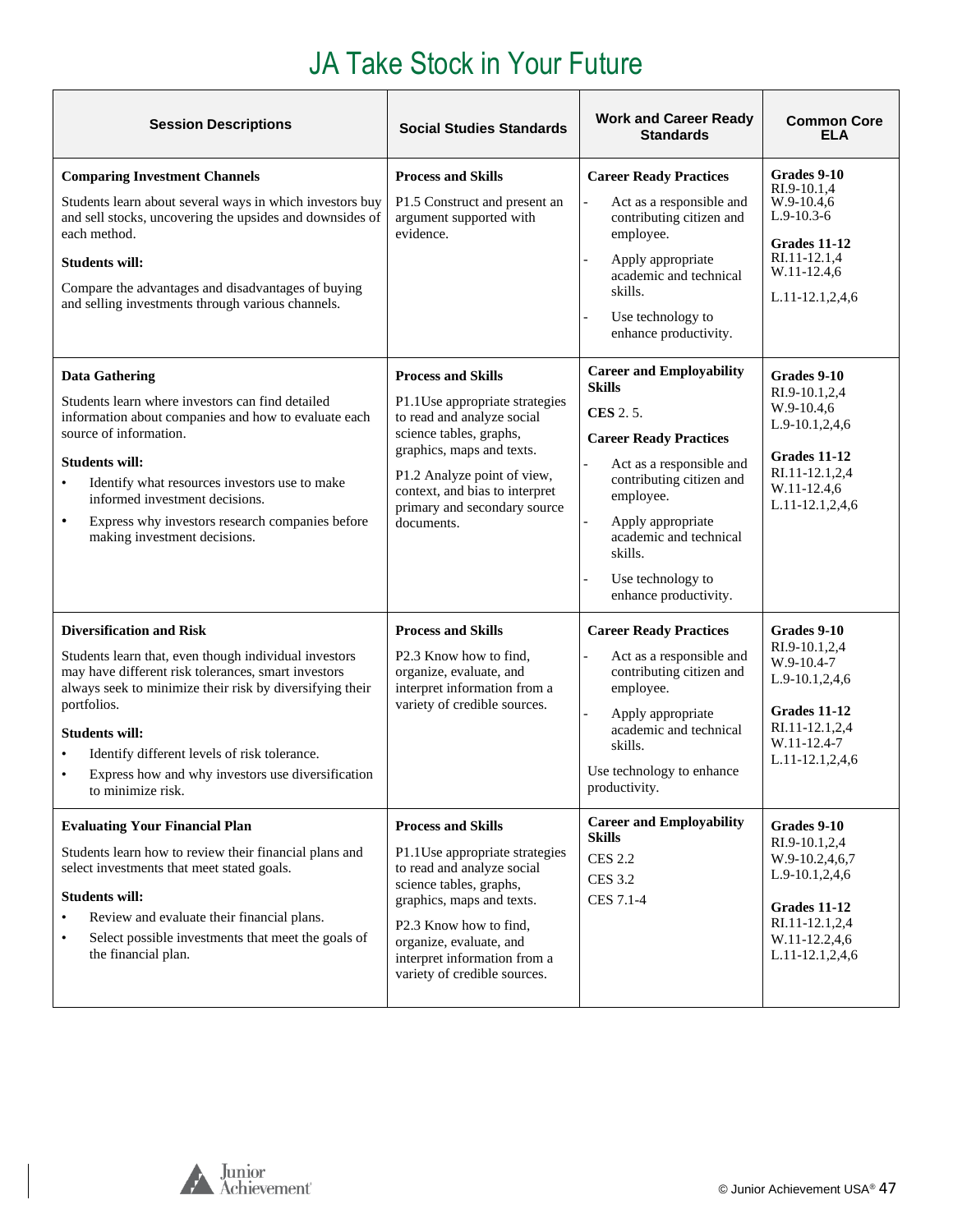| <b>Session Descriptions</b>                                                                                                                                                                                                                                                                                                                                                                                                                                                                                                                                                                                                                                                                                                         | <b>Social Studies Standards</b>                                                                                                                                                                                                                                                                                                           | <b>Work and Career Ready</b><br><b>Standards</b>                                                                                                                                                           | <b>Common Core</b><br><b>ELA</b>                                                                                                                 |
|-------------------------------------------------------------------------------------------------------------------------------------------------------------------------------------------------------------------------------------------------------------------------------------------------------------------------------------------------------------------------------------------------------------------------------------------------------------------------------------------------------------------------------------------------------------------------------------------------------------------------------------------------------------------------------------------------------------------------------------|-------------------------------------------------------------------------------------------------------------------------------------------------------------------------------------------------------------------------------------------------------------------------------------------------------------------------------------------|------------------------------------------------------------------------------------------------------------------------------------------------------------------------------------------------------------|--------------------------------------------------------------------------------------------------------------------------------------------------|
| <b>Factors That Influence Stock Prices</b><br>Students learn the basics of supply and demand in the<br>stock market, explore factors that impact stock price, and<br>read and respond to scenarios related to determining<br>stock price.<br><b>Students will:</b><br>Explain how supply and demand govern the price of<br>$\bullet$<br>a stock when it is traded on a stock market.<br>Describe the factors that can influence stock price.                                                                                                                                                                                                                                                                                        | <b>Economics</b><br>1.3.1 Supply And Demand -<br>use the laws of supply and<br>demand to explain household<br>and business behavior.                                                                                                                                                                                                      | <b>Career Ready Practices</b><br>Act as a responsible and<br>contributing citizen and<br>employee.<br>Apply appropriate<br>academic and technical<br>skills.<br>Use technology to<br>enhance productivity. | Grades 9-10<br>RI.9-10.1,2,4<br>L.9-10.1,2,4,6<br>Grades 11-12<br>RI.11-12.1,2,4<br>L.11-12.1,2,4,6                                              |
| <b>Financial Watchdogs</b><br>Students learn about several groups who oversee the<br>financial sector, set and enforce the policies and laws<br>regulating it, and protect investors.<br><b>Students will:</b><br>Identify the protections provided to investors by<br>$\bullet$<br>market regulatory agencies that oversee financial<br>markets, products, and professionals.                                                                                                                                                                                                                                                                                                                                                      | <b>Process and Skills</b><br>P1.1Use appropriate strategies<br>to read and analyze social<br>science tables, graphs,<br>graphics, maps and texts.                                                                                                                                                                                         | <b>Career and Employability</b><br><b>Skills</b><br>CES 3.5-6<br>CES 5.4,17<br>CES 7.6-8                                                                                                                   | Grades 9-10<br>RI.9-10.1,2,4<br>SL.9-10.2,4<br>$L.9-10.1, 2, 4, 6$<br><b>Grades 11-12</b><br>RI.11-12.1,2,4,7<br>SL.11-12.2,4<br>L.11-12.1,2,4,6 |
| <b>Investing for the Long Term</b><br>Students learn why investing over the long-term offers<br>the best path toward success in the market and why day<br>trading can be fraught with risk.<br><b>Students will:</b><br>Identify the value of and benefits associated with<br>long-term investments.<br>Express the risks associated with day trading and<br>$\bullet$<br>short-term investments.                                                                                                                                                                                                                                                                                                                                   | <b>Process and Skills</b><br>P1.1Use appropriate strategies<br>to read and analyze social<br>science tables, graphs,<br>graphics, maps and texts.<br>P1.2 Analyze point of view,<br>context, and bias to interpret<br>primary and secondary source<br>documents.<br>P1.5 Construct and present an<br>argument supported with<br>evidence. | <b>Career Ready Practices</b><br>Act as a responsible and<br>contributing citizen and<br>employee.<br>Apply appropriate<br>academic and technical<br>skills.<br>Use technology to<br>enhance productivity. | Grades 9-10<br>RI.9-10.1,2,4<br>$W.9-10.4,6$<br>$L.9-10.1, 2, 4, 6$<br>Grades 11-12<br>RI.11-12.1,2,4<br>W.11-12.4,6<br>L.11-12.1,2,4,6          |
| <b>My Stock Portfolio</b><br>This student self-guided activity enables students to<br>practice what they have learned about investing as they<br>research, select, and track real stocks on the stock market<br>using an initial imaginary investment of \$10,000. This<br>activity has no time limit, and students may track and<br>adjust their portfolios for as long as they'd like. You<br>might want to set time parameters on this project, such<br>as a month, six weeks, or some other period of time that<br>makes sense for students to be able to track their<br>portfolios.<br><b>Students will:</b><br>Apply research-based investment decisions.<br>Practice following the process for buying and<br>selling stocks. | <b>Economics</b><br>1.3.1 Supply And Demand -<br>use the laws of supply and<br>demand to explain household<br>and business behavior.                                                                                                                                                                                                      | <b>Career Ready Practices</b><br>Act as a responsible and<br>contributing citizen and<br>employee.<br>Apply appropriate<br>academic and technical<br>skills.<br>Use technology to<br>enhance productivity. | Grades 9-10<br>RI.9-10.2,4<br>W.9-10.6-9<br>L.9-10.1,2,3,4,6<br><b>Grades 11-12</b><br>RI.11-12.2,4<br>W.11-12.6-9<br>L.11-12.1,2,3,4,6          |

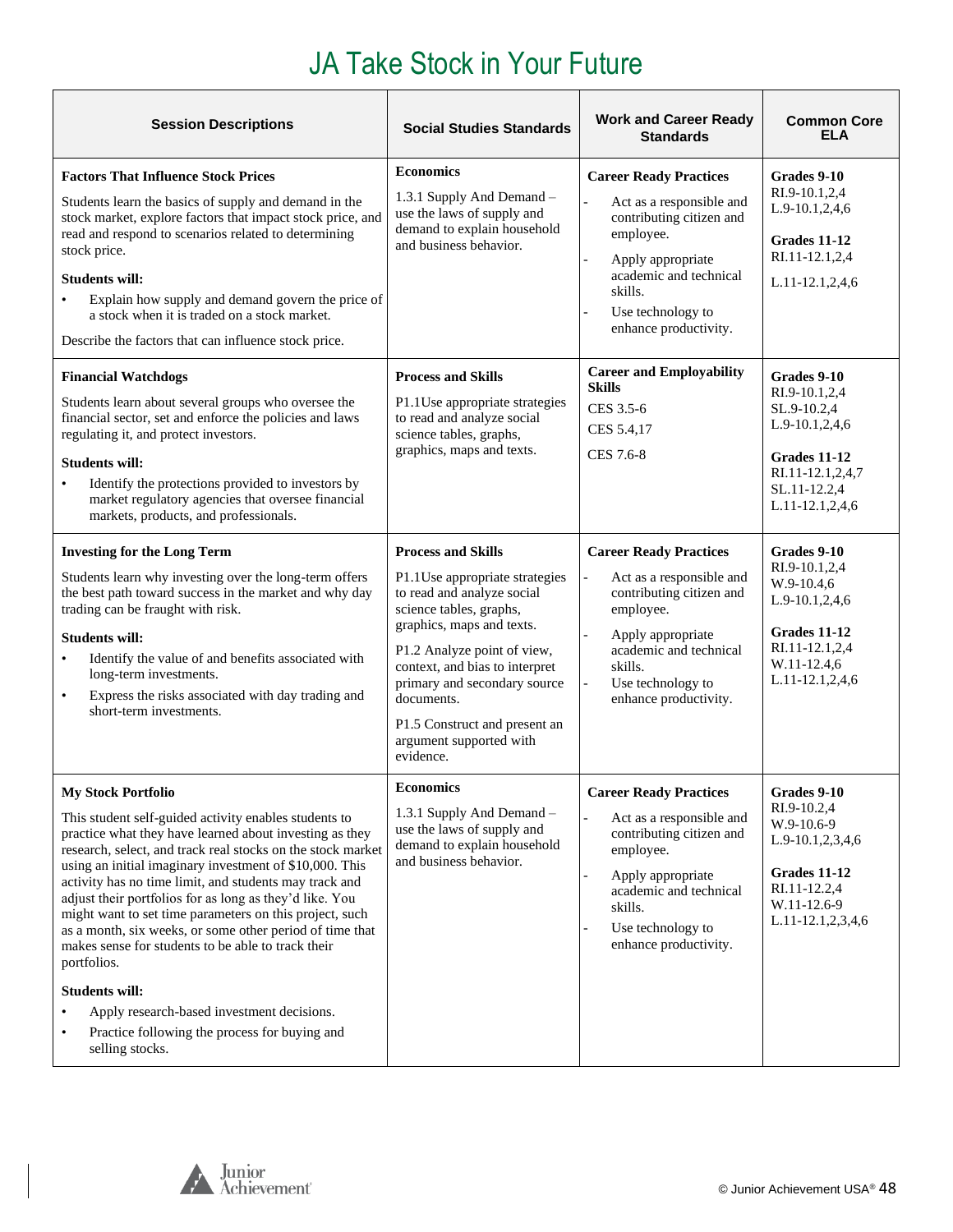| <b>Session Descriptions</b>                                                                                                                                                                                                                                                                                                                                                                                                                                                    | <b>Social Studies Standards</b>                                                                                                                                                                                                                                                                                                                                                                      | <b>Work and Career Ready</b><br><b>Standards</b>                                                                                                                                                           | <b>Common Core</b><br>ELA                                                                                                                                              |
|--------------------------------------------------------------------------------------------------------------------------------------------------------------------------------------------------------------------------------------------------------------------------------------------------------------------------------------------------------------------------------------------------------------------------------------------------------------------------------|------------------------------------------------------------------------------------------------------------------------------------------------------------------------------------------------------------------------------------------------------------------------------------------------------------------------------------------------------------------------------------------------------|------------------------------------------------------------------------------------------------------------------------------------------------------------------------------------------------------------|------------------------------------------------------------------------------------------------------------------------------------------------------------------------|
| Preparing for the JA Stock Market Challenge<br>Students learn about the JA Stock Market Challenge and<br>review the big ideas about stocks and the stock market.<br><b>Students will:</b><br>Review the big ideas about investing, specifically<br>stocks and stock trading.<br>Prepare for the JA Stock Market Challenge.                                                                                                                                                     | <b>Economics</b><br>1.3.1 Supply And Demand -<br>use the laws of supply and<br>demand to explain household<br>and business behavior.                                                                                                                                                                                                                                                                 | <b>Career Ready Practices</b><br>Act as a responsible and<br>contributing citizen and<br>employee.<br>Apply appropriate<br>academic and technical<br>skills.<br>Use technology to<br>enhance productivity. | Grades 9-10<br>RI.9-10.1,2,4,7<br>SL.9-10.2,4<br>L.9-10.1,2,3,4,6<br><b>Grades 11-12</b><br>RI.11-12.1,2,4,7<br>SL.11-12.2,4<br>L.11-12.1,2,4,6                        |
| <b>Private vs. Public Companies</b><br>Students learn the basics of company ownership models<br>using a pizza business scenario. They explore the<br>advantages and disadvantages for a company of<br>remaining private or becoming publicly owned.<br><b>Students will:</b><br>Demonstrate an understanding of the differences<br>between private and public companies as they relate<br>to company ownership.<br>Explain why a company would remain private or go<br>public. | <b>Process and Skills</b><br>P2.3 Know how to find,<br>organize, evaluate, and<br>interpret information from a<br>variety of credible sources.<br>P <sub>2.4</sub> U <sub>se</sub> relevant information<br>from multiple credible sources<br>representing a wide range of<br>views considering the origin,<br>authority, structure, and context<br>to answer a compelling or<br>supporting question. | <b>Career Ready Practices</b><br>Act as a responsible and<br>contributing citizen and<br>employee.<br>Apply appropriate<br>academic and technical<br>skills.<br>Use technology to<br>enhance productivity. | Grades 9-10<br>RI.9-10.1,2,4<br>W.9-10.4,6<br>L.9-10.1,2,4,6<br>Grades 11-12<br>RI.11-12.1,2,4<br>W.11-12.4,6<br>L.11-12.1,2,4,6                                       |
| <b>Setting Stock Prices &amp; Trading Stock</b><br>Students learn why public companies sell stock, what<br>happens during a company's initial public offering, and<br>how stocks are traded on a stock exchange.<br><b>Students will:</b><br>Identify how a stock's price is set during a<br>company's initial public offering.<br>Identify the steps in the process for buying and<br>selling stocks on a stock exchange.                                                     | <b>Economics</b><br>1.3.1 Supply And Demand -<br>use the laws of supply and<br>demand to explain household<br>and business behavior.                                                                                                                                                                                                                                                                 | <b>Career Ready Practices</b><br>Act as a responsible and<br>contributing citizen and<br>employee.<br>Apply appropriate<br>academic and technical<br>skills.<br>Use technology to<br>enhance productivity. | Grades 9-10<br>RI.9-10.1,2,4<br>L.9-10.1,2,4,6<br>Grades 11-12<br>RI.11-12.1,2,4<br>L.11-12.1,2,4,6                                                                    |
| <b>Smart Investing</b><br>Students learn the basics of stock market investing, read<br>and respond to scenarios about investing, and are<br>introduced to three investing strategies.<br><b>Students will:</b><br>Recognize basic principles of investing in stocks.<br>List strategies for smart investing.                                                                                                                                                                   | <b>Process and Skills</b><br>P1.2 Analyze point of view,<br>context, and bias to interpret<br>primary and secondary source<br>documents.<br>P2.4 Use relevant information<br>from multiple credible sources<br>representing a wide range of<br>views considering the origin,<br>authority, structure, and context<br>to answer a compelling or<br>supporting question.                               | <b>Career Ready Practices</b><br>Act as a responsible and<br>contributing citizen and<br>employee.<br>Apply appropriate<br>academic and technical<br>skills.<br>Use technology to<br>enhance productivity. | Grades 9-10<br>RI.9-10.1,2,4<br>W.9-10.4,6<br>SL.9-10.2,3<br>L.9-10.1,2,4,6<br><b>Grades 11-12</b><br>RI.11-12.1,2,4<br>W.11-12.4,6<br>SL.11-12.2,3<br>L.11-12.1,2,4,6 |

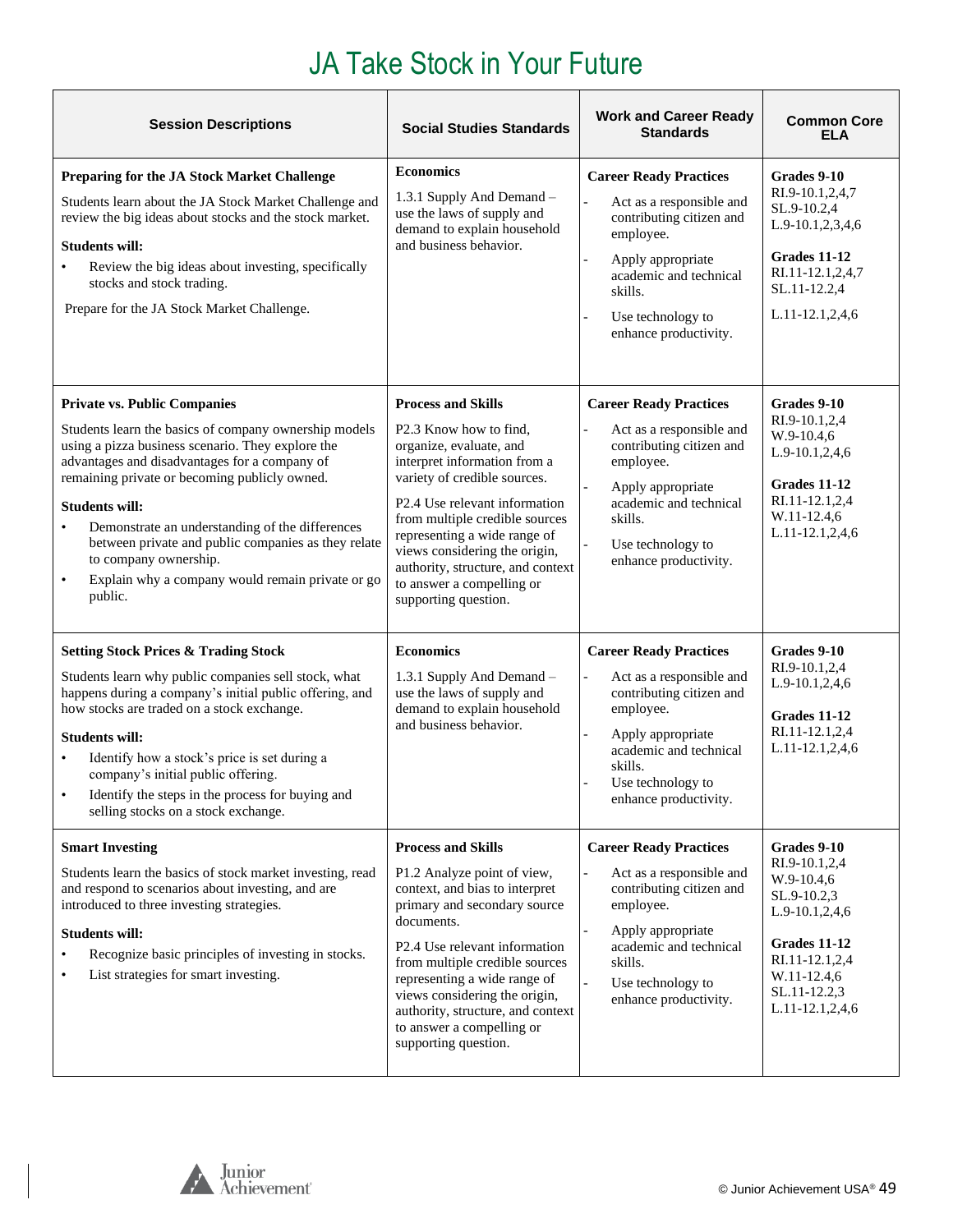| <b>Session Descriptions</b>                                                                                                                                                                                                                                          | <b>Social Studies Standards</b>                                                                                                                            | <b>Work and Career Ready</b><br><b>Standards</b>                                                                                                                                                           | <b>Common Core</b><br><b>ELA</b>                                                                                                               |
|----------------------------------------------------------------------------------------------------------------------------------------------------------------------------------------------------------------------------------------------------------------------|------------------------------------------------------------------------------------------------------------------------------------------------------------|------------------------------------------------------------------------------------------------------------------------------------------------------------------------------------------------------------|------------------------------------------------------------------------------------------------------------------------------------------------|
| <b>Taxes and the Stock Market</b><br>Students learn about short- and long-term capital gains<br>and the ways in which they are taxed differently,<br>depending upon income.<br><b>Students will:</b><br>Examine how short- and long-term capital gains are<br>taxed. | <b>Process and Skills</b><br>P <sub>2.3</sub> Know how to find.<br>organize, evaluate, and<br>interpret information from a<br>variety of credible sources. | <b>Career Ready Practices</b><br>Act as a responsible and<br>contributing citizen and<br>employee.<br>Apply appropriate<br>academic and technical<br>skills.<br>Use technology to<br>enhance productivity. | Grades 9-10<br>RI.9-10.1,2,4<br>$W.9-10.4,6$<br>$L.9-10.1, 2, 4, 6$<br>Grades 11-12<br>RI.11-12.1,2,4<br>W.11-12.4,6<br>$L.11 - 12.1, 2, 4, 6$ |
| The Animals of the Stock Market<br>Students learn terms and jargon commonly used by<br>investors when talking about investing and the stock<br>market.<br><b>Students will:</b><br>Express terms that describe people, events, and<br>situations linked to investing | <b>Economics</b><br>1.3.1 Supply And Demand -<br>use the laws of supply and<br>demand to explain household<br>and business behavior.                       | <b>Career Ready Practices</b><br>Act as a responsible and<br>contributing citizen and<br>employee.<br>Apply appropriate<br>academic and technical<br>skills.<br>Use technology to<br>enhance productivity. | Grades 9-10<br>RI.9-10.1,2,4<br>W.9-10.4,6<br>$L.9-10.1, 2, 4, 6$<br>Grades 11-12<br>RI.11-12.1,2,4<br>W.11-12.4,6<br>$L.11 - 12.1, 2, 4, 6$   |

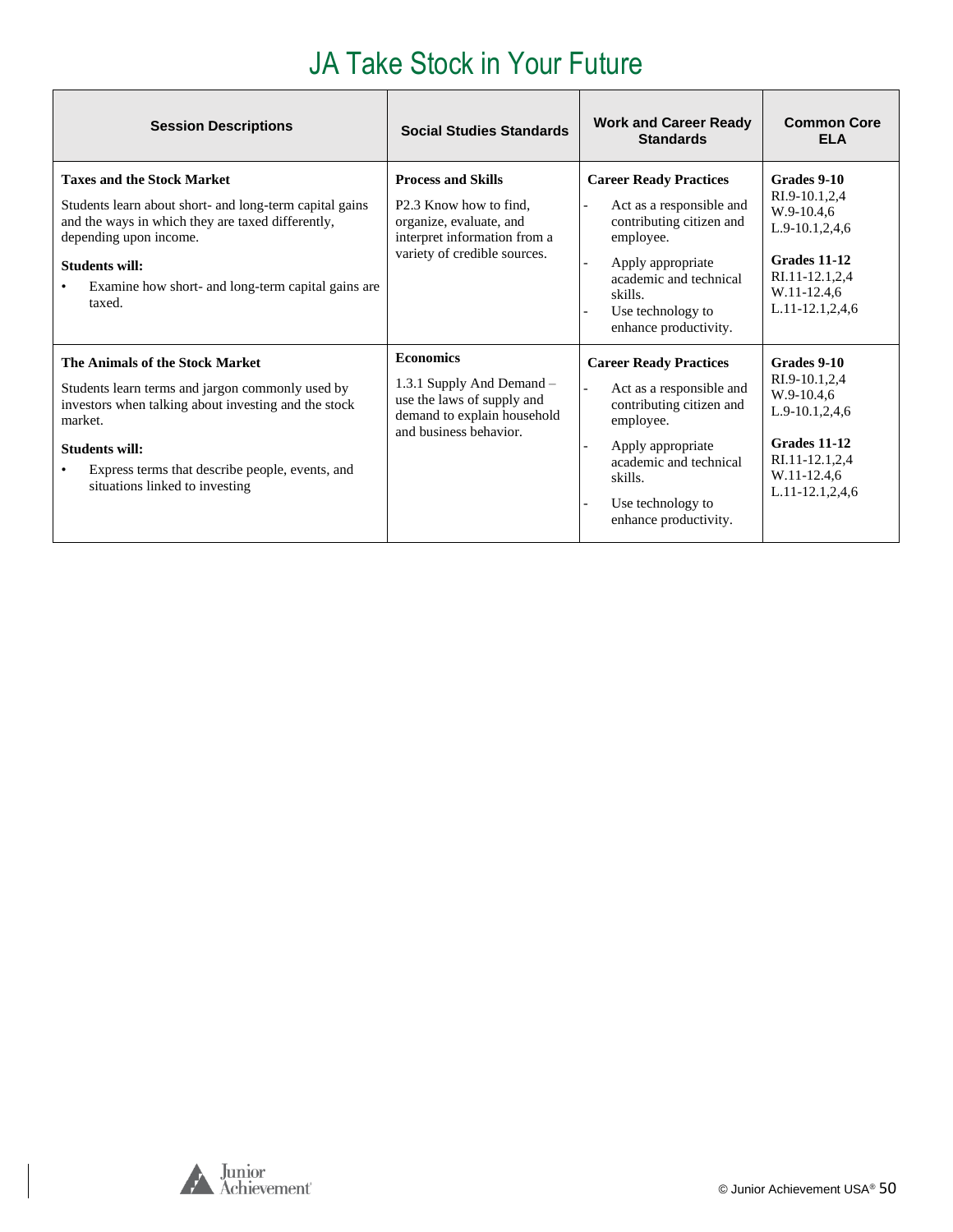#### JA Titan

| <b>Session Descriptions</b>                                                                                                                                                                                                                                                                                                                                                                   | <b>Social Studies Standards</b>                                              | <b>Career and</b><br><b>Employability Skills</b>                                                 | <b>Common Core</b><br><b>ELA</b>                                                                                                                                                                              | <b>Common</b><br><b>Core Math</b>                                                                            |
|-----------------------------------------------------------------------------------------------------------------------------------------------------------------------------------------------------------------------------------------------------------------------------------------------------------------------------------------------------------------------------------------------|------------------------------------------------------------------------------|--------------------------------------------------------------------------------------------------|---------------------------------------------------------------------------------------------------------------------------------------------------------------------------------------------------------------|--------------------------------------------------------------------------------------------------------------|
| <b>Session One: How Much? How</b><br>Many?<br>Students explore how price and<br>production can affect business<br>performance.<br><b>Students will:</b><br>$\bullet$<br>Explain how product price<br>makes an impact on profits<br>Describe how production can<br>$\bullet$<br>affect price, sales, and profit                                                                                | <b>Economics</b><br>$E1.1.1-3$<br>$E1.2.1 - 2$<br>E1.3.1<br>E1.3.2<br>E2.1.1 | CES3.1-2<br><b>CES3.5</b><br>CES5.2-4<br>CES6.8-11<br>CES6.13-15<br>CES7.2-3                     | Grades 9-10<br>RI.9-10.2,4,8<br>SL.9-10.1-4<br>$SL.9-10.6$<br>$L.9-10.1, 2, 4, 6$<br>Grades 11-12<br>RI-11-12.2.4<br>W.11-12.2,4<br>W.11-12.7-8<br>SL.11-12.1-4<br>SL.11-12.6<br>$L.11-12.1-4$<br>$L.11-12.6$ | <b>NA</b>                                                                                                    |
| <b>Session Two: How Much? How</b><br><b>Many?</b> -The Simulation<br>Students make decisions about price<br>and production levels using the JA<br>Titan computer simulation.<br><b>Students will:</b><br>Make informed business price<br>$\bullet$<br>and production decisions                                                                                                                | <b>Economics</b><br>E1.1.1<br>E1.2.2<br>E1.3.1<br>E1.3.2<br>E2.1.1           | CES5.2-4                                                                                         | Grades 9-10<br>RI.9-10.4<br>W.9-10.2<br>SL.9-10.1,2,3,4,6<br>$L.9-10.1, 2, 4, 6$<br>$L.9-10.4$<br>$L.9-10.6$<br>Grades 11-12<br>RI-11-2.2,4<br>SL.11-12.1,2,3,4,6<br>$L.11 - 12.1, 2.6$<br>$L.11-12.6$        | <b>Statistics and</b><br><b>Probability</b><br>CC.2.4.<br>HS.B.<br>CC.2.4.<br>HS.B.3<br>$CC.2.4$ .<br>HS.B.5 |
| <b>Session Three: Cutting Edge</b><br>Students design a marketing plan.<br><b>Students will:</b><br>Explore why a business conducts<br>$\bullet$<br>research and development<br>Explain how businesses<br>$\bullet$<br>determine their target markets<br>and conduct market research<br>Explain how marketing affects<br>$\bullet$<br>sales<br>Identify key marketing strategies<br>$\bullet$ | <b>Economics</b><br>E1.1.1<br>E1.2.2<br>E1.3.1<br>E1.4.2<br>E2.1.1           | CES3.1-5<br><b>CES5.10</b><br>CES5.14-19<br><b>CES6.1</b><br>CES6.12-15<br>CES7.1-4<br>CES7.9-14 | Grades 9-10<br>RI.9-102,4<br>$W.9-10.2,7$<br>SL.9-10.1,2,3,4,6<br>L.9-10.1,2,4,6<br>Grades 11-12<br>RI-11-12.2,4<br>W.11-12.2,4,7,8<br>SL.11-12.1,2,3,4,6<br>L.11-12.1,2,3,4,6                                | <b>NA</b>                                                                                                    |

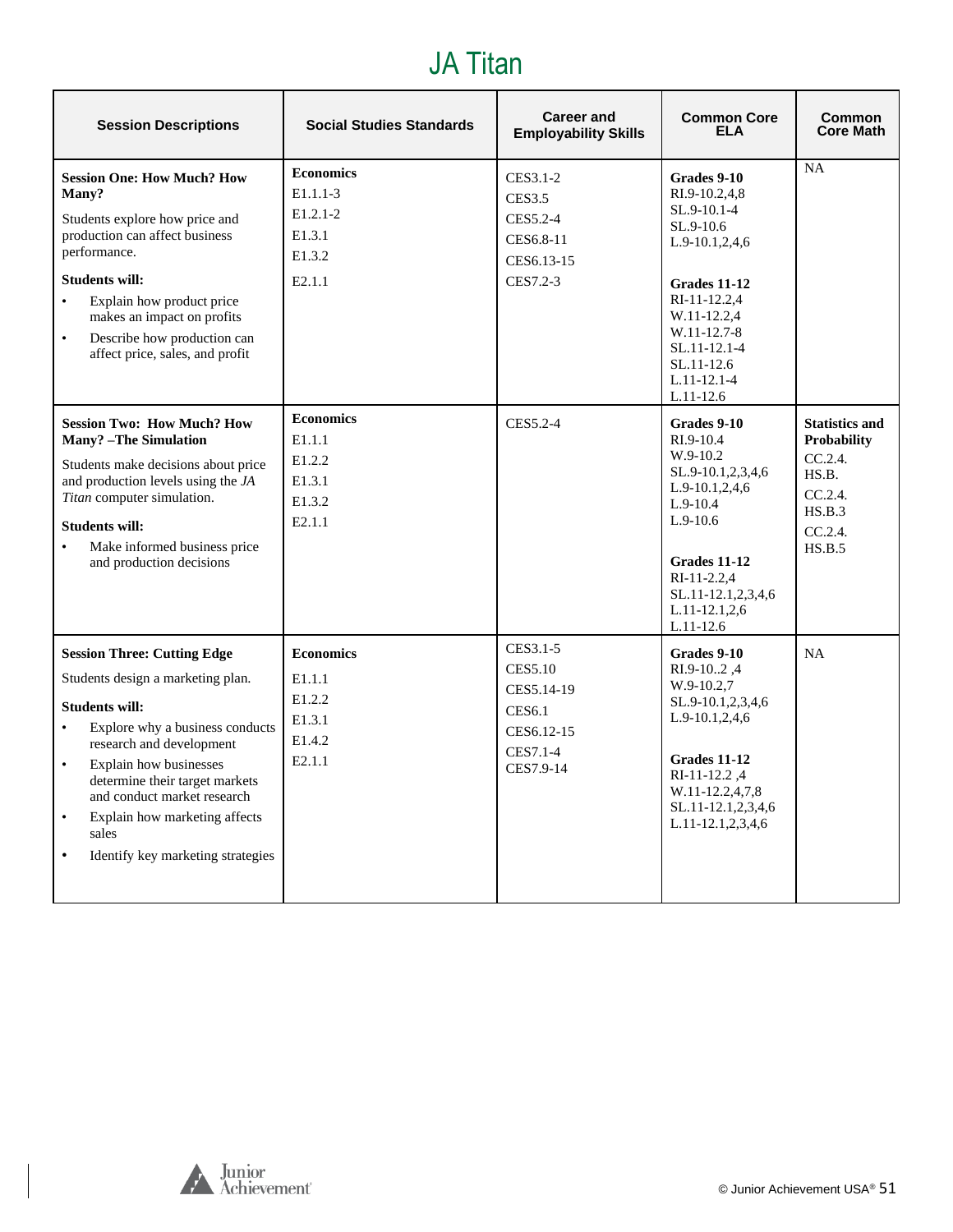#### JA Titan

| <b>Session Descriptions</b>                                                                                                                                                                                                                                                                                                                                                                                                                                                                                                                                                                        | <b>Social Studies Standards</b>                                                                       | <b>Career and</b><br><b>Employability Skills</b> | <b>Common Core</b><br><b>ELA</b>                                                                                                                                                     | <b>Common</b><br><b>Core Math</b>                                                                                  |
|----------------------------------------------------------------------------------------------------------------------------------------------------------------------------------------------------------------------------------------------------------------------------------------------------------------------------------------------------------------------------------------------------------------------------------------------------------------------------------------------------------------------------------------------------------------------------------------------------|-------------------------------------------------------------------------------------------------------|--------------------------------------------------|--------------------------------------------------------------------------------------------------------------------------------------------------------------------------------------|--------------------------------------------------------------------------------------------------------------------|
| <b>Session Four: Cutting Edge-The</b><br><b>Simulation</b><br>Students make decisions about price,<br>production, and research and<br>development using the JA Titan<br>computer simulation.<br><b>Students will:</b><br>Make informed research and<br>$\bullet$<br>development and marketing<br>decisions                                                                                                                                                                                                                                                                                         | <b>Economics</b><br>E1.1.1<br>E1.2.2<br>E1.3.1<br>E1.4.2<br>E2.1.1                                    | CES5.2-4<br>CES9.1-3                             | Grades 9-10<br>RI.9-10.2,4<br>W.9-10.2,7<br>SL.9-10.1,2,3,4,6<br>L.9-10.1,2,4,6<br><b>Grades 11-12</b><br>RI-11-12.2,4<br>W.11-12.2,4,7,8<br>SL.11-12.1,2,3,4,6<br>L.11-12.1,2,3,4,6 | Statistics &<br>Probability<br>S-IC<br>$S$ -IC.1<br>$S-IC.6$<br><b>Mathematical</b><br><b>Practices</b><br>$1 - 8$ |
| <b>Session Five: Make an Investment</b><br>Students solicit capital investment.<br><b>Students will:</b><br>Discuss reasons that businesses<br>$\bullet$<br>use different capital investment<br>strategies<br>Make recommendations for<br>$\bullet$<br>capital investment based on set<br>parameters<br>Define charitable giving and<br>$\bullet$<br>explain why businesses make<br>decisions to share their resources                                                                                                                                                                             | <b>Civics</b><br>$C5.4.1 - 2$<br><b>Economics</b><br>E1.1.1<br>E1.2.2<br>E1.3.1<br>E2.1.1             | CES3.1-3<br>CES3.6<br><b>CES8.1-4</b>            | Grades 9-10<br>RI.9-10.2<br>SL.9-10.1-4<br>$L.9-10.1-2$<br>Grades 11-12<br>RI-11-12.2<br>SL.11-12.1-4<br>$L.11-12.1-4$                                                               | <b>NA</b>                                                                                                          |
| <b>Session Six: Make an Investment-</b><br><b>The Simulation</b><br>Students make decisions about capital<br>investment, price, production,<br>research and development, and<br>charitable giving using the JA Titan<br>computer simulation.<br><b>Students will:</b><br>Make business decisions by<br>applying their knowledge to a<br>business simulation<br>Use what they have learned<br>$\bullet$<br>about price, production, research<br>and development, marketing,<br>capital investment, and charitable<br>giving to make business<br>decisions using the JA Titan<br>computer simulation | <b>Civics</b><br>$C5.4.1 - 2$<br><b>Economics</b><br>E1.1.1<br>E1.2.2<br>E1.3.1<br>E <sub>2.1.1</sub> | CES5.2-4<br>CES9.1-3                             | Grades 9-10<br>RI.9-10.2,4<br>W.9-10.2,7<br>SL.9-10.1,2,3,4,6<br>L.9-10.1,2,4,6<br>Grades 11-12<br>RI-11-12.2,4<br>W.11-12.2,4,7,8<br>$SL.11-$<br>12.1,2,3,4,6L.11-<br>12.1,2,3,4,6  | <b>Statistics and</b><br>Probability<br>CC.2.4.HS.B.<br>CC.2.4.HS.B.3<br>CC.2.4.HS.B.5                             |

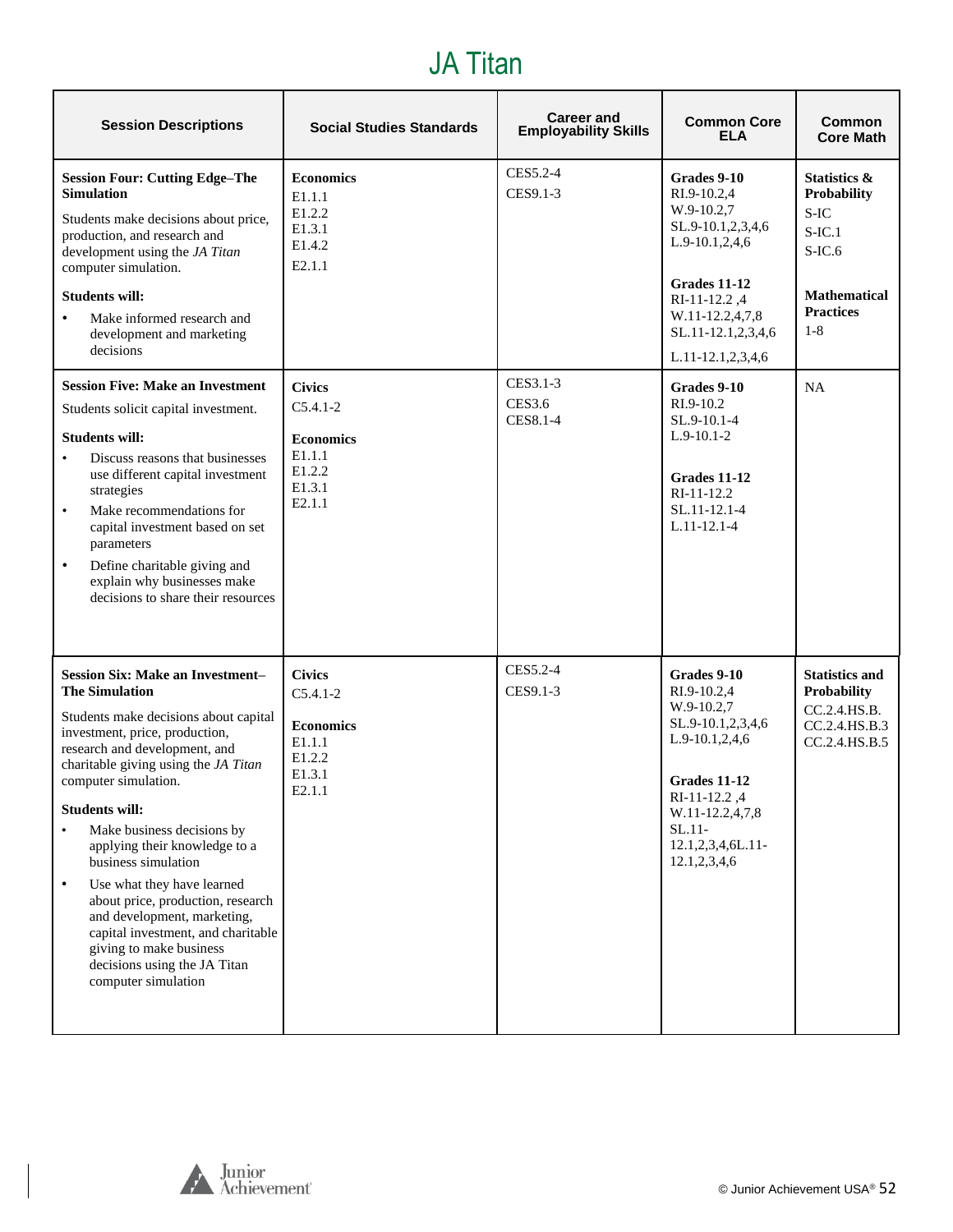#### JA Titan

| <b>Session Descriptions</b>                                                                                                                                                                                                                                                                                                                                                                                                                   | <b>Social Studies Standards</b>                                                                                | Career and<br><b>Employability Skills</b> | <b>Common Core</b><br><b>ELA</b>                                                                                                                                                           | Common<br><b>Core Math</b>                                                                    |
|-----------------------------------------------------------------------------------------------------------------------------------------------------------------------------------------------------------------------------------------------------------------------------------------------------------------------------------------------------------------------------------------------------------------------------------------------|----------------------------------------------------------------------------------------------------------------|-------------------------------------------|--------------------------------------------------------------------------------------------------------------------------------------------------------------------------------------------|-----------------------------------------------------------------------------------------------|
| <b>Session Seven: JA Titan of</b><br><b>Industry - The Competition</b><br>Students make decisions about<br>capital investment, price,<br>production, research and<br>development, and charitable<br>giving using the <i>JA Titan</i><br>computer simulation.<br><b>Students will:</b><br>Demonstrate how business<br>decisions affect business<br>performance<br>React appropriately to<br>$\bullet$<br>decisions made by other<br>businesses | <b>Civics</b><br>5.4.2<br><b>Economics</b><br>$E1.1.1-3$<br>E <sub>1.2.2</sub><br>E <sub>1.4.1</sub><br>E2.1.1 | CES5.2-4<br>CES9.1-3                      | Grades 9-10<br>RI.9-10.2.4<br>W.9-10.2,7<br>SL.9-10.1,2,3,4,6<br>$L.9-10.1, 2, 4, 6$<br>Grades 11-12<br>$RI-11-12.2.4$<br>W.11-12.2,4,7,8<br>SL.11-12.1,2,3,4,6<br>$L.11-12.1, 2, 3, 4, 6$ | <b>Statistics and</b><br><b>Probability</b><br>CC.2.4.HS.B.<br>CC.2.4.HS.B.3<br>CC.2.4.HS.B.5 |

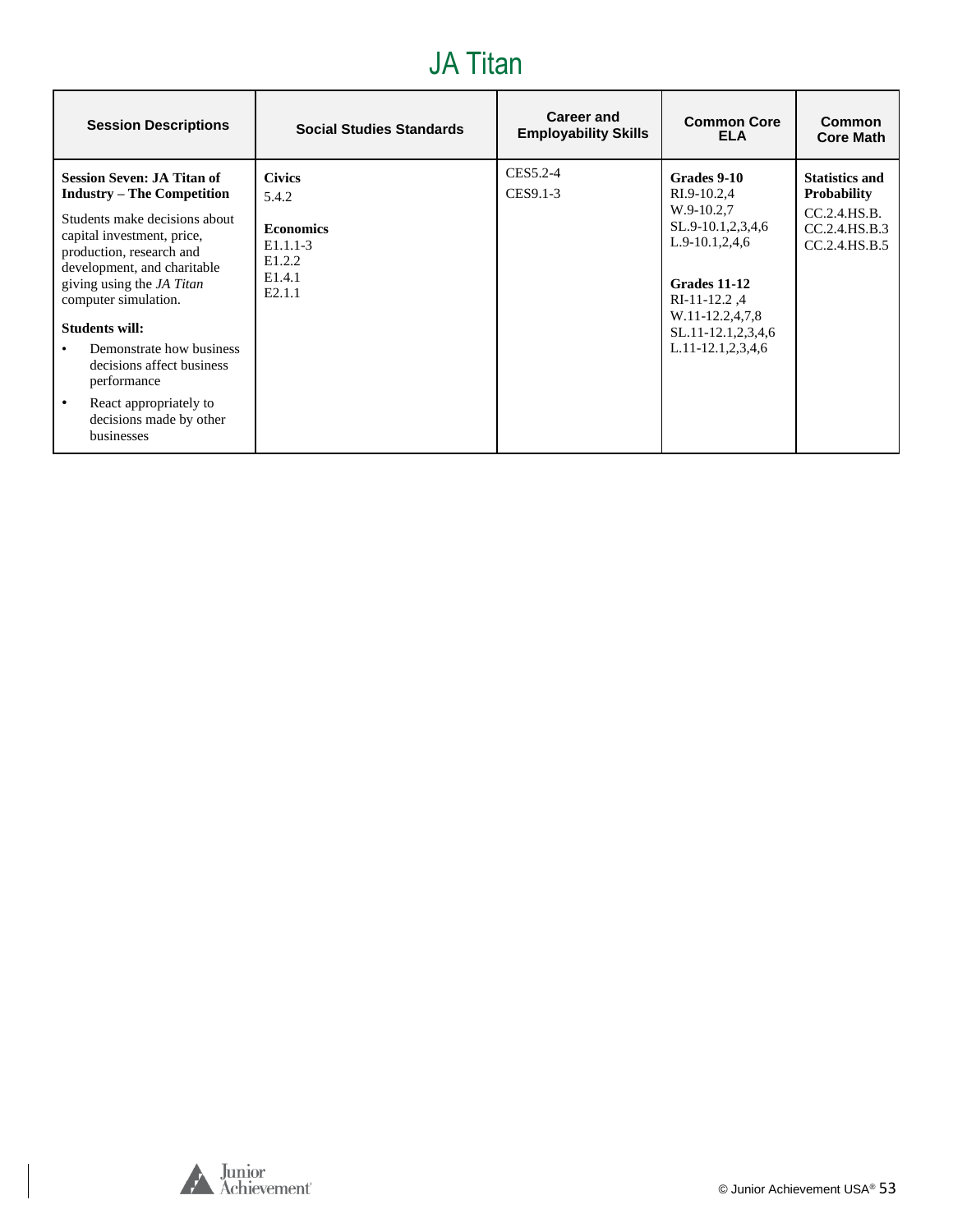<span id="page-53-0"></span>

| <b>Session Details</b>                                                                                                                                                                                                                                                                                                                                                                                                                                                                                                                                                                                                                                                                                                                                                                                                                                                                                                                                                                                                                                                 | <b>Social Studies</b><br><b>Standards</b>                                                                                                                                                                                                                                       | <b>Career Ready Practices</b>                                                                                                                                                                                                                                                                                            | <b>Common Core</b><br><b>ELA</b>                                                                                                                                             | Common<br><b>Core Math</b>               |
|------------------------------------------------------------------------------------------------------------------------------------------------------------------------------------------------------------------------------------------------------------------------------------------------------------------------------------------------------------------------------------------------------------------------------------------------------------------------------------------------------------------------------------------------------------------------------------------------------------------------------------------------------------------------------------------------------------------------------------------------------------------------------------------------------------------------------------------------------------------------------------------------------------------------------------------------------------------------------------------------------------------------------------------------------------------------|---------------------------------------------------------------------------------------------------------------------------------------------------------------------------------------------------------------------------------------------------------------------------------|--------------------------------------------------------------------------------------------------------------------------------------------------------------------------------------------------------------------------------------------------------------------------------------------------------------------------|------------------------------------------------------------------------------------------------------------------------------------------------------------------------------|------------------------------------------|
| <b>Tutorial: Getting Ready for Business*</b><br>Students are guided through an interactive<br>tour of the JA Titan simulation. They learn<br>about the program's goals and key terms used<br>in the simulation, and how to play JA Titan.<br><b>Students will:</b><br>Recognize and correctly express the<br>$\bullet$<br>program's key terms.<br>Predict and identify various business trade-<br>$\bullet$<br>offs based on business decisions.<br>Apply business decisions that indicate an<br>$\bullet$<br>understanding of the importance of profit<br>to the success of a business.                                                                                                                                                                                                                                                                                                                                                                                                                                                                               | <b>Process and Skills</b><br>P1.2 Analyze point of<br>view, context, and bias to<br>interpret primary and<br>secondary source<br>documents.<br>P <sub>2.3</sub> Know how to find.<br>organize, evaluate, and<br>interpret information from<br>a variety of credible<br>sources. | <b>Career Ready Practices</b><br>Act as a responsible<br>and contributing<br>citizen and employee.<br>Apply appropriate<br>academic and<br>technical skills.<br>Consider the<br>environmental, social<br>and economic impacts<br>of decisions.                                                                           | Grades 9-10<br>RI.9-10.2,4<br>W.9-10.4,8<br>SL.9-10.1,2,4,6<br>$L.9-10.1, 2, 4, 6$<br>Grades 11-12<br>RI-11-12.2,3,4,7<br>W.11-12.4,8<br>SL.11-12.1,2,4,6<br>L.11-12.1,2,4,6 | <b>NA</b>                                |
| <b>Competition Prep: Freestyle Exploration</b><br>Students jump straight into playing the JA<br>Titan simulation. There is no teacher or<br>volunteer led guidance or focus on a<br>business concept. Instead, students learn<br>solely by playing, using the Student Quick<br>Start Guide and Student Activity Sheet.<br><b>Students will:</b><br>Apply the profit equation: profit equals<br>$\bullet$<br>total revenue minus total costs.<br>Apply the concept of pricing based on<br>$\bullet$<br>costs, productivity, and profit.<br>Demonstrate an understanding that<br>$\bullet$<br>companies are constrained by limited<br>resources.<br>Evaluate the possible trade-offs for each<br>$\bullet$<br>business decision before committing to the<br>decision.<br>Use a budget as a strategy to monitor<br>income, expenses, and other financial<br>records.<br>Identify potential customers and their<br>preferred phone features to increase<br>profitability.<br>Identify a new phone feature to be<br>$\bullet$<br>developed to potentially increase profits. | <b>Economics</b><br>4.1.2 Buying Goods and<br>Services – Describe the<br>factors that consumers<br>may consider when<br>purchasing a good or<br>service, including the<br>costs, benefits, and the<br>role of government in<br>obtaining the information.                       | <b>Career Ready Practices</b><br>Act as a responsible<br>and contributing<br>citizen and employee.<br>Apply appropriate<br>academic and<br>technical skills.<br>Consider the<br>$\overline{\phantom{0}}$<br>environmental, social<br>and economic impacts<br>of decisions.<br>Use technology to<br>enhance productivity. | Grades 9-10<br>RI.9-10.2,4<br>W.9-10.4,8<br>SL.9-10.1,2<br>L.9-10.1,2,4,6<br>Grades 11-12<br>RI-11-12.3,7<br>W.11-12.4,8<br>SL.11-12.1,2,3,4,6<br>L.11-12.1,2,3,4,6          | <b>Math HS</b><br>1, 2, 4, 5, 6,<br>7, 8 |

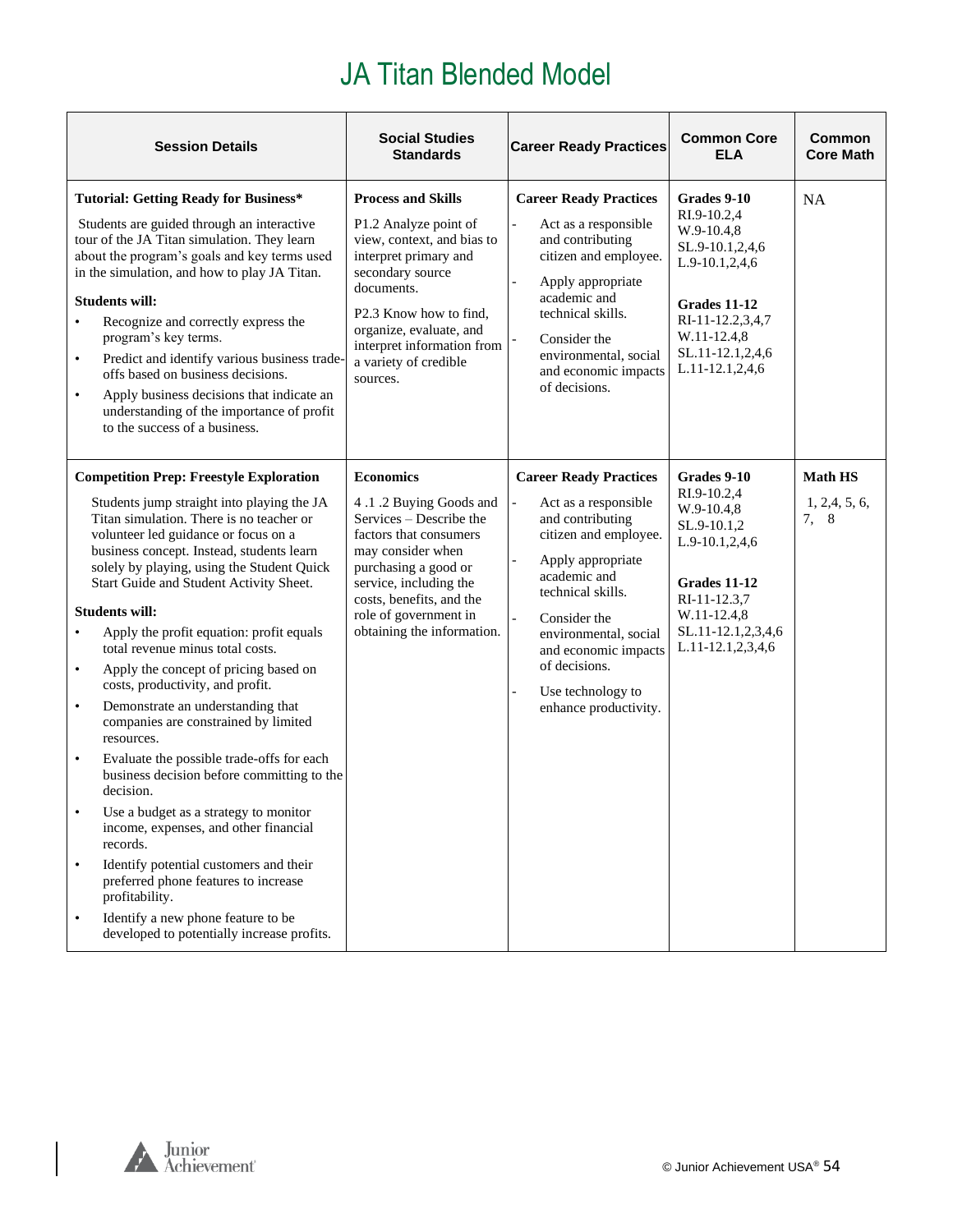| <b>Session Details</b>                                                                                                                                                                                                                                                                                                                                                                                                                                                                                                                                                                                                                                                                     | <b>Social Studies</b><br><b>Standards</b>                                                                                                                                                                                                                                                                                                                                                      | <b>Career Ready</b><br><b>Practices</b>                                                                                                                                                                                                                                                                      | <b>Common Core</b><br>ELA                                                                                                                                                        | Common<br><b>Core Math</b>                                                                                                                              |
|--------------------------------------------------------------------------------------------------------------------------------------------------------------------------------------------------------------------------------------------------------------------------------------------------------------------------------------------------------------------------------------------------------------------------------------------------------------------------------------------------------------------------------------------------------------------------------------------------------------------------------------------------------------------------------------------|------------------------------------------------------------------------------------------------------------------------------------------------------------------------------------------------------------------------------------------------------------------------------------------------------------------------------------------------------------------------------------------------|--------------------------------------------------------------------------------------------------------------------------------------------------------------------------------------------------------------------------------------------------------------------------------------------------------------|----------------------------------------------------------------------------------------------------------------------------------------------------------------------------------|---------------------------------------------------------------------------------------------------------------------------------------------------------|
| <b>Competition Prep: How to Play JA Titan</b><br>Students learn key terms and concepts for the<br>simulation: budget, cash-on-hand, CEO,<br>expenses, income statement, price, and<br>production.<br><b>Students will:</b><br>Express and use the program's key<br>$\bullet$<br>terms.<br>Use a budget as a strategy to monitor<br>$\bullet$<br>income, expenses, and other financial<br>records.<br>Demonstrate an understanding that<br>$\bullet$<br>businesses are constrained by limited<br>resources.<br>Express the importance of profit to the<br>$\bullet$<br>success of a business.<br>Practice using the features and<br>$\bullet$<br>functionality of the simulation interface. | <b>Economics</b><br>4.1.2 Buying Goods and<br>Services - Describe the<br>factors that consumers<br>may consider when<br>purchasing a good or<br>service, including the<br>costs, benefits, and the<br>role of government in<br>obtaining the<br>information.                                                                                                                                   | <b>Career Ready</b><br><b>Practices</b><br>Act as a responsible<br>and contributing<br>citizen and<br>employee.<br>Apply appropriate<br>academic and<br>technical skills.<br>Consider the<br>environmental,<br>social and economic<br>impacts of decisions.<br>Use technology to<br>enhance<br>productivity. | Grades 9-10<br>RI.9-10.4<br>SL.9-10.1-2<br>L.9-10.1,2,4,6<br><b>Grades 11-12</b><br>RI-11-12.3,4<br>W.11-12.4,8<br>SL.11-12.1<br>L.11-12.1,2,3,4,6                               | Common<br><b>Core HS</b><br>Math<br>1.2.4.5.6.7                                                                                                         |
| <b>Competition Prep: Exploring Production</b><br>Students focus on the interconnected aspects<br>of profit, price, cost, and production.<br><b>Students will:</b><br>Express the profit equation.<br>$\bullet$<br>Describe how price is determined by<br>$\bullet$<br>cost plus markup. Express the<br>importance of profit to the success of a<br>business.<br>Practice using the features and<br>$\bullet$<br>functionality of the simulation interface.                                                                                                                                                                                                                                 |                                                                                                                                                                                                                                                                                                                                                                                                | <b>Career Ready</b><br><b>Practices</b><br>Apply appropriate<br>academic and<br>technical skills.<br>Use technology to<br>enhance<br>productivity.                                                                                                                                                           | Grades 9-10<br>RI.9-10.2,4,8<br>W.9-10.4,8<br>SL.9-10.1,2,3,6<br>$L.9-10.1, 2, 4, 6$<br><b>Grades 11-12</b><br>RI-11-12.2,3,4,7<br>SL.11-12.1,2,3,6<br>L.11-12.1,2,4,6           | <b>Statistics &amp;</b><br><b>Probability</b><br>CC.2.4.HS.B.<br>CC.2.4.HS.B.<br>3<br>CC.2.4.HS.B.<br>5<br><b>Mathematic</b><br>al Practices<br>$1 - 8$ |
| <b>Competition Prep: Examining R&amp;D and</b><br>Marketing<br>Students focus on the impact R&D and<br>marketing can have on the product and the<br>profits.<br><b>Students will:</b><br>Describe why R&D and marketing<br>$\bullet$<br>expenses are investments.<br>Express how R&D and marketing<br>$\bullet$<br>decisions support the success of a<br>company.<br>Practice using the features and<br>$\bullet$<br>functionality of the simulation interface.                                                                                                                                                                                                                            | <b>Process and Skills</b><br>P1.1Use appropriate<br>strategies to read and<br>analyze social science<br>tables, graphs, graphics,<br>maps and texts.<br>P1.2 Analyze point of<br>view, context, and bias to<br>interpret primary and<br>secondary source<br>documents.<br>P2.3 Know how to find,<br>organize, evaluate, and<br>interpret information<br>from a variety of credible<br>sources. | <b>Career Ready</b><br><b>Practices</b><br>Apply appropriate<br>academic and<br>technical skills.<br>Use technology to<br>$\overline{a}$<br>enhance<br>productivity.<br>Communicate<br>clearly and<br>effectively and with<br>reason.                                                                        | Grades 9-10<br>RI.9-10.2,4,8<br>W.9-10.4<br>SL.9-10.1,2,3,4,6<br>$L.9-10.1, 2, 4, 6$<br>Grades 11-12<br>RI-11-12.2,3,4,7<br>W.11-12.4,8<br>SL.11-12.1,2,3,4,6<br>L.11-12.1,2,4,6 | <b>Mathematic</b><br>al Practices<br>$1 - 8$                                                                                                            |

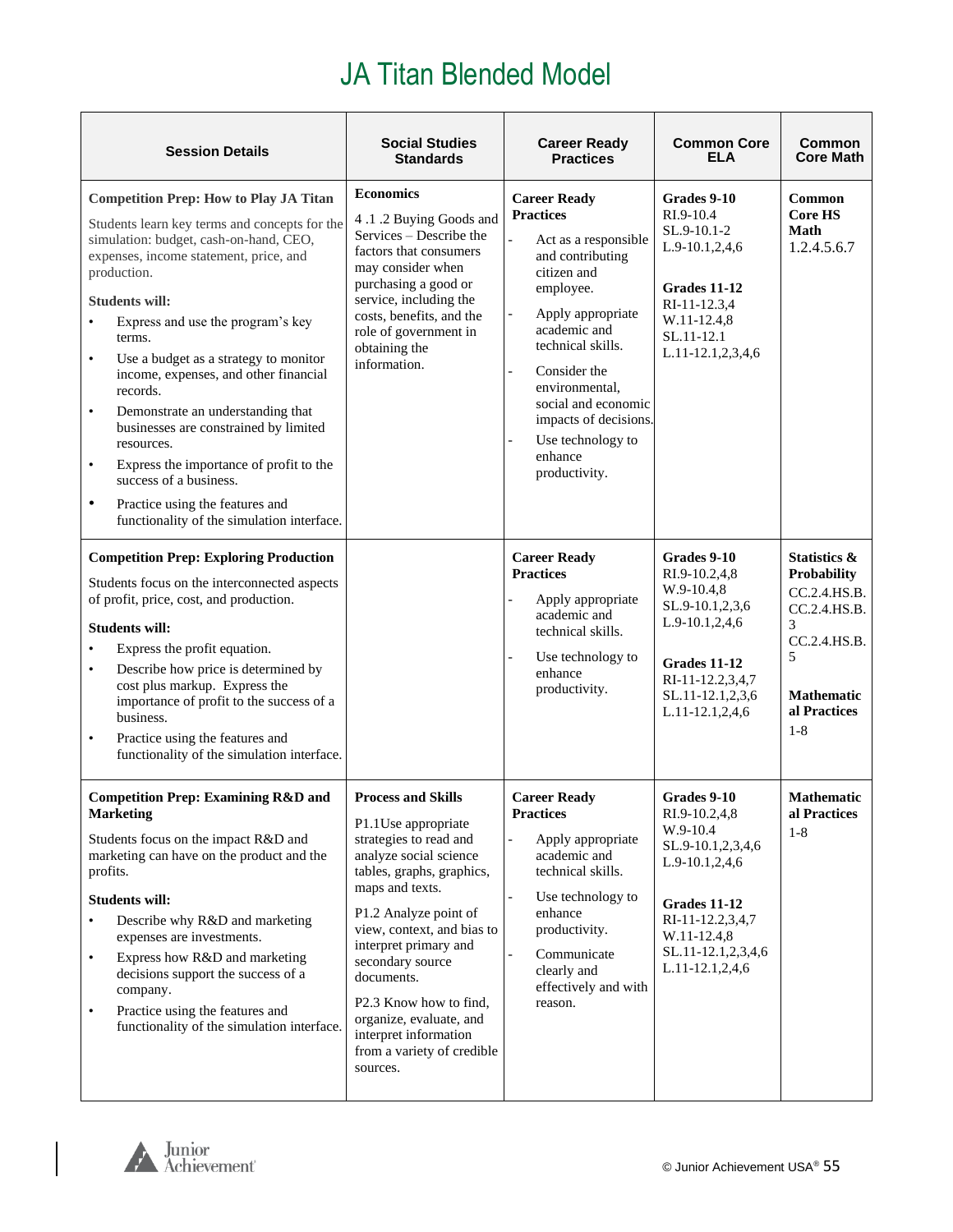| <b>Session Details</b>                                                                                                                                                                                                                                                                                                                                                                                                                                                                                                                                                                                                                    | <b>Social Studies</b><br><b>Standards</b>                                                                                                                                                                                                                                                                                                                                                                  | <b>Career and</b><br><b>Employability Skills</b>                                                                                                                                                                                                                                                                                            | <b>Common Core</b><br><b>ELA</b>                                                                                                                                            | <b>Common</b><br><b>Core Math</b>                  |
|-------------------------------------------------------------------------------------------------------------------------------------------------------------------------------------------------------------------------------------------------------------------------------------------------------------------------------------------------------------------------------------------------------------------------------------------------------------------------------------------------------------------------------------------------------------------------------------------------------------------------------------------|------------------------------------------------------------------------------------------------------------------------------------------------------------------------------------------------------------------------------------------------------------------------------------------------------------------------------------------------------------------------------------------------------------|---------------------------------------------------------------------------------------------------------------------------------------------------------------------------------------------------------------------------------------------------------------------------------------------------------------------------------------------|-----------------------------------------------------------------------------------------------------------------------------------------------------------------------------|----------------------------------------------------|
| <b>Competition Prep: Examining R&amp;D and</b><br><b>Marketing</b><br>Students focus on the impact R&D and<br>marketing can have on the product and the<br>profits.<br><b>Students will:</b><br>Describe why R&D and marketing<br>$\bullet$<br>expenses are investments.<br>Express how R&D and marketing<br>$\bullet$<br>decisions support the success of a<br>company.<br>Practice using the features and<br>$\bullet$<br>functionality of the simulation<br>interface.                                                                                                                                                                 | <b>Process and Skills</b><br>P1.1Use appropriate<br>strategies to read and<br>analyze social science<br>tables, graphs, graphics,<br>maps and texts.<br>P1.2 Analyze point of<br>view, context, and bias<br>to interpret primary and<br>secondary source<br>documents.<br>P <sub>2.3</sub> Know how to find.<br>organize, evaluate, and<br>interpret information<br>from a variety of<br>credible sources. | <b>Career Ready Practices</b><br>Apply appropriate<br>academic and<br>technical skills.<br>Use technology to<br>enhance productivity.<br>Demonstrate creativity<br>and innovation<br>Utilize critical<br>thinking to make sense<br>of problems and<br>persevere in solving<br>them.                                                         | Grades 9-10<br>RI.9-10.2,4,8<br>W.9-10.4<br>SL.9-10.1,2,3,4,6<br>L.9-10.1,2,4,6<br>Grades 11-12<br>RI-11-12.2,3,4,7<br>W.11-12.4,8<br>SL.11-12.1,2,3,4,6<br>L.11-12.1,2,4,6 | <b>Mathematical</b><br><b>Practices</b><br>$1 - 8$ |
| <b>Competition Prep: Considering</b><br><b>Economic Factors</b><br>Students explore economic circumstances<br>under which they may implement different<br>strategies in preparation of the alternative<br>scenario games available in the simulation.<br><b>Students will:</b><br>Express and use the program's key<br>$\bullet$<br>terms.<br>Express the importance of profit to a<br>$\bullet$<br>business's success.<br>Evaluate and select the optimal<br>$\bullet$<br>business-based choices using the<br>resources available.<br>Recognize that shocks to demand or<br>$\bullet$<br>supply affect business management<br>decisions. | <b>Process and Skills</b><br>P1.1Use appropriate<br>strategies to read and<br>analyze social science<br>tables, graphs, graphics,<br>maps and texts.                                                                                                                                                                                                                                                       | <b>Career Ready Practices</b><br>Apply appropriate<br>$\overline{a}$<br>academic and<br>technical skills.<br>Consider the<br>environmental, social<br>and economic impacts<br>of decisions.<br>Use technology to<br>enhance productivity.<br>Utilize critical<br>thinking to make sense<br>of problems and<br>persevere in solving<br>them. | Grades 9-10<br>RI.9-10.2,4<br>SL.9-10.2<br>L.9-10.1,2,4,6<br>Grades 11-12<br>RI-11-12.2,3,4,7<br>SL.11-12.1,2,3,4,6<br>$L.11 - 12.1 - 3$                                    | <b>Mathematical</b><br><b>Practices</b><br>$1 - 8$ |

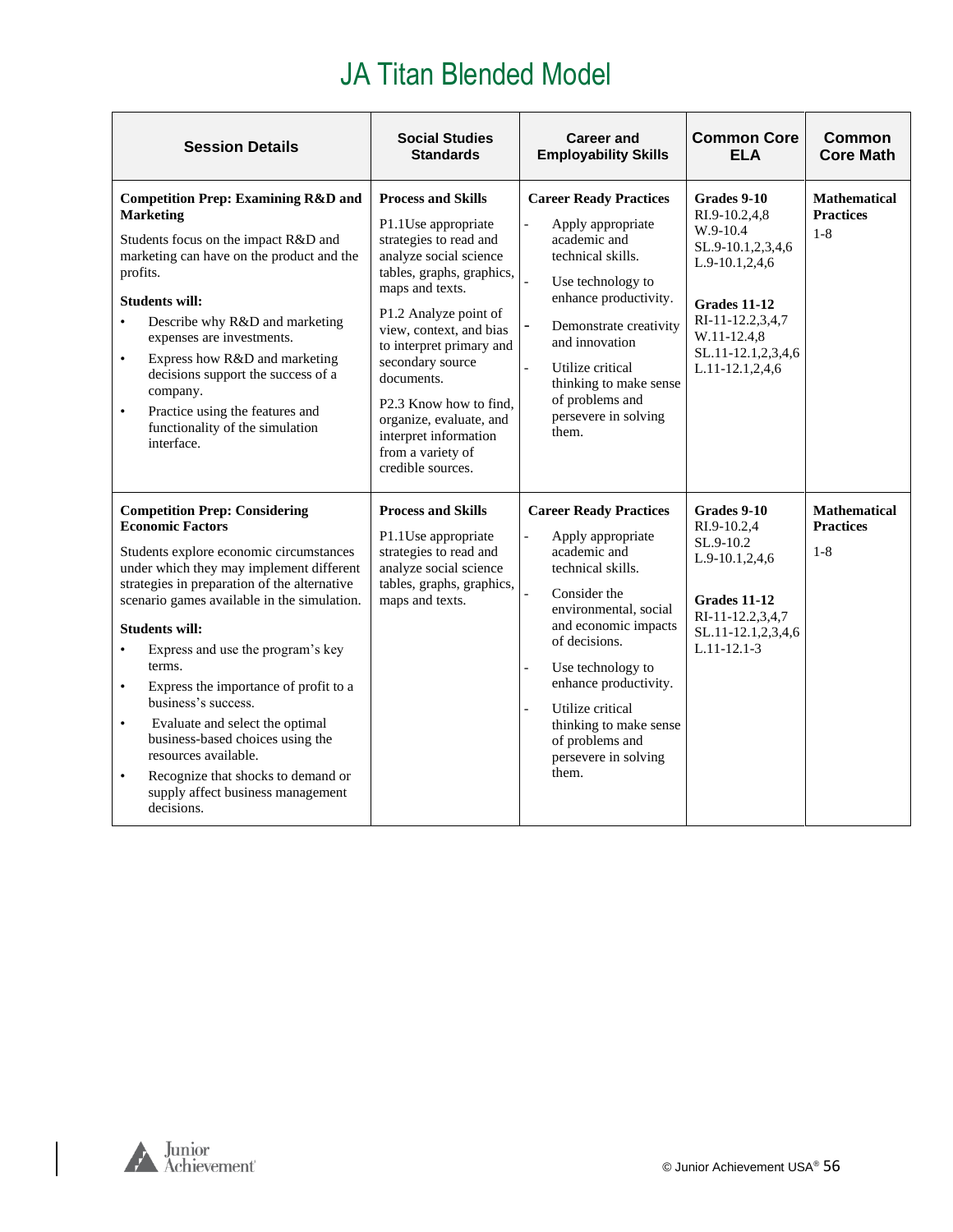| <b>Session Details</b>                                                                                                                                                                                                                                                                                                                                                                                                                                                                                                                                                                                                                                                                                                                                                                                                                                                                                                                                                                                                                                                                                                                                                                                                                                          | <b>Social Studies</b><br><b>Standards</b>                                                                                                                                                                                                                 | <b>Career and</b><br><b>Employability Skills</b>                                                                                                                                                                                                                                                                                                                                                                                        | <b>Common Core</b><br>ELA                                                                                                                                                                       | <b>Common</b><br><b>Core Math</b>                  |
|-----------------------------------------------------------------------------------------------------------------------------------------------------------------------------------------------------------------------------------------------------------------------------------------------------------------------------------------------------------------------------------------------------------------------------------------------------------------------------------------------------------------------------------------------------------------------------------------------------------------------------------------------------------------------------------------------------------------------------------------------------------------------------------------------------------------------------------------------------------------------------------------------------------------------------------------------------------------------------------------------------------------------------------------------------------------------------------------------------------------------------------------------------------------------------------------------------------------------------------------------------------------|-----------------------------------------------------------------------------------------------------------------------------------------------------------------------------------------------------------------------------------------------------------|-----------------------------------------------------------------------------------------------------------------------------------------------------------------------------------------------------------------------------------------------------------------------------------------------------------------------------------------------------------------------------------------------------------------------------------------|-------------------------------------------------------------------------------------------------------------------------------------------------------------------------------------------------|----------------------------------------------------|
| <b>Competition Prep: Presenting the JA</b><br><b>Titan of Business Competition</b><br>In this game-based session, students<br>compete as businesses to see which will be<br>crowned the JA Titan of Industry.<br><b>Students will:</b><br>Express the importance of profit to the<br>success of a business.<br>Apply the profit equation: profit equals<br>$\bullet$<br>total revenue minus total costs.<br>Demonstrate an understanding that<br>$\bullet$<br>companies are constrained by limited<br>resources.<br>Evaluate the possible trade-offs for each<br>$\bullet$<br>business decision before committing to<br>the decision.<br>Use a budget as a strategy to monitor<br>$\bullet$<br>income, expenses, and other financial<br>records.<br>Identify potential customers and their<br>$\bullet$<br>preferred phone features to increase<br>profitability.<br>Identify a new phone feature to be<br>$\bullet$<br>developed to potentially increase profits.<br>Additionally, depending on the<br>simulation settings selected, students<br>may:<br>Apply debt financing for profitability.<br>Express the benefits to a business of<br>$\bullet$<br>making intentional, positive CSR<br>decisions for the business, its employees,<br>and the community. | <b>Economics</b><br>4.1.2 Buying Goods and<br>Services - Describe the<br>factors that consumers<br>may consider when<br>purchasing a good or<br>service, including the<br>costs, benefits, and the<br>role of government in<br>obtaining the information. | <b>Career Ready Practices</b><br>Employ valid and<br>$\overline{a}$<br>reliable research<br>strategies.<br>Apply appropriate<br>academic and<br>technical skills.<br>$\overline{a}$<br>Consider the<br>environmental, social<br>and economic impacts<br>of decisions.<br>Use technology to<br>enhance productivity.<br>Utilize critical<br>$\overline{a}$<br>thinking to make<br>sense of problems and<br>persevere in solving<br>them. | Grades 9-10<br>RI.9-10.2.4<br>SL.9-10.2<br>$L.9-10.1, 2, 4, 6$<br><b>Grades 11-12</b><br>RI-11-12.2,3,4,7<br>SL.11-12.1,2,3,4,6<br>$L.11 - 12.1 - 3$                                            | <b>Mathematical</b><br><b>Practices</b><br>$1 - 8$ |
| Deep Dive: Research & Development*<br>This session provides a deeper exploration<br>and study of R&D concepts.<br><b>Students will:</b><br>Express the importance of R&D to the<br>$\bullet$<br>continued profitability of a business.<br>Identify a new feature to be developed<br>$\bullet$<br>for a smartphone that would potentially<br>increase profits and practice working<br>through the product design phase.                                                                                                                                                                                                                                                                                                                                                                                                                                                                                                                                                                                                                                                                                                                                                                                                                                          | <b>Economics</b><br>4.1.2 Buying Goods and<br>Services – Describe the<br>factors that consumers<br>may consider when<br>purchasing a good or<br>service, including the<br>costs, benefits, and the<br>role of government in<br>obtaining the information. | <b>Career Ready Practices</b><br>Act as a responsible<br>and contributing<br>citizen and employee.<br>Apply appropriate<br>$\overline{a}$<br>academic and<br>technical skills.<br>Use technology to<br>enhance productivity.                                                                                                                                                                                                            | <b>Grades 9-10</b><br>RI.9-10.2,4,8<br>W.9-10.2,4,8<br>SL.9-10.1,2,3,4,6<br>L.9-10.1,2,4,6<br><b>Grades 11-12</b><br>RI-11-12.2,3,4,7<br>W.11-12.2,4,8<br>SL.11-12.1,2,3,4,6<br>L.11-12.1,2,3,6 | <b>Mathematical</b><br><b>Practices</b><br>$1-8$   |



 $\overline{\phantom{a}}$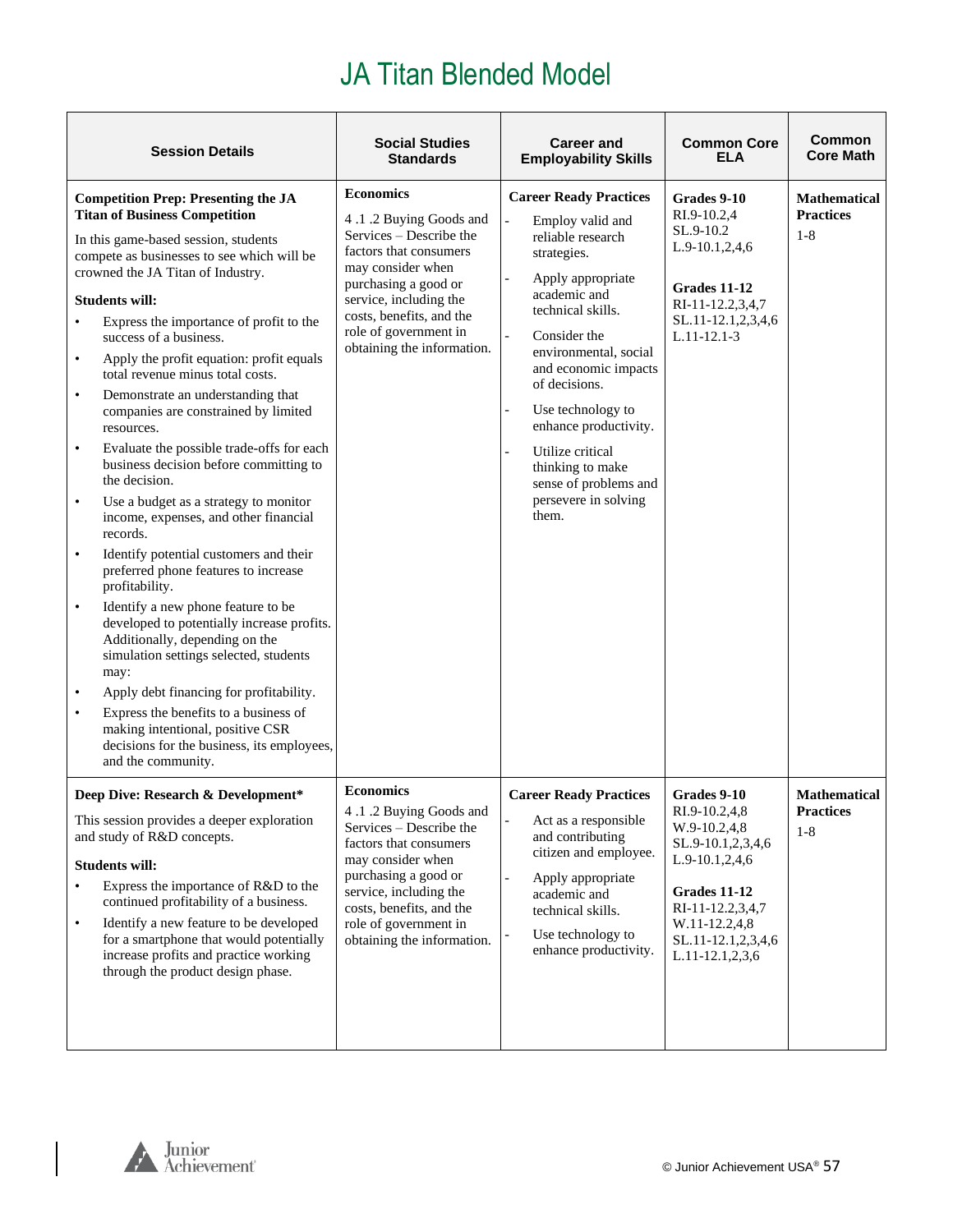| <b>Session Details</b>                                                                                                                                                                                                                                                                                                                                                                                                                                                                                                                                                                                                                                                                                                                 | <b>Social Studies</b><br><b>Standards</b>                                                                                                                                                                                                                                                                                                                                             | <b>Career and</b><br><b>Employability Skills</b>                                                                                                                                                                                                                                             | <b>Common Core</b><br><b>ELA</b>                                                                                                                                                                   | <b>Common</b><br><b>Core Math</b>                |
|----------------------------------------------------------------------------------------------------------------------------------------------------------------------------------------------------------------------------------------------------------------------------------------------------------------------------------------------------------------------------------------------------------------------------------------------------------------------------------------------------------------------------------------------------------------------------------------------------------------------------------------------------------------------------------------------------------------------------------------|---------------------------------------------------------------------------------------------------------------------------------------------------------------------------------------------------------------------------------------------------------------------------------------------------------------------------------------------------------------------------------------|----------------------------------------------------------------------------------------------------------------------------------------------------------------------------------------------------------------------------------------------------------------------------------------------|----------------------------------------------------------------------------------------------------------------------------------------------------------------------------------------------------|--------------------------------------------------|
| Deep Dive: Marketing*<br>This session provides a deeper<br>exploration and study of marketing<br>concepts.<br><b>Students will:</b><br>Express the importance of marketing<br>$\bullet$<br>as an investment in the continued<br>profitability of a business.<br>Apply the Four Ps of Marketing<br>$\bullet$<br>(product, place, price, and promotion)<br>to a marketing plan to potentially<br>increase a company's profits.                                                                                                                                                                                                                                                                                                           | <b>Process and Skills</b><br>P2.3 Know how to find,<br>organize, evaluate, and<br>interpret information from<br>a variety of credible<br>sources.<br>P2.4 Use relevant<br>information from multiple<br>credible sources<br>representing a wide range<br>of views considering the<br>origin, authority, structure,<br>and context to answer a<br>compelling or supporting<br>question. | <b>Career Ready Practices</b><br>Act as a responsible<br>and contributing<br>citizen and employee.<br>Apply appropriate<br>academic and<br>technical skills.<br>Use technology to<br>enhance productivity.                                                                                   | Grades 9-10<br>RI.9-10.2,4,8<br>W.9-10.2,4,8<br>SL.9-10.1,2,3,4,6<br>$L.9-10.1, 2, 4, 6$<br><b>Grades 11-12</b><br>RI-11-12.2,3,4,7<br>W.11-12.2,4,8<br>SL.11-12.1,2,3,4,6<br>$L.11-12.1, 2, 3, 6$ | <b>Mathematical</b><br><b>Practices</b><br>$1-8$ |
| <b>Deep Dive: Corporate Social</b><br>Responsibility*<br>In this session, students analyze how a<br>company can be a good community<br>partner and socially responsible,<br>culminating in a case study to explore<br>how investing in CSR and being a good<br>corporate citizen can impact a business<br>and its many stakeholders.<br><b>Students will:</b><br>Express how a business, its<br>employees, and the community all<br>benefit when the business makes<br>intentional, positive CSR decisions.<br>Resolve an ethical business dilemma<br>$\bullet$<br>between a business's responsibilities<br>of profit versus its responsibilities to<br>various stakeholders, including<br>employees, customers, and the<br>community. | <b>Economics</b><br>4.1.2 Buying Goods and<br>Services – Describe the<br>factors that consumers may<br>consider when purchasing a<br>good or service, including<br>the costs, benefits, and the<br>role of government in<br>obtaining the information.                                                                                                                                | <b>Career Ready Practices</b><br>Act as a responsible<br>and contributing<br>citizen and employee.<br>Apply appropriate<br>academic and<br>technical skills.<br>Consider the<br>environmental, social<br>and economic impacts<br>of decisions.<br>Use technology to<br>enhance productivity. | Grades 9-10<br>RI.9-10.2,4,8<br>W.9-10.2,4,7,8<br>SL.9-10.1,2,3,4,6<br>L.9-10.1,2,4,6<br>Grades 11-12<br>RI-11-12.2,3,4,7<br>W.11-12.2,4,8<br>SL.11-12.1,2,3,4,6<br>L.11-12.1,2,3,6                | NA                                               |
| <b>Deep Dive: Daily Business Operations</b><br><b>Speaker Session*</b><br>In this volunteer-led session, a volunteer<br>presents how his/her own business<br>knowledge applies and relates to the<br>business concepts in the simulation.<br><b>Students will:</b><br>Recognize real-world applications of<br>the terms and concepts from the game<br>through a volunteer guest speaker<br>presentation.                                                                                                                                                                                                                                                                                                                               | <b>Process and Skills</b><br>P <sub>2.3</sub> Know how to find,<br>organize, evaluate, and<br>interpret information from<br>a variety of credible<br>sources.                                                                                                                                                                                                                         | <b>Career Ready Practices</b><br>Act as a responsible<br>and contributing<br>citizen and employee.<br>Apply appropriate<br>academic and<br>technical skills.<br>Communicate clearly<br>÷,<br>and effectively and with<br>reason.                                                             | Grades 9-10<br>$SL.9-10.1-3$<br>$L.9-10.1, 2, 4, 6$<br>Grades 11-12<br>SL.11-12.1-3<br>L.11-12.1,2,3,6                                                                                             | <b>NA</b>                                        |